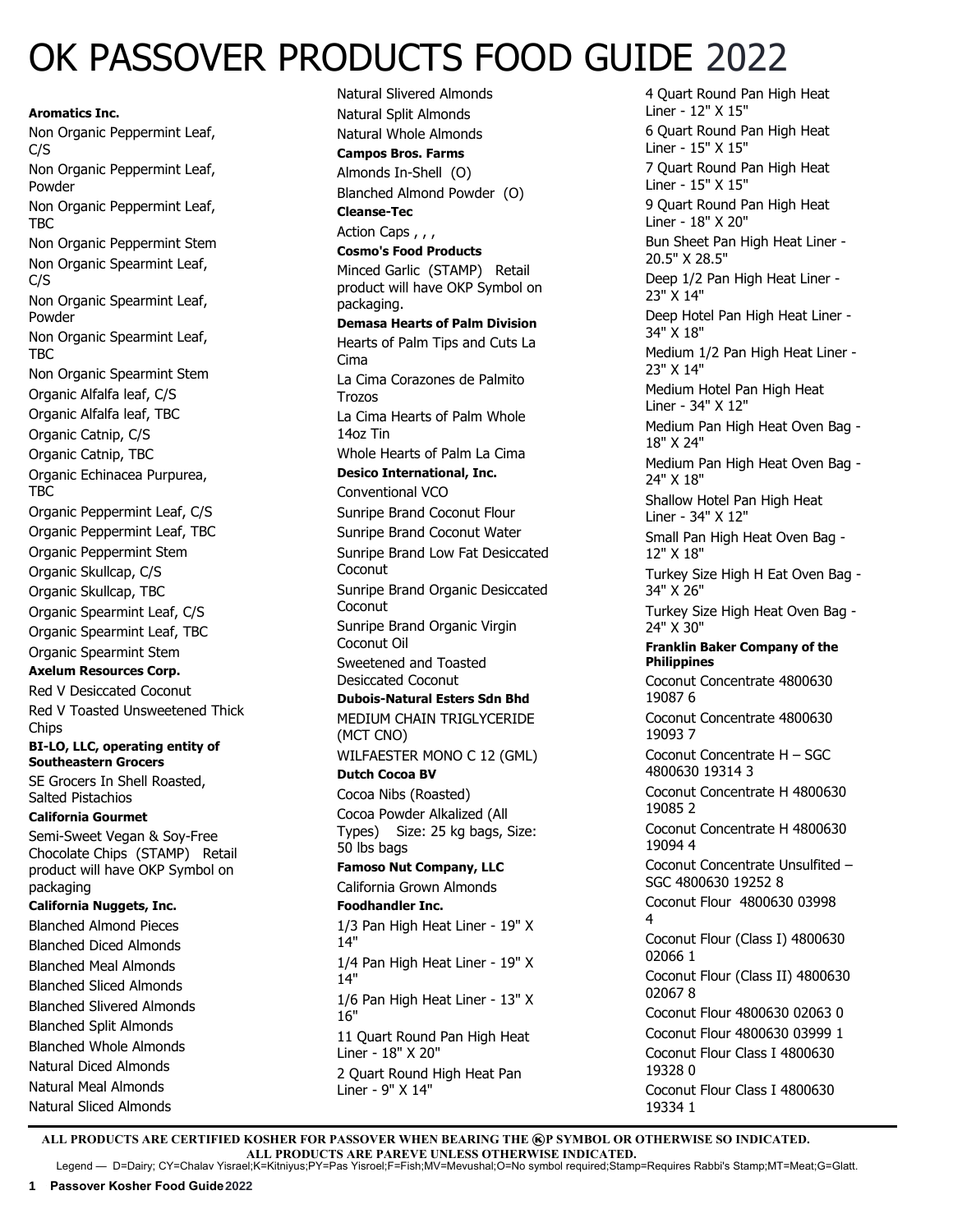Coconut Flour Class I Unsulfited 4800630 02073 2 Coconut Flour Class I Unsulfited 4800630 19349 5 Coconut Flour Class I Unsulfited 4800630 19352 5 Coconut Flour Class II 4800630 19329 7 Coconut Flour Class II 4800630 19335 8 Coconut Flour Class II Unsulfited 4800630 02074 6 Coconut Flour Class II Unsulfited 4800630 19350 1 Coconut Flour Class II Unsulfited 4800630 19353 2 Coconut Flour Mill Grade 4800630 03000 4 Coconut Flour Organic 4800630 01010 5 Coconut Flour Organic 4800630 01011 2 Coconut Flour Organic 4800630 01012 9 Coconut Flour Premium 4800630 19327 3 Coconut Flour Premium 4800630 19333 4 Coconut Flour Unsulfited 4800630 02072 2 Coconut Flour Unsulfited 4800630 19348 8 Coconut Flour Unsulfited 4800630 19351 8 Coconut Vegetable Fiber Unsulfited 4800630 02274 0 Cream of Coconut (H) 4800630 19096 8 Devil Mill Blend 4800061 02049  $\Omega$ Devil Mill Blend 4800061 03079 6 Devil Mill Blend 4800061 19555 6 Gem C Medium H 4800630 19208 5 Gem Cadbury Medium 4800630 19155 2 Gem Chip 4800630 19102 6 Gem Chip 4800630 19104 0 Gem Chip 4800630 19133 0 Gem Chip H 4800630 19152 1 Gem Chip H 4800630 19153 8 Gem Chip H 4800630 19154 5 Gem Chip Unsulfited 4800630 19190 3 Gem Chip Unsulfited 4800630 19191 0

Gem Chip Unsulfited 4800630 19192 7 Gem C-Medium 4800630 02010 4 Gem C-Medium 4800630 02012 8 Gem C-Medium H 4800630 02009 8 Gem C-Medium H 4800630 02011 1 Gem Coconut Chip Unsulfited 4800630 02090 6 Gem Coconut Powder H 4800630 02034 0 Gem Coconut Powder H 4800630 02053 1 Gem Coconut Powder H 4800630 02054 8 Gem Coconut Powder S 4800630 19176 7 Gem Coconut Powder Unsulfited 4800630 02035 7 Gem Desiccated Coconut Blend Organic 4800630 01003 7 Gem Desiccated Coconut H- Maitre Prunille 4800630 19234 4 Gem Desiccated Coconut, 200g 4800630 19156 9 Gem Devil Mill Blend 4800630 02029 6 Gem Devil Mill Blend 4800630 02049 4 Gem Devil Mill Blend 4800630 03079 0 Gem Devil Mill Blend 4800630 03080 6 Gem Devil Mill Blend 4800630 19101 9 Gem Devil Mill Blend H 4800630 19204 7 Gem Devil Mill Blend H 4800630 19205 4 Gem Devil Mill Blend H 4800630 19210 8 Gem EFP Blend H 4800630 02156 9 Gem EPF Blend Desiccated Coconut 4800630 19217 7 Gem EPF Blend Desiccated Coconut 4800630 19218 4 Gem EPF Blend Desiccated Coconut H 4800630 19219 1 Gem EPF Blend Desiccated Coconut H 4800630 19220 7 Gem EPF Blend Desiccated Coconut Unsulfited 4800630 19221 4

Gem EPF Blend Desiccated Coconut Unsulfited 4800630 19222 1 Gem Extra Fancy Shred 4800630 03013 4 Gem Extra Fancy Shred 4800630 03038 7 Gem Extra Fancy Shred 4800630 19105 7 Gem Extra Fancy Shred 4800630 19209 2 Gem Extra Fancy Shred H 4800630 03039 4 Gem Extra Fancy Shred H 4800630 03040 0 Gem Extra Fancy Shred H 4800630 03041 7 Gem Extra Fancy Shred- HS 4800630 03133 9 Gem Extra Fancy Shred Unsulfited 4800630 03042 4 Gem Extra Fancy Shred Unsulfited 4800630 03043 1 Gem Extra Fancy Shred Unsulfited 4800630 03044 8 Gem Extra Fine (F) Unsulfited 4800630 02085 2 Gem Extra Fine (FT) 4800630 01004 2 Gem Extra Fine (FT) 4800630 01005 9 Gem Extra Fine 4800630 02017 3 Gem Extra Fine 4800630 02018  $\Omega$ Gem Extra Fine 4800630 19040 1 Gem Extra Fine 4800630 19106 4 Gem Extra Fine 4800630 19107 1 Gem Extra Fine 4800630 19149 1 Gem Extra Fine H – SGC 4800630 19224 5 Gem Extra Fine H 4800061 02020 9 Gem Extra Fine H 4800061 02031 5 Gem Extra Fine H 4800061 03089 5 Gem Extra Fine H 4800061 19144 2 Gem Extra Fine H 4800630 02019 7 Gem Extra Fine H 4800630 02020 3 Gem Extra Fine H 4800630 02031 9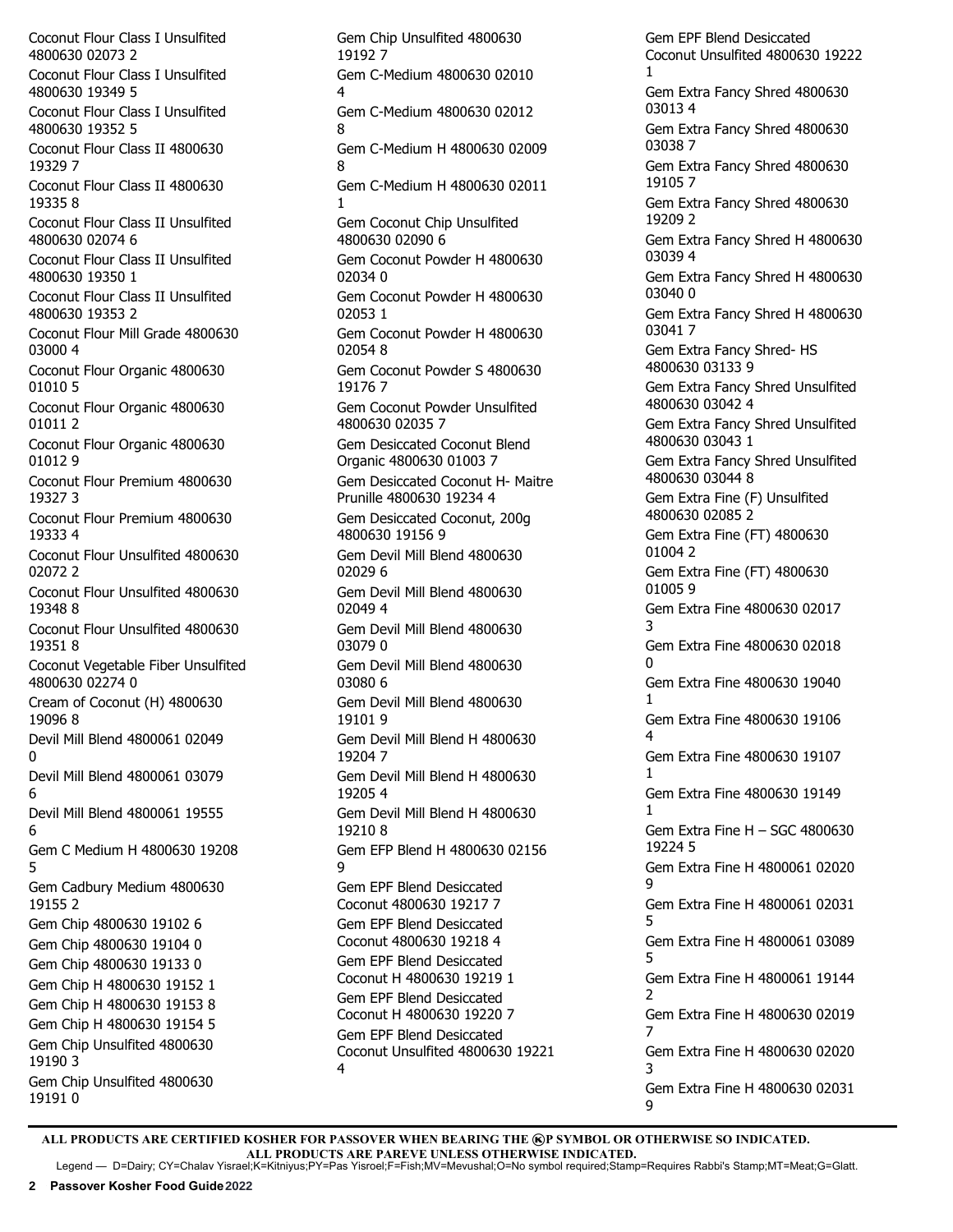Gem Extra Fine H 4800630 03088 2 Gem Extra Fine H 4800630 03089  $\alpha$ Gem Extra Fine H 4800630 19144 6 Gem Extra Fine HS 4800061 03131 1 Gem Extra Fine- HS 4800630 03131 5 Gem Extra Fine Organic 4800061 01063 7 Gem Extra Fine Organic 4800061 01077 4 Gem Extra Fine Organic 4800630 01006 8 Gem Extra Fine Organic 4800630 01063 1 Gem Extra Fine S 4800061 02018 6 Gem Extra Fine S 4800061 19040 1 Gem Extra Fine S 4800061 19107 7 Gem Extra Fine Unsulfited 4800061 02021 6 Gem Extra Fine Unsulfited 4800061 02022 3 Gem Extra Fine Unsulfited 4800061 02086 5 Gem Extra Fine Unsulfited 4800061 03090 1 Gem Extra Fine Unsulfited 4800061 19145 9 Gem Extra Fine Unsulfited 4800061 19150 3 Gem Extra Fine Unsulfited 4800630 02021 0 Gem Extra Fine Unsulfited 4800630 02022 7 Gem Extra Fine Unsulfited 4800630 02086 9 Gem Extra Fine Unsulfited 4800630 02093 7 Gem Extra Fine Unsulfited 4800630 02113 2 Gem Extra Fine Unsulfited 4800630 03090 5 Gem Extra Fine Unsulfited 4800630 03090 8 Gem Extra Fine Unsulfited 4800630 19145 3 Gem Extra Fine Unsulfited 4800630 19150 7 Gem Fancy Chip H 4800630 03012 7 Gem Fancy Chip H 4800630 03093 6 Gem Fine - G 4800630 19044 9

Gem Fine (F) Desiccated Coconut H 4800630 02051 7 Gem Fine (F) Desiccated Coconut H 4800630 02052 4 Gem Fine (FT) 4800630 10034 9 Gem Fine 4800630 02116 3 Gem Fine 4800630 19242 9 Gem Fine 4800630 19243 6 Gem Fine 4800630 19244 3 Gem Fine Coarse 4800630 03052 3 Gem Fine Coarse 4800630 19108 8 Gem Fine Coarse 4800630 19135 4 Gem Fine Coarse 4800630 19319 8 Gem Fine Coarse H 4800630 03053 0 Gem Fine Coarse H 4800630 03054 7 Gem Fine Coarse H 4800630 03055 4 Gem Fine Coarse Unsulfited 4800630 03056 1 Gem Fine Coarse Unsulfited 4800630 03057 8 Gem FIne Coarse Unsulfited 4800630 03058 5 Gem Fine H – 25 kg 4800630 02150 7 Gem Fine H - CANZ 4800630 19045 6 Gem Fine H - CANZ 4800630 19046 3 Gem Fine H 4800061 02150 3 Gem Fine H 4800630 03067 7 Gem Fine H 4800630 03068 4 Gem Fine H 4800630 03069 1 Gem Fine HS 4800061 03139 7 Gem Fine- HS 4800630 03139 Gem Fine Organic 4800630 01080 8 Gem Fine Organic 4800630 01081 5 Gem Fine S 4800061 02116 9 Gem Fine S 4800061 19243 2 Gem Fine S 4800061 19244 9 Gem Fine Unsulfited (F) Desiccated Coconut Unsulfited 4800630 02117 0 Gem Fine Unsulfited 4800061 02072 7 Gem Fine Unsulfited 4800061 02152 7 Gem Fine Unsulfited 4800061 03071 0

Gem Fine Unsulfited 4800061 030710 Gem Fine Unsulfited 4800061 030727 Gem Fine Unsulfited 4800630 02152 1 Gem Fine Unsulfited 4800630 03070 7 Gem Fine Unsulfited 4800630 03071 4 Gem Fine Unsulfited 4800630 03072 1 Gem G-Medium Desiccated Coconut 4800630 02056 2 Gem G-Medium Desiccated Coconut 4800630 19211 5 Gem G-Medium Desiccated Coconut 4800630 19214 6 Gem G-Medium Desiccated Coconut H 4800630 02057 9 Gem G-Medium Desiccated Coconut H 4800630 19212 2 Gem G-Medium Desiccated Coconut H 4800630 19215 3 Gem G-Medium Desiccated Coconut Unsulfited 4800630 02058 6 Gem G-Medium Desiccated Coconut Unsulfited 4800630 19213 9 Gem G-Medium Desiccated Coconut Unsulfited 4800630 19216  $\Omega$ Gem Ground Flake 4800630 19121 7 Gem Ground Flake 4800630 19233 7 Gem Ground Flake 4800630 19256 6 Gem Ground Flake H 4800630 03019 6 Gem Ground Flake H 4800630 03020 2 Gem Ground Flake H 4800630 03021 9 Gem Ground Flake Unsulfited 4800630 03022 6 Gem Ground Flake Unsulfited 4800630 03023 3 Gem Ground Flake Unsulfited 4800630 03024 0 Gem Macaroon (F) Unsulfited 4800630 02069 2 Gem Macaroon (FT) 4800630 01002 8 Gem Macaroon (FT) 4800630 01003 5 Gem Macaroon 4800630 02007 4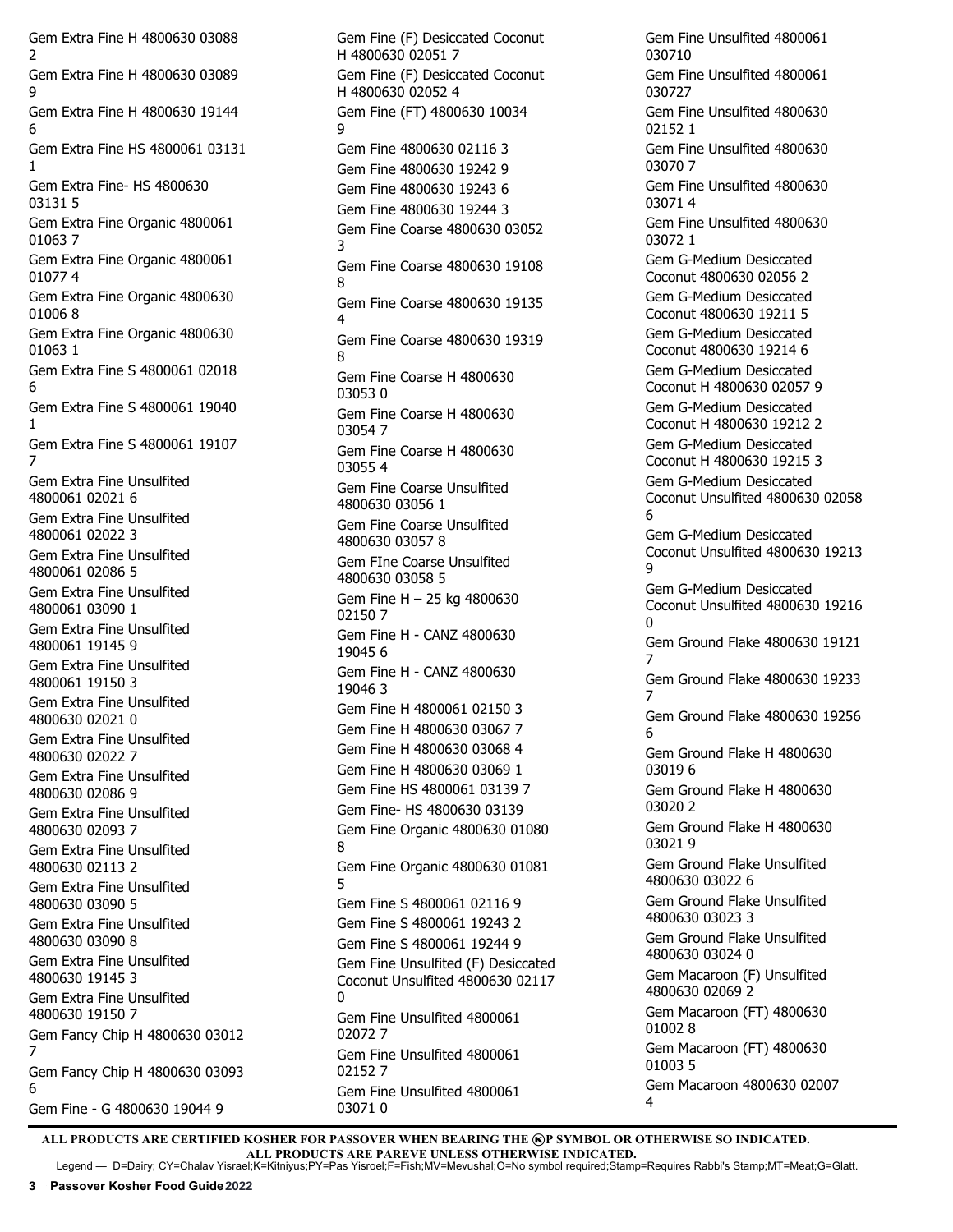Gem Macaroon 4800630 02008 1 Gem Macaroon 4800630 19109 5 Gem Macaroon 4800630 19110 1 Gem Macaroon 4800630 19111 8 Gem Macaroon AIN 4800630 19159 0 Gem Macaroon Desiccated Coconut (Unsulfited)-CATZ 4800061 02045 2 Gem Macaroon Desiccated Coconut (Unsulfited)-CATZ 4800630 02045 6 Gem Macaroon H - KNZ 4800630 03095 0 Gem Macaroon H – SGC 4800630 02062 3 Gem Macaroon H – SGC 4800630 19223 8 Gem Macaroon H 4800061 02004 9 Gem Macaroon H 4800061 02084 1 Gem Macaroon H 4800061 03086  $\Delta$ Gem Macaroon H 4800061 19142 8 Gem Macaroon H 4800630 02003 6 Gem Macaroon H 4800630 02004 3 Gem Macaroon H 4800630 03085 1 Gem Macaroon H 4800630 03086 8 Gem Macaroon H 4800630 19142 2 Gem Macaroon H EBR 4800630 02084 1 Gem Macaroon HS 4800061 03129 8 Gem Macaroon- HS 4800630 03129 2 Gem Macaroon IJ - Unsulfited 4800630 19179 8 Gem Macaroon Organic 4800061 01060 6 Gem Macaroon Organic 4800630 01005 1 Gem Macaroon Organic 4800630 01060 0 Gem Macaroon Orgnaic 4800061 01078 1 Gem Macaroon S 4800061 02008 7

Gem Macaroon S 4800061 19110 7 Gem Macaroon S 4800061 19111 4 Gem Macaroon Unsulfited - Ferrero 4800630 02082 1 Gem Macaroon Unsulfited - Intl 4800630 02015 3 Gem Macaroon Unsulfited - Intl 4800630 02016 0 Gem Macaroon Unsulfited 4800061 02016 2 Gem Macaroon Unsulfited 4800061 02090 2 Gem Macaroon Unsulfited 4800061 02112 1 Gem Macaroon Unsulfited 4800061 19239 5 Gem Macaroon Unsulfited 4800061 19253 1 Gem Macaroon Unsulfited 4800630 02015 9 Gem Macaroon Unsulfited 4800630 02016 6 Gem Macaroon Unsulfited 4800630 02112 5 Gem Macaroon Unsulfited 4800630 03087 5 Gem Macaroon Unsulfited 4800630 19239 9 Gem Macaroon Unsulfited 4800630 19253 5 Gem Medium - GM 4800630 02037 1 Gem Medium - GM 4800630 19175  $\Omega$ Gem Medium - UT 4800630 02027 2 Gem Medium - UT 4800630 02028 9 Gem Medium 4800630 02005 0 Gem Medium 4800630 02006 7 Gem Medium 4800630 19112 5 Gem Medium 4800630 19113 2 Gem Medium 4800630 19114 9 Gem Medium ATCO - H 4800630 02042 5 Gem Medium ATCO - Unsulfited 4800630 02043 2 Gem Medium Desiccated Coconut (Unsulfited)-CATZ 4800061 02044 5 Gem Medium Desiccated Coconut (Unsulfited)-CATZ 4800630 02044 9 Gem Medium H - CANZ 4800630 19034 0 Gem Medium H - CANZ 4800630

Gem Medium H - CAUS 4800630 19047 0 Gem Medium H - CAUS 4800630 19048 7 Gem Medium H - MANZ 4800630 19039 5 Gem Medium H – SGC 4800630 19163 7 Gem Medium H - UBR 4800061 02083 4 Gem Medium H - UBR 4800630 02083 8 Gem Medium H - UT 4800061 02028 5 Gem Medium H 4800061 02001  $\mathbf{Q}$ Gem Medium H 4800061 02002 5 Gem Medium H 4800061 03083 3 Gem Medium H 4800061 19143 5 Gem Medium H 4800630 02001  $\overline{\phantom{0}}$ Gem Medium H 4800630 02002 q Gem Medium H 4800630 03082  $\Omega$ Gem Medium H 4800630 03083 7 Gem Medium H 4800630 19143 9 Gem Medium H FBA – M 4800630 19228 3 Gem Medium HS 4800061 03127 4 Gem Medium- HS 4800630 02084 5 Gem Medium H-Tangerine 4800630 02060 9 Gem Medium -KM 4800630 02033 3 Gem Medium NE - H 4800630 02036 4 Gem Medium Organic 4800061 01004 0 Gem Medium Organic 4800630 01004 4 Gem Medium P (FT) 4800630 19165 1 Gem Medium P (FT) 4800630 19336 5 Gem Medium P 4800630 19115 6 Gem Medium P 4800630 19167 5 Gem Medium S 4800061 02006 3

ALL PRODUCTS ARE CERTIFIED KOSHER FOR PASSOVER WHEN BEARING THE **@P SYMBOL OR OTHERWISE SO INDICATED. ALL PRODUCTS ARE PAREVE UNLESS OTHERWISE INDICATED.**

19035 7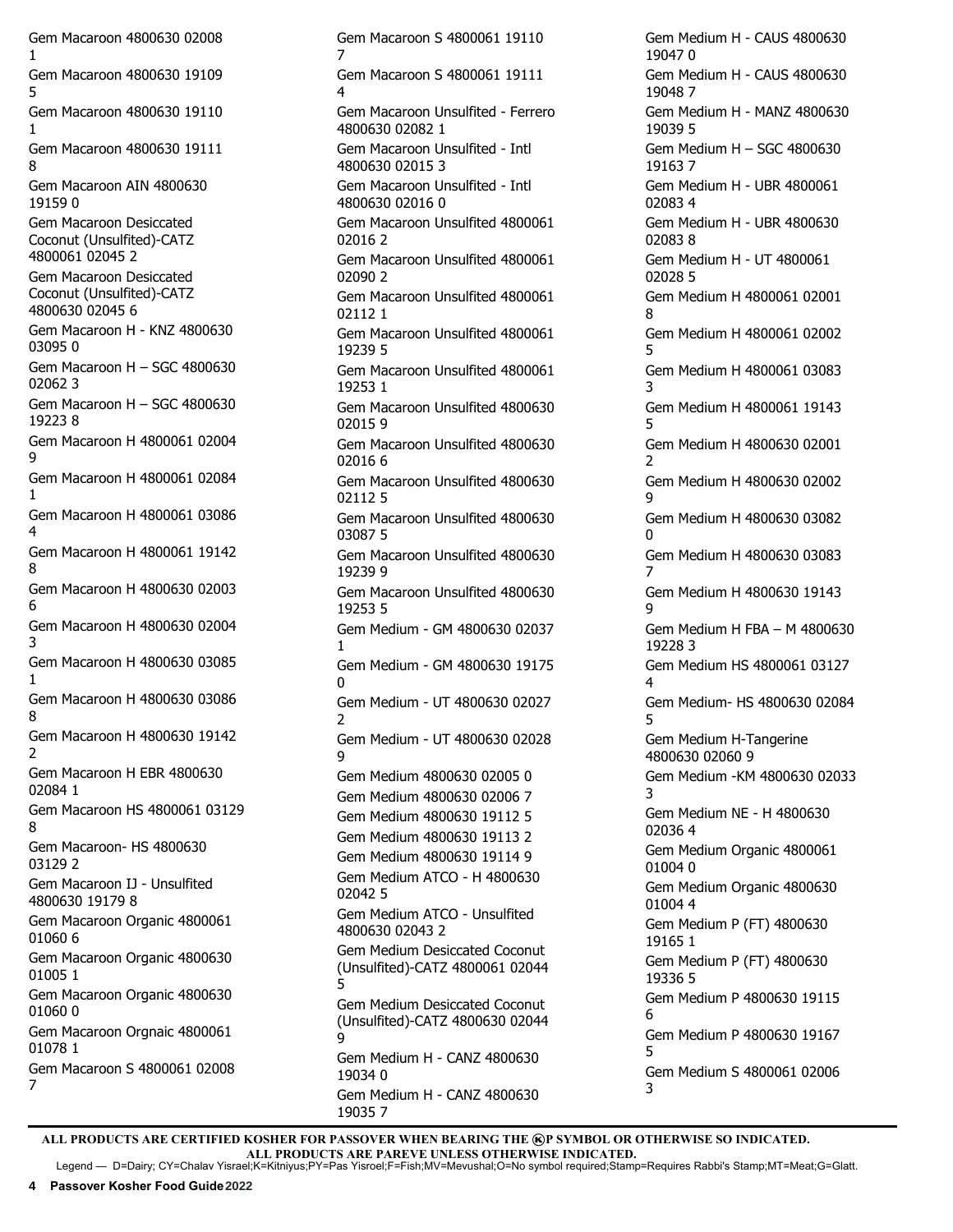Gem Medium S 4800061 19113 8 Gem Medium S 4800061 19114 5 Gem Medium Unsulfited - Ferrero 4800630 02081 4 Gem Medium Unsulfited 4800061 02013 1 Gem Medium Unsulfited 4800061 02014 8 Gem Medium Unsulfited 4800061 19240 1 Gem Medium Unsulfited 4800630 02013 5 Gem Medium Unsulfited 4800630 02014 2 Gem Medium Unsulfited 4800630 03084 4 Gem Medium Unsulfited 4800630 19240 5 Gem Medium Unsulfited 4800630 19254 2 Gem Medium Unsulfited- CATZ 4800061 02092 6 Gem Medium Unsulfited- CATZ 4800630 02092 0\* Gem Medium Unsulfited -IJ 4800630 19158 3 Gem Mill Run Blend 4800630 19151 4 Gem Mill Run Blend H 4800630 19146 0 Gem Mill Run Chip 4800630 02023 4 Gem Mill Run Chip 4800630 02024 1 Gem Mill Run Chip 4800630 19116 3 Gem Mill Run Chip 4800630 19117  $\Omega$ Gem Mill Run Chip 4800630 19200 9 Gem Mill Run Chip H - SGC 4800630 03074 5 Gem Mill Run Chip H (carton cased) 4800630 19346 4 Gem Mill Run Chip H 4800630 02025 8 Gem Mill Run Chip H 4800630 02026 5 Gem Mill Run Chip H 4800630 03073 8 Gem Mill Run Chip H 4800630 03075 2 Gem Mill Run Chip Unsulfited 4800630 03076 9 Gem Mill Run Chip Unsulfited 4800630 03077 6

Gem Mill Run Chip Unsulfited 4800630 03078 3 Gem Mill Run Chip Unsulfited 4800630 19162 0 Gem Natural Blend 4800061 03081 9 Gem Natural Blend 4800061 19118 3 Gem Natural Blend 4800061 19119  $\Omega$ Gem Natural Blend 4800630 03081 3 Gem Natural Blend 4800630 19118 7 Gem Natural Blend 4800630 19119 4 Gem Natural Blend Organic 4800630 01083 9 Gem Natural Blend Organic 4800630 01084 6 Gem Natural Blend Organic 4800630 01085 3 Gem Premium Shred 4800630 03031 8 Gem Premium Shred 4800630 19043 2 Gem Premium Shred 4800630 19120 0 Gem Premium Shred H 4800630 03032 5 Gem Premium Shred H 4800630 03033 2 Gem Premium Shred H 4800630 03034 9 Gem Premium Shred- HS 4800630 03135 3 Gem Premium Shred Unsulfited 4800630 03035 6 Gem Premium Shred Unsulfited 4800630 03036 3 Gem Premium Shred Unsulfited 4800630 03037 0 Gem Shred - APF 4800630 19177 4 Gem SL Chip 4800630 02030 2 Gem SL Chip 4800630 19207 8 Gem SL Chip H 4800630 19193 4 Gem SL Chip H 4800630 19194 1 Gem SL Chip H (carton cased) 4800630 19347 1 Gem Slice 4800630 03045 5 Gem Slice 4800630 03059 2 Gem Slice 4800630 19130 9 Gem Slice H 4800630 03046 2 Gem Slice H 4800630 03047 9 Gem Slice H 4800630 03048 6

Gem Slice Unsulfited 4800630 03049 3 Gem Slice Unsulfited 4800630 03050 9 Gem Slice Unsulfited 4800630 03051 6 Gem S-Medium 4800630 03060 8 Gem S-Medium 4800630 19033 3 Gem S-Medium 4800630 19134 7 Gem S-Medium H 4800630 02059 3 Gem S-Medium H 4800630 03061 5 Gem S-Medium H 4800630 03062  $\overline{2}$ Gem S-Medium H 4800630 03063 9 Gem S-Medium Unsulfited 4800630 03064 6 Gem S-Medium Unsulfited 4800630 03065 3 Gem S-Medium Unsulfited 4800630 03066 0 Gem Special Blend 4800061 06080 9 Gem Special Blend 4800630 06080 3 Gem Special Blend 4800630 06081  $\Omega$ Gem Special Blend 4800630 06082 7 Gem Special Flake 4800630 19258 0 Gem Special Long Thread 4800630 02038 8 Gem Special Long Thread 4800630 19126 2 Gem Special Long Thread 4800630 19127 9 Gem Special Long Thread 4800630 19247 4 Gem Special Long Thread H 4800630 03025 7 Gem Special Long Thread H 4800630 03026 4 Gem Special Long Thread H 4800630 03027 1 Gem Special Long Thread Unsulfited 4800630 03028 8 Gem Special Long Thread Unsulfited 4800630 03029 5 Gem Special Long Thread Unsulfited 4800630 03030 1 Gem Tender Flake 4800630 03014 1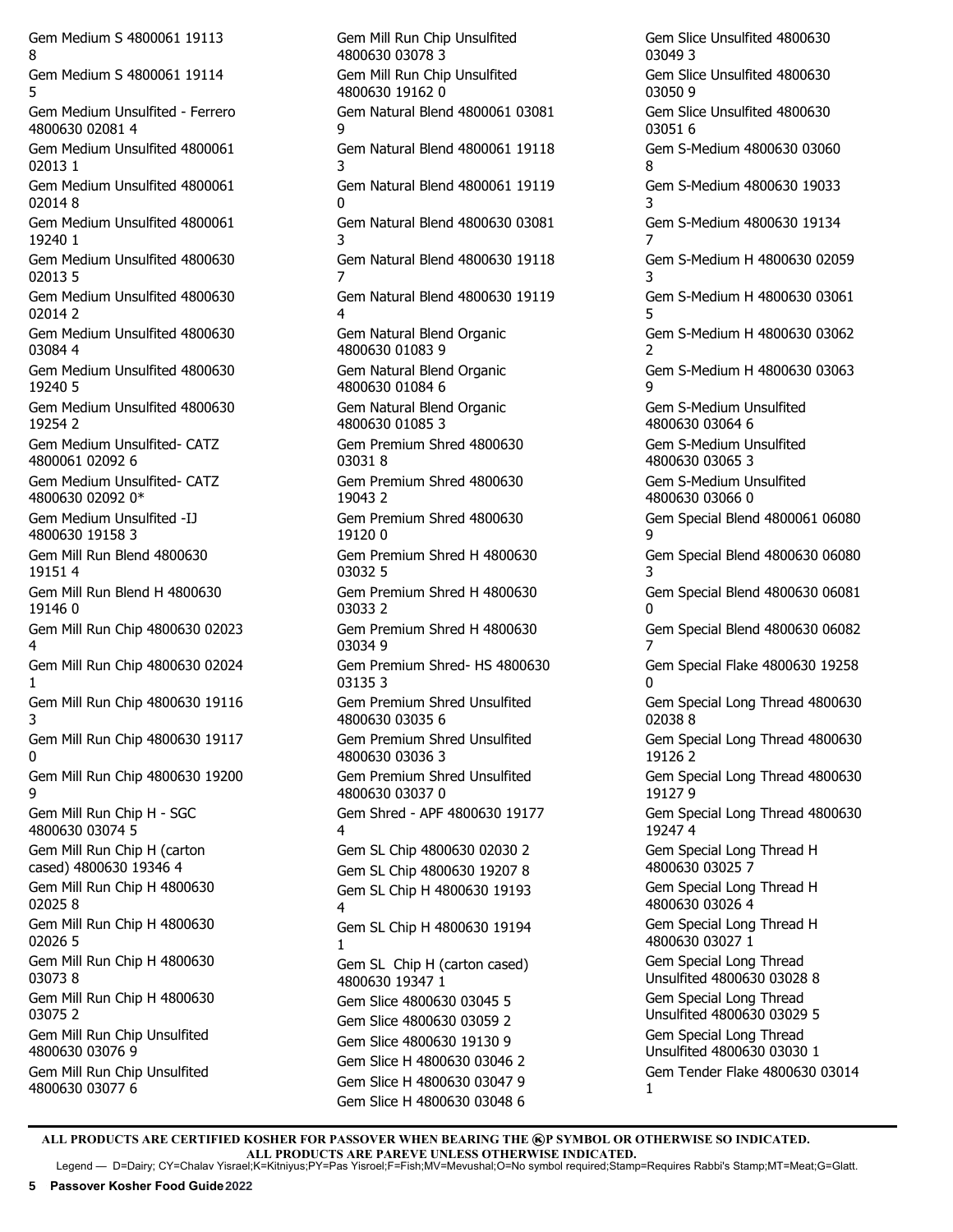Gem Tender Flake 4800630 19041 8 Gem Tender Flake 4800630 19123 1 Gem Tender Flake 4800630 19124 8 Gem Tender Flake H – SGC 4800630 19164 4 Gem Tender Flake H 4800630 02143 9 Gem Tender Flake H 4800630 03015 8 Gem Tender Flake H 4800630 03016 5 Gem Tender Flake H 4800630 03017 2 Gem Tender Flake Organic 4800630 01019 8 Gem Tender Flake Organic- FT 4800630 11008 9 Gem Tender Flake Unsulfited 4800630 03018 9 Gem Tender Flake Unsulfited 4800630 03100 1 Gem Tender Flake Unsulfited 4800630 19037 1 Gem Tender Flake Unsulfited 4800630 19129 3 Gem Thick Flake 4800630 19148 4 Gem Thick Flake 4800630 19257 3 Golden Toasted Coconut Chip-Unsweetened 4800630 02087 6 Golden Toasted Coconut Chip Unsweetened Organic 4800630 01093 8 Golden Toasted Macaroon Unsulfited – CW 4800630 19099 9 KP (STAMP) Golden Toasted Niblets Unsulfited - CW 4800630 19098 2 KP (STAMP) Golden Toasted Organic Thick Slice 4800630 01002 0 Golden Toasted Organic Thick Slice-Unsweetened 4800630 01001 3 Golden Toasted SL Chip Unsweetened 4800630 19077 7 Golden Toasted Thick Slice-Unsweetened 4800630 19036 4 Milled DC Cake 4800630 02277 1 Milled DC Cake Organic 4800630 013885 Natural Blend 4800061 19515 0 Natural Blend Organic 4800061 19446 7

Natural Coconut Concentrate 4800630 19251 1 Natural Creamed Coconut 4800630 19081 4 Natural Creamed Coconut Organic 4800630 01260 4 Special Creamed Coconut 4800630 02048 7 Special Creamed Coconut 4800630 19083 8 Special Creamed Coconut H 4800630 19084 5 Toasted Coconut Concentrate 4800630 19343 3 Toasted Thick Coconut Chip (Unsweetened) Organic 4800630 01071 6 Toasted Thick Coconut Chip-Unsweetened Organic (FT) 4800630 11012 6 Virgin Coconut Oil - CUS 4800630 02077 7 Virgin Coconut Oil - CUS 4800630 02078 4 Virgin Coconut Oil - L 4800630 19291 7 Virgin Coconut Oil – L 4800630 19292 4 Virgin Coconut Oil (Conventional) 4800061 02076 6 Virgin Coconut Oil (Conventional) 4800061 19290 6 Virgin Coconut Oil 4800630 02076 0 Virgin Coconut Oil 4800630 02175  $\Omega$ Virgin Coconut Oil 4800630 19272 6 Virgin Coconut Oil 4800630 19273 3 Virgin Coconut Oil 4800630 19274  $\Omega$ Virgin Coconut Oil 4800630 19289 4 Virgin Coconut Oil 4800630 19290 0 Virgin Coconut Oil Organic (FT) 4800630 11010 2 Virgin Coconut Oil Organic (FT) 4800630 11011 9 Virgin Coconut Oil Organic 4800061 01008 8 Virgin Coconut Oil Organic 4800061 01009 5 Virgin Coconut Oil Organic 4800630 01008 2 Virgin Coconut Oil Organic 4800630 01009 9

Virgin Coconut Oil Organic 4800630 19269 6 Virgin Coconut Oil Organic 4800630 19270 2 Virgin Coconut Oil Organic Retail 4800630 01180 5 Virgin Coconut Oil Organic Retail 4800630 01181 2 Virgin Coconut Oil Organic Retail 4800630 01182 9 Virgin Coconut Oil Organic Retail 4800630 01183 6 Virgin Coconut Oil Organic Retail 4800630 01184 3 Virgin Coconut Oil Organic Retail 4800630 01185 0 **GloryBee, Inc.** Coconut Butter (Creamed Coconut) Organic Coconut Chips Organic Fine Macaroon Coconut Organic Medium Coconut Unsulphured Macaroon Coconut Unsulphured Medium Coconut **Gold Nut Co.**  Blanched Hazelnuts/Filberts KP **Golden Gate Nut Company** Blanched Almond Pieces Blanched Diced Almonds Blanched Meal Almonds Blanched Sliced Almonds Blanched Slivered Almonds Blanched Split Almonds Blanched Whole Almonds Natural Diced Almonds Natural Meal Almonds Natural Sliced Almonds Natural Slivered Almonds Natural Split Almonds Natural Whole Almonds **Golden Taste Inc.**  Hot N' Spicy Vegetable Herring KP **Hadley Date Gardens** Jumbo Medjool Dates KP (STAMP) Large Medjool Dates KP (STAMP) Whole Fancy Medjool Dates KP (STAMP) **Hamama Trading Ltd** Desicated Coconut - Blend **Herzel Bibi Organic Import Ltd.** Agave Syrup **Hy-Vee, Inc.** Raisins California Sun-Dried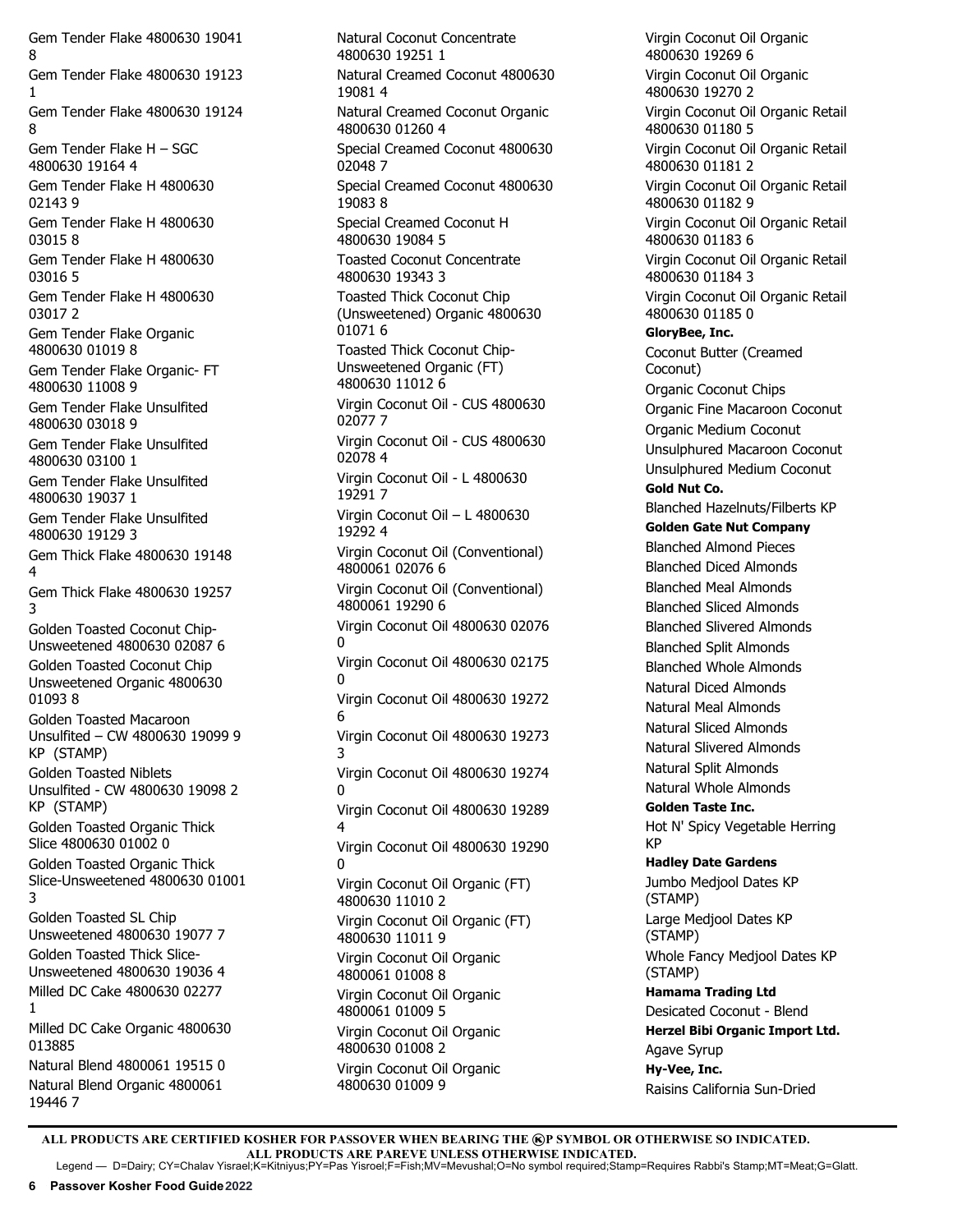#### **Icam s.p.a.**

Agostoni Cocoa butter - 4KG Bucket #93155 Product is also acceptable with the Heart K (Pareve) symbol. Agostoni Dutch Cocoa Powder 22/24 Fat, 2,2LB #98053 Product is also acceptable with the Heart K (Pareve) symbol. Agostoni Fairtrade Organic 10-12 low fat cocoa powder 84662 Product is also acceptable with the Heart K (Pareve) symbol. Agostoni Natural Cocoa Powder, Low Fat #94654 Product is also acceptable with the Heart K (Pareve) symbol. Agostoni Organic Cocoa Butter #83137 Product is also acceptable with the Heart K (Pareve) symbol. Agostoni Organic Dutch Cocoa Powder 84658 Product is also acceptable with the Heart K (Pareve) symbol. Agostoni Organic Fairtrade Alcalized cocoa powder 10/12 #080004666 Product is also acceptable with the Heart K (Pareve) symbol. AGOSTONI ORGANIC FAIRTRADE ALKALIZED COCOA POWDER, LOW FAT 84667 Product is also acceptable with the Heart K (Pareve) symbol. Agostoni Organic Fairtrade Natural Cocoa Powder 10/12 #080004665 Product is also acceptable with the Heart K (Pareve) symbol. Burro di cacao biologico deodorizzato - Organic Deaodorized Cocoa butter Product is also acceptable with the Heart K (Pareve) symbol. Burro di cacao deodorizzato - Deodorized Cocoa Butter Product is also acceptable with the Heart K (Pareve) symbol. Burro Di Cacao Deodorizzato Biologico - Organic Deodorized Cocoa Butter #080003124 Product is also acceptable with the Heart K (Pareve) symbol. Burro di cacao deodorizzato biologico Fairtrade - Organic Fairtrade Deodorized Cocoa Butter Product is also acceptable with the Heart K (Pareve) symbol.

Burro Di Cacao Deodorizzato Biosuisse - Biosuisse Deodorized Cocoa Butter #080003151 Product is also acceptable with the Heart K (Pareve) symbol. Burro di cacao naturale - Natural Cocoa Butter Product is also acceptable with the Heart K (Pareve) symbol. Cacao amaro 10/12 Ecuador - Ecuador Fat reduced cocoa powder #080004852 Product is also acceptable with the Heart K (Pareve) symbol. Cacao Amaro N11RB Bio Flo - Cocoa powder N11RB Bio Flo<br>#080004887 Product is als Product is also acceptable with the Heart K (Pareve) symbol. Cacao in polvere A23 Ecuador- No Aromi - Ecuador Cocoa powder A23 No Flavours #080004884 Product is also acceptable with the Heart K (Pareve) symbol. Fairtrade Cocoa Liquor Product is also acceptable with the Heart K (Pareve) symbol. Fairtrade cocoa powder - Polvere di cacao Fairtrade #080004854 Product is also acceptable with the Heart K (Pareve) symbol. FAIRTRADE DUTCH COCOA POWDER 10/12 #94871 Product is also acceptable with the Heart K (Pareve) symbol. Organic dutch cocoa powder 10- 12% Big Bag Item 4863 #080004863 Product is also acceptable with the Heart K (Pareve) symbol. ORGANIC DUTCH COCOA POWDER 20/22 #84861 Product is also acceptable with the Heart K (Pareve) symbol. ORGANIC DUTCH SKIMMED COCOA POWDER - POLVERE DI CACAO MAGRA POTASSATA BIOLOGICA #4863 Product is also acceptable with the Heart K (Pareve) symbol. ORGANIC FAIRTRADE NATURAL COCOA POWDER 10/12 #84887 Product is also acceptable with the Heart K (Pareve) symbol. PASTA DI CACAO BIO FLO ECUA GOC.15 KG - ORGANIC FAIRTRADE ECUADOR COCOA LIQUOR DROPS #080008486 Product is also acceptable with the Heart K (Pareve) symbol.

PASTA DI CACAO FLO GOCCE KG.15 - FAIRTRADE COCOA LIQUOR DROPS #080008488 Product is also acceptable with the Heart K (Pareve) symbol. PASTA DI CACAO NACIONAL ARRIBA GOCCE KG.15 - NACIONAL ARRIBA COCOA LIQUOR #080008489 Product is also acceptable with the Heart K (Pareve) symbol. PASTA DI CACAO UGANDA GOCCE 15 KG - UGANDA COCOA LIQUOR DROPS #080008481 Product is also acceptable with the Heart K (Pareve) symbol. Polvere Di Cacao Grassa Naturale - Fullfat Natural Cocoa Powder Product is also acceptable with the Heart K (Pareve) symbol. Polvere Di Cacao Grassa Naturale Biologica - Organic Fullfat Natural Cocoa Powder Product is also acceptable with the Heart K (Pareve) symbol. Polvere Di Cacao Grassa Potassata - Dutch Fullfat Cocoa Powder Product is also acceptable with the Heart K (Pareve) symbol. Polvere Di Cacao Grassa Potassata Biologica - Organic Dutch Fullfat Cocoa Powder Product is also acceptable with the Heart K (Pareve) symbol. Polvere Di Cacao Magra Naturale - Defatted Natural Cocoa Powder Product is also acceptable with the Heart K (Pareve) symbol. Polvere Di Cacao Magra Naturale Biologica - Organic Defatted Natural Cocoa Powder Product is also acceptable with the Heart K (Pareve) symbol. Polvere Di Cacao Magra Potassata - Dutch Defatted Cocoa Powder Product is also acceptable with the Heart K (Pareve) symbol. Polvere Di Cacao Magra Potassata Biologica - Organic Dutch Defatted Cocoa Powder Product is also acceptable with the Heart K (Pareve) symbol. UTZ DUTCH SKIMMED COCOA POWDER - POLVERE DI CACAO MAGRA POTASSATA UTZ #4857 Product is also acceptable with the

Heart K (Pareve) symbol. **Industrializadora Integral Del Agave, SAPI. de CV. (IIDEA)** Adama Organic Agave Syrup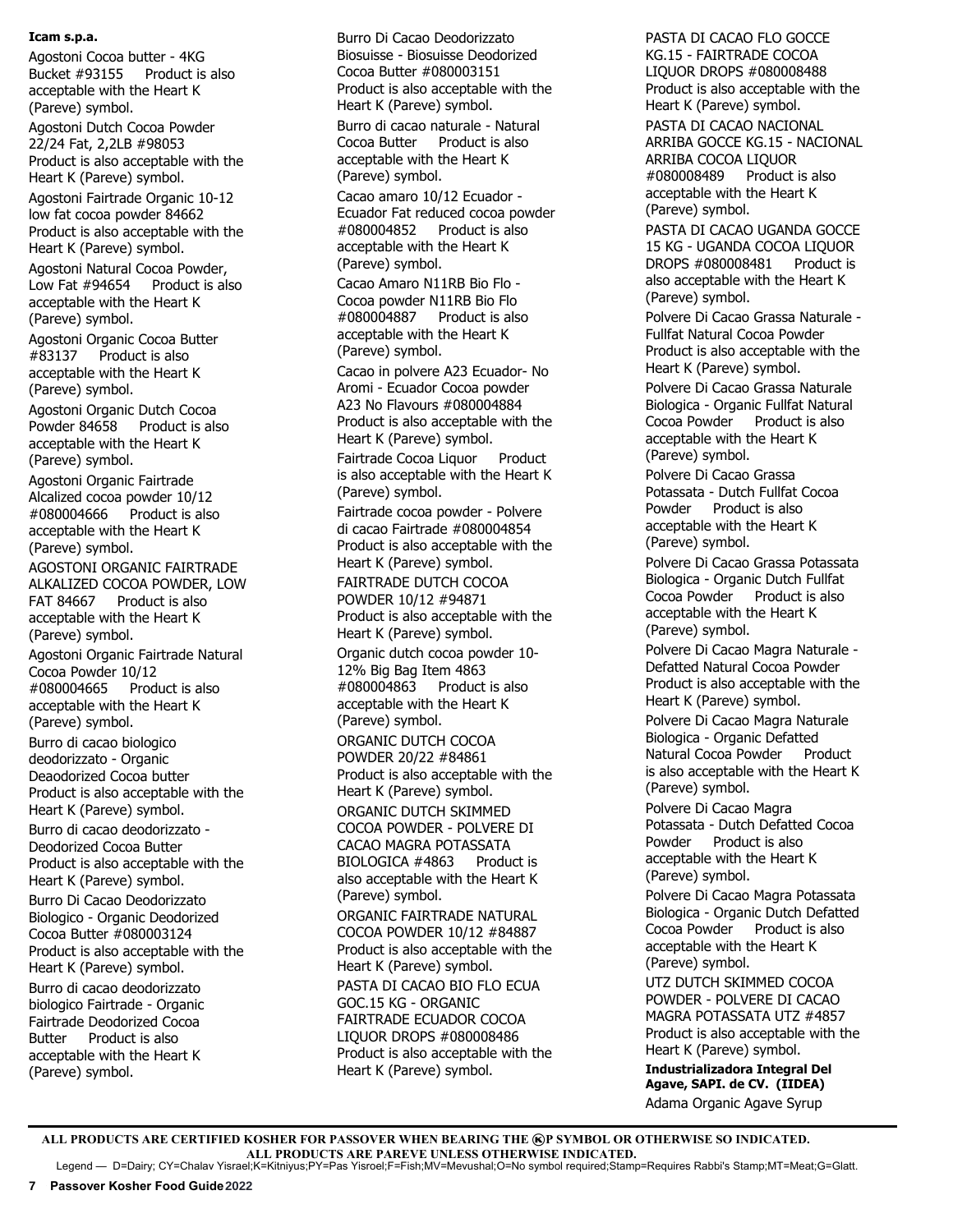Agave Syrup Organic Agave Liquid Inulin Wild Agave Nectar **Joseph Zakon Winery**  Red Reisling **Just Almonds Inc.** Blanched Meal Almonds LETTER PER LOT# **Klein's Naturals**  Almonds Slivered Dry R/N/S Cashews Dry Roasted Salted KP Chocolate Orange Peels Dry Roasted Salted Macadamia Dry Roasted Unsalted Macadamia Filberts Ground Blanched **Kraft Heinz Foods Company** 100% Colombian Arabica Whole Bean Coffee Baker's Angel Flake Coconut-Unsweetened Coconut Best Bean Whole Bean Coffee Café Collection 100% Colombian Decaffeinated Blend CDN - Coffee - Nabob 1896 Tradition - Fine Grind - R&G - BBR - RAC Coffee - R&G - BAR - Decaf Original Mainstream Coffee - R&G - BAR - US & Canadian - 100% Colombian Coffee - R&G - BBR - Gevalia - Colombia Coffee - R&G - BBR - Gevalia - House Blend Coffee - R&G - BBR - Gevalia - House Blend (Twin Pack) Coffee - R&G - Gevalia - French Roast Coffee - Signature Blend/ Crema Coffee-RG-BAR-Maxwell House House Blend Cof-R&G-BAR-Maxwell House Breakfast Blend Cof-R&G-BAR-Maxwell House Dark Roast Cof-R&G-BAR-Maxwell House French Roast Cof-R&G-BAR-Maxwell House Master Blend and Arabica Flying J/Maxwell House French Roast Ground Coffee - Foodservice Flying J/Maxwell House Ground Coffee Foodservice FS Gevalia Espresso Coffee

FS Gevalia Espresso Decaffeinated Coffee FS GEVALIA KAFFE COLOMBIA DECAFFEINATED COFFEE FS GEVALIA KAFFE DARK ROAST **COFFFE** FS GEVALIA KAFFE DARK ROAST DECAFFEINATED COFFEE FS GEVALIA KAFFE HOUSE BLEND COFFEE FS GEVALIA KAFFE HOUSE BLEND DECAFFEINATED COFFEE FS Green Coffee Blend FS Maxwell House (Filter Packs) Ground Coffee FS Maxwell House Blend FS Maxwell House Ground Coffee FS Maxwell House Special Delivery Ground Coffee FS Maxwell House Vend Ground Coffee FS Sanka Decaffeinated Coffee FS Yuban 100% Arabica Ground Coffee FS Yuban Regular Roast Decaffeinated Coffee FS Yuban Regular Roast Whole Bean Coffee FS Yuban Special Delivery (filter packs) Ground Coffee FS Yuban Whole Bean Decaffeinated Coffee Gevalia Bold Dark Gold Roast Coffee Gevalia Bold Majestic Roast Coffee Gevalia Cold Brew Filter Pack Dark Gevalia Colombia Coffee (DTC) Gevalia Costa Rica Coffee Gevalia Dark Roast Coffee (Foodservice) Gevalia Dark Roast Decaffeinated Coffee (Foodservice) Gevalia Decaffeinated Medium Roast (Foodservice) Gevalia Espresso Roast Ground Coffee Gevalia Guatemala Coffee Gevalia House Blend Decaffeinated Roast & Ground Coffee Gevalia House Blend R&G GEVALIA KAFFE BRAZILIAN ESTATES GROUND COFFEE Gevalia Kaffe Breakfast Blend Coffee (DTC)

Gevalia Kaffe Costa Rica Medium Roast Ground Coffee Gevalia Kaffe Dark Roast Ground Coffee (DTC) Gevalia Kaffe Espresso Roast Coffee (Retail and DTC) Gevalia Kaffe Espresso Roast Whole Bean Coffee (DTC) Gevalia Kaffe Guatemala Medium Roast Ground Coffee Gevalia Kaffe House Blend Coffee (DTC) Gevalia Kaffe Kenya Medium Roast Ground Coffee Gevalia Kaffe Light Roast Ground Coffee (DTC) GEVALIA KAFFE MOCCA JAVA GROUND COFFEE GEVALIA KAFFE PAPUA NEW GUINEA GROUND COFFEE Gevalia Kaffe Papua New Guinea Medium Roast Ground Coffee GEVALIA KAFFE RAINFOREST ORGANIC GROUND COFFEE GEVALIA KAFFE TORAJA FROM INDONESIA GROUND COFFEE Gevalia Kaffe Velvet Noir Coffee Gevalia Kenya Coffee (DTC) Gevalia Medium Roast Coffee (Foodservice) Gevalia One Pot House Blend Coffee Gevalia SV Colombian Decaffeinated Ground Coffee Gevalia SV Colombian Ground Coffee Gevalia Traditional Roast Whole Bean Coffee Gevalia Traditional/Espresso Roast BBR Green Beans Gevalia Velvet Noir Ground Coffee Green Coffee Decaffeinated - Gevalia Decaf for US grocery, Gevalia HousBreakfast Blend Decaffeinated Kraft Green Coffee Maxwell House - Dark Roast Instant Soluble Espresso Coffee Maxwell House 100% Arabica Coffee - Food Service Maxwell House 100% Arabica Decaffeinated Coffee - Food Service Maxwell House 1892 Medium Roast- Can Maxwell House Breakfast Blend for Canada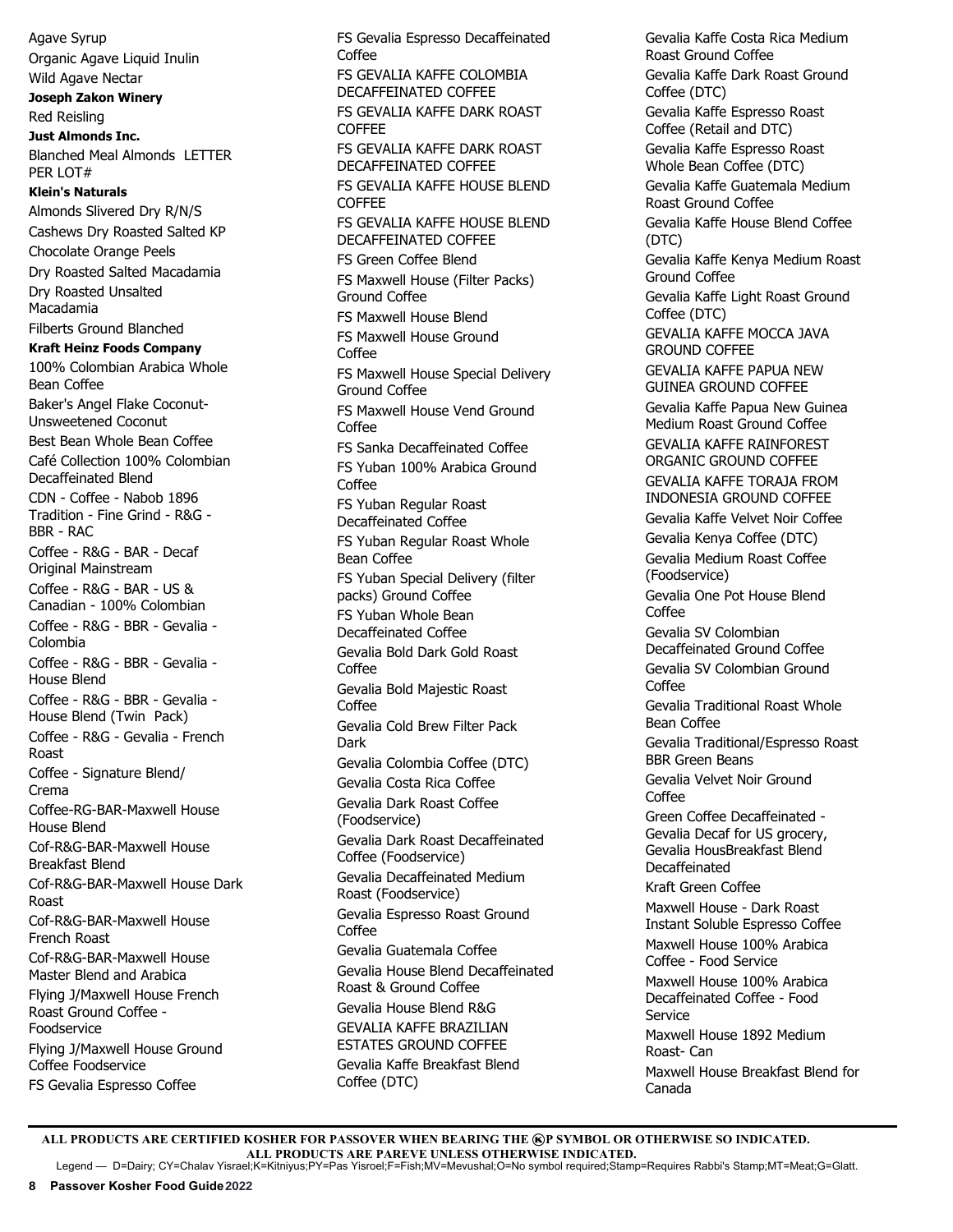Maxwell House Café Collections In-Room Decaffeinated Roast & Ground Coffee (Blend 302-FS) Maxwell House Café Collections In-Room Roast & Ground Coffee (Blend 301-FS) Maxwell House Coffee - Ground Gourmet Roast Maxwell House Coffee, Food Service Maxwell House Daily Brew Ground Coffee Maxwell House Decaffeinated Blend Maxwell House Filter Pack - Decaff Maxwell House Filter Pack - Regular Maxwell House House Blend Ground Coffee Maxwell House Intense Bold Coffee Maxwell House Light Roast Maxwell House Morning Boost Coffee Maxwell House Original Instant Coffee Maxwell House Original K-Cup 12 ct Maxwell House Original Roast Decaffeinated Ground Coffee Filter Packs Maxwell House Premium Cup Dark Roast Coffee Maxwell House RnG Coffee - Dark Silk Maxwell House Smooth Bold Coffee Maxwell House South Pacific Blend Ground Coffee Maxwell House Ultra Ground Coffee Maxwell House Wake Up Roast Coffee Passover Cream Cheese Whey (D) Regular (Original) Maxwell House Coffee Foodservice Sanka Decaf Ground Coffee Tassimo Morning Roast/Blend - KMI - BBR Yuban Roast Asado Decaffeinated Yuban Roast Asado Regular **Le Chocolate - Shalva**  Almond Bark KP Almond Chew KP Almond Clusters KP Almond Crunch KP

Assorted Chocolate - KP Brown Torine Blend Bites KP Brown Torine Blend KP Cappuccino Diamond Matte Silver KP Caramel Fudge KP Carmel Fudge White KP Cherry Diamond Shiny Red KP Chewy Butter Caramel Nougat KP Choc. Chip Cream KP Chocolate Covered Almond Krunch KP Chocolate Covered Chocolate Chip Coconut Cream KP Chocolate Covered Chocolate Fudge KP Chocolate Covered Chocolate Mousse KP Chocolate Covered Marshmallow With Jelly KP Chocolate Covered Torine Blend KP Chocolate Covered Torine Blend White Drizzled KP Citrus De Raspberry KP Coconut Bars KP Coconut Viennese KP Coffee Caramel Strips KP Crunchy Mini Nougat KP Espresso Beans KP Ez Melt Chocolate Black KP Ez Melt Chocolate Blue KP Ez Melt Chocolate Brown KP Ez Melt Chocolate Gold KP Ez Melt Chocolate Green KP Ez Melt Chocolate Light Blue KP Ez Melt Chocolate Orange KP Ez Melt Chocolate Pink KP Ez Melt Chocolate Purple KP Ez Melt Chocolate Red KP Ez Melt Chocolate Silver KP Ez Melt Chocolate White KP Ez Melt Chocolate Yellow KP Fancy Coconut Bars KP Impress Crown Confections - Chocolate Truffle – all shapes, all colors, foiled or unfoiled KP Jelly Marshmallow KP Jelly Ring KP Krunch Balls KP Macadamia Patties KP Macadamia Paws KP Marcy Nogo Marshmallow Bites Mint Chocolate Chip Cream KP

Mint Cream KP Mocha Bites KP Mocha Marshmallow KP Multi Non Pareil KP Non Pareil - Chocolate Sprinkles KP Non Pareils - Rainbow Sprinkles KP Nougat Roll KP Nut Diamond Matte Gold KP Pecan Paws KP Rainbow Jelly Square KP Rainbow Smoothies KP Raisin Clusters KP Raspberry Bars KP Raspberry Bites KP Raspberry Cream KP Vienesse Chips KP Vienna Meringue KP Vienna Musketeers KP Viennese Bites Viennese Ultimate - Brown Drizzled KP Viennese Ultimate - White Drizzled KP Viennese Ultimate KP White Torine Blend Bites KP White Torine Blend KP White Viennese KP **Lidl US, LLC** Lidl Unsalted Dry Roasted Pistachios **Linea Industriale** Cacao in polvere A23 Ecuador- No Aromi - Ecuador Cocoa powder A23 No Flavours #080004884 Product is also acceptable with the Heart K (Pareve) symbol. PASTA DI CACAO BIO FLO ECUA GOC.15 KG - ORGANIC FAIRTRADE ECUADOR COCOA LIQUOR DROPS #080008486 Product is also acceptable with the Heart K (Pareve) symbol. PASTA DI CACAO FLO GOCCE KG.15 - FAIRTRADE COCOA LIQUOR DROPS #080008488 Product is also acceptable with the Heart K (Pareve) symbol. PASTA DI CACAO NACIONAL ARRIBA GOCCE KG.15 - NACIONAL ARRIBA COCOA LIQUOR #080008489 Product is also acceptable with the Heart K (Pareve) symbol.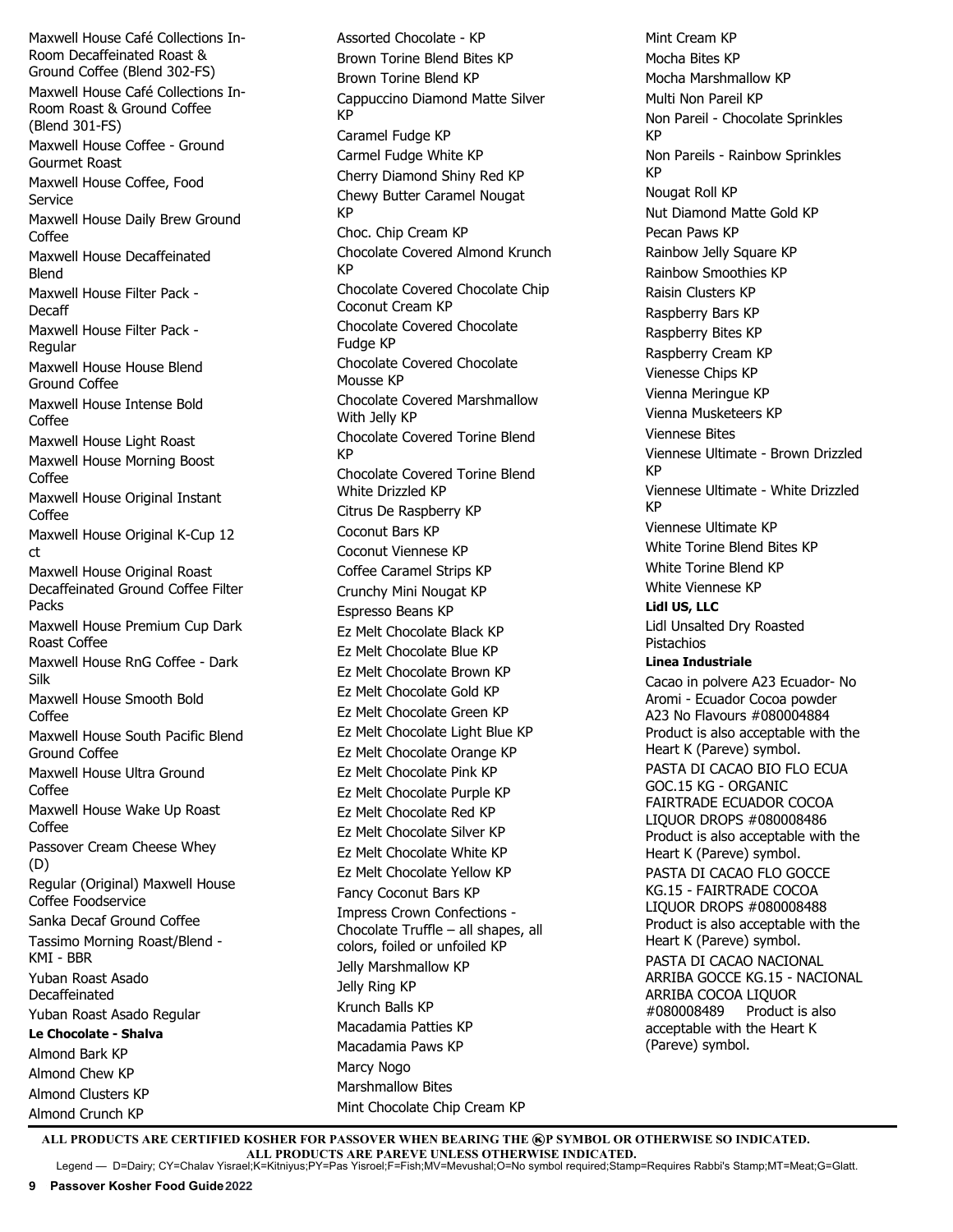PASTA DI CACAO UGANDA GOCCE 15 KG - UGANDA COCOA LIQUOR DROPS #080008481 Product is also acceptable with the Heart K (Pareve) symbol. UTZ DUTCH SKIMMED COCOA POWDER - POLVERE DI CACAO MAGRA POTASSATA UTZ #4857 Product is also acceptable with the Heart K (Pareve) symbol. **Lucerne Foods, Inc.** O Organics Coconut Flour O Organics Roasted & Salted Organic Pistachios (20 oz.) O Organics Shredded Coconut **Moldova Pickles** Cherry Tomatoes KP (STAMP) Half Sour Pickles KP (STAMP) Sour Cabbage KP (STAMP) Sour Pickles KP (STAMP) Sour Tomatoes KP (STAMP) **Nexus Bodegas, S.L.** Nexus One 2018 **Pepsico Beverage & Foods (Tropicana Products)** PPOJ W/ Ca and Vit D Original PPOJ W/ Ca and Vit D Pulp PPOJ W/ Ca and Vit D Pulp Grovestand/Lots of Pulp Pure Premium Grovestand/Lots of Pulp Pure Premium Original Pure Premium Some Pulp **Peter Paul Philippine Corporation**  Coconut Butter Creamed Coconut Dessicated Coconut S02F FairTrade Coconut Butter FairTrade Creamed Coconut **Concentrate** Organic Creamed Coconut **Concentrate** Organic Dessicated Coconut ORGANIC TOASTED UNSWEETENED DESICCATED COCONUT **Phildesco, Inc.** Coconut Butter Dessicated Coconut S02F Fair Trade Organic Coconut Flour FairTrade Coconut Butter FairTrade Coconut Flour FairTrade Creamed Coconut **Concentrate** FairTrade Desiccated Coconut FairTrade Virgin Coconut Oil Organic Coconut Flour

Organic Creamed Coconut **Concentrate** Organic Dessicated Coconut Toasted Coconut Flour Toasted Sweetened Coconut Dessiccated **Promind Agro-Industrial, S.A.**  Annatto Extract FC Annatto Extract HQ Annatto Extract Oleoresin Color **Qingdao Bright Moon Seaweed Group Co., Ltd.**  Ammonium Alginate Potassium Alginate Sodium Alginate: KMV 80 (Yellowish Color) Sodium Alginate: LRD180150 Sodium Alginate: Nalgin 350 Sodium Alginate: Nalgin 800 Sodium Alginate: NHG (White Color) **QST Ingredients and Packaging** DA 64 DA 64H Hickory Liquid Smoke **Queen of America** Acacia Honey Amber Honey Dark Amber Honey Extra Light Amber Clover Honey Extra Light Amber Honey Extra Light Amber Wildflower Honey Extra White Honey Orange Blossom Honey Raw Wildflower Honey White Honey **Raskin's Fish Market, Inc.**  Creamy Nova Herring KP (F) Danish Cream Herring KP (F) Hungarian Pepper Crusted Herring KP (F) Jalapeño Schmaltz Herring KP (F) Lox Salad KP (F) Pepper Crusted Schmaltz Herring KP (F) Raskin's Chunk Skipjack Tuna in Water (F) Raskin's Solid Albacore Tuna in Water (F) Red Pepper Heaven Herring KP (F) Regular Schmaltz Herring KP (F) Salmon Salad KP (F) Schmaltzy Salmon KP (F) Scottish Pickled Herring KP (F)

White Fish Salad KP (F) White Horseradish Sugar Free KFP KP **Red V Foods Corp** DDA Desiccated Coconut **Retail Business Services, LLC (Services Company of Ahold Delhaize USA - ADUSA)** California Raisins Seedless **Sauvage Beverages LLC** Upstate Vodka Kosher for Passover **Separ Plastik San. Ve Tic. LTD. STİ** PP Plastic Plate PS Plastic Plate **Setton International Foods, Inc.** Chinese Pignolias KP (STAMP) Dark Chocolate All Nut Mix (STAMP) Dark Chocolate Nut Blend KP (STAMP) Dried Cranberries KP Jumbo Flame Raisins KP (STAMP) **Setton Pistachio of Terra Bella, Inc.**  PC California Pistachios – Salted - 280 g PC California Pistachios – Salted - 620 g PCBM California Pistachios – Unsalted - 280 g PCBM California Pistachios – Unsalted - 620 g pistachios r/s meal pistachios r/u meal Premium In-Shell Pistachios No Salt President's Choice White Pistachios Roasted Salted President's Choice White Pistachios Roasted Unsalted White Pistachios Roasted White Pistachios Roasted Salted White Pistachios-Raw **SHAHIA** Double Peeled Broad Beans (K) OK KITNIYOT Green Peas (K) OK KITNIYOT Okra Zero Peas & Carrots (K) OK KITNIYOT Whole Broad Beans (K) OK KITNIYOT **SILVA - The Premium Frozen Products** Frozen Diced Green Beans (K) OK KITNIYOT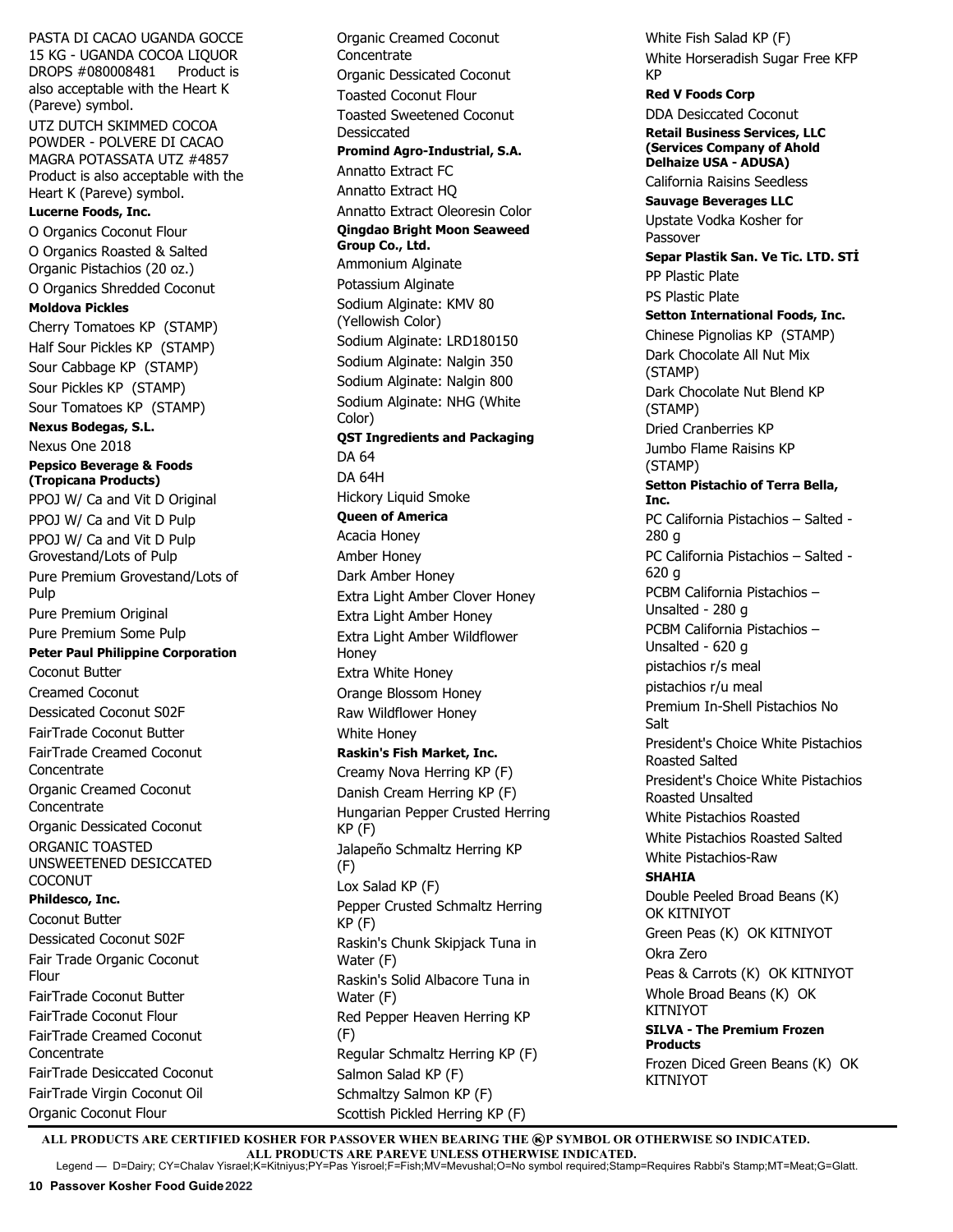Frozen Green Beans (K) OK KITNIYOT Frozen Green Peas (K) OK **KITNIYOT** Frozen Green Peas and Carrots (K) OK KITNIYOT Frozen Green Peas and Carrots and Green Beans (K) OK KITNIYOT Frozen Okra Frozen Peeled Broad Beans (K) OK KITNIYOT Frozen Whole Broad Beans (K) OK KITNIYOT **Silva /Mika** Frozen Diced Green Beans (K) OK KITNIYOT Frozen Green Beans (K) OK KITNIYOT Frozen Green Peas (K) OK KITNIYOT Frozen Green Peas and Carrots (K) OK KITNIYOT Frozen Green Peas and Carrots and Green Beans (K) OK KITNIYOT Frozen Okra Frozen Peeled Broad Beans (K) OK KITNIYOT Frozen Whole Broad Beans (K) OK KITNIYOT **Stabilimento Farmaceutico "Cav. G. Testa" S.r.l. a Socio Unico** Coffee Bean Extract (Natural Caffeine) LETTER PER LOT# Green Caffeine® – Café de Colombia- Natural caffeine Anhydrous EP/USP LETTER PER LOT# Green Caffeine® - Naturale Caffeine Anhydrous EP/USP LETTER PER LOT# Natural caffeine anhydrous EP/USP LETTER PER LOT# Natural Caffeine Anhydrous EP/USP Fine Granular Grade C LETTER PER LOT# Natural Caffeine Anhydrous FCC LETTER PER LOT# Natural Caffeine Anhydrous From Tea LETTER PER LOT# Tea extract (Tekaf®) LETTER PER LOT# Tekaf® Natural Caffeine - RAC LETTER PER LOT# Tekaf® Natural Caffeine Anhydrous EP/USP LETTER PER LOT#

Tekaf® Natural Caffeine Anhydrous FCC LETTER PER LOT# **Sunvision Sweet Co., Ltd.** Sucralose **Superstar Coconut Products Co., Inc.** Desicated Coconut - Blend Organic Virgin Coconut Oil Unsweetened Toasted Chip Unsweetened Toasted Fine Unsweetened Toasted Medium **Tropicana** PPOJ W/ Ca and Vit D Original PPOJ W/ Ca and Vit D Pulp **Tropicana Pure Premium** Pure Premium Original Pure Premium Some Pulp **Tut's International** Double Peeled Broad Beans (K) OK KITNIYOT Green Peas (K) OK KITNIYOT Okra Zero Peas & Carrots (K) OK KITNIYOT Whole Broad Beans (K) OK KITNIYOT **Tuv-Taam Corporation**  Chicken Broth KP Kosher Gourmet Cheese Omelet KP (CY) (D) Kosher Gourmet Eggplant Parmesan KP (CY) (D) Mushroom Wine Sauce KP Pureed Vegetable Cutlet with Mashed Potatoes and Pureed Carrots KP Red Skin Potatoes for Airlines KP Vegetable Cutlets KP Vegetable Soup KP **Urban Pops Inc** Blood Orange KP Chocolate RX KP Ferrero Rocher Pop KP Grapefruit Pop KP Lemon Mint Pop KP Mango Pop KP Raspberry Lemon Pop KP Rocky Road Pop KP Sour Watermelon Pop KP Strawberry Gelato Pop KP Strawberry Pop KP Toasted Coconut Pop KP Valencia Orange Pop KP **Van Amerongen & Son Inc.** Klassic Coconut Dessicated Coconut S02F

**Wegman's Inc.**  Pistachios Salted 160z Pistachios Salted 400z Pistachios Unsalted 160z **WFM Private Label, L.P.** 365 by Whole Foods Market Organic Raisins **ALCOHOLIC BEVERAGES Barkan Wine Cellars Ltd.**  Givon Vodka **Drink Mine Ltd.** PINOT GRIGIO BLUSH (intermediate) (STAMP) PINOT GRIGIO ROSE (BLUSH) Lot: L1291 OKPBD210 Exp. Date: 18.10.2024 This certificate is valid as long as the lot  $#$  below appears on packaging, regardless of expiration date. PINOT GRIGIO ROSE (BLUSH) Lot: OKPBDZ6/21 Not Mevushal. This certificate is valid as long as the lot # below appears on packaging, regardless of expiration date. PINOT GRIGIO ROSE (BLUSH) LETTER PER LOT# Product should also bear the OK-P Symbol. PINOT GRIGIO WHITE Lot: L1291 OKPBD210 Exp. Date: 18.10.2024 This certificate is valid as long as the lot  $#$  below appears on packaging, regardless of expiration date. PINOT GRIGIO WHITE Lot: OKPBDZ6/21 Not Mevushal. This certificate is valid as long as the lot # below appears on packaging, regardless of expiration date. PINOT GRIGIO WHITE LETTER PER LOT# Product should also bear the OK-P Symbol. PINOT GRIGIO WHITE (intermediate) (STAMP) **Omarogen Pty Ltd - J.Folk** Chardonnay 2021 J. Folk Premium Wine Selection Rosé Wine Red Wine Shiraz 2021 Sparkling Rosé Wine White Wine **ALUMINUM WRAP PRODUCTS Betty Crocker** 25 Sq. Ft. Aluminum Foil 25Sq ft Aluminum Foil (O) 37.5 Sq. Ft. Extra Wide Ultra Heavy Duty Aluminum Foil 37.5Sq ft Aluminum Foil (O)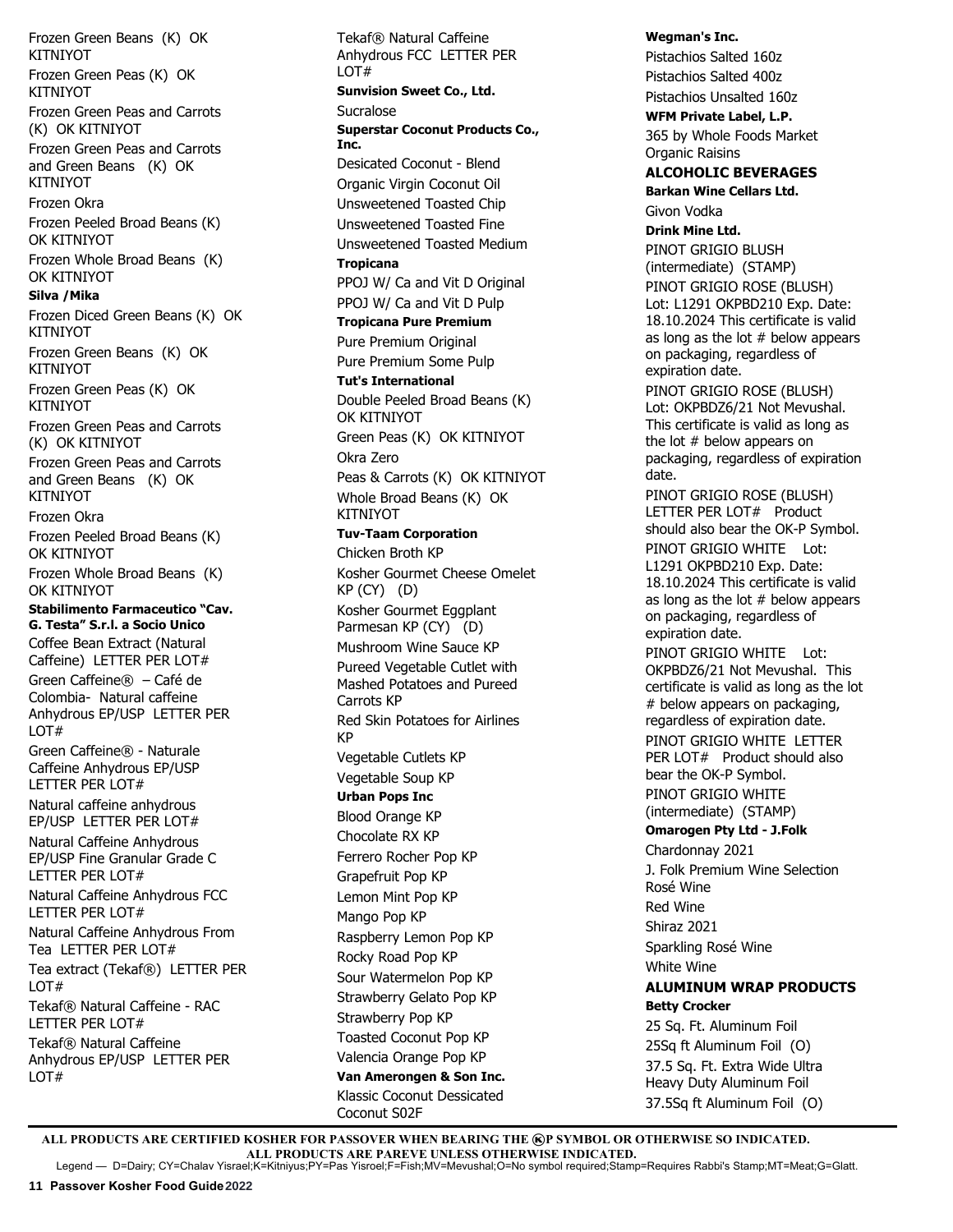75 Sq. Ft. Aluminum Foil 75Sq ft Aluminum Foil (O) BAF505 - Betty Crocker 91/2" x 7" Deep Roasting Pan (O) BAF850 - Betty Crocker Party Foil Platter (O) BC-D4401 – Betty Crocker Pot Pie Pan – 8pk  $(0)$ **Formula Brands Inc.** 25 Sq. Ft. Aluminum Foil 25Sq ft Aluminum Foil (O) 37.5 Sq. Ft. Extra Wide Ultra Heavy Duty Aluminum Foil 37.5Sq ft Aluminum Foil (O) 75 Sq. Ft. Aluminum Foil 75Sq ft Aluminum Foil (O) BAF505 - Betty Crocker 91/2" x 7" Deep Roasting Pan (O) BAF850 - Betty Crocker Party Foil Platter (O) BC-D4401 – Betty Crocker Pot Pie Pan – 8pk  $(0)$ **Guangzhou Huafeng Aluminum Foil Technologies Co Ltd.** Aluminum Containers (O) Aluminum Foil Roll (O) **GUANGZHOU VANZHEN ALUMINIUM FOIL PRODUCTS CO. LTD.** 8" SQUARE CAKE PAN ALUMINUM 9" SQUARE DEEP CAKE PAN-ALUMIN ALUM CANDLE HOLDER Aluminum 10" Angel Tube Pan ALUMINUM 10" ROUND PAN Aluminum 3lb Large Oval Bakin ALUMINUM 4 4/5" ROUND PAN Aluminum 5lb X-large Oval Bak Aluminum 8" Angel Tube Pan Aluminum 8" Round Pan Aluminum Medium Oval Baking P **Hanna K. Signature Collection** Alum Candle Holder **King Zak Industries, INC** 8" Square Cake Pan Aluminum 9" Square Deep Cake Panalumin Alum Candle Holder Aluminum 10" Angel Tube Pan Aluminum 10" Round Pan Aluminum 3lb Large Oval Bakin Aluminum 4 4/5" Round Pan Aluminum 5lb X-large Oval Bak Aluminum 8" Angel Tube Pan Aluminum 8" Round Pan

Aluminum Medium Oval Baking P **Nicole Home Collection**

8" Square Cake Pan Aluminum 9" Square Deep Cake Panalumin Aluminum 10" Angel Tube Pan Aluminum 10" Round Pan Aluminum 3lb Large Oval Bakin Aluminum 4 4/5" Round Pan Aluminum 5lb X-large Oval Bak Aluminum 8" Angel Tube Pan Aluminum 8" Round Pan Aluminum Medium Oval Baking P

## **ANTI-OXIDANT**

#### **Demonstration Company 2012 (2021-2022)**

DovidK Enhanced Cookies - also a product with An Extremely Long Product Name So we Can Check when The name rolls off the end Of the Line and Forces the Certificate To Add Another Line to Accomodate This Product Name (STAMP) Lot: 101, Lot: 102, Lot: 103,

DovidK new feature 2 grape juice LETTER FROM RABBI kc note 6 Fresh food OK KITNIYOT

# **AROMATIC CHEMICALS**

**Crown Chemicals Pvt. Ltd.** Piperonal

#### **ARTIFICIAL CASINGS Kalle USA, Inc.**

NaloForm KP (STAMP) **BABY FOODS & FORMULAS** 

**Tuv Taam Baby** Pureed Beef & Broth KP (G) (MT)

**Tuv-Taam Corporation**  Pureed Beef & Broth KP (G) (MT)

# **BAKED GOODS**

## **Hagadda Passover Bakery**

Apple Chocolate Crumb Sheet Apple Crumb Sheet Assorted Cookies Baby Fingers Black & White Cookies Brownies Bulk Baby Fingers Button Cookies Cake Crumbs Cheesecake Marble (CY) (D) Cheesecake Marble Sugar Free (CY) (D)

Cheesecake Regular (CY) (D) Cheesecake Sugar Free (CY) (D) Chinese Cookies Choc. Chip Cookies Choc. Macaroons Chocolate Baby Fingers Chocolate Crumb Sheet Chocolate Dipped Coconut **Macaroons** Chocolate Leaf Cookies Chocolate Sponge Cake Coconut Dip Cupcakes Double Dutch Fudge Layer Egg Kichel Fancy Sandwich Cookies Gluten-Free Hamantashen Homestyle Sandwich Cookies Honey Cookies Iced Tiffany Layer Cake Lace Cookies Mocha Apricot Layer Cake Nut Brownies Railroad Layer Cake Rainbow Cookies Rum Balls Sandwich Cookies Seven Layer Chocolate Shadow Layer Cake Sprinkle Cookies Sugar Free Cookies Sugar Free Jam Cookies **Muffins N' More, Inc.**  Apple Cinnamon Muffins KP Blueberry Crumb Cake KP Blueberry Muffins KP Carrot Muffins KP Carrot Sheet Cake KP Chocolate Cheese Muffins KP (CY) (D) Chocolate Chip Muffins KP Chocolate Chip Pound Cake KP Chocolate Crumb Cake KP Chocolate Pound Cake KP Chocolate Sheet Cake KP Cinnamon Coffee Crumb Cake KP Coffee Cake Muffins KP Coffee Cake Pound Loaf KP Double Chocolate Muffins KP Double Fudge Brownie KP Honey Pound Cake KP Marble Pound Cake KP Plain Muffins KP Pound Cake KP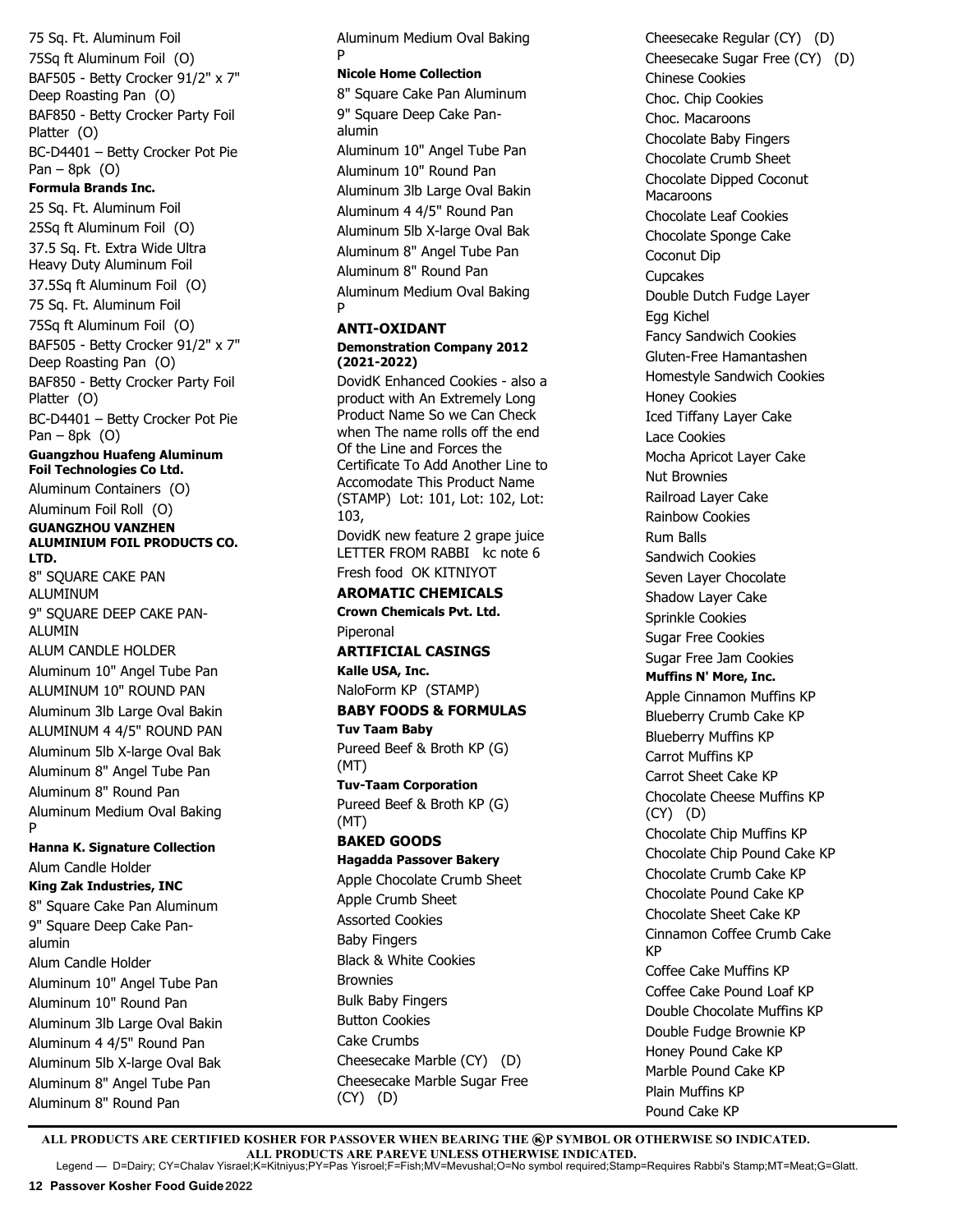Pound Loaf KP Sponge Sheet Cake KP Strawberry Sheet Cake KP Sugar Free Marble Pound Cakes KP Sugar Free Pound Cakes KP **Schick's Baked Goods Inc** Seven Layer Cake - Passover **BAKING SUPPLIES Big Y Foods, Inc.** Big Y Light Brown Sugar Big Y Pure Cane Granulated **Sugar BJ's Wholesale Club, Inc.** Executive Choice Pure Cane Granulated Sugar **Blommer Chocolate Company**  Sudan Cocoa - Passover (STAMP) **Blue Diamond Growers** Blanched Almonds, Diced and Meal (O) Size: INDUSTRIAL Blanched Almonds: Whole, Broken, Pieces, Splits, Sliced and Slivered (O) Size: INDUSTRIAL **Demoulas Supermarkets** Demoulas Granulated Sugar Market Basket Granulated Sugar **Domino Foods, Inc.** "A" Liquor/Liquefying Syrup 10 lb. Domino Gran. Resealable Pouch Amber Sugar Syrup Amerfond (R) Brand Fondant Sugar Cane Refinery Syrup (Partially Refined) Coating Syrup KP Country Cane Granulated Sugar Size: 5 lb. Container: BAGS Domino (R) Brownulated (R) Brand Pure Cane Granulated Light Brown **Sugar** Domino (R) Brownulated (R) Brand Pure Cane Powdered Brown **Sugar** Domino (R) Granulated Sugar Domino (R) Light Brown Pure Cane Sugar Domino (R) Old Fashioned Dark Brown Pure Cane Sugar Domino (R) Pure Cane Granulated Sugar Domino (R) Pure Granulated Sugar (Canister) Domino (R) Qwik-Flo (R) Dark Molasses Powder/Granules

Domino (R) Qwik-Flo (R) Honey Powder/Granules Domino (R) Qwik-Flo (R) Light Molasses Powder/Granules Domino (R) Standard Granulated Sugar Domino (R) Sugar Packets Domino ® Pourable Brown Sugar –Flip Top Bottle Domino Granulated Sugar (Bulk) (O) Eagle Granulated Sugar Extra Fine Granulated Sugar Flo-Sweet Granulated Sugar Size: 4 lb. Container: BAGS Granulated Sugar - Canister Granulated Sugar Packets and Stix Jack Frost Dark Brown Sugar Jack Frost Granulated Sugar Size: 5 lb. Container: BAGS Medium Invert Syrup Refiners Blackstrap Molasses Sunny Cane Granulated Sugar **Dutch Cocoa BV**  Cocoa Butter - Natural Cocoa Mass - Alkalized **DZA Brands** Food Lion Dark Brown Sugar Food Lion Granulated Sugar Food Lion Light Brown Sugars Hannaford Granulated Sugar My Essentials Granulated Sugar **Family Dollar Stores, Inc.** Chestnut Hill Granulated Sugar Chestnut Hill Light Brown Sugar Clover Valley Granulated Sugar Clover Valley Light Brown Sugar **Federated Group, Inc.** Hy Top Granulated Sugar Parade Granulated Sugar Red & White Granulated Sugar **Foodtown Inc.** Food Town Pure Granulated Sugar **Icam s.p.a.** Agostoni Granella di cacao bio UTZ MB - Organic cocoa nibs UTZ MB NATURAL COCOA BUTTER UTZ MB 25 KG - BURRO DI CACAO NAT.UTZ MB CT.KG25 Organic Alkalinized Full Fat Cocoa Powder 4641 Organic Alkalinized Low Fat Cocoa Powder 4640

Polvere di cacao alcalinizzata Biologica 20/22 UTZ - Organic alkalized cocoa powder 20/22 UTZ Polvere Di Cacao Grassa Potassata Biologica Fairtrade - Organic Fairtrade Dutch Fullfat Cocoa Powder **IGA, Inc.** IGA Granulated Sugar IGA Light Brown Sugar **Ingles Markets, Inc.** Laura Lynn Dark Brown Sugar Laura Lynn Granulated Sugar Laura Lynn Light Brown Sugar **Key Food Co-Operative, Inc.** 5 LB. Granulated Sugar Key Food Pure Cane Sugar Granulated **Klein's Naturals**  Coconut Shredded **Linea Industriale** Organic Alkalinized Full Fat Cocoa Powder 4641 Organic Alkalinized Low Fat Cocoa Powder 4640 **Linea Professionale** NATURAL COCOA BUTTER UTZ MB 25 KG - BURRO DI CACAO NAT.UTZ MB CT.KG25 Polvere di cacao alcalinizzata Biologica 20/22 UTZ - Organic alkalized cocoa powder 20/22 UTZ **P.R.R.C. (PRICE RITE)** Price Rite Pure Cane Extra Fine Sugar Granulated **Pathmark Stores Inc.** Pathmark (R) Pure Extra Fine Granulated Sugar (R) Pathmark Dark Brown Sugar Pathmark Extra Fine Granulated Sugar, 5 LB. **Peter Paul Philippine Corporation** Desiccated Coconut FairTrade Desiccated Coconut **Phildesco, Inc.** Desiccated Coconut **Price Chopper** Price Chopper Granulated **Sugar** Price Chopper Pics Granulated Sugar **QUAKER SUGAR CO., INC.** 100# Diamond Blue 100# Diamond Green Diamond Extra Fine Granulated Sugar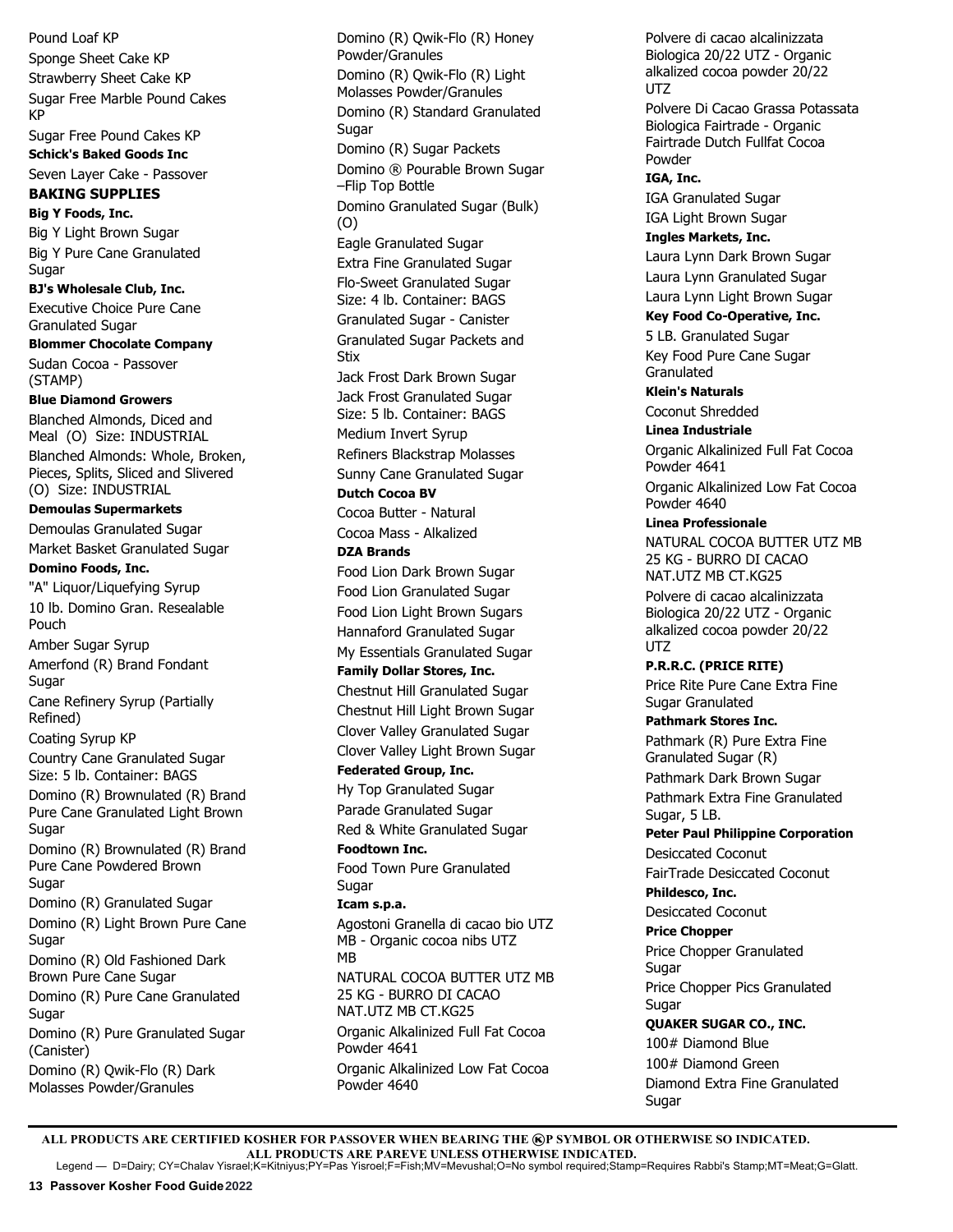Diamond Fine Granulated **Sugar** Diamond Pure Cane Extra Fine Granulated Sugar Diamond Pure Cane Fine Granulated Sugar **RD/JET LLC** Chef's Quality Granulated Sugar **Retail Business Services, LLC (Services Company of Ahold Delhaize USA - ADUSA)** Bi-Lo Extra Fine Granulated Sugar Giant Dark Brown Sugars Giant Extra Fine Granulated Sugar Giant Light Brown Sugars Southern Home Extra Fine Granulated Sugar Stop & Shop Dark Brown Sugar Stop & Shop Extra Fine Granulated Sugar Stop & Shop Light Brown Sugar Tops Dark Brown Sugars Tops Extra Fine Granulated Sugar Tops Light Brown Sugar **ROHTSTEIN CORP. SUGAR DIVISION** World's Choice Extra Fine Granulated Sugar World's Choice Fruit Fine Pure Cane Granulated Sugar **Roundy's Inc.**  Roundy's Light Brown Sugar Roundy's Pure Granulated **Setton International Foods, Inc.** Chocolate Chips KP (STAMP) Coconut KP (STAMP) Size: BULK Container: BOXES Coconut KP (STAMP) Size: RETAIL Dark Chocolate Chips KP (STAMP) **Sysco Merchandising and Supply Chain Services, Inc.** Sysco Classic Extra Fine Granulated Sugar Sysco Serene Extra Fine Granulated Sugar **Topco Associates LLC** Food Club Pure Granulated **Sugar** Meijer Granulated Sugar Shurfine Granulated Sugar Shurfine Light Brown Sugar ValuTime Granulated Sugar

**Trader Joe's** Trader Joe's Light Brown Pure Cane Sugar Trader Joe's Pure Cane Granulated Sugar **United Natural Foods, Inc. dba UNFI** Essential Everyday Granulated Sugar Essential Everyday Light Brown Sugar Shoppers Value Granulated **Sugar US Foods** Monarch Extra Fine Granulated Sugar Monarch Light Brown Sugar U.S. Foodservice Sugar Packets **Van Amerongen & Son Inc.** Klassic Coconut Desiccated **Coconut WAGNER COFFEE SERVICE** Wagner Coffee Service Sugar - **Canister Wakefern Food Corporation** Price Rite Extra Fine Granulated Sugar Shop Rite (R) Extra Fine Granulated Pure Cane Sugar **Walgreen Co.**  Nice! Light Brown Sugar **Walmart Stores, Inc.** Great Value Granulated Sugar Great Value Light Brown Sugar **Wegman's Inc.**  Wegman's Dark Brown Sugar Wegman's Granulated Sugar Wegman's Light Brown Sugar **Western Beef Retail Inc** Pure Granulated Sugar **BEVERAGES Israel Beer Breweries Ltd.**  Prigat - Apple - Passover Size: 330 ml Lot: Inkjet OKP On Each Bottle Prigat Nectar - Mango - Passover Size: 330 ml Lot: OKP Inkjet On Each Bottle Prigat Softdrink - Grape - Passover Size: 330 ml., 0.5 L., 1.5 L. Lot: OKP Inkjet On Each Bottle Prigat Softdrink - Grape Merlot - Passover Size: 1.5 L Lot: OKP Inkjet On Each Bottle Prigat Softdrink - Grapefruit - Passover Size: 0.5 L, 1.5 L, 330 ml Lot: OKP Inkjet On Each Bottle

Prigat Softdrink - Lemon Mint - Passover Size: 1.5 L, 330 MI Lot: OKP Inkjet On Each Bottle Prigat Softdrink - Mango - Passover Size: 1.5L Lot: OKP Inkjet On Each Bottle Prigat Softdrink - Orange - Passover Size: 0.5L, 330Ml Lot: OKP Inkjet On Each Bottle Prigat Softdrink - Strawberry Banana - Passover Lot: OKP Inkjet On Each Bottle **Pepsico Beverage & Foods (Tropicana Products)** PPOJ W/ Ca and Vit D Original (Passover 2022) Pure Premium Some Pulp (Passover 2022) **BOTANICALS Aromatics Inc.** Non Organic Chamomile TBC Non Organic Ginger Root C/S Non Organic Ginger Root Powder Non Organic Ginger Root TBC Non Organic Lemon Verbena C/S Non Organic Lemon Verbena TBC Non Organic Sweet Blackberry Leaves TBC Organic Hibiscus C/S Organic Hibiscus TBC Organic Lemon Verbena C/S Organic Lemon Verbena TBC **CANDY & CHOCOLATES Basix Trade Ltd.** Sugarfree Lemon Flavored Candies - Passover Lot: 2115011, 2115012, 2115013 Exp. Date: 13/12/2023, Lot: 2115021 Exp. Date: 14/12/2023 This certificate is valid as long as the lot # below appears on packaging, regardless of expiration date. Sugarfree Lemon Flavored Candies - Passover Lot: 347211, 347212, 347213, 348211. Exp: 13+14/12/23 This certificate is valid as long as the lot  $#$  below appears on packaging, regardless of expiration date. Sugarfree Mint Flavored Candies - Passover Lot: 2115021, 2115022, 2115023 Exp. Date: 14/12/2023, Lot: 2115031 Exp. Date:15/12/2023 This certificate is valid as long as the lot # below appears on packaging, regardless of expiration date.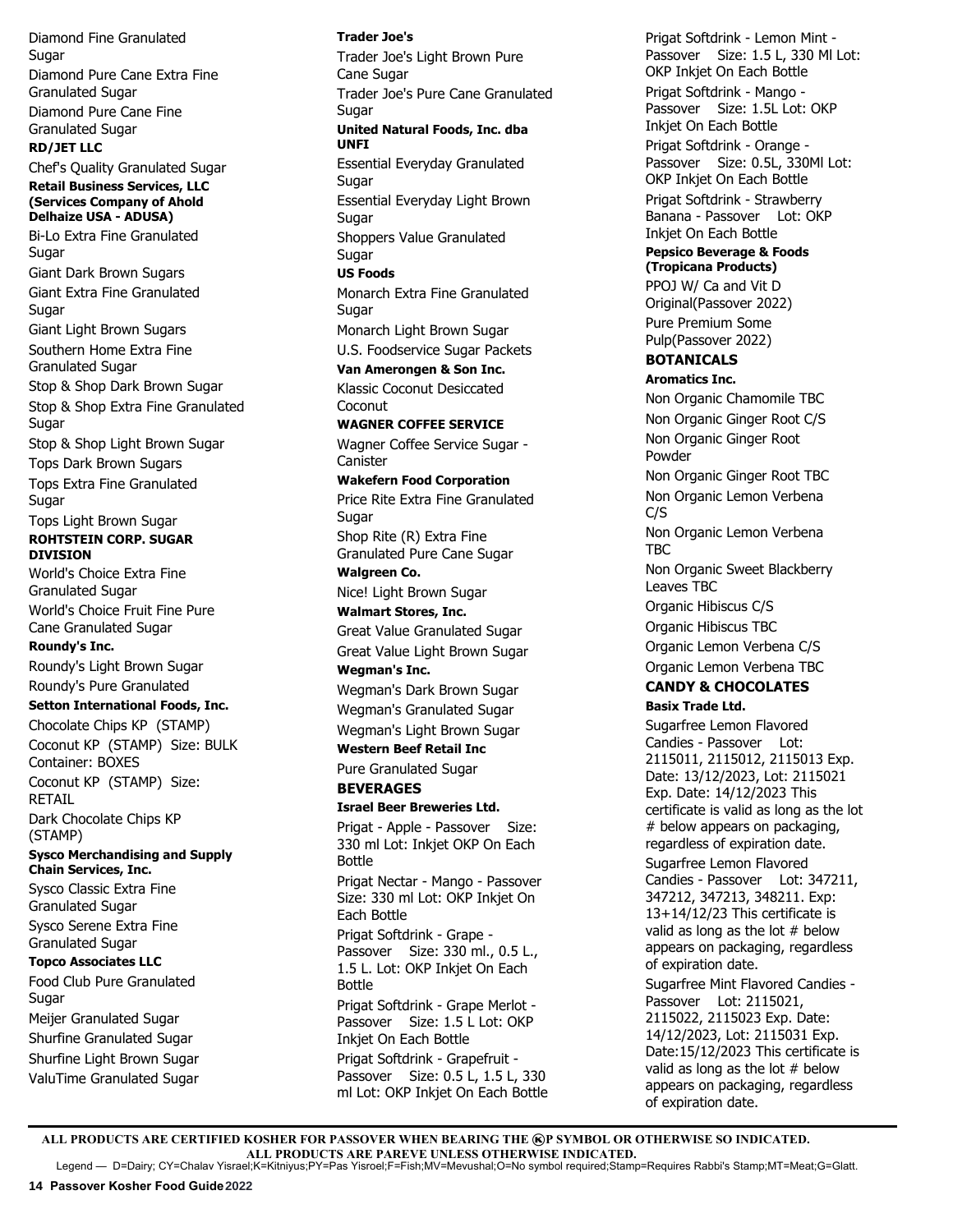Sugarfree Mint Flavored Candies - Passover Lot: 348211, 348212, 348213, 349211. Exp. Date:14+15/12/23 This certificate is valid as long as the lot  $#$  below appears on packaging, regardless of expiration date.

# **Blommer Chocolate Company**

Coronet Passover Dark Chocolate-No Vanillian (STAMP) Wisconsin Milk Chocolate - Passover (STAMP) (D) **Fairway**

Fairway Dried Cranberries (STAMP)

#### **G.M.V. Chocolates**

Galerie au Chocolat Almond Bark 400 g - Pareve Galerie Au Chocolat Almond Bark Milk (D) Galerie au Chocolat Almond Raisins Bark - Dairy (CY) (D) Galerie au Chocolat Almond Raisins Bark - Pareve Galerie au Chocolat Assorted Chocolate Ballotin Galerie au Chocolat Assorted Chocolate Tins - Pareve Galerie au Chocolat Assorted Chocolate Tins (CY) (D) Galerie au Chocolat Coconut Bark - Pareve Galerie Au Chocolat Dark Chocolate Almond Rochers - Pareve Galerie au Chocolat Matzoh 300 g - Pareve Gebroks, Galerie au Chocolat Matzoh 300 g (CY) (D) געבראקס Galerie Au Chocolat Milk Chocolate Almond Rochers (D) Galerie au Chocolat Pure Chocolate – Dairy (D) Galerie au Chocolat Pure Chocolate - Pareve Galerie au Chocolat Raisins Clusters 400 g - Pareve Galerie au Chocolat Raisins Clusters 400 g (CY) (D) Galerie au Chocolat Truffles Praline Coffee Pareve Galerie au Chocolat Truffles Praline Noisette Pareve Galerie au Chocolat Tuiles Espreso - Pareve

#### **Global Organics, Ltd**

Agostoni Organic Deodorized Cocoa Butter (40Lb) #83138 Product is also acceptable with the Heart K (Pareve) symbol.

# **Hadley Date Gardens**

Date Coconut Rolls (STAMP) **Icam s.p.a.**

AGOSTONI BIO DEODORIZED 100% COCOA BUTTER #84- 8148 Product is also acceptable with the Heart K (Pareve) symbol. AGOSTONI DEODORIZED 100% COCOA BUTTER #85-8142 Product is also acceptable with the Heart K (Pareve) symbol.

Agostoni Deodorized Cocoa Butter #93129 Product is also acceptable with the Heart K (Pareve) symbol. Agostoni Dutch Cocoa Powder<br>#94653 Product is also Product is also acceptable with the Heart K

(Pareve) symbol. Agostoni Dutch Cocoa Powder #94659 Product is also

acceptable with the Heart K (Pareve) symbol. Agostoni Fairtrade Organic Cocoa Liquor #88150 Product is also acceptable with the Heart K (Pareve) symbol.

Agostoni Granella di cacao bio UTZ MB - Organic cocoa nibs UTZ MB

Agostoni Organic Alkalizad Cocoa Powder, Low Fat 84656 Product is also acceptable with the Heart K (Pareve) symbol. AGOSTONI ORGANIC COCOA POWDER, LOW FAT #84655 Product is also acceptable with the Heart K (Pareve) symbol. Agostoni Organic Deodorized Cocoa Butter (40Lb) #83138 Product is also acceptable with the Heart K (Pareve) symbol. Agostoni Organic Dutch Cocoa

Powder #88055 Product is also acceptable with the Heart K (Pareve) symbol. Agostoni Organic Natural Cocoa Powder #88056 Product is also acceptable with the Heart K (Pareve) symbol. Burro Di Cacao Deodorizzato UTZ - UTZ Deodorized Cocoa Butter #3139

NATURAL COCOA BUTTER UTZ MB 25 KG - BURRO DI CACAO NAT.UTZ MB CT.KG25 Organic Alkalinized Full Fat Cocoa Powder 4641 Organic Alkalinized Low Fat Cocoa Powder 4640 Organic Biosuisse Deodorized Cocoa Butter #3151 Product is also acceptable with the Heart K (Pareve) symbol. Polvere di cacao alcalinizzata Biologica 20/22 UTZ - Organic alkalized cocoa powder 20/22 UTZ Polvere Di Cacao Grassa Potassata Biologica Fairtrade - Organic Fairtrade Dutch Fullfat Cocoa Powder **Kenover Marketing Corp.** Heaven & Earth Vegetable Medley Chips Heaven & Earth Veggie Sticks - **OKP** Heaven & Earth Veggie Sticks Salad Topper – OKP Heaven and Earth Riced Cauliflower Kosher **Klein's Delights** Chocolate Mints KP Guava Stix **Klein's Naturals**  Almond Bark KP Almond Clusters KP Almond Stick Clusters KP Approved for Passover as of March 4, 2019. Apricot Bites. Chocolate. Passover Cashews. KP Chocolate Chocolate Almonds KP Chocolate Almonds No Sesame Chocolate Bridge Mix KP Chocolate Cashews KP Chocolate Cranberries KP Chocolate Currants Chocolate Filberts KP Chocolate Mango Bites KP Chocolate Mints KP Chocolate Orange Peels KP Chocolate Raisins KP Cinnamon. Chocolate Almonds KP Cocoa Almond Chew. Passover Currants. Chocolate KP Guava Stix Jelly Mini Fruit Shape KP Jelly Mints KP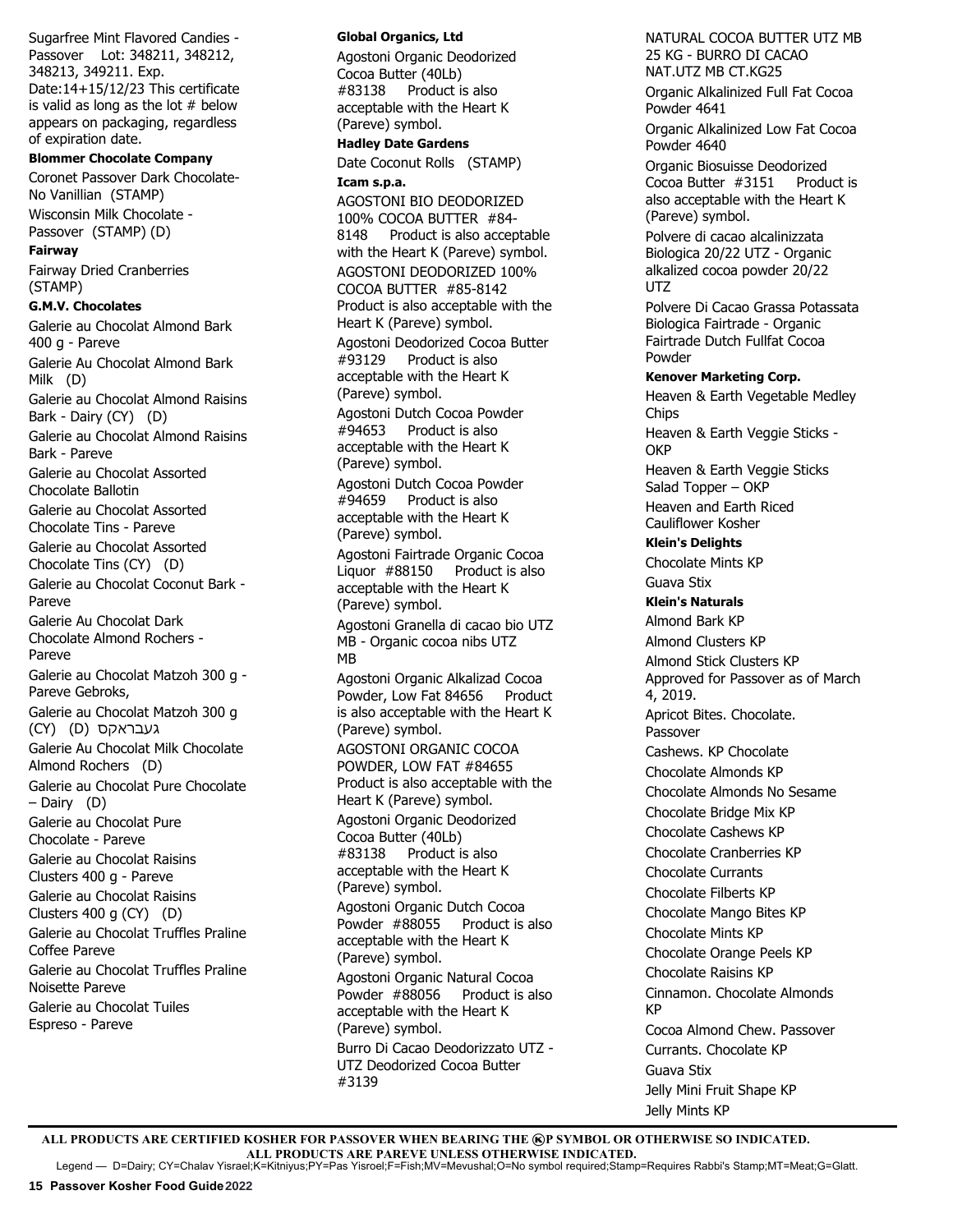Jelly Rings KP Jelly Shaped Raspberry KP Jelly Sour Mini Fruit Shape KP Maxi Chocolate Nonpareils KP New York 145 Dark Chocolate Coating-Passover Nonpareils Chocolate KP Rainbow Nonpareils KP Sour Jelly Bears KP Sour Jelly Worms KP Viennese Crunch KP **Le Chocolate - Shalva**  Almond Kisses KP Almond Patties KP Butter Softies KP Caramel Chewy Nuts KP Cashew Clusters KP Cashew Patties KP Chocolate Covered Almonds KP Chocolate Log Chocolate Log Crunchy Chocolate Nougat KP Coco Caramel Munch KP Coconut Dessert KP Coconut Truffle KP Fancy Coconut Star KP Foiled Crown Bronse KP Foiled Crown Burgundy KP Foiled Crown Copper KP Foiled Crown Dark Blue KP Foiled Crown Gold KP Foiled Crown Green KP Foiled Crown Light Blue KP Foiled Crown Pink KP Foiled Crown Red KP Foiled Crown Silver KP Foiled Crown Turquoise KP Foiled Diamond Bronse KP Foiled Diamond Burgundy KP Foiled Diamond Copper KP Foiled Diamond Dark Blue KP Foiled Diamond Gold KP Foiled Diamond Green KP Foiled Diamond Light Blue KP Foiled Diamond Pink KP Foiled Diamond Red KP Foiled Diamond Silver KP Foiled Diamond Turquoise KP Foiled Leaf Bronse KP Foiled Leaf Burgundy KP Foiled Leaf Copper KP Foiled Leaf Dark Blue KP Foiled Leaf Gold KP Foiled Leaf Green KP

Foiled Leaf Light Blue KP Foiled Leaf Pink KP Foiled Leaf Red KP Foiled Leaf Silver KP Foiled Leaf Turquoise KP Heaven Hash Marshmallow KP Marzipan Truffle KP Mini Marzipan Bars KP Mini Toffee Crunch KP Mint Patties KP Pecan Patties KP Raspberry Marshmallow KP Raspberry Nougat KP Regular Fondant Soft Raspberry Sticks KP Vanilla Bars KP Vanilla Marshmallow KP Vienesse 2000 KP **Linea Industriale** Organic Alkalinized Full Fat Cocoa Powder 4641 Organic Alkalinized Low Fat Cocoa Powder 4640 **Linea Professionale** Burro Di Cacao Deodorizzato UTZ - UTZ Deodorized Cocoa Butter #3139 NATURAL COCOA BUTTER UTZ MB 25 KG - BURRO DI CACAO NAT.UTZ MB CT.KG25 Polvere di cacao alcalinizzata Biologica 20/22 UTZ - Organic alkalized cocoa powder 20/22 UTZ **MUST** EX ELITE SF PASS LEMON 80g Lot: 2115011, 2115012, 2115013 Exp. Date: 13/12/2023, Lot: 2115021 Exp. Date: 14/12/2023 This certificate is valid as long as the lot # below appears on packaging, regardless of expiration date. EX ELITE SF PASS LEMON 80g Lot: 347211, 347212, 347213, 348211. Exp: 13+14/12/23 This certificate is valid as long as the lot # below appears on packaging, regardless of expiration date. EX ELITE SF PASS MINT 80g Lot: 2115021, 2115022, 2115023 Exp. Date: 14/12/2023, Lot: 2115031 Exp. Date:15/12/2023 This certificate is valid as long as the lot # below appears on packaging, regardless of expiration date.

EX ELITE SF PASS MINT 80g Lot: 348211, 348212, 348213, 349211. Exp. Date:14+15/12/23 This certificate is valid as long as the lot # below appears on packaging, regardless of expiration date. **Oh! Nuts** Almond Clusters KP Almond Macaroons KP Assorted Mini Jelly Fruit Slices KP Chocolate Almonds KP Chocolate Bridge Mix KP Chocolate Brownie Cake KP Chocolate Cashews KP Chocolate Covered Cranberries KP Chocolate Dipped Coconut Macaroons KP Chocolate Grape Jelly Rings KP Chocolate Hazelnuts (Filberts) KP Chocolate Macaroons KP Chocolate Raisins KP Chocolate Raspberry Jelly Rings KP Cocoa Almonds KP Coconut Macaroons KP Coconut Viennese KP Dark Chocolate Pistachios KP Diamond Foiled Cherry Chocolate Truffles KP Foiled Cherry Truffles KP Holiday Mix KP Jelly Roll Apricot KP Jelly Roll Raspberry KP Marshmallow with Jelly KP Mint Cream Chocolates KP Passover Almond Crunch Bites Passover Chocolate Nougat Bar Passover Coconut Bars Passover Krunch Balls Passover Marzipan Mini Bars Passover Mint Patties Passover Rainbow Jelly Squares Passover Vanilla Bars Passover Vanilla Marshmallows Sour Jelly Beans KP Sour Jelly Mini Fruit Shape KP Sour Jelly Worms KP Viennese Crunch KP White Torino Chocolate Bars KP White Torino Chocolate Squares KP White Viennese KP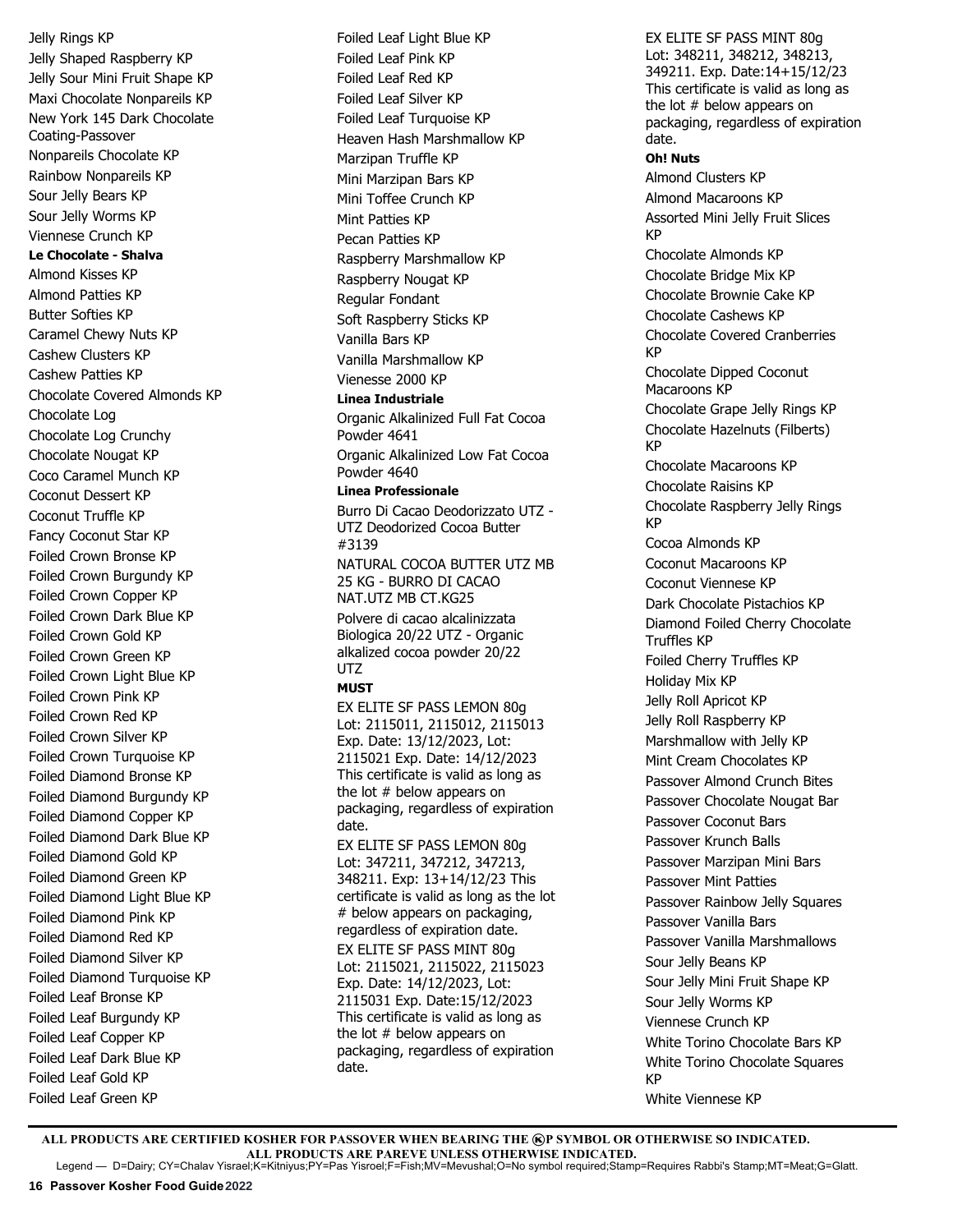#### **Setton International Foods, Inc.**

Chocolate Cashews KP (STAMP) Size: BULK Container: BOXES Chocolate Cashews KP (STAMP) Size: RETAIL Chocolate Chips KP (STAMP) Dark Chocolate Almonds KP (STAMP) Dark Chocolate Brazil Nuts KP (STAMP) Dark Chocolate Bridge Mix KP (STAMP) Dark Chocolate Chips KP (STAMP) Dark Chocolate Cranberries KP (STAMP) Dark Chocolate Filberts KP (STAMP) Dark Chocolate Macadamias KP (STAMP) Dark Chocolate Pecans KP (STAMP) Dark Chocolate Pistachios KP (STAMP) Dark Chocolate Raisins KP (STAMP) Dark Chocolate Walnuts KP (STAMP) Dates, Pitted KP (STAMP) Size: BULK Container: BOXES Dates, Pitted KP (STAMP) Size: RETAIL Dried Apricots KP (STAMP) Size: BULK Container: BOXES Filberts Roasted/Salted Blanched KP (STAMP) Size: BULK Container: BOXES Jardin Nature Mix/Jardin Garden Nature Mix KP (STAMP) Macadamia Roasted/Salted KP (STAMP) Size: BULK Container: BOXES Macadamia Roasted/Unsalted KP (STAMP) Size: BULK Container: BOXES Mixed Fruits KP (STAMP) Size: BULK Container: BOXES Natural Almonds KP (STAMP) Pistachios Roasted/Salted KP (STAMP) Size: BULK Container: BOXES Pistachios Roasted/Unsalted KP (STAMP) Size: BULK Container: BOXES Polish KP (STAMP) Rainbow Delight KP (STAMP) Shelled Pistachios KP (STAMP) Shelled Walnuts KP (STAMP)

### **Strauss Import & Trade E.M. LTD**

EX ELITE SF PASS LEMON 80g Lot: 2115011, 2115012, 2115013 Exp. Date: 13/12/2023, Lot: 2115021 Exp. Date: 14/12/2023 This certificate is valid as long as the lot # below appears on packaging, regardless of expiration date.

EX ELITE SF PASS LEMON 80g Lot: 347211, 347212, 347213, 348211. Exp: 13+14/12/23 This certificate is valid as long as the lot # below appears on packaging, regardless of expiration date. EX ELITE SF PASS MINT 80g Lot: 2115021, 2115022, 2115023 Exp. Date: 14/12/2023, Lot: 2115031 Exp. Date:15/12/2023 This certificate is valid as long as the lot # below appears on packaging, regardless of expiration date.

EX ELITE SF PASS MINT 80g Lot: 348211, 348212, 348213, 349211. Exp. Date:14+15/12/23 This certificate is valid as long as the lot # below appears on packaging, regardless of expiration date.

## **CASING, VEGETABLE EDIBLE Vicel packaging Ltd.**

Cellulose Casing Up to 37mm Diameter. Speedy Peel Cellulose Casings

Clear Up to 37mm Diameter. **CHEESE**

## **Anderson International Foods**

Garlic Puree - Passover (CY) (D) Les Petites Fermieres American Cheese - Passover (D) Les Petites Fermieres Brie - Passover (D) Les Petites Fermieres Camembert - Passover (D) Les Petites Fermieres Colby Jack Block - Passover (STAMP) (D) Les Petites Fermieres Colby Jack Chunk - Passover (D) Les Petites Fermieres Colby Jack Sliced - Passover (D) Les Petites Fermieres Colby Jack Sticks - Passover (D) Les Petites Fermieres Fontina Chunk / Wedge - Passover (D) Les Petites Fermieres Fontina Sliced - Passover (D) Les Petites Fermieres Fresh Plain Goat Cheese Tubes - Passover (D)

Les Petites Fermieres Gouda Chunk / Wedge - Passover (D) Les Petites Fermieres Gouda Sliced - Passover (D) Les Petites Fermieres Havarti Block - Passover (STAMP) (D) Les Petites Fermieres Havarti Chunk - Passover (D) Les Petites Fermieres Havarti Sliced - Passover (D) Les Petites Fermieres Havarti with Dill Chunk - Passover (D) Les Petites Fermieres Havarti with Dill Sliced - Passover (D) Les Petites Fermieres Honey Goat Cheese Tubes - Passover (D) Les Petites Fermieres Mild Cheddar Block - Passover (STAMP) (D) Les Petites Fermieres Mild Cheddar Chunk - Passover (D) Les Petites Fermieres Mild Cheddar Shred - Passover (D) Les Petites Fermieres Mild Cheddar Shred - Passover (8oz) (D) Les Petites Fermieres Mild Cheddar Sliced - Passover (D) Les Petites Fermieres Monterey Jack Chunk - Passover (D) Les Petites Fermieres Monterey Jack Sliced - Passover (D) Les Petites Fermieres Muenster Chunk - Passover (D) Les Petites Fermieres Muenster Sliced - Passover (D) Les Petites Fermieres Part Skim Mozzarella Shred - Passover (D) Les Petites Fermieres Part Skim Mozzarella Shred - Passover (8oz) (D) Les Petites Fermieres Part Skim Mozzarella Sliced - Passover (D) Les Petites Fermieres Part Skim Mozzarella Sticks - Passover (D) Les Petites Fermieres Pepper Jack Chunk (D) Les Petites Fermieres Pepper Jack Sliced (D) Les Petites Fermieres Pizza Shred (8oz) (mix of Mozzarella & Cheddar) - Passover (D) Les Petites Fermieres Reduced Fat Cheddar Block - Passover (STAMP) (D) Les Petites Fermieres Reduced Fat Cheddar Chunk - Passover (D) Les Petites Fermieres Reduced Fat Cheddar Sliced - Passover (D) Les Petites Fermieres Reduced Fat Cheddar Sticks - Passover (D)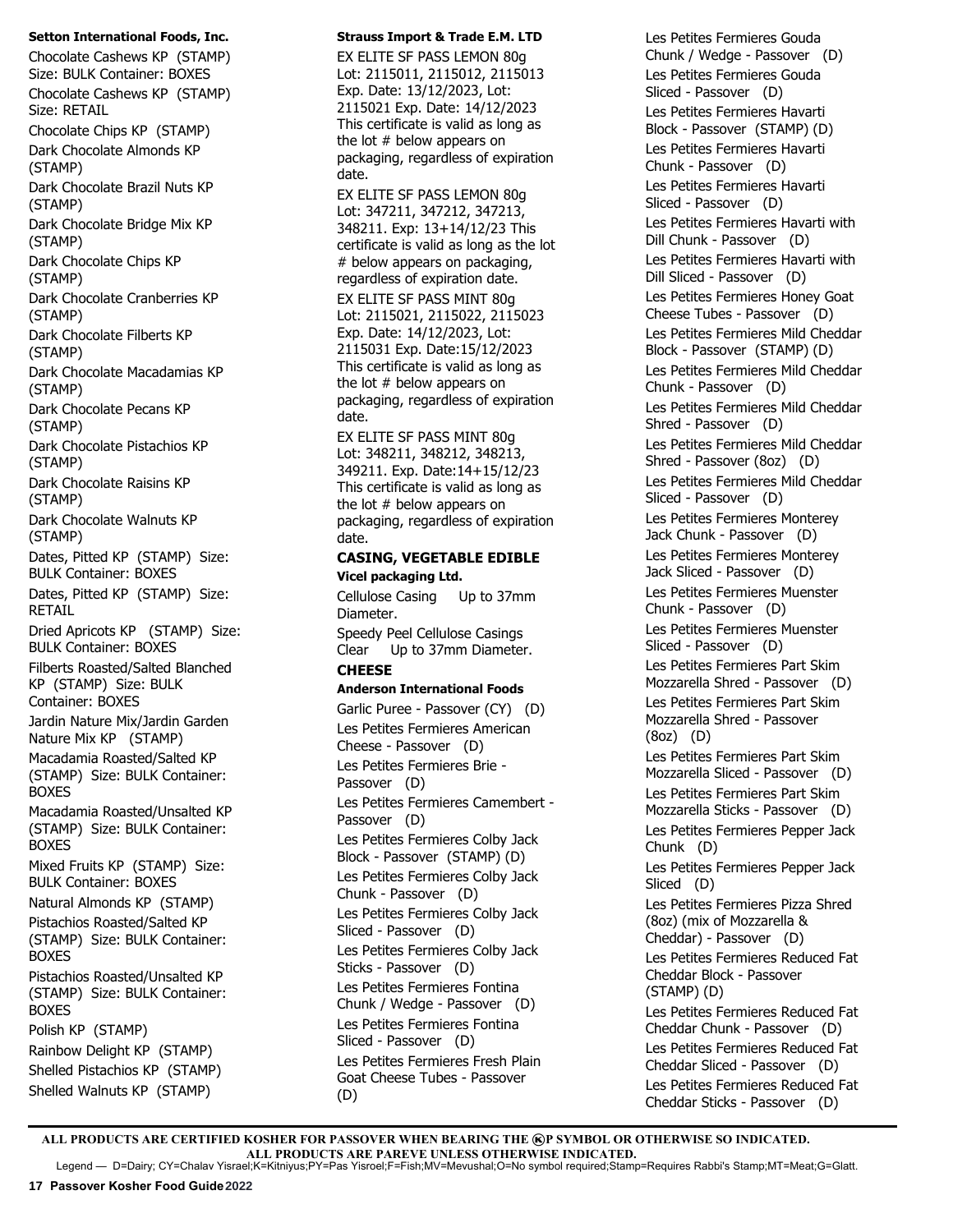Les Petites Fermieres Sharp Cheddar Chunk - Passover (D) Les Petites Fermieres Sharp Cheddar Sliced - Passover (D) Les Petites Fermieres Swiss Sliced - Passover (D) Les Petites Fermieres Variety Pack Sliced - Passover (D) Les Petites Fermieres White Cheddar Sliced - Passover (D) Monsey Dairy Gouda - Passover (CY) (STAMP) (D) Monsey Dairy Havarti with Dill - Passover (CY) (D) Monsey Dairy Mild Cheddar - Passover (CY) (D) Monsey Dairy Mozzarella - Passover (CY) (D) Monsey Dairy Muenster - Passover (CY) (STAMP) (D) Monsey Dairy Part Skim Mozz - Passover (CY) (D) Monsey Dairy Pepper Jack - Passover (CY) (D) Monsey Dairy Pizza - Passover (CY) (D) Monsey Dairy Smoked Provolone - Passover (CY) (D) Monsey Dairy White Cheddar - Passover (CY) (D) Natural & Kosher Asadero Block - Passover (CY) (STAMP) (D) Natural & Kosher Brie - Passover (CY) (D) Natural & Kosher Camembert - Passover (CY) (D) Natural & Kosher Cheddar 8-pak Loaf - Passover (CY) (D) Natural & Kosher Cheddar Block - Passover (CY) (STAMP) (D) Natural & Kosher Cheddar Chunk - Passover (CY) (D) Natural & Kosher Cheddar Shred - Passover (CY) (D) Natural & Kosher Cheddar Sliced - Passover (CY) (D) CHOLOV YISROEL MUST BE DISPLAYED ON ALL cholov yisroel PACKAGING Natural & Kosher Cheddar Sticks (CY) (D) Natural & Kosher Chefs Blend Shred (8oz) (Mix of Mozzarella & Cheddar) - Passover (CY) (D) Natural & Kosher Crumbled Feta (CY) (D) Natural & Kosher Crumbled Goat Cheese (CY) (D) Natural & Kosher Curd Bulk - Passover (CY) (D)

Natural & Kosher Feta in Brine 8oz. - Passover (CY) (D) Natural & Kosher Fine Herbs Goat Cheese Tubes (CY) (D) Natural & Kosher Fresh Mozzarella Ball - Passover (CY) (D) Natural & Kosher Fresh Mozzarella Loaf - Passover (CY) (D) Natural & Kosher Fresh Plain Goat Cheese Tubes - Passover (CY) (D) Natural & Kosher Garlic Basil 5 lb - Passover (CY) (D) Natural & Kosher Garlic Basil Cheese Block 40lb (CY) (STAMP) (D) Natural & Kosher Goat Cheddar (CY) (D) Natural & Kosher Goat Kashkaval (CY) (D) Natural & Kosher Goat Mozzarella - Passover (CY) (D) Natural & Kosher Gouda Chunk (CY) (D) Natural & Kosher Gouda Loaf - Passover (CY) (D) Natural & Kosher Gouda Slice (CY) (D) Natural & Kosher Havarti with Dill Chunk - Passover (CY) (D) Natural & Kosher Havarti with Dill Sliced (CY) (D) Natural & Kosher Italian Blend 8oz. - Passover (CY) (D) Natural & Kosher Mexican Blend Shred - Passover (CY) (D) Natural & Kosher Mexican Blend Shred (8oz) - Passover (CY) (D) Natural & Kosher Monterey Jack Block - Passover (CY) (STAMP) (D) Natural & Kosher Mozzarella Chunk - Passover (CY) (D) Natural & Kosher Mozzarella Loaf - Passover (CY) (D) Natural & Kosher Mozzarella Loaf - Passover (CY) (D) Natural & Kosher Mozzarella Shred - Passover (CY) (D) Natural & Kosher Mozzarella Sliced - Passover (CY) (D) Natural & Kosher Mozzarella Sticks - Passover (CY) (D) Natural & Kosher Muenster Block - Passover (CY) (STAMP) (D) Natural & Kosher Muenster Chunk - Passover (CY) (D) Natural & Kosher Muenster Loaf - Passover (CY) (D)

Natural & Kosher Muenster Shred (CY) (D) Natural & Kosher Muenster Sliced - Passover (CY) (D) Natural & Kosher Muenster Sticks - Passover (CY) (D) Natural & Kosher Muenster with Garlic & Basil Sliced - Passover (CY) (D) Natural & Kosher Parmesan Shaker - Passover (CY) (D) Natural & Kosher Parmesan Wedge (CY) (D) Natural & Kosher Part Skim Mozzarella Sliced - Passover (CY) (D) Natural & Kosher Pizza Cheese Shred (8oz) - Passover (CY) (D) Natural & Kosher Pizza Cheese Slice - Passover (CY) (D) Natural & Kosher Pizza Shred (Mix of Mozz & Cheddar) - Passover (CY) (D) Natural & Kosher Provolone Block - Passover (CY) (STAMP) (D) Natural & Kosher Provolone Loaf - Passover (CY) (D) Natural & Kosher String Cheese (CY) (D) Natural & Kosher Swiss Sliced - Passover (CY) (D) Natural & Kosher Swiss Sliced (CY) (D) Natural & Kosher Tasting Trio - KFP (CY) (STAMP) (D) Natural & Kosher Variety Pack Sliced - Passover (CY) (D) Natural & Kosher White Cheddar Shred - Passover (CY) (D) Natural & Kosher White Cheddar Sliced (CY) (D) Natural & Kosher Yellow American Cheese - Passover (CY) (D) Natural & Kosher Yellow Muenster Loaf Kosher - Passover (CY) (D) Natural and Kosher Edam Slice - Passover (CY) (D) Natural and Kosher Feta - Passover (CY) (D) Natural and Kosher Parmesan Cheese (CY) (D) **Collection** Parmigiano Reggiano – Grated (CY) LETTER PER LOT# (D) Size: 5 kg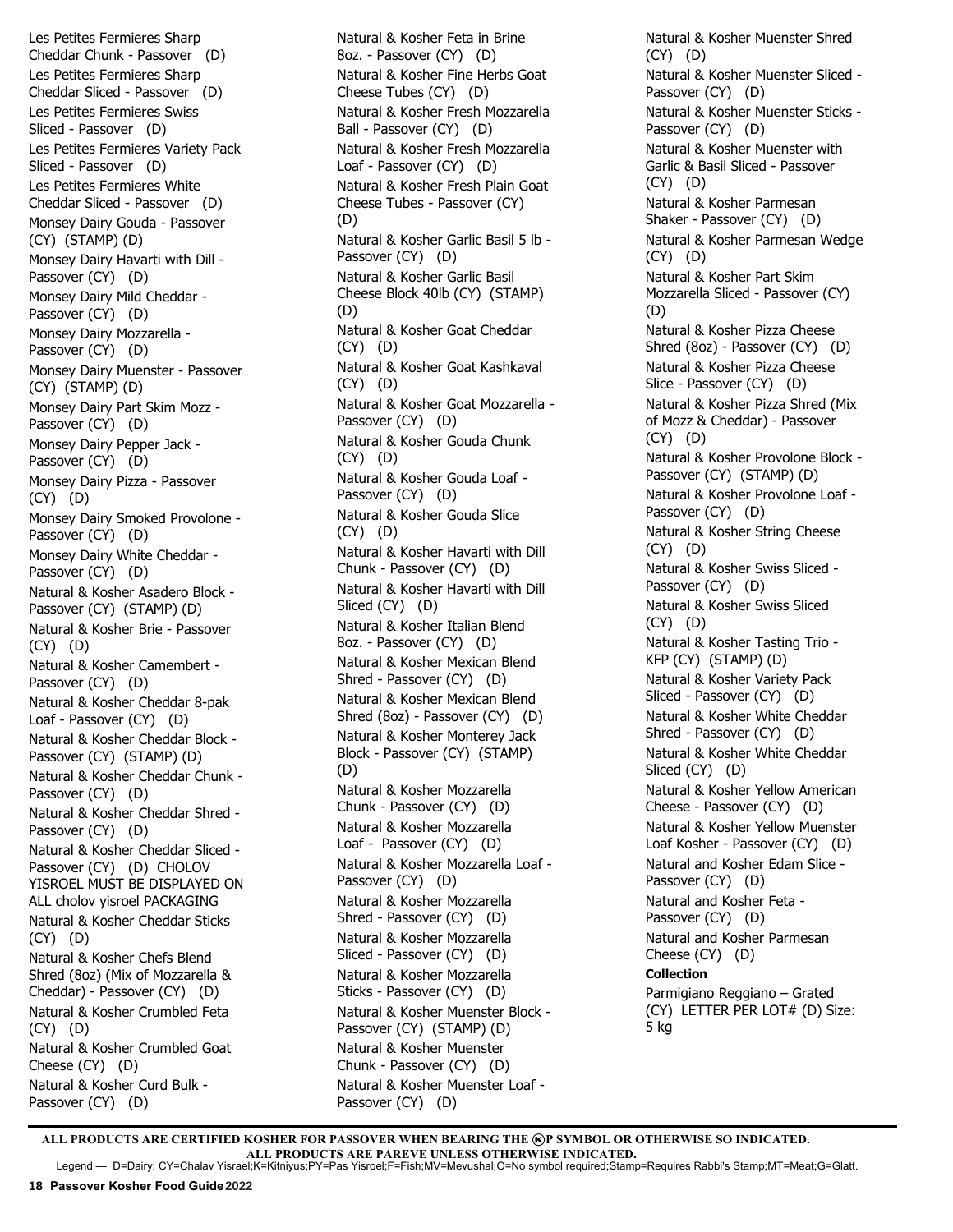Parmigiano Reggiano – Grated (CY) RABBI PRESENT OKP (D) Lot: 07070782JD Exp. Date: 12/03/22 This certificate is valid as long as the lot # below appears on packaging, regardless of expiration date.

Parmigiano Reggiano – Grated (CY) RABBI PRESENT OKP (D) Lot: 07KI782RB Exp. Date: 10/05/2022 This certificate is valid as long as the lot  $#$  below appears on packaging, regardless of expiration date.

Parmigiano Reggiano – Grated (CY) RABBI PRESENT OKP (D) Lot: 08/01/22 0305781JD This certificate is valid as long as the lot # below appears on packaging, regardless of expiration date.

Parmigiano Reggiano – Grated (CY) RABBI PRESENT OKP (D) Lot: 1125782YD Prod. Date: 24/01/22 This certificate is valid as long as the lot # below appears on packaging, regardless of expiration date.

Parmigiano Reggiano – Grated (CY) RABBI PRESENT OKP (D) Lot: 1908078ZJD Exp. Date: 23/04/22 This certificate is valid as long as the lot # below appears on packaging, regardless of expiration date.

Parmigiano Reggiano – Grated (CY) RABBI PRESENT OKP (D) Lot: 23/08/22 Prod. Date: 24/02/22, Lot: 27/08/22 Prod. Date: 28/02/22, Lot: 27/08/22 Prod. Date: 28/02/22 This certificate is valid as long as the lot # below appears on packaging, regardless of e

## **Emmi Meister, LLC**

Asadero (CY) (D) Colored Cheddar Cheese (CY) (D) Colored Cheddar Cheese Mix (CY) (STAMP) (D) Full Fat Mozzarella Cheese (CY) (D) Full Fat Mozzarella Cheese Mix (CY) (STAMP) (D) Gouda (CY) (D) Gouda Mix (CY) (STAMP) (D) Havarti Cheese (CY) (D) Havarti Cheese Mix (CY) (STAMP) (D) Havarti Dill (CY) (D) LMPS Mozzarella Cheese (CY) (D)

LMPS Mozzarella Cheese Mix (CY) (STAMP) (D) Monterey Jack (CY) (D) Muenster Cheddar Mozzarella Havarti Dill (CY) (D) Muenster Cheese (CY) (D) Muenster Cheese Mix (CY) (STAMP) (D) Parmesan (CY) (D) Parmesan Mix (CY) (STAMP) (D) Shredded Mexican Blend Cheese (CY) (D) White Cheddar Cheese (CY) (D) White Cheddar Cheese Mix (CY) (STAMP) (D) **Fancy Cheese Inc.** AKIVA CHEESE - Basket Syrian Cheese (Pesach) (STAMP) (D) AKIVA CHEESE - Curd Cheese (Pesach) (STAMP) (D) AKIVA CHEESE - Fresh Mozzarella (Pesach) (STAMP) (D) AKIVA CHEESE - String Cheese (Pesach) (STAMP) (D) **Grandma's Cheese LLC** Goodness Cheese Mozzarella (Passover) (CY) (D) Goodness Cheese String Cheese - Seedless Flavor (Passover) (CY) (D) Goodness Cheese String Cheese - Seedless Olive Flavor (Passover) (CY) (D) Goodness Cheese String Cheese - Seedless Spicy Olive Flavor (Passover) (CY) (D) **Heritage Kosher** Asadero (CY) (D) Colored Cheddar Cheese (CY) (D) Colored Cheddar Cheese Mix (CY) (STAMP) (D) Full Fat Mozzarella Cheese (CY) (D) Full Fat Mozzarella Cheese Mix (CY) (STAMP) (D) Gouda (CY) (D) Gouda Mix (CY) (STAMP) (D) Havarti Cheese (CY) (D) Havarti Cheese Mix (CY) (STAMP) (D) Havarti Dill (CY) (D) LMPS Mozzarella Cheese (CY) (D) LMPS Mozzarella Cheese Mix (CY) (STAMP) (D) Monterey Jack (CY) (D)

Muenster Cheddar Mozzarella Havarti Dill (CY) (D) Muenster Cheese (CY) (D) Muenster Cheese Mix (CY) (STAMP) (D) Parmesan (CY) (D) Parmesan Mix (CY) (STAMP) (D) Shredded Mexican Blend Cheese (CY) (D) White Cheddar Cheese (CY) (D) White Cheddar Cheese Mix (CY) (STAMP) (D) **Societa' Agricola Bertinelli Gianni E Nicola S.S.** Parmesan Cheese PDO – Parmigiano Reggiano PDO-Bulk (CY) LETTER PER LOT# (D) Senza/B. Veggie Cheese (CY) LETTER PER LOT# (D) Size: Various sizes **Tnuva** Parmigiano Reggiano – Grated (CY) LETTER PER LOT# (D) Size: 5 kg Parmigiano Reggiano – Grated (CY) RABBI PRESENT OKP (D) Lot: 07070782JD Exp. Date: 12/03/22 This certificate is valid as long as the lot # below appears on packaging, regardless of expiration date. Parmigiano Reggiano – Grated (CY) RABBI PRESENT OKP (D) Lot: 07KI782RB Exp. Date: 10/05/2022 This certificate is valid as long as the lot  $#$  below appears on packaging, regardless of expiration date. Parmigiano Reggiano – Grated (CY) RABBI PRESENT OKP (D) Lot: 08/01/22 0305781JD This certificate is valid as long as the lot # below appears on packaging, regardless of expiration date. Parmigiano Reggiano – Grated (CY) RABBI PRESENT OKP (D) Lot: 1125782YD Prod. Date: 24/01/22 This certificate is valid as long as the lot # below appears on packaging, regardless of expiration date. Parmigiano Reggiano – Grated (CY) RABBI PRESENT OKP (D) Lot: 1908078ZJD Exp. Date: 23/04/22 This certificate is valid as long as the lot # below appears on packaging, regardless of expiration

date.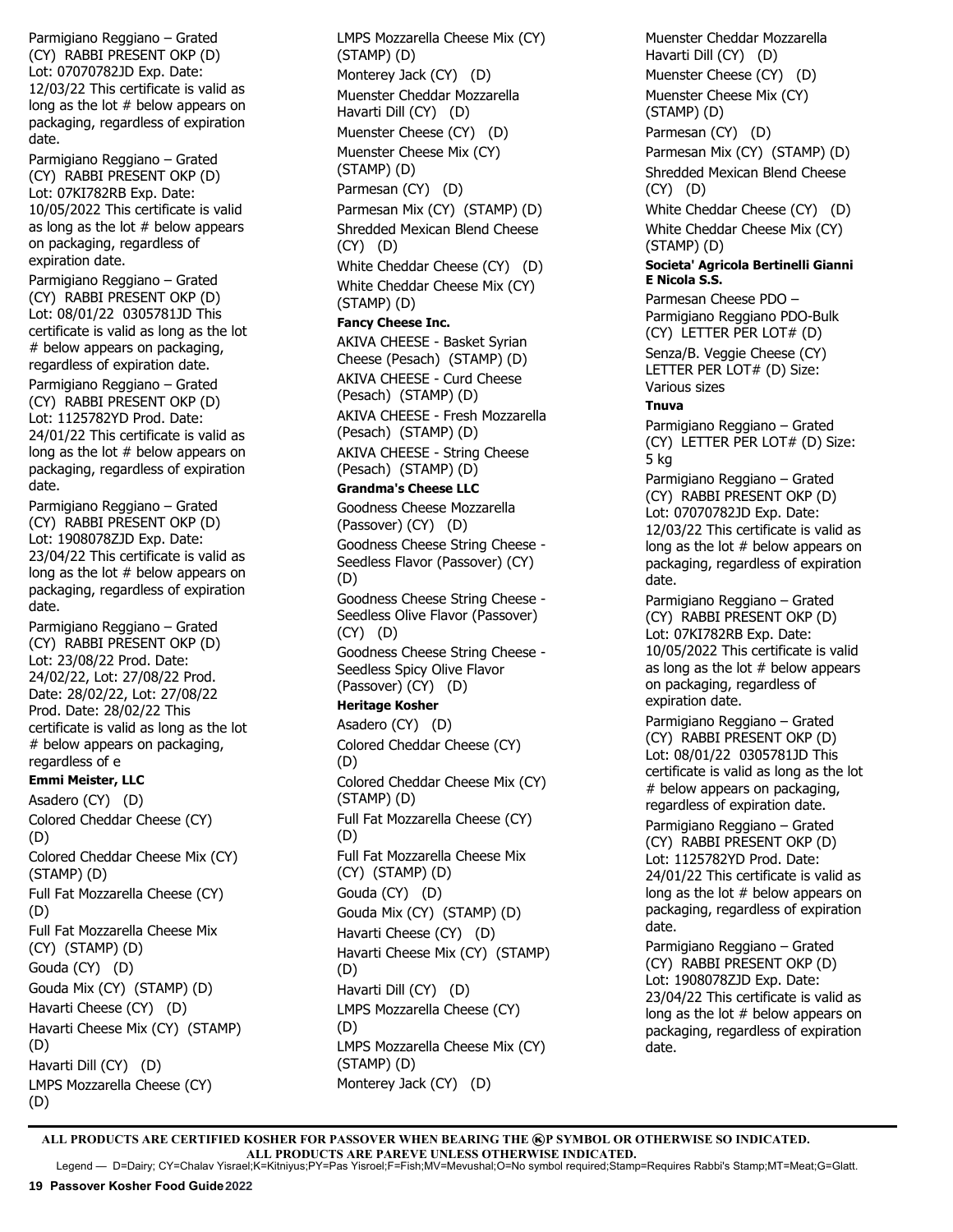Parmigiano Reggiano – Grated (CY) RABBI PRESENT OKP (D) Lot: 23/08/22 Prod. Date: 24/02/22, Lot: 27/08/22 Prod. Date: 28/02/22, Lot: 27/08/22 Prod. Date: 28/02/22 This certificate is valid as long as the lot # below appears on packaging, regardless of e **Tuv-Taam Corporation**  Hungarian Cheese KP (CY) (D) **COCOA PRODUCTS Condicaf S.A** Natural Cocoa Butter Natural Cocoa Cake Natural Cocoa Liquor **F. Pache Industrial y Comercial SA**  Natural Cocoa Powder **JS Cocoa** Cocoa Expeller Cake 0-2% Fat Cocoa Expeller Cake 0-2% Fat wCS Cocoa Expeller Cake 10-14% Fat Cocoa Expeller Cake 10-14% Fat w<sub>CS</sub> CURVE20 Deodorised Cocoa Buttter NERO Alkalised Cocoa Powder OLYMPUS USP/NF Refined and Deodorised Cocoa Buttter ORIGINAL Deodorised Cocoa Buttter POLAR Refined and Deodorised Cocoa Buttter VELVET Deodorised Cocoa Buttter ZERO Natural Cocoa Powder **Klein's Naturals**  Crunchy Bark KP **Nederland SA** Alkalized Cocoa Cake (includes Standard, Organic, Fairtrade, and /or UTZ certified) Alkalized Cocoa Mass (includes Standard, Organic, Fairtrade, and /or UTZ certified) Alkalized Cocoa Mass Kibbled (includes Standard, Organic, Fairtrade, and /or UTZ certified) Alkalized Cocoa Powder (includes Standard, Organic, Fairtrade, and /or UTZ certified) Alkalized Fat-Reduced Cocoa Cake

(includes Standard, Organic, Fairtrade, and /or UTZ certified) Alkalized Fat-Reduced Cocoa Powder (includes Standard, Organic, Fairtrade, and /or UTZ certified) Deodorized Cocoa Butter (includes Standard, Organic, Fairtrade, and /or UTZ certified) Kibbled Refined Natural Cocoa Mass Origin (includes Standard, Organic, Fairtrade, and /or UTZ certified) Natural And Fat-Reduced Cocoa Cake (includes Standard, Organic, Fairtrade, and /or UTZ certified) Natural Cocoa Butter (includes Standard, Organic, Fairtrade, and /or UTZ certified) Natural Cocoa Cake (includes Standard, Organic, Fairtrade, and /or UTZ certified) Natural Cocoa Mass (includes Standard, Organic, Fairtrade, and /or UTZ certified) Natural Cocoa Mass Kibbled (includes Standard, Organic, Fairtrade, and /or UTZ certified) Natural Cocoa Powder (includes Standard, Organic, Fairtrade, and /or UTZ certified) Natural Fat-Reduced Cocoa Powder (includes Standard, Organic, Fairtrade, and /or UTZ certified) Roasted, Deshelled And Broken Cocoa (includes Standard, Organic, Fairtrade, and /or UTZ certified) **Plantation Industries Limited** Pure Prime Pressed Nigerian Alkalised Cocoa Cake (O) Pure Prime Pressed Nigerian Alkalised Cocoa Powder (O) Pure Prime Pressed Nigerian Natural Cocoa Butter (O) Pure Prime Pressed Nigerian Natural Cocoa Cake (O) Pure Prime Pressed Nigerian Natural Cocoa Liquor (O) Pure Prime Pressed Nigerian Natural Cocoa Powder (O) **Plot Enterprise Ghana Limited** Alkalized Cocoa Cake Alkalized Cocoa Liquor Natural Cocoa Butter Natural Cocoa Cake Natural Cocoa Liquor **Tulip Cocoa BV** Theobroma Cocoa Butter Theobroma Cocoa Liquor Tulip Cocoa Butter Deoderized

Tulip Cocoa Liquor Tulip Cocoa Powder **COCONUT PRODUCTS Axelum Products** Desiccated Coconut Reduced Fat Coconut Toasted Unsweetened Thick Chips **Axelum Resources Corp.** Toasted Unsweetened Thick **Chips Catz International B.V.** Extra Fine - Desiccated Coconut Fancy Shred - Desiccated **Coconut** Macaroon (Fine) - Desiccated **Coconut** Medium - Desiccated Coconut **Cocogold**  Desiccated Coconut **Cocotana Coconut Products** Coconut Cream Coconut Flour Coconut Milk (Fat: 5- 7%,9%,12%,17%,22%) Creamed Coconut Dessicated Coconut Chips/ Toasted Coconut Chips Dessicated Coconut Fine/Medium Organic Coconut Cream Organic Coconut Flour Organic Coconut Milk (Fat: 5- 7%,9%,12%,17%,22%) Organic Creamed Coconut Organic Dessicated Coconut Chips/ Toasted Coconut Chips Organic Dessicated Coconut Fine/Medium Organic Sweetened Coconut **Chips** Organic Virgin Coconut Oil/ Organic Extra Virgin Coconut Oil Organic White coconut Oil /white coconut oil Sweetened Coconut Chips Virgin Coconut Oil/ Organic Extra Virgin Coconut Oil **Dawn Food Products** Bakery Essentials Desiccated **Coconut Fiesta Brands Inc.** Desiccated Coconut Reduced Fat Coconut Toasted Unsweetened Thick **Chips**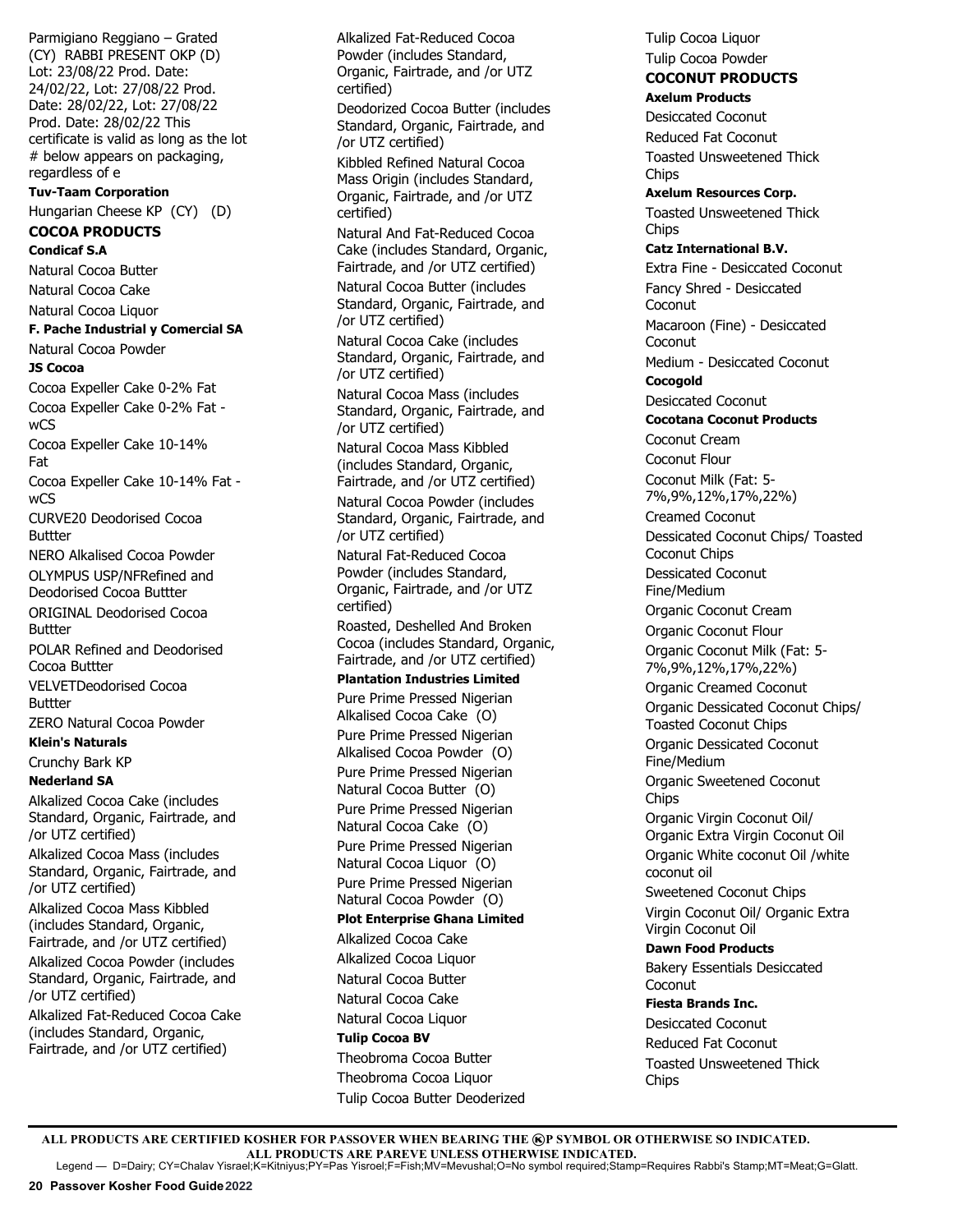**GraceKennedy (Ontario) Inc.** Grace Organic Coconut Flour **Hamama Trading Ltd** Desicated Coconut - Chips Desicated Coconut - Extra Fine Desicated Coconut - Fancy Shred Desicated Coconut - Flakes Desicated Coconut - Macaroon Fine Desicated Coconut - Medium **Marx Brothers, Inc.** Gem Tender Flake (Marx Bros.) 4800630 03094 3 Gem Tender Flake (Marx. Bros.) 4800630 03091 2 Gem Tender Flake (Marx. Bros.) 4800630 03092 9 **Muenster Ingredients Manufacturing Inc.** Desiccated Coconut Reduced Fat Coconut Toasted Unsweetened Thick Chips **Peter Paul Philippine Corporation**  Coco Road Organic and Fair Trade Virgin Coconut Oil Coco Road Organic Coconut Flour Coco Road Organic Virgin Coconut Oil Coconut Flour Desiccated Coconut Desiccated Coconut SO2 Free FairTrade Coconut Flour FairTrade Desiccated Coconut Member's Mark Organic Virgin Coconut Oil Organic Coconut Butter Organic Desiccated Macaroon Peter Paul Organic Coconut Flour Peter Paul Philippine Corporation Organic and Fair Trade Coconut Flour/ Coconut Fiber Toasted Sweetened Creamed Coconut Toasted Sweetened Desiccated Coconut **Phildesco Limited** Organic Coconut Butter Organic Coconut Flour Organic Virgin Coconut Oil Virgin Coconut Oil **Phildesco, Inc.** Desiccated Coconut Organic Coconut Butter

Organic Coconut Fiber **Red V Foods Corp** Desiccated Coconut **Setton International Foods, Inc.** Coconut KP (STAMP) Size: BULK Container: BOXES Coconut KP (STAMP) Size: RETAIL Dried Coconut KP (STAMP) **Sunshine Trading** Bom de Mais Desiccated **Coconut Superstar Coconut Products Co., Inc.** White Cake and Coconut Flour **Terrasoul Superfoods LLC** Organic Virgin Coconut Oil/ Organic Extra Virgin Coconut Oil **Van Amerongen & Son Inc.** Klassic Coconut Desiccated Coconut Klassic Coconut Organic Coconut **Flour COFFEE Aldi, Inc.** Aldi Beaumont - 11.3oz Decaff Aldi Beaumont - 33.9oz Regular **Cambraia Cafes-CFX do Brasil Industria, Comercio, Exportacao e Importacao Ltda.** Cambraia Brazil Amazon Forest Blend Size: 340g (12 oz) Cambraia Brazil Minas Mountains Blend Size: 340g (12 oz) Cambraia Brazil Rio de Janeiro Blend Size: 340g (12 oz) Cambraia Brazil Yellow Bourbon Size: 340g (12 oz) Cambraia Cafes Orum Ground Coffee Size: 250g (8.8 oz) Cambraia Cafes Orum Whole Beans Size: 250g (8.8 oz) Cambraia Cafes Rubio Ground Coffee Size: 250g (8.8 oz) Cambraia Cafes Rubio Whole Beans Size: 250g (8.8 oz), Size: 1 Kilo (35.3 oz) Cambraia Cafes Tradicional Ground Coffee Size: 500g, Size: Cambraia Cafes Zimbro Ground Coffee Size: 250g (8.8 oz) Cambraia Cafes Zimbro Whole Beans Size: 250g (8.8 oz), Size: 1 Kilo (35.3 oz) **Cia Iguaçu de Café Solúvel** Agglomerated Instant Coffee Coffee Aroma Water Coffee Concentrated Extract

Decaffeinated Agglomerated Instant coffee Freeze Dried Instant Coffee Instant Coffee with Sugar Spray Dried Instant Coffee **Companhia Cacique de Café Solúvel** Agglomerated Soluble Coffee Agglomerated Soluble Coffee - Decaffeinated Agglomerated Soluble Coffee - Half Caf Agglomerated Soluble Coffee - With Microground Coffee Coffee Extract Coffee Extract - Decaffeinated Coffee Extract - Half Caf Coffee Oil Coffee Oil - Decaffeinated Coffee Oil - Half Caf Freeze Dried Soluble Coffee Freeze Dried Soluble Coffee - **Decaffeinated** Freeze Dried Soluble Coffee - Half Caf Freeze Dried Soluble Coffee - With Microground Coffee Spray Drying Soluble Coffee Spray Drying Soluble Coffee - Decaffeinated Spray Drying Soluble Coffee - Half Caf Spray Drying Soluble Coffee - With Microground Coffee **EatRite Australasia Pty Ltd** Nature's Cuppa Organic- Organic Coffee Freeze Dried **Eximius Coffee LLC** Aldecoa Colombian Aldecoa Costa Rica Aldecoa Decaff Aldecoa Ethiopia Aldecoa Intense Aldecoa Nina Aldecoa Smooth Aldecoa Sumatra Café Diario - 11.0oz Regular Café Diario - 11.5oz Colombian Café Diario - 11oz Café Diario Espresso Café Diario - 11oz Decaff Café Diario - 2000/1.7 G Classic Café Diario - 34.5oz Regular Café Diario - ROJO - 11.5oz **Regular** Café Diario - ROJO - 34.5oz Regular

ALL PRODUCTS ARE CERTIFIED KOSHER FOR PASSOVER WHEN BEARING THE **@P SYMBOL OR OTHERWISE SO INDICATED. ALL PRODUCTS ARE PAREVE UNLESS OTHERWISE INDICATED.** Legend — D=Dairy; CY=Chalav Yisrael;K=Kitniyus;PY=Pas Yisroel;F=Fish;MV=Mevushal;O=No symbol required;Stamp=Requires Rabbi's Stamp;MT=Meat;G=Glatt.

Coffee Oil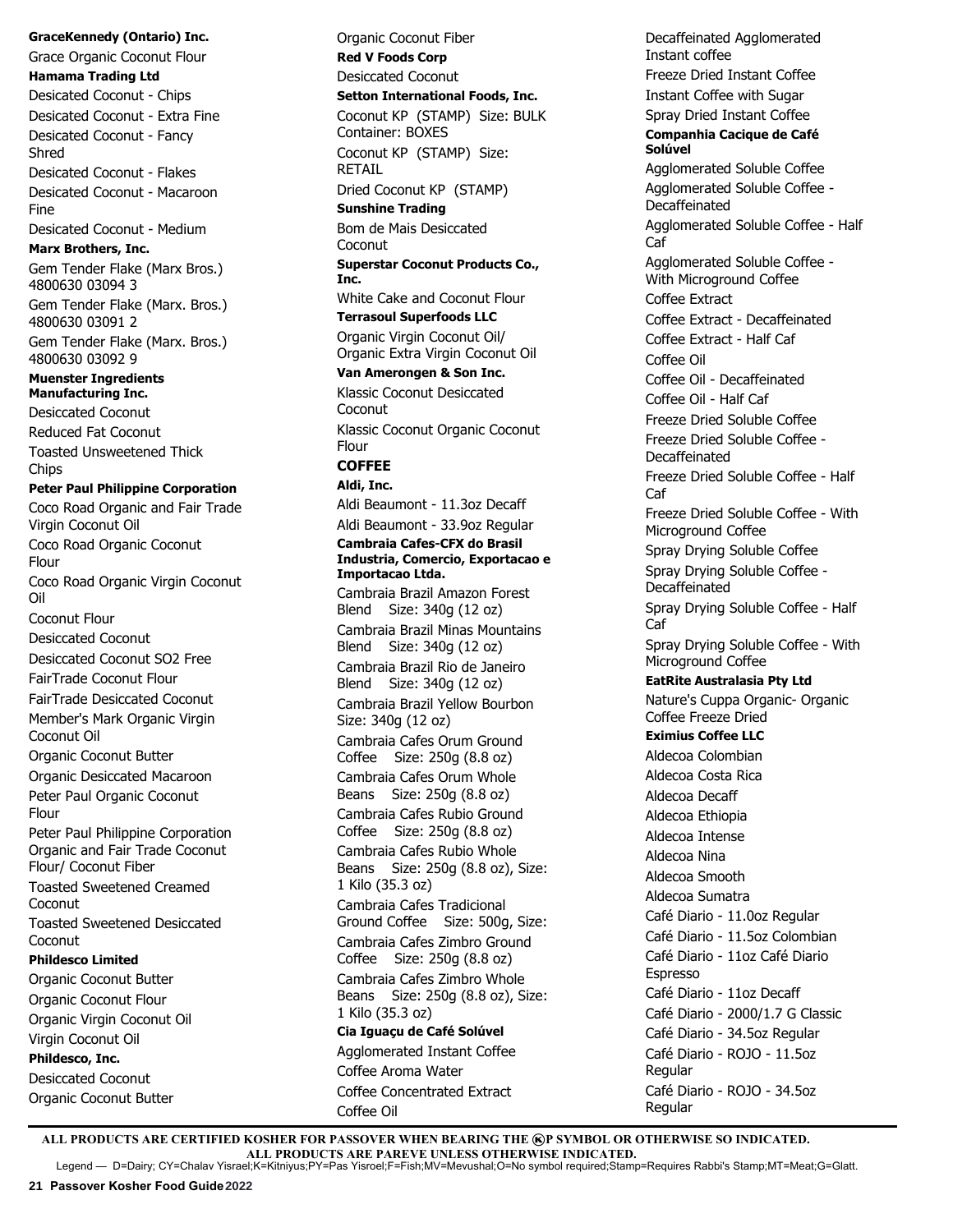Café Diario 42/ 2oz Classic Frac Pack Café Diario 42/ 2oz Decaff Frac Pack **Feral S.A.** CampoClaro Cafe Instantaneo Liofilizado- Organico **HAG** Café HAG Filterkaffee Klassisch Mild - 4031721 Café HAG Instant - 4031770 Café HAG Klassisch mild 500g ganze Bohne - 4031723 **J.J. Darboven GmbH & Co. KG** 2 Brüder v.V. Auslese 1000g Bohne VB/S NL 2 Brüder v.V. Café Crema 1000g Bo VB/S NL 2 Brüder v.V. Entcoff. 1000g Bohne VB/S NL 2 Brüder v.V. Espr. Sup. 1000g Bo. VB/S NL 2 Brüder v.V. Harmonie 1000g Bohne VB/S NL 2 Brüder v.V. Naturmild 1000g Bohne VB/S NL 2 Brüder v.V. Schümli Kaffee 1000g Bo. VB/S NL 2 Brüder Venlo Auslese 500g VP NL 2 Brüder Venlo Naturmild 500g VP NL 2 Brüder Venlo Schonkaffee 500g VP NL 2 Brüder von Venlo Harmonisch 500g VP NL Accente Cafe Creme 1000g Bohne VBH / S Alberto Caffè Crema 1000g Bohne VB Alberto Caffe Crema 1100g Bohne VB Alberto Caffè Crema 36 Pads a 7g Alberto Espresso 1000g Bohne VB Alberto Espresso 1100g Bohne VB Alberto Espresso 250g gemahlen VP Alberto Espresso 250g gemahlen VP CZ Alberto Espresso 36 Pads a 7g Alfredo Cafe Crema Vending 1000g Bohne VB/S Alfredo Cafe Melange 1000g Bohne VB/S Alfredo Caffè 1000g Bohne VB/S

Alfredo Caffé 1000g Bohne VB/S "E" mit Stempel Alfredo Caffé Lungo 50 IML Kapseln a 5,8g Alfredo Caffé Lungo 50 Kapsel a 5,8g Alfredo Decaffeinato 50 IML Kapseln a 5,6g Alfredo Decaffeinato 50 Kapsel a 5,6g Alfredo Espresso 1 Pouch a 7g Alfredo Espresso Cremazzurro 1000g Bohne VB/S Alfredo Espresso Decaffeinato 1000g Bohne VB/S Alfredo Espresso FT Futuro 1000g Bohne VB/S Alfredo Espresso Primus Omnium 1000g Bohne VB/S Alfredo Espresso Super Bar 1000g Bohne VB / S Alfredo Espresso Super Bar 1000g Bohne VB Exp. Alfredo Espresso Tipo Bar 1000g Bohne VB/S Alfredo Espresso Vending 1000g Bohne VB/S Alfredo Super Bar Espresso 50 IML Kapseln a 5,8g Alfredo Super Bar Espresso 50 Kapsel a 5,8g Allegro Premium 400g gemahlen SB/S Arko Andenkaffee RFA 250g Bohne VB Arko Äthiopien Yirga 250g Bohne VB Arko Äthiopien Yirga Amphore 1000g VB Arko Caffè Crema Aromatico 500g Bohne VB/S Arko Caffè Crema Sensio 500g Bohne VB/S Arko Espresso Classico 500g Bohne VB/S Arko Espresso Elegante 500g Bohne VB/S Arko Espresso Forte 500g Bohne VB/S Arko Extra Mild Amphore 1000g Bohne VB Arko Extra Mild Softbag 250g gem. STBB/S Arko Extra Mild Softbag 500g Bohne VB/S Arko Extra Mild Softbag 500g gem. STBB/S Arko Frisch & Mild Amphore 1000g Bohne VB

Arko Frisch & Mild Softbag 500g Bohne VB/S Arko Frisch & Mild Softbag 500g gem. STBB/S Arko Kenia Perlbohne 250g Bohne VB Arko Kolumbien Excelso 250g Bohne VB Arko Nicaragua Maragogype 250g Bohne VB Arko Nicaragua Maragogype Amphore 1000g Bohne VB Arko Papua Neuguinea Amphore 1000g Bohne VB Arko Schonkaffee entcoff. Amphore 1000g Bohne VB Arko Sumatra Mandehling 250g Bohne VB Arko Typ 5 Amphore 1000g Bohne VB Arko Typ 5 Softbag 250g gem. STBB/S Arko Typ 5 Softbag 500g Bohne VB/S Arko Typ 5 Softbag 500g gem. STBB/S Aroma Cafe Antik 1000g Bohne VBH/S Arpege Bio Max Havelaar 250g moulu STBB/F Atlantic Kaffee Espresso 250g Bohne VBH/S Atlas 1000g Bohne VB / S Exp. Auberge de L´ Ill 500g Bohne VBH/S Augustin Luxus 500g Bohne VBH/S Augustin Orig. Espresso 1000g Bohne VBH/S Augustin Sorte 1 1000g Bohne VBH/S Balance 175g gemahlen SB/S CZ Balance Extra 35g gemahlen FIB Balance Extra 500g gemahlen SB Balance Extra 60g gemahlen FIB Balance Extra 60g gemahlen SB BeBo Café Crème 1000g Bohne VB/S BeBo Espresso 1000 g Bohne VB/S Billa Maya D'Oro 500g Bohne VBGW Billa Maya D'Oro 500g gemahlen VP geschr.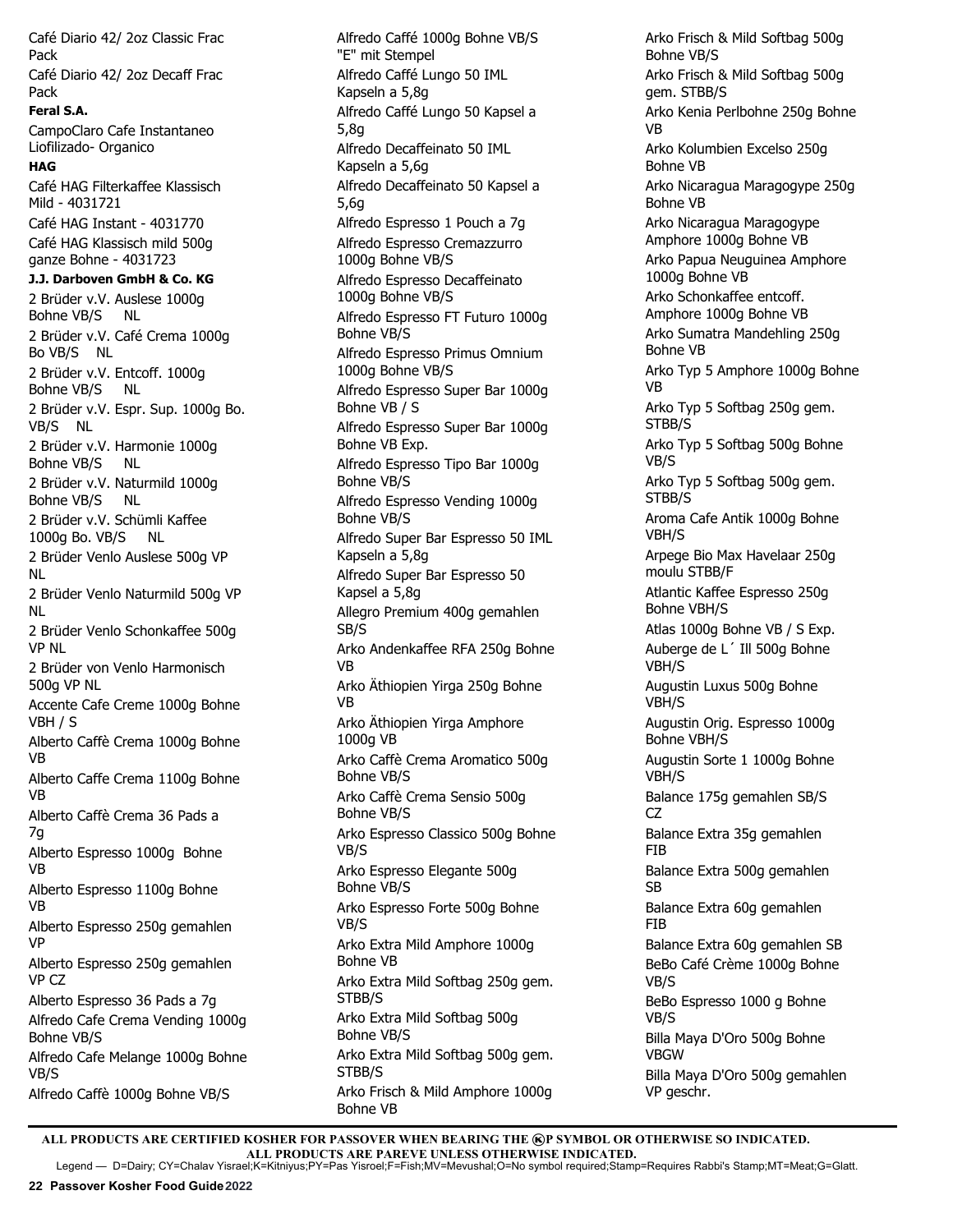Bio Espresso Entcoff. 500g Bohne VBH/S BioGreno Crema 500g Bohne VB / S Biogreno Kaffee fein gemahlen 500g VP Bistro Schümli Kaffee 1000g Bohne VB/S NL Bistro Warca Classic 48 Pads a 7g F Boehnke Cafe Crema 1000g Bohne VBH/S Bolero Café Crema 1000g Bohne VBH/S Brosio Harem 1000g Bohne VB/S Brosio Royal 1000g Bohne VB/S Brotmacher Hausröstung 1000g Bohne VBH/S BURKHOF Café Crème Original 1000g Bohne VB/S BURKHOF Casino Royal 1000g Bohne VB/S BURKHOF Casino Royal 500g gem. SB/S BURKHOF Casino Royal 70g gem. SB/S Burkhof Espresso Classico 1000g Bohne VB/S Burkhof Espresso Speciale 1000g Bohne VB/S BURKHOF Excelsior Spezial 1000g Bohne VB/S BURKHOF Excelsior Spezial 500g gem. SB/S BURKHOF Excelsior Spezial 60g gem. SB/S BURKHOF Excelsior Spezial 70g gem. SB/S BURKHOF Excelsior Spezial 80g gem. SB/S BURKHOF Excelsior Spezial 90g gem. SB/S BURKHOF Favorit Extra 400g gem. SB/S BURKHOF Favorit Extra 500g gem. SB/S BURKHOF Favorit Extra 70g gem. SB/S BURKHOF Grand Gourmet Spezial 500g gem. SB/S BURKHOF Grand Gourmet Spezial 70g gem. SB/S BURKHOF Grand Gourmet Spezial 90g gem. SB/S BURKHOF Hochland 1000g Bohne VB/S BURKHOF Hochland 250g gem. SB/S

BURKHOF Hochland 500g gem. SB/S BURKHOF Hochland 60g gem. SB/S BURKHOF Hochland 70g gem. SB/S BURKHOF Hochland 80g gem. SB/S BURKHOF Hochland 90g gem. SB/S BURKHOF Melange Bavaria 1000g Bohne VB/S BURKHOF Mild Veredelt Extra 500g gem. SB/S BURKHOF Savoy Café Créme 1000g Bohne VB/S BURKHOF Top Extra Spezial 1000g Bohne VB/S BURKHOF Top Extra Spezial 400g gem. SB/S BURKHOF Top Extra Spezial 60g gem. SB/S BURKHOF Top Extra Spezial 70g gemahlen SB/S BURKHOF Wiener Mokka 1000g Bohne VB/S BURKHOF Wiener Mokka 500g gem. SB/S Burkhofs Luxus 500g Bohne VB/S Café Bistro Vending 500g Bohne VB/S Café Brosio Bio Crema 1000g Grain VB/S F Café Brosio Esp. Superieur 1000g Grain VB/S F Café Brosio Harem 1000g Grain VB/S F Café Brosio Or/Extra 1000g Grain VB/S F Café Brosio Prestige 1000g Mout 3 SB/F Café Brosio Royal 1000g Grain VB/S F Café Crema Exquisit Vending 500g Bohne VB/S Café Crema Gold 250g Bohne VB / S Café Crema Gold 250g gemahlen STBB / S Café Crema Intención ecológico 1000g Bohne VB Café Crema Intención ecológico 1000g Bohne VB/"E" Café Crème 1 Pouch a 7g Café Crème Bistro Montana 1000g Bohne VB/S Café Crème Gold 1000g Bohne VBH/S

Café Crème Melange Finesse 1000g Bohne VB/S Café Exquisit Vending 500g gemahlen SB/S Café Exquisit Vending 60g gemahlen SB/S Café Exquisit Vending 70g gemahlen SB/S Café Int. esp. Bio FT Café Cr. 500g Bohne VB/S Café Int. especial Bio FT Espr. 500g Bohne VB/S Café Int. especiál Bio FT Filterkaffee 500g SB Cafe Int. especiál Bio FT Filterkaffee 60g SB Café Int. especiál Bio FT Filterkaffee 70g SB Café Intención 70g gemahlen SB/S Café Intención 80g gemahlen SB/S Café Intención Café Crème 500g Bohne VB/S Café Intención clásico 500g VP Café Intención clásico 500g VP "E" Café Intención ecol. Espresso 500g Bohne VBGW/NL Café Intención ecológico 250g gemahlen STBB/NL Café Intención ecológico 36 Pads a 7g Café Intención ecológico 500g Bohne VBGW / NL Café Intención ecológico 500g VP Café Intención ecológico 500g VP "E" Café Intención ecológico Caffè Crema 100g Bohne VB Café Intención ecológico Cremoso 16 Pads a 7g Café Intención ecológico Espresso 1000g Bohne VB Café Intención ecológico Espresso 1kg Bohne VB "E" Café Intención ecológico Espresso 250g VP Café Intención ecológico Fuerte 36 Pads a 7g Café Intención ecológico Fuerte 500g VP Café Intención especial 65g gemahlen FIB Café Intención Espresso 500g Bohne VB/S Café Intención Filterkaffee 1000g gemahlen SB

ALL PRODUCTS ARE CERTIFIED KOSHER FOR PASSOVER WHEN BEARING THE **@P SYMBOL OR OTHERWISE SO INDICATED. ALL PRODUCTS ARE PAREVE UNLESS OTHERWISE INDICATED.**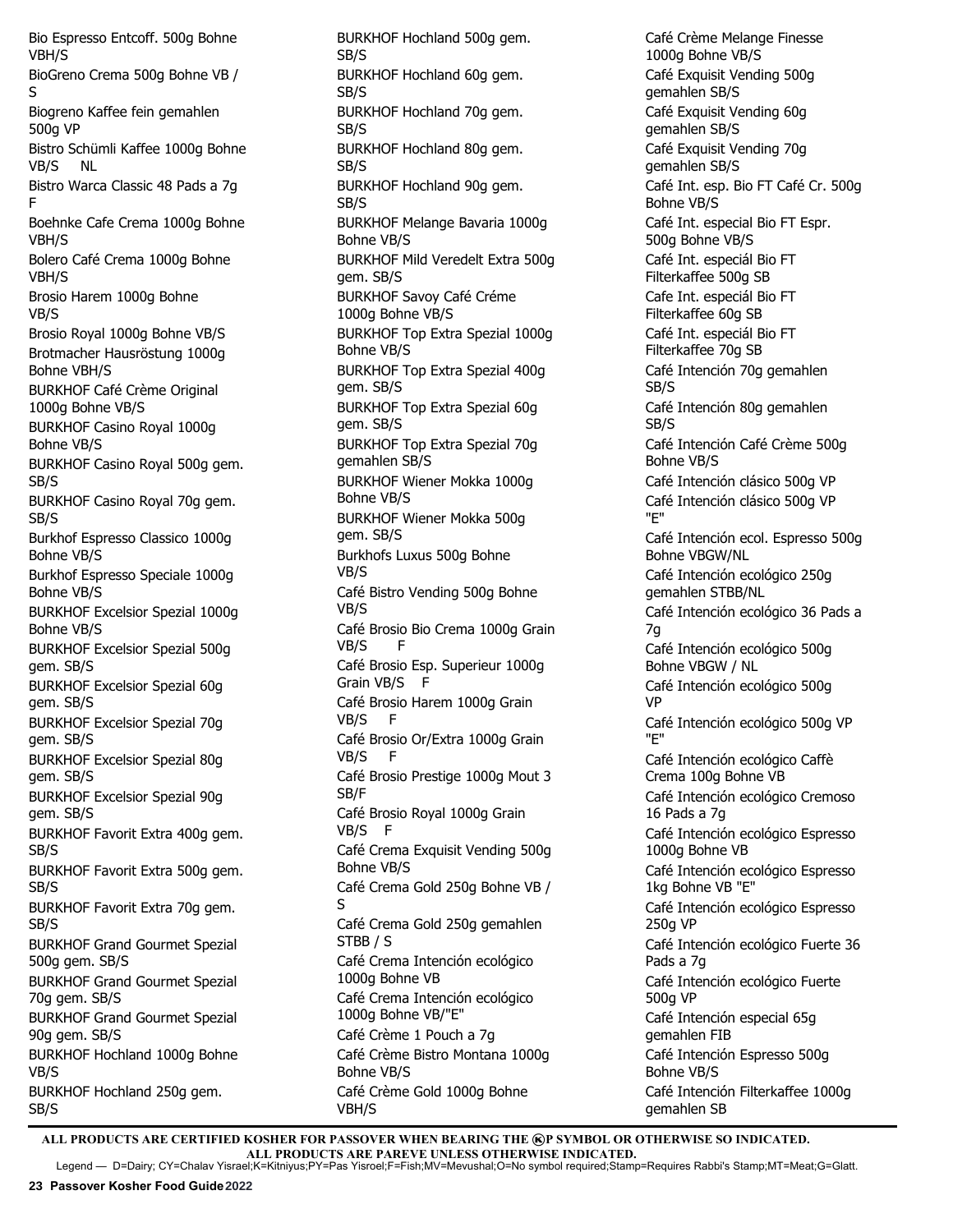Café Intención Filterkaffee 500g gemahlen SB Café Intención Filterkaffee 55g IOCS gemahlen SB Café Intención Filterkaffee 60g gemahlen SB Café Intención Filterkaffee 60g IOCS gemahlen SB Café Salento 500g gemalen SB / NL Café Salento Bistro 1000g Bohne VB/S NL Café Salento Classic Tradition 500g gemalen SB/NL Café Salento Gusto 1000g Bohne VB/S NL Café Salento Marquise 500g gemahlen SB/S Café Salento Supremo 1000g Bohne VB/S NL Café Verde Bio 500g gemahlen SB Café Verde Creme Bio 500g Bohne VB/S Café Verde Espresso Barista Bio 500g Bohne VB/S Café Verde Espresso Bio 500g Bohne VB/S Cantate 1000g Bohne VB/S Casino 1000g Bohne VB/S Casino 1000g gemahlen SB Casino 170g gemahlen SB Casino 200g gemahlen SB Casino 250g gemahlen SB Casino 45g gemahlen SB Casino 500g gemahlen SB Casino 50g gemahlen SB Casino 60g gemahlen SB Casino 70g gemahlen SB Casino 80g gemahlen SB Casino 90g gemahlen SB Citti BC Caffè Crema 1000g Bohne VB/S Citti BC Espresso 1000g Bohne VB/S Citti BC Kaffee Classic entcoff. 500g VP Citti BC Kaffee Classic kräftig 1000g SB Citti BC Kaffee Classic kräftig 500g VP Citti BC Kaffee Classic mild 1000g SB Citti BC Kaffee Classic mild 500g VP Citti BC kräftig 60g gemahlen SB

CITTI SC 100% Arabica 1000g gem. SB CITTI SC Caffe Crema 100% Arabica 1kg Bohne VB CITTI SC Caffe Crema kräftig 1kg Bohne VB/S CITTI SC Espresso 1kg Bohne VB/S Classic 90g moulu SB / F Classique 1000g Bohne VB/S NL Classique 225g gemalen SB / NL Classique 500g gemalen SB / NL Composé 70g gemahlen FIB / 608539 Cultino Classico Cafe Creme 500g Bohne VB/S Cultino Classico Caffé 500g Bohne VB/S Cultino Magic Beans 500g Bohne VB/S Der Beck Café Creme 500g Bohne VB/S Der Beck Espresso 500g Bohne VB/S Der Beck Fairtrade Espresso 500g Bohne VB/S Der Beck Kaffee 500g gemahlen STBB/S Distler Caffe Mild 1000g Bohne VBH/S Eilles Brasilien 3000g Bohne FLS/S Eilles Café Crème 1000g Bohne VB/S Eilles Café Schümli 1000g Bohne VB/S Eilles Carlsbader 1000g Bohne VB/S Eilles Edel Perl 1000g Bohne VB/S Eilles Entcoffeiniert 1000g Bohne VB/S Eilles Espresso Caesario 1000g Bohne VB/S Eilles Espresso Roma 1000g Bohne VB/S Eilles Espresso Versio 1000g Bohne "E" VB/S Eilles Espresso Versio 1000g Bohne VB/S Eilles Ethiopian Kenya Blue 1000g Bohne VB/S Eilles Gourmet Kaffee 125g gemahlen SB/S Eilles Grand Gourmet 1000g Bohne VB/S Eilles Kaffee 55g IOCS gemahlen SB/S

Eilles Kaffee 60g IOCS gemahlen SB/S EILLES KAFFEE Caffè Crema 1100g Bohne VB EILLES KAFFEE Espresso 1100g Bohne VB EILLES KAFFEE Gourmet Café 2x250g gem. VP EILLES KAFFEE Gourmet Café 2x250a gem.VP/E Eilles Kaffee Gourmet Café 36 Pads a 7g EILLES KAFFEE Gourmet Café 4x250g gem. VP EILLES KAFFEE Gourmet Café 500g Bohne VB "E" EILLES KAFFEE Gourmet Café 500g Bohne VBGW EILLES KAFFEE Gourmet Café 500g Bohne VBGW/S CZ EILLES KAFFEE Gourmet Café 500g VP EILLES KAFFEE Gourmet Café 500g VP "E" EILLES KAFFEE Gourmet Café Klassisch 16 Pads a 7g EILLES KAFFEE Naturmild 2x250g gem. VP EILLES KAFFEE Naturmild 2x250g gem. VP "E" Eilles Kaffee Selection 250g VP Exp. Eilles Maragogype 3000g Bohne FLS/S Eilles Nr. 1873 Beerig-Fein 100g Bohne VB Eilles Nr. 1873 Fruchtig-Mild 100g Bohne VB Eilles Nr. 1873 Nussig-Intensiv 100g Bohne VB Eilles Nr.1873 Beerig-Fein 500g Bohne VB Eilles Nr.1873 Fruchtig-Mild 500g Bohne VB Eilles Nr.1873 Nussig-Intensiv 500g Bohne VB Eilles Paradies 1000g Bohne VB/S Eilles Paradies 500g gemahlen SB/S Eilles Paradies 60g gemahlen SB/S Eilles Prinzregenten 1000g Bohne VB/S Eilles Prinzregenten 500g gemahlen SB/S Eilles Prinzregenten 60g gemahlen SB/S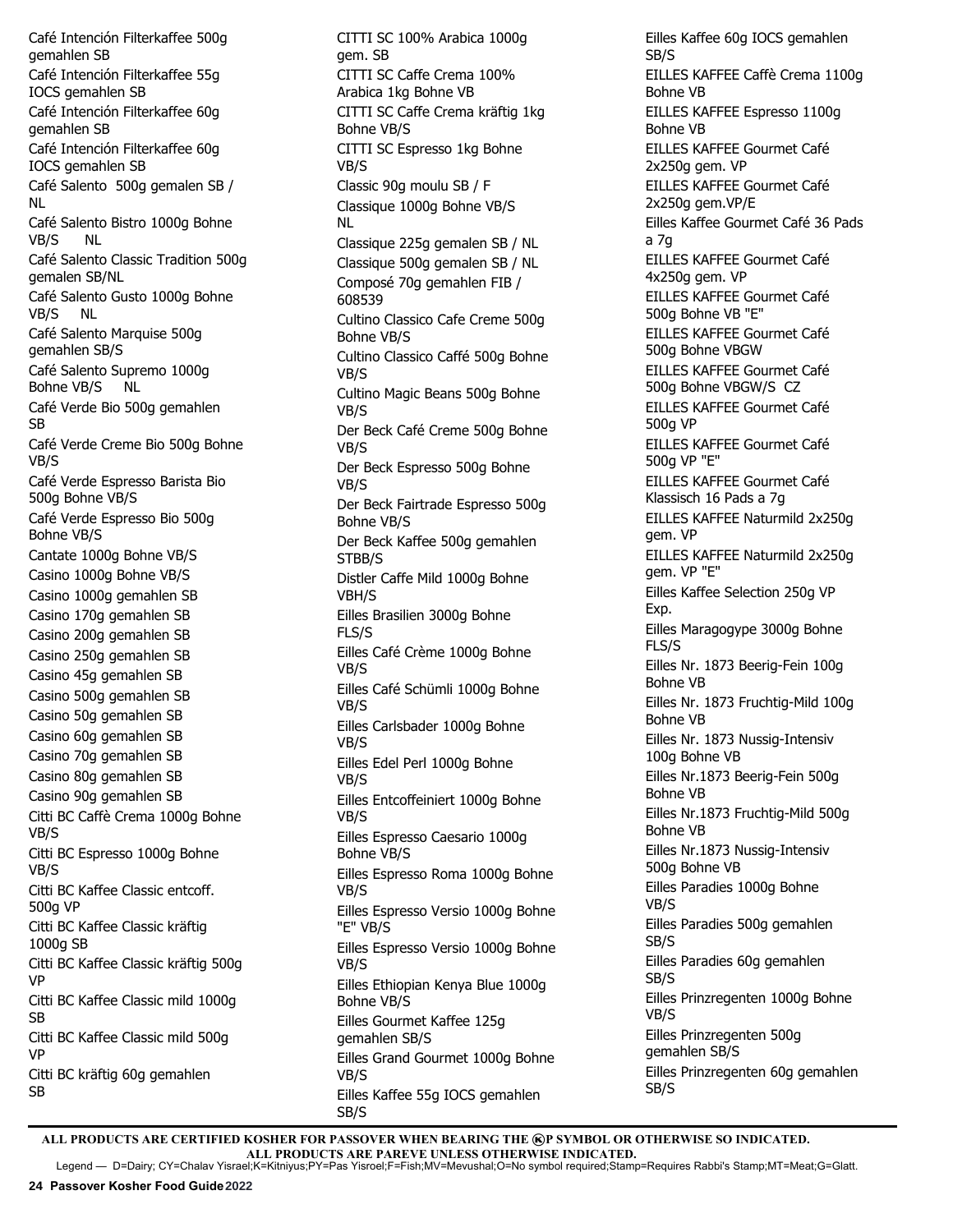Eilles Residenz 1000g Bohne VB/S Eilles Residenz 3000g Bohne FLS/S EILLES Röstmeister Caffé Cr. 1kg Bo. VB/ "E"Kaufl. EILLES Röstmeister Caffè Crema 1000g Bohne VB EILLES Röstmeister Caffé Crema 1000g Bohne VB/ "E" EILLES Röstmeister Espresso 1000g Bohne VB EILLES Röstmeister Espresso 1000g Bohne VB/"E" EILLES Röstmeister Espresso 1kg Bohne VB/"E"Kaufl. Eilles Selection Caffé Crema 500g Bohne VBGW/S "E" Eilles Selection Espresso 500g Bohne VBGW Eilles Selection Filterkaffee 500g gemahlen VP Eilles Selection Filterkaffee 500g gemahlen VP "E" Eilles Senatoren-Java 1000g Bohne VB/S Eilles Wiener Melange 1000g Bohne VB/S Elbflorenz - Kaffee 250g Bohne VB / S Espresso 1000g Bohne VB/S  $C<sub>7</sub>$ Espresso Classico Vending 500g Bohne VB/S Espresso Entcoffeiniert 1 Pouch a 7g Espresso Gold 1000g Bohne VB/S Excelsior 1000g Bohne VB/S Excelsior 1000g gemahlen SB Excelsior 100g gemahlen SB Excelsior 125g gemahlen SB Excelsior 150g gemahlen SB Excelsior 250g gemahlen SB Excelsior 250g ground SB / ES Excelsior 380g gemahlen SB Excelsior 500g gemahlen SB Excelsior 55g IOCS gemahlen SB Excelsior 60g gemahlen SB Excelsior 60g IOCS gemahlen SB Excelsior 70g gemahlen SB Excelsior 75g gemahlen SB Excelsior 80g gemahlen SB Excelsior 90g gemahlen SB Favorit 500g gemalen SB / NL

Favorit Extra 1000g gemahlen SB Favorit Extra 200g gemahlen SB Favorit Extra 300g gemahlen SB Favorit Extra 35g gemahlen FIB Favorit Extra 35g gemahlen FIB / NL Favorit Extra 400g gemahlen SB / PL Favorit Extra 500g gemahlen SB Favorit Extra 50g gemahlen SB Favorit Extra 60g gemahlen FIB Favorit Extra 60g gemahlen FIB / CZ Favorit Extra 60g gemahlen FIB / NL Favorit Extra 60g gemahlen SB Favorit Extra 60g ground FIB / VAE Favorit Extra 65g gemahlen SB Favorit Extra 70g gemahlen FIB / CZ Favorit Extra 70g gemahlen SB Favorit Extra 80g gemahlen SB Favorit Junior 500g gemahlen SB / PL Forte 150g gemahlen SB Forte 300g gemahlen SB Forte 500g gemahlen SB Forte 60g gemahlen SB Forte 70g gemahlen SB Giovannis Coffee 250g gemahlen STBB / Irl. Giovannis Coffee Espresso 500g Bohne VBH / Irl. Globus 400g gemahlen SB/S Globus 500g Röstkaffee gemahlen SB Globus 60g gemahlen FIB / Thomann Globus 60g Röstkaffee gemahlen SB Globus 70g gemahlen FIB / Ethiopian Airlines Globus 70g gemahlen FIB / JetSet Melange Meinl Globus Caffé Crema Fairtrade 1000g Bohne VBGW Globus Espresso Fairtrade 1000g Bohne VBGW Globus Pads Classic 16 Pads a 7g Globus Pads entkoffeiniert 32 Pads a 7g Globus Pads Espresso 16 Pads a  $7<sub>g</sub>$ Globus Pads klassisch 32 Pads a 7g

Globus Pads kräftig 32 Pads a 7g Globus Pads mild 32 Pads a 7g Grand Gourmet 1000g Bohne VB/S Grand Gourmet 1000g gemahlen SB Grand Gourmet 250g gemahlen **SB** Grand Gourmet 500g gemahlen SB Grand Gourmet 60g gemahlen SB Grand Gourmet 70g gemahlen SB Grand Gourmet 80g gemahlen SB GV Mild 1000g Bohne VB/S GV Mild 400g gemahlen SB/S GV Plus 400g gemahlen SB/S GV Plus 45g gemahlen SB/S Halwani 70g roasted coffee ground FIB Hanauer GV mild 1000g Bohne VBH/S Hanauer Luxus neutral 1000g Bohne VBH/S Harmonie 70g gemahlen SB/S Hausröstung Cafè Créme 1000g Bohne VB/S Hausröstung Espresso 1000g Bohne VB/S Hausröstung exzellent 500g gemahlen SB Hausröstung exzellent Extra 500g gemahlen SB Heider Morgenduft 500g gemahlen SB Heider Morgenduft 65g gemahlen SB Herzfreund entkoffeiniert 250g gemahlen SB Hochgenuss 250g IOCS gemahlen SB Hochgenuss 55g IOCS gemahlen SB Hochgenuss 60g IOCS gemahlen SB Hochgenuss 65g IOCS gemahlen SB Hochland 55g IOCS gemahlen SB/S Hochland 60g IOCS gemahlen SB/S ID Origins Brasil 250g Bohne VB ID Origins Colombia 250g Bohne VB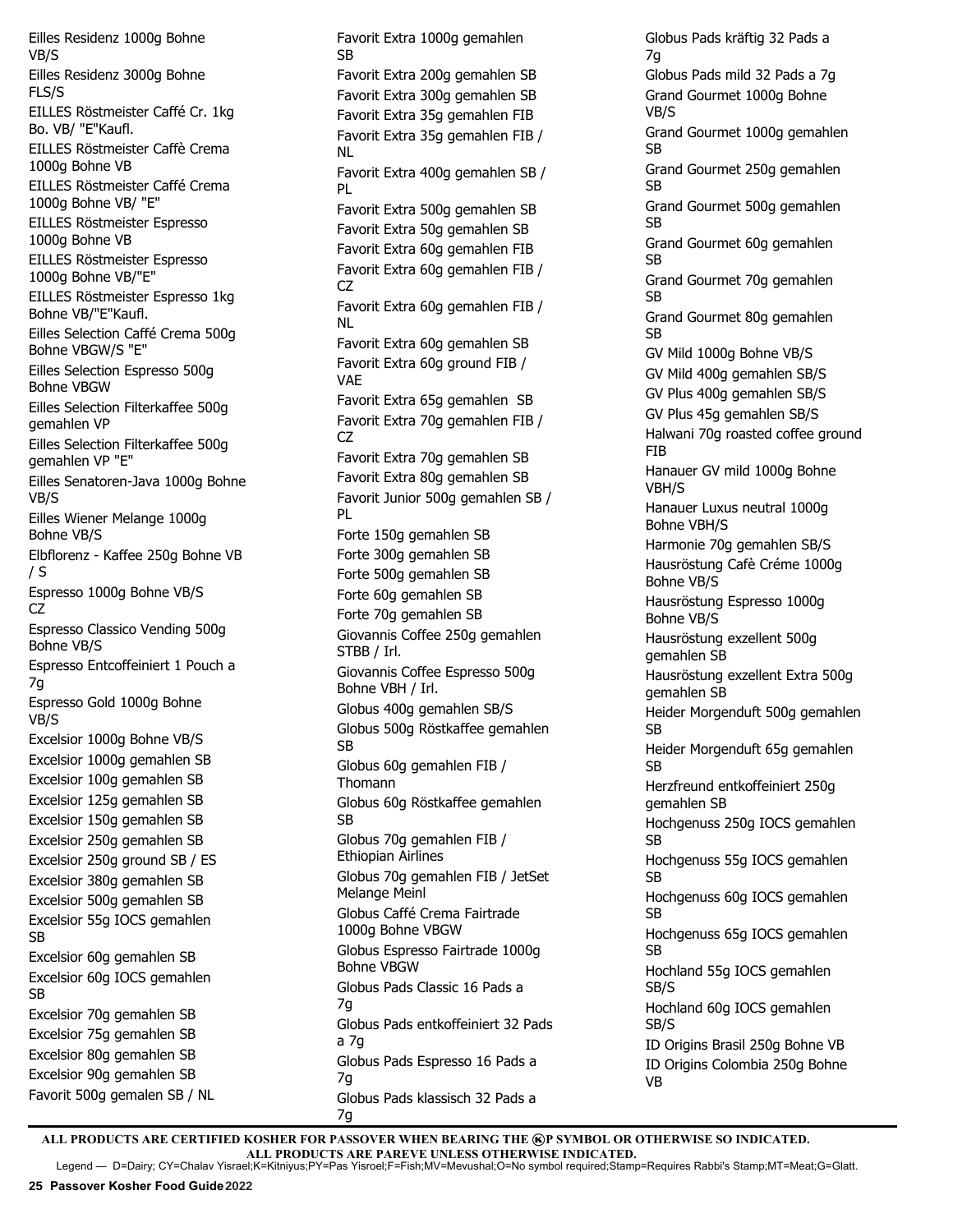ID Origins Ethiopia 250g Bohne VB ID Origins India 250g Bohne VB ID Origins Kenya 250g Bohne VB ID Origins Nicaragua 250g Bohne VB Idee entcoffeiniert 1 Pouch a 7g Idee entcoffeiniert 60g gemahlen FIB Idee Kaffee 100g gemahlen SB Idee Kaffee 150g gemahlen SB Idee Kaffee 160g gemahlen SB Idee Kaffee 250g gemahlen SB Idee Kaffee 250g gemahlen VP Idee Kaffee 250g gemahlen VP Exp. Idee Kaffee 25g gemahlen FIB/Room Serv. IDEE KAFFEE 2x250g gem. VP "E" IDEE KAFFEE 2x250g VP Sonderedition Idee Kaffee 300g gemahlen SB Idee Kaffee 35g gemahlen FIB Idee Kaffee 500g gemahlen SB Idee Kaffee 500g VP Idee Kaffee 500g VP NL Idee Kaffee 500g VP S Idee Kaffee 50g gemahlen SB Idee Kaffee 50g ground SB / Irl. Idee Kaffee 55g IOCS gemahlen SB Idee Kaffee 60g gemahlen FIB Idee Kaffee 60g gemahlen FIB / E IDEE Kaffee 60g gemahlen FIB / Pagatec Idee Kaffee 60g gemahlen SB Idee Kaffee 60g IOCS gemahlen SB Idee Kaffee 65g IOCS gemahlen SB Idee Kaffee 70g gemahlen SB Idee Kaffee 90g gemahlen SB Idee Kaffee Caffé Crema 1000g Bohne VB IDEE KAFFEE Caffé Crema 1000g Bohne VB /"E" Idee Kaffee Caffè Crema 16 Pads a 7g Idee Kaffee entcoff. 25g gemahlen FIB/Room Serv. Idee Kaffee entcoff. 55g IOCS gemahlen SB Idee Kaffee entcoff. 60g IOCS gemahlen SB

Idee Kaffee entcoffeiniert 1000g Bohne VB/S Idee Kaffee entcoffeiniert 250g gemahlen SB Idee Kaffee entcoffeiniert 500g gemahlen SB Idee Kaffee entcoffeiniert 500g VP Idee Kaffee entcoffeiniert 500g VP "E" Idee Kaffee entcoffeiniert 60g gemahlen SB IDEE KAFFEE Entkoffeiniert 1000g Bohne VB / S IDEE Kaffee entkoffeiniert 60g gem. FIB/Pagatec IDEE KAFFEE ESPRESSO 1000g Bohne VB IDEE KAFFEE ESPRESSO 16 Pads a 7g Idee Kaffee Naturmild 250g IOCS gemahlen SB Idee Kaffee Naturmild 55g IOCS gemahlen SB Idee Kaffee Naturmild 60g IOCS gemahlen SB Idee Koffie 250g gemalen VP NL Idee Vending Supreme 500g gemahlen SB/S Il Caffè 1000g Bohne VBH/S Il Caffe Espresso 1000g Bohne VB/S Impassion Coffee Filterkaffee 500g gem. VP / E Impassion Coffee Gold 250g Bohne VB/E Impassion Coffee Gold 250g gem. VP/E Imping's Classic 60g gemahlen FIB Imping's Classic Gold 65g gemahlen FIB Impuls 500g Bohne VB/S Impuls Vending 500g gemahlen SB/S Impuls Vending 60g gemahlen SB/S Impuls Vending 70g gemahlen SB/S J.J.D. Exkl. Der Kräftige 1000g Bohne VBH/S J.J.D. Exkl. Der Milde 1000g Bohne VBH/S JJD Cafe Crema Premium 1000g Bohne VB/S Exp. JJD Classic Excelsior 200g gemahlen SB/S

JJD Classic Favorit Extra 160g gemahlen SB/S JJD Classic Favorit Extra 250g gemahlen SB/S JJD Classic Top Extra 80g gemahlen SB/S JJD Classic Wiener Mocca 180g gemahlen SB/S JJD Classics Balance Extra 1000g gemahlen SB/S JJD Classics Balance Extra 130g gemahlen SB/S JJD Classics Balance Extra 160g gemahlen SB/S JJD Classics Balance Extra 210g gemahlen SB/S JJD Classics Balance Extra 250g gemahlen SB/S JJD Classics Balance Extra 330g gemahlen SB/S JJD Classics Balance Extra 400g gemahlen SB/S JJD Classics Balance Extra 40g gemahlen SB/S JJD Classics Balance Extra 450g gemahlen SB/S JJD Classics Balance Extra 600g gemahlen SB/S JJD Classics Espresso Finesse 1000g Bohne VB/S JJD Classics Espresso Montana 1000g Bohne VB/S JJD Espresso 100% Arabica 1000g Bohne VB/S Exp. JJD Espresso 100% Arabica 1kg Bohne VB/A100/S Exp. JJD Espresso Classico 1000g Bohne VB/S Exp. JJD Exclusivkaffee "Der Edle" 250g Bohne VB/S Exp. JJD Exkl.-kaffee Der Kräftige 250g Bohne VB/S Exp. JJD Exklusivkaffee "Der Edle" 250g Bohne VB/S JJD Exklusivkaffee "Der Kräftige" 250g Bohne VB/S JJD Exklusivkaffee "Der Milde" 250g Bohne VB/S JJD Exklusivkaffee Der Milde 250g Bohne VB/S Exp. JJD-Exklusivkaffee "Der Edle" 250g gem. VP "E" JJD-Exklusivkaffee "Der Edle" 250g gemahlen VP JJD-Exklusivkaffee "Der Kräftige" 250g gem. VP "E" JJD-Exklusivkaffee "Der Kräftige" 250g gemahlen VP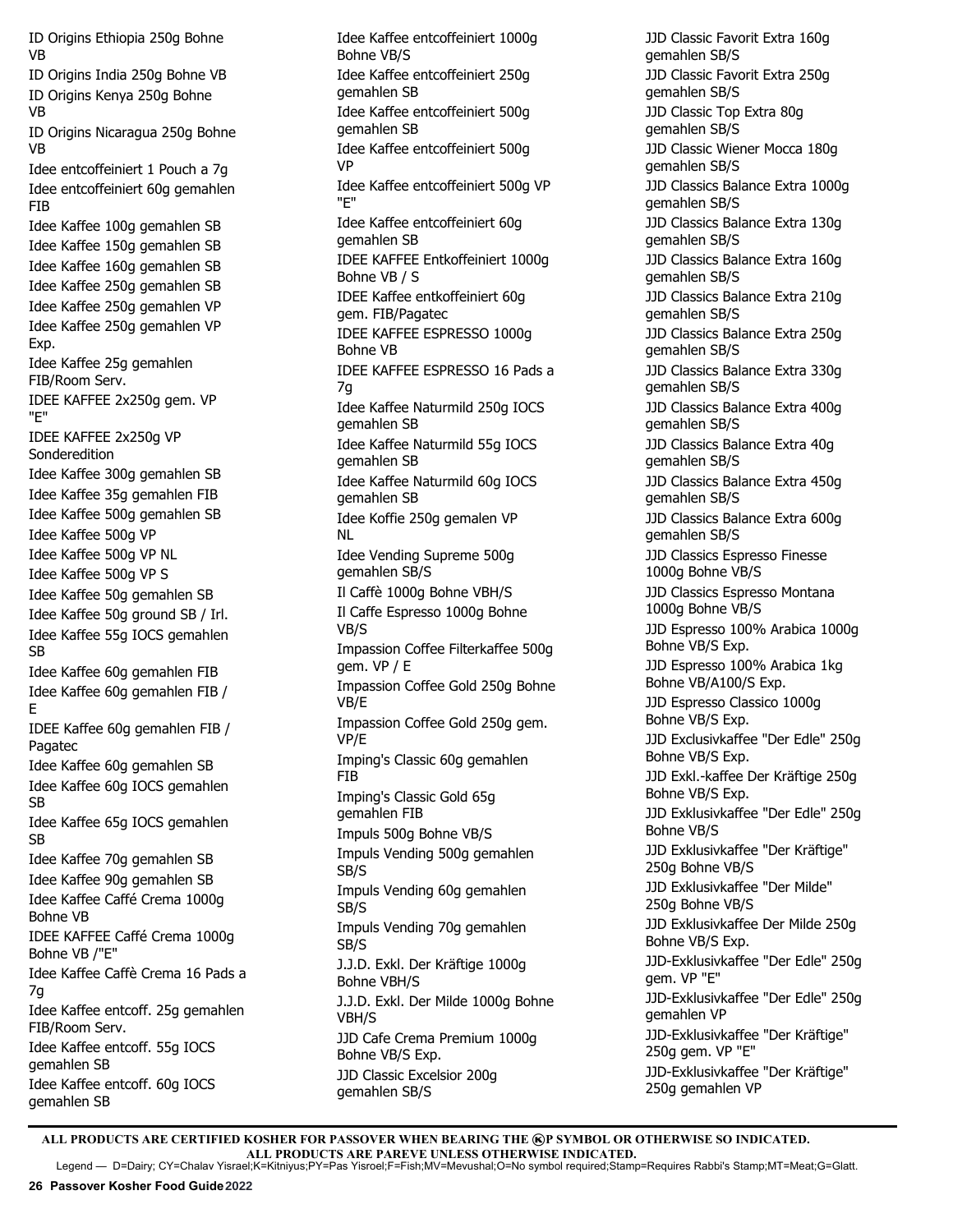JJD-Exklusivkaffee "Der Milde" 250g gem. VP "E" JJD-Exklusivkaffee "Der Milde" 250g gemahlen VP Joseph Eilles 1873 Filterkaffee 500g gem. SB / E Jura Premium Espresso 250g Bohne VBGW Kaffee Serv.Vered. mild extra 60g gemahlen SB/S Kaffee Service Balance Extra 60g gemahlen SB/S Kaffee Service Excellent 80g gemahlen SB/S Kaffee Service Hochland 70g gemahlen SB/S Karadag Café Crème 1000g Bohne VBH/S Kava Pekaristi Sazava 500g Bohne VBH/S Kavamat Premium Espresso 1000g Bohne VBH/S CZ Le café Warca Cantate 250g gemahlen VP / E Le café Warca Symphonie 250g gemahlen VP / E Libretto 400g gemahlen SB Libretto 500g gemahlen SB Libretto 60g gemahlen SB Libretto 70g gemahlen SB Luxus Cafe Antik 1000g Bohne VBH/S Mañana Café Crème Bio FT 500g Bohne VBH/S Massimo Espresso 1000g Bohne VB/S Massimo Forte Espresso 1000g Bohne VB/Exp. Massimo Forte Espresso 1000g Bohne VB/S Maxim Espresso 1000g Bohne VBH/S Maxima Vending 1000g gemahlen SB/S Maxx Café Melange 1000g Bohne VB/S NL Maxx Café Melange 1000g gemahlen SB / NL Merkur Selektion 500g Bohne VBGW Merkur Selektion 500g gem. VP Missio Café Crème Fairtrade Bio 500g Bohne VBH/S Missio Kaffee Crema Fairtrade Bio 500g gem. SB/S Möv. El Autentico C. Crema RFA 1kg Bohne VB "E" Möv. Green Cap Classico 1 Kapsel a 5,8g

Möv. Green Cap Crema 1 Kapsel a 5,7g Möv. Green Cap Decaffeinato 1 Kapsel a 5,8g Möv. Green Cap Der Himmlische 1 Kapsel a 5,7g Möv. Green Cap Diavolo 1 Kapsel a 5,9g Möv. Green Cap Gusto Italiano 1 Kapsel a 5,8g Möv. Green Cap Intenso 1 Kapsel a 5,7g Möv. Green Cap Ristretto 1 Kapsel a 5,8g Möv.El Autentico C.Crema RFA 1kg Bohne VBK Mövenpick 1000g gemahlen SB Mövenpick 100g gemahlen SB Mövenpick 150g gemahlen SB Mövenpick 250g gemahlen SB Mövenpick 500g gemahlen SB Mövenpick 55g gemahlen SB Mövenpick 55g IOCS gemahlen SB Mövenpick 60g gemahlen FIB Mövenpick 60g gemahlen SB Mövenpick 60g ground SB / Irl. Mövenpick 60g IOCS gemahlen SB Mövenpick 65g gemahlen SB Mövenpick 70g gemahlen SB Mövenpick 80g gemahlen SB Mövenpick Brazil 1 Kapsel a 6,3g Mövenpick Caffè Crema 1000g Bohne VB Mövenpick Caffè Crema 1000g Bohne VB "E" Mövenpick Caffè Crema 500g Bohne VBGW / Exp. Mövenpick Caffè Crema 500g VP gem. / "E" Mövenpick Columbia 1 Kapsel a 6,0g Mövenpick Corazòn Bio FT 1000g Bohne VB/S Mövenpick Corazón Bio FT 450g gemahlen SB Mövenpick Corazón Bio FT 90g gemahlen SB Mövenpick Corazón Bio FT Espr. 1000g Bohne VB/S Mövenpick Der Himml. 500g Bohne VBGW Mövenpick Der Himmlische 1 Kapsel a 5,7g Mövenpick Der Himmlische 1000g Bohne VB/S

Mövenpick Der Himmlische 16 Pads a 7g Mövenpick der Himmlische 250g VP Exp. Mövenpick Der Himmlische 36 Pads a 7g Mövenpick Der Himmlische 500g Grain VBGW/F Mövenpick Der Himmlische 500g VP "E" gem. Kaufl. Mövenpick Der Himmlische 500g VP "E" gemahlen Mövenpick Der Himmlische 500g VP gem. Mövenpick Der Kräftige 500g VP gem. Mövenpick Der Milde 500g VP gem. Mövenpick Der Milde 500g VP gem. "E" Mövenpick Diavolo Espresso 1 Kapsel a 5,9g Mövenpick Edle Komposition 500g VP "E" gemahlen Mövenpick Edle Komposition 500g VP gem. Mövenpick El Autentico RFA 500g VP gem. Mövenpick El Autentico RFA 500g VP gem. "E" Mövenpick entcoff. 1kg Bohne VB/S Mövenpick entcoffeiniert 250g gemahlen SB Mövenpick Espresso 1000g Bohne VB Mövenpick Espresso 1000g Bohne VB "E" Mövenpick Espresso 1kg Bohne VB "E" Kaufl. Mövenpick Espresso 500g Bohne VBGW / Exp. Mövenpick Espresso Decaffeinato 1 Kapsel a 5,8g Mövenpick Espresso Intenso 1 Kapsel a 5,7g Mövenpick Espresso Puro 1 Kapsel a 5,9g Mövenpick Espresso Ristretto 1 Kapsel a 5,8g Mövenpick Gusto Italiano 1000g Bohne VB Mövenpick Gusto Italiano 1000g Bohne VB / "E" Mövenpick Gusto Italiano 1kg Bohne VB "E" Kaufl. Mövenpick Gusto Italiano 250g Bohne VB/E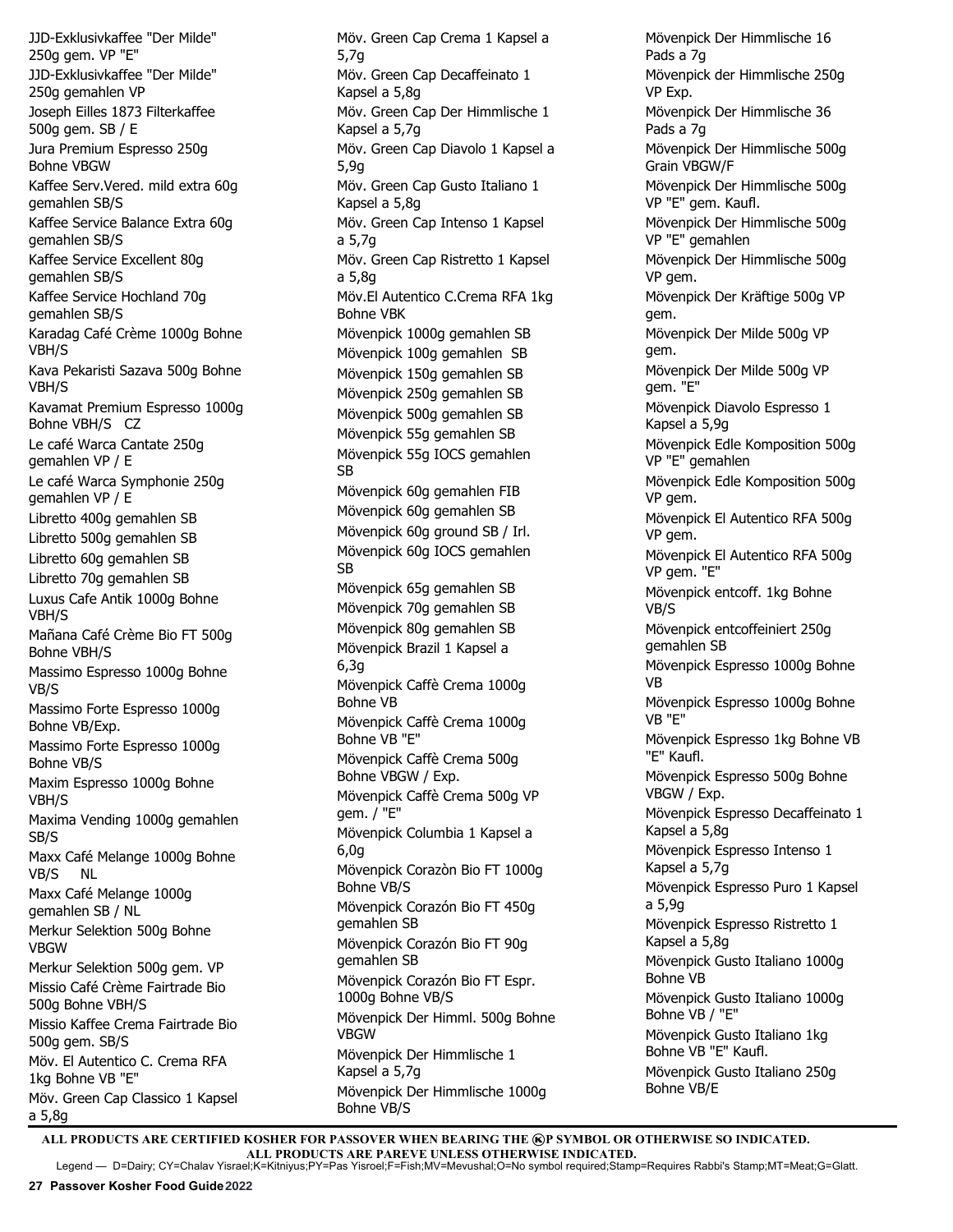Mövenpick Gusto Italiano Lungo 1 Kapsel a 5,8g Mövenpick Latte Art 1000g Bohne VB Mövenpick Latte Art 1000g Bohne VB/E Mövenpick Lungo Classico 1 Kapsel a 5,8g Mövenpick Lungo Crema 1 Kapsel a 5,7g Mövenpick Schümli 1000g Bohne VB Mövenpick Vending Xpress 1000g Bohne VB Mozart Kaffee Excellent Mild 250g gem. STBB/E Mozart Kaffee Prem. Intensive 250g Bohne VB/S/E Mozart Kaffee Premium Intensive 250g gem. STBB/E Parat 500g Röstkaffee gemahlen SB Parat 60g Röstkaffee gemahlen SB Parodie 500g gemahlen SB Parodie 60g gemahlen SB Parodie 70g gemahlen SB Parodie Café Crème 1000g Bohne VB/S PL The Fontenay 250 g Bohne VB / Hornig Prestige 1000g Bohne VB/S NL Prestige 1000g gemalen SB / NL Ratio 300g Röstkaffee gemahlen SB Ratio 400g Röstkaffee gemahlen SB Ratio 500g Röstkaffee gemahlen SB Ratio 60g Röstkaffee gemahlen SB Ratio entcoffeiniert 300g gemahlen SB Ratio entcoffeiniert 500g gemahlen SB Ratio entcoffeiniert 60g gemahlen SB Regio Bio Café Crema 18 Pads a 7g Regio Caffè Crema 36 Pads a 7g Regio Espresso Crema 18 Pads a 7g A Regio Gold 36 Pads a 7g Regio Naturmild 36 Pads a 7g Rischart´s Café Crème FT Bio 500g Bohne VB/S

Rischart´s Espresso FT Bio 500g Bohne VB/S Rischart´s Filterkaffee FT Bio 500g gem. STBB/S Rothenbach Café Crèma 1000g Bohne VB/S Rothenbach Kaffee Schümli 1000g Bohne VB/S Sander Café Crème Bio FT 500g Bohne VBH/S Sander Espresso Bio FT 500g Bohne VBH/S Sansibar Caffè Crema 1000g Bohne VBK Sansibar Caffè Crema 16 Pads a 7g Sansibar Caffè Espresso 1000g Bohne VBK Sansibar Caffé Espresso 1000g Bohne VBK / "E" Sansibar Caffè Espresso 250g Bohne VB Sansibar Caffè Filtro 250g gemahlen STBB Sansibar Caffè Filtro 500g gemahlen SB Schüttenware Carlsbader 3000g Bohne FLS/S Schüttenware Entcoffeiniert 3000g Bohne FLS/S Schüttenware Espresso Napoli 3000g Bohne FLS/S Schüttenware Grand Gourmet 3000g Bohne FLS/S Schüttenware Theatinermischung 3000g Bohne FLS/S Seipel´s Espresso 1000g Bohne VB / Prax. SFCC House Blend Coffee Bio FT 1000g Bohne VBH/S SFCC House Blend Espr. Bio FT 1000g Boh. VBH/S Sonate 500g gemahlen SB Sonate 60g gemahlen SB Sondermischung 160g gemahlen SB Sondermischung 250g gemahlen SB Sondermischung 300g gemahlen SB Sondermischung 400g gemahlen SB Sondermischung 500g gemahlen SB Sondermischung 60g gemahlen SB Sondermischung 70g gemahlen SB

Sonderröstung 5000g gemahlen FLS/S Special 240g moulu SB / F Spécial 75g moulu SB / F Steigenberger Cafè Crema 1000g Bohne VB/S Steigenberger Classic 500g gemahlen SB Steigenberger Espresso 1000g Bohne VB/S Steinecke Fairtrade Café Crème 1000g Bohne VB Steinecke Fairtrade Café Crème 250g Bohne VB Steinecke Fairtrade Café Crème 250g gem. STBB / S Steinecke Fairtrade Espresso 1000g Bohne VB Steinecke Röstung Fairtrade Filterkaffee 70g gem. Tag für Tag 55g IOCS gemahlen SB Tag für Tag 60g IOCS gemahlen SB Thomann Classic 60g gemahlen FIB Thomann Classic 60g gemahlen SB Thomann Exclusiv 500g gemahlen SB Thomann Premium 1000g Bohne VB/S Top Extra 500g gemahlen SB/S Top Extra 70g gemahlen SB/S Transfair 50g ground foilbag / GB Türkischer Mocca 250g gemahlen SB/S CZ/SK Vier Jahreszeiten Hausröstung 250g Bohne VBH/S Voluma Extra Vending 500 g gemahlen SB/S Voluma Extra Vending 60g gemahlen SB/S Voluma Extra Vending 70g gemahlen SB/S Warca 1928 Café Crème 500g Grain VBGW/F Warca 1928 Expresso 500g Grain VBGW/F Warca Bistro Bio 48 Pads a 7g F Warca Bistro Corsé 48 Pads a 7g F Warca Bistro Doux 48 Pads a 7g F Warca Bistro Espresso 48 Pads a 7g F Warca Cantate 250g gemahlen VP/F

ALL PRODUCTS ARE CERTIFIED KOSHER FOR PASSOVER WHEN BEARING THE **@P SYMBOL OR OTHERWISE SO INDICATED. ALL PRODUCTS ARE PAREVE UNLESS OTHERWISE INDICATED.**

Sondermischung RFA 25kg PB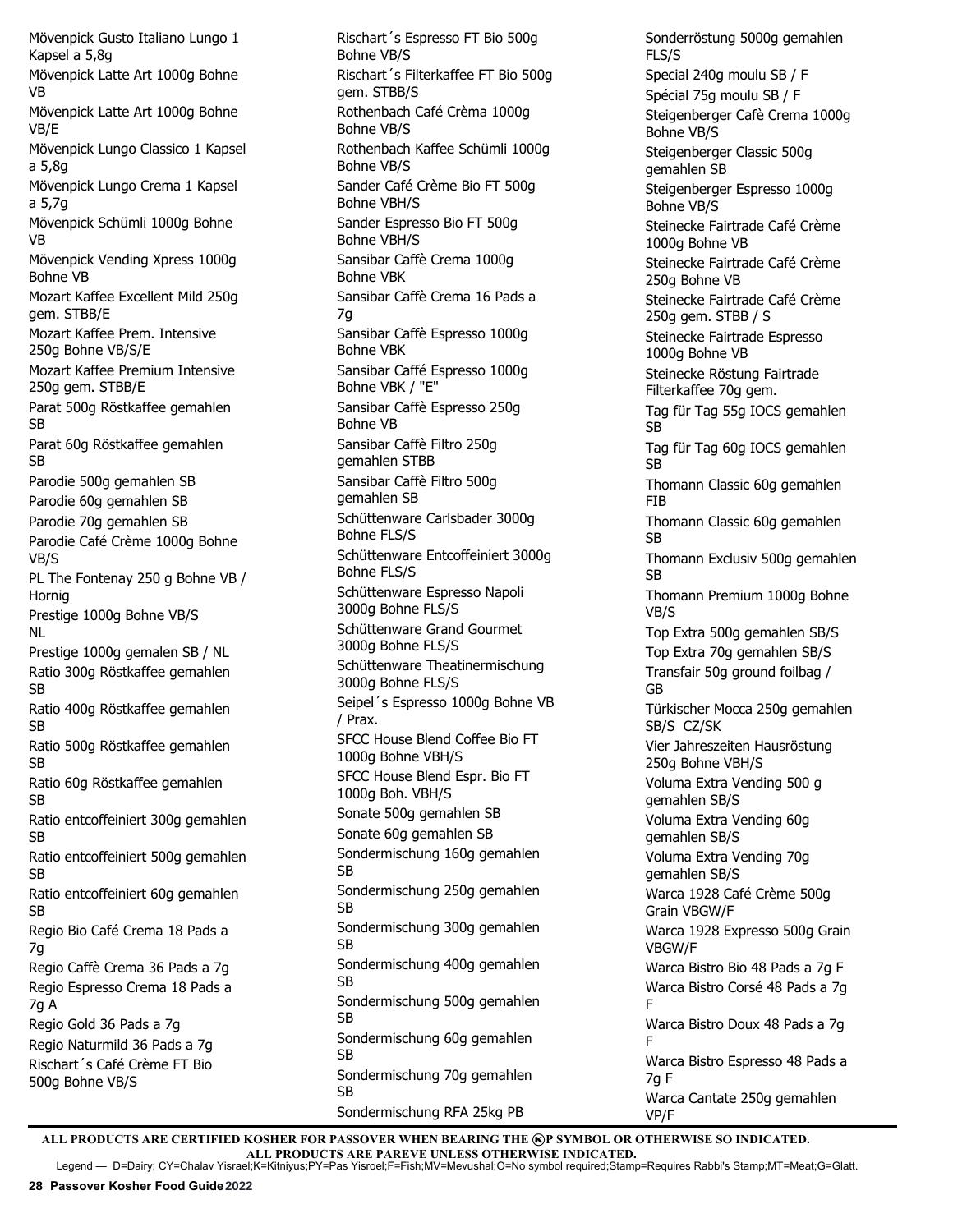Warca Cantate 2x250g gemahlen VP/F Warca Créma Bio Fairtrade 500g Grain VBGW/F Warca Espresso Bio Fairtrade 500g Grain VBGW/F Warca Griot Bio Max Havelaar 250g moulu STBB/F Warca Melopee Bio Max Havelaar 250g moulu STBB/F Warca Prelude 1000g Grain VB/S F Warca Symphonie 250g gemahlen VP/F Warca Symphonie 2x250g gemahlen VP/F Wiener Mocca 1000g Bohne VB/S Wiener Mocca 1000g gemahlen SB Wiener Mocca 500g gemahlen SB Wiener Mocca 50g ground SB / GB Wiener Mocca 65g gemahlen SB Wiener Mocca 70g gemahlen SB Wiener Mocca 80g gemahlen SB Wiener Mocca 90g gemahlen SB Wild Thing Café Elise 1000g Bohne VBH/S WOG Café KABA 1000g Bohne "E" VB/S **Jacobs** Jacobs Café Crème Bankett Medium UTZ SG - 4055442 Jacobs Café Crème Export Traditional - 4055443 Jacobs Café Creme Royal Elegant UTZ SG - 4055444 Jacobs Café Crème Tesoro RA - 4031708 Jacobs Caffè Crema Elegant - 4031712 Jacobs Classico - 4031716 Jacobs Cronat Gold - 4031684 Jacobs Cronat Gold 200g Glas - 4035 Jacobs Espresso Tesoro RA - 4031707 Jacobs Filter Bankett Medium HY UTZ SG - 4031728 Jacobs Filter Bankett Medium UTZ SG - 4031732 Jacobs Filter Export Mild HY - 4031747 Jacobs Filter Export Traditional - 4031730

Jacobs Filter Export Traditional HY - 4031729 Jacobs Filter Royal Elegant HY UTZ SG - 4031733 Jacobs Filter Royal Elegant UTZ SG - 4031734 Jacobs Filter Tesoro RA - 4031753 JACOBS Frühstückskaffee - 4031735 Jacobs Instant Gold 500g - 4031690 Jacobs Kronung 200g jar freeze dried instant coffee Jacobs Kronung Decaf 200g jar freeze dried instant coffee Jacobs Krönung entk. - 4031790 Jacobs Krönung Klassisch - 4031752 Jacobs Krönung Löslicher Bohnenkaffee 500g - 7040115 Jacobs Krönung Mild - 4031727 Jacobs Löslicher Bohnenkaffee Gold 500g - 4041308 Jacobs Löslicher Bohnenkaffee Gold Special 500g - 4041310 Jacobs Löslicher Bohnenkaffee Gold würzig intensiv 500g - 4041309 Jacobs Meisterröstung - 4031749 Jacobs Moccapress - 60707 **JACOBS DOUWE EGBERTS HQ** 100% Decaffeinated Roasted Coffee (Roast and Ground, Roasted Whole Bean) 100% Roasted Coffee (Roast and Ground, Roast Whole Bean) Café HAG Filterkaffee Klassisch Mild - 4031721 Café HAG Instant - 4031770 Café HAG Klassisch mild 500g ganze Bohne - 4031723 Decaffeinated Green Coffee Beans (O) F AR 70/30 HD F ARA ROB 30/70/ E F ARA ROB 30/70/ E HD F ARA ROB 30/70/ E TD F LRob/E F PL9 F PL9 HD FD PL-9 HD - 69014644 FM1/E Jacobs Café Crème Bankett Medium UTZ SG - 4055442 Jacobs Café Crème Export Traditional - 4055443

Jacobs Café Creme Royal Elegant UTZ SG - 4055444 Jacobs Café Crème Tesoro RA - 4031708 Jacobs Caffè Crema Elegant - 4031712 Jacobs Classico - 4031716 Jacobs Cronat Gold - 4031684 Jacobs Cronat Gold 200g Glas - 4035 Jacobs Espresso Tesoro RA - 4031707 Jacobs Filter Bankett Medium HY UTZ SG - 4031728 Jacobs Filter Bankett Medium UTZ SG - 4031732 Jacobs Filter Export Mild HY - 4031747 Jacobs Filter Export Traditional - 4031730 Jacobs Filter Export Traditional HY - 4031729 Jacobs Filter Royal Elegant HY UTZ SG - 4031733 Jacobs Filter Royal Elegant UTZ SG - 4031734 Jacobs Filter Tesoro RA - 4031753 JACOBS Frühstückskaffee - 4031735 Jacobs Instant Gold 500g - 4031690 Jacobs Kronung 200g jar freeze dried instant coffee Jacobs Kronung Decaf 200g jar freeze dried instant coffee Jacobs Krönung entk. - 4031790 Jacobs Krönung Klassisch - 4031752 Jacobs Krönung Löslicher Bohnenkaffee 500g - 7040115 Jacobs Krönung Mild - 4031727 Jacobs Löslicher Bohnenkaffee Gold 500g - 4041308 Jacobs Löslicher Bohnenkaffee Gold Special 500g - 4041310 Jacobs Löslicher Bohnenkaffee Gold würzig intensiv 500g - 4041309 Jacobs Meisterröstung - 4031749 Jacobs Moccapress - 60707 Maxwell House Max Gefriergetrocknet - 4031703 Nachhaltige Entwicklung Caffe Crema RA - 4031706 Nachhaltige Entwicklung Espresso RA - 4031705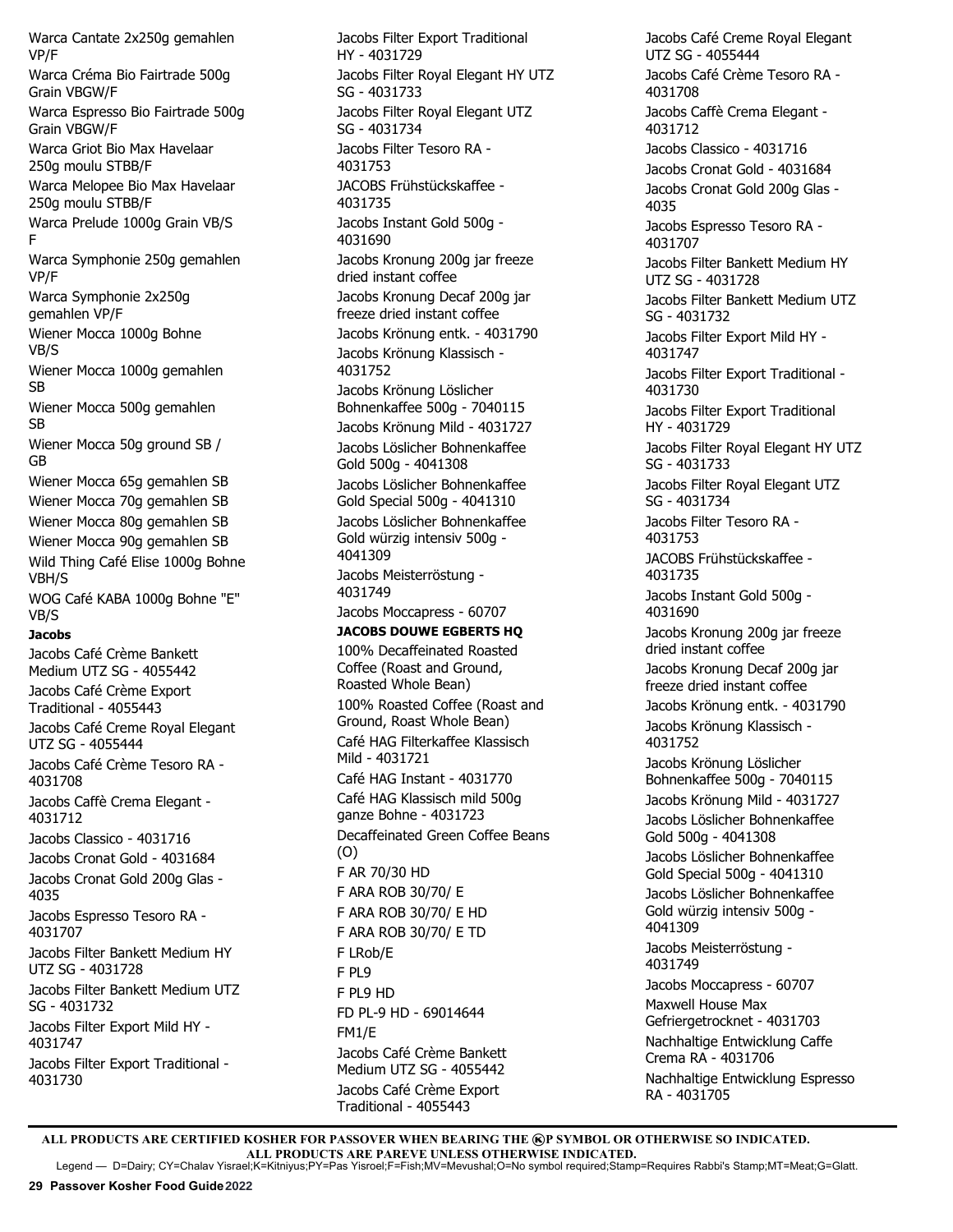Robusta Decaffeinated Coffee Beans (O) Sinfonie Espresso Caffe Crema - 4019141 Sinfonie Filterkaffee 500g - 4031757 Sinfonie Filterkaffee HY - 4031746 Soft Robusta Decaffeinated Coffee Beans (O) Steamed Robusta Green Coffee Beans (O) Steamed Unwashed Arabica Green Coffee Beans (O) Unwashed Arabica Decaffeinated Coffee Beans (O) Washed/Unwashed Arabica Decaffeinated Coffee Beans (O) **KRAFT HEINZ CANADA, INC** Canadian Instant Maxwell House Half Caff Instant Coffee Canadian Maxwell House Coffee Decaf Canadian Maxwell House Decaffeinated 100% Arabica Roast & Ground Coffee CDN Maxwell House Original Roast Pure Ground Coffee Maxwell House 100% Colombian Coffee Maxwell House Mellow Roast 1KG Maxwell House Original Instant Coffee (Canada) Maxwell House Rich Dark Roast Coffee Maxwell House Rich Dark Roast Instant Coffee Tassimo - Second Cup - Espresso Forte Coffee TASSIMO 114.8GR CARTE NOIRE AMERICANO -CA-TASSIMO PRO 112GR GEVALIA 100% COLUMBIAN -US-TASSIMO PRO 140.8GR GEVALIA BREAKFAST BLEND -US-Tassimo Professional – Gevalia Decaffeinated Espresso Coffee Tassimo Professional Gevalia Kafe Signature Blend Decaf T-disc Yuban Traditional Ground Coffee (Canada) **Kraft Heinz Foods Company** 100% Colombian Arabica Whole Bean Coffee Best Bean Whole Bean Coffee Cafe Collection House Blend

Canada - Coffee - R&G - BAR - Breakfast Blend Canada - Coffee - R&G - BAR - Colombian Blend Canadian Instant Maxwell House Half Caff Instant Coffee CANADIAN REGULAR MAXWELL HOUSE HALF/CAFF COFFEE (RMH) -- HALF/CALF COFFEE CDN Maxwell House Original Roast Pure Ground Coffee Cof-Decaf-RWB-Tassimo House Blend Coffee - R&G - BAR - Decaf Original Mainstream Coffee - R&G - BAR - US & Canadian - 100% Colombian Cof-R&G-BAR-Decaf Maxwell House Half Caff Cof-R&G-BAR-Maxwell House Breakfast Blend Cof-R&G-BAR-Maxwell House Dark Roast Cof-R&G-BAR-Maxwell House French Roast Cof-R&G-BAR-Maxwell House Master Blend and Arabica Cof-R&G-BAR-Maxwell House Original Roast CU-SFG-Cof-BBR FLAVOR BASKET YG#19 Yuban Gold/MH 1500 LB BAG EA Decaffeinated Green Coffee Flying J/Maxwell House French Roast Ground Coffee - Foodservice Flying J/Maxwell House Ground Coffee Foodservice FS - R&G Coffee - Yuban Reg Roast MeCl Decaf FS Gevalia Espresso Coffee FS Gevalia Espresso Decaffeinated Coffee FS GEVALIA KAFFE COLOMBIA DECAFFEINATED COFFEE FS GEVALIA KAFFE DARK ROAST **COFFEE** FS GEVALIA KAFFE DARK ROAST DECAFFEINATED COFFEE FS GEVALIA KAFFE HOUSE BLEND COFFEE FS GEVALIA KAFFE HOUSE BLEND DECAFFEINATED COFFEE FS Green Coffee Blend FS Maxwell House (Filter Packs) Ground Coffee FS Maxwell House Filter Packs Decaffeinated Coffee

FS Maxwell House Ground Coffee FS Maxwell House Special Delivery Decaffeinated Coffee FS Maxwell House Special Delivery Ground Coffee FS Maxwell House Vend Ground Coffee FS Maxwell House Whole Bean Coffee FS Sanka Decaffeinated Coffee FS Yuban 100% Arabica Ground Coffee FS Yuban Regular Roast Decaffeinated Coffee FS Yuban Regular Roast Whole Bean Coffee FS Yuban Special Delivery (filter packs) Ground Coffee FS Yuban Whole Bean Decaffeinated Coffee Gevalia - Ground Traditional Roast Gevalia Bold Dark Gold Roast Coffee Gevalia Bold Majestic Roast Coffee Gevalia Colombia Coffee (DTC) Gevalia Costa Rica Coffee Gevalia Dark Roast Coffee (Foodservice) Gevalia Dark Roast Decaffeinated Coffee (Foodservice) Gevalia Dark Royal Roast Gevalia Decaffeinated Medium Roast (Foodservice) Gevalia Espresso Roast Ground Coffee Gevalia French Roast Ground Coffee Gevalia French Roast Whole Bean Coffee Gevalia Guatemala Coffee Gevalia House Blend Decaffeinated Roast & Ground Coffee GEVALIA KAFFE BRAZILIAN ESTATES GROUND COFFEE Gevalia Kaffe Breakfast Blend Coffee (DTC) Gevalia Kaffe Costa Rica Medium Roast Ground Coffee Gevalia Kaffe Dark Roast Ground Coffee (DTC) Gevalia Kaffe Espresso Roast Coffee (Retail and DTC) Gevalia Kaffe Espresso Roast Whole Bean Coffee (DTC) Gevalia Kaffe Guatemala Medium Roast Ground Coffee

ALL PRODUCTS ARE CERTIFIED KOSHER FOR PASSOVER WHEN BEARING THE **@P SYMBOL OR OTHERWISE SO INDICATED. ALL PRODUCTS ARE PAREVE UNLESS OTHERWISE INDICATED.** Legend — D=Dairy; CY=Chalav Yisrael;K=Kitniyus;PY=Pas Yisroel;F=Fish;MV=Mevushal;O=No symbol required;Stamp=Requires Rabbi's Stamp;MT=Meat;G=Glatt.

Ground Coffee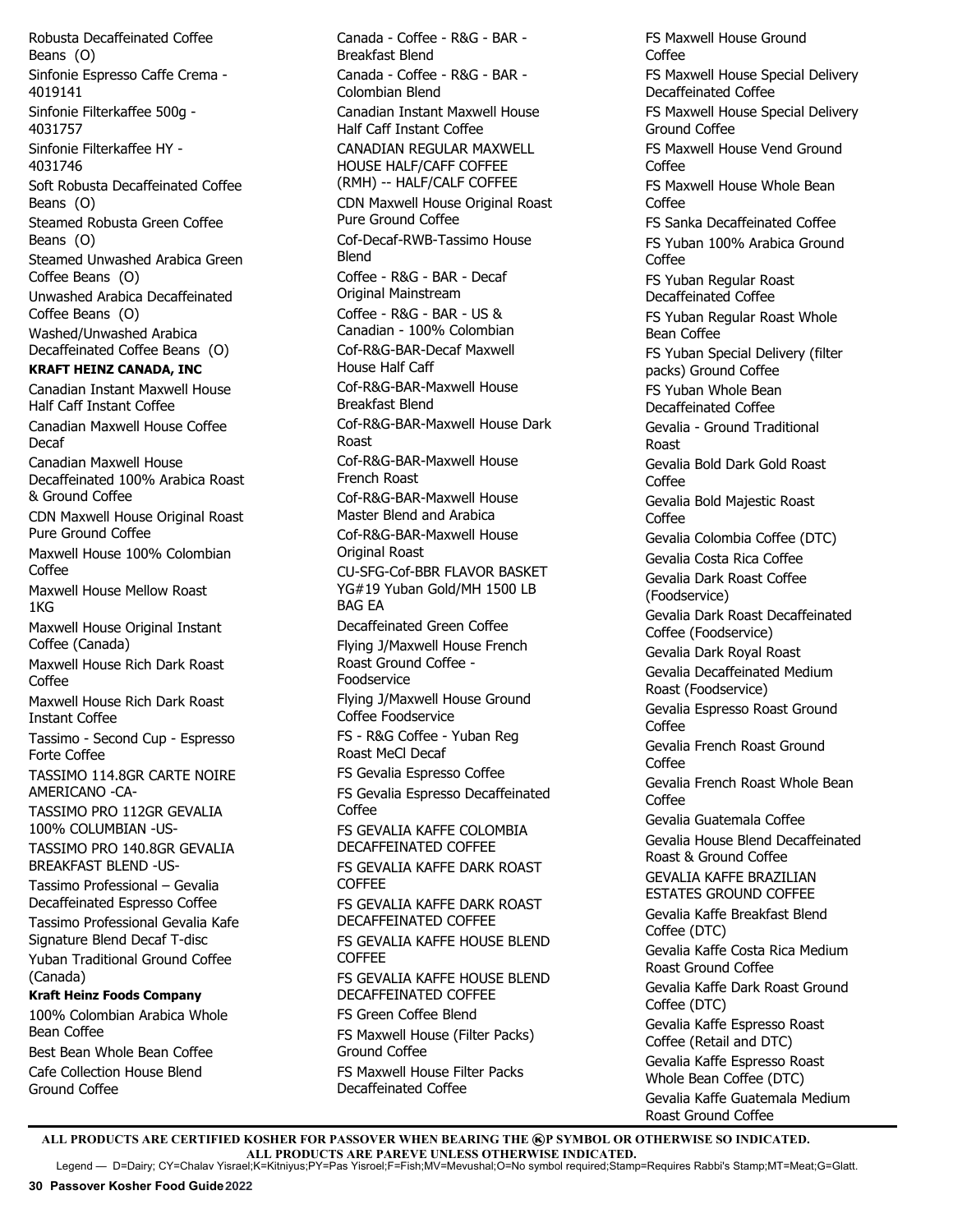Gevalia Kaffe House Blend Coffee (DTC) Gevalia Kaffe Kenya Medium Roast Ground Coffee Gevalia Kaffe Light Roast Ground Coffee (DTC) GEVALIA KAFFE MOCCA JAVA GROUND COFFEE GEVALIA KAFFE PAPUA NEW GUINEA GROUND COFFEE Gevalia Kaffe Papua New Guinea Medium Roast Ground Coffee GEVALIA KAFFE RAINFOREST ORGANIC GROUND COFFEE Gevalia Kaffe Signature Blend Coffee (DTC) GEVALIA KAFFE TORAJA FROM INDONESIA GROUND COFFEE Gevalia Kaffe Traditional Roast Decaffeinated Coffee (DTC) Gevalia Kaffe Velvet Noir Coffee Gevalia Kenya Coffee (DTC) Gevalia Medium Roast Coffee (Foodservice) Gevalia One Pot House Blend Coffee Gevalia SV Colombian Decaffeinated Ground Coffee Gevalia SV Colombian Ground Coffee Gevalia Traditional Roast Ground Coffee Gevalia Traditional Roast Whole Bean Coffee Gevalia Velvet Noir Ground Coffee Green Coffee Decaffeinated - Gevalia Decaf for US grocery, Gevalia HousBreakfast Blend Decaffeinated Kraft Green Coffee Maxwell House - Instant Soluble Coffee Maxwell House 100% Arabica Coffee - Food Service Maxwell House 100% Arabica Decaffeinated Coffee - Food Service Maxwell House 100% Colombian Coffee Maxwell House Café Collections In-Room Decaffeinated Roast & Ground Coffee (Blend 302-FS) Maxwell House Café Collections In-Room Roast & Ground Coffee (Blend 301-FS) Maxwell House Coffee - Ground Gourmet Roast

Maxwell House Coffee, Food Service Maxwell House Coffee, Kraft Food Services Roast And Ground **Coffee** Maxwell House Daily Brew Ground  $C<sub>off</sub>$ ee Maxwell House Filter Pack Coffee Maxwell House Filter Pack **Singles** Maxwell House Filter Packs Roasted & Ground Coffee Maxwell House French Roast Regular Coffee Maxwell House House Blend Ground Coffee Maxwell House Intense Bold Coffee Maxwell House Master Blend Roasted & Ground Coffee Maxwell House Morning Boost Coffee Maxwell House Original Instant Coffee Maxwell House Original Roast Coffee Maxwell House Original Roast Decaffeinated Ground Coffee Filter Packs Maxwell House Premium Cup Dark Roast Coffee Maxwell House Rich Dark Roast Instant Coffee Maxwell House Rich French Roast Coffee, Kraft Food Services Maxwell House Smooth Bold Coffee Maxwell House South Pacific Blend Ground Coffee Maxwell House Special Delivery Coffee Maxwell House Ultra Ground Coffee Maxwell House Wake Up Roast Coffee Maxwell House Wintertime Reserve Ground Coffee Regular (Original) Maxwell House Coffee Foodservice Sanka Decaf Ground Coffee Sanka Instant Coffee US Foodservice Maxwell House Dark Roast Expresso Instant Coffee Yuban 4-Cup Filter Pack (In Room) Coffee Yuban Dark Roast Ground Coffee Rain Forest Alliance Certified

Yuban Filter Packs Roasted & Ground Coffee Yuban Gold Roast and Ground Coffee Yuban Original Gold 46 Oz Coffee-Ground Yuban Pacific Blend Yuban Traditional Decaf Yuban Traditional Ground Coffee **Le Chocolate - Shalva**  Coffee Caramel Strips KP **Meijer Distribution, Inc.** Meijer Ground Coffee 100% Colombian 24.2 oz Meijer Ground Coffee Black Silk 24.2 oz Meijer Ground Coffee Classic Roast 30.5 oz Meijer Ground Coffee Classic Roast Half Caf 25.4 oz Meijer Ground Coffee Decaf 30.5 oz Meijer Ground Coffee Gourmet Supreme 24.2 oz Meijer Ground Coffee House Blend 24.2 oz **Ngon Coffee Company Limited** Dried Instant Agglomerated Coffee **Granules** Spray Dried Instant Agglomerated Coffee Granules Spray Dried Instant Coffee Powder **Osem Nestle** Nescafe Roastelier Brazil Nescafe Roastelier Colombia **The Kraft Heinz Co.** TASS IRRESISTIBLES MTRPOL 110G 5 (TASSIMO IRRESISTIBLES METROPOLITAN) TASSIMO 105GR IRRESISTIBLES COLUMBIAN -CA-TASSIMO 110.6GR CARTE NOIRE LONG ESPRESSO -CA-TASSIMO 112GR CARTE NOIRE SIGNATURE ROAST -CA-TASSIMO 112GR CARTE NOIRE SIGNATURE ROAST -US-TASSIMO 112GR GEVALIA COLUMBIAN -US-TASSIMO 112GR IRRESISTIBLES METROPOLITAN -CA-TASSIMO 112GR MAXWELL HOUSE DARK ROAST -CA-TASSIMO 112GR MAXWELL HOUSE DECAF -CA-TASSIMO 112GR NABOB 100% COLUMBIAN -CA-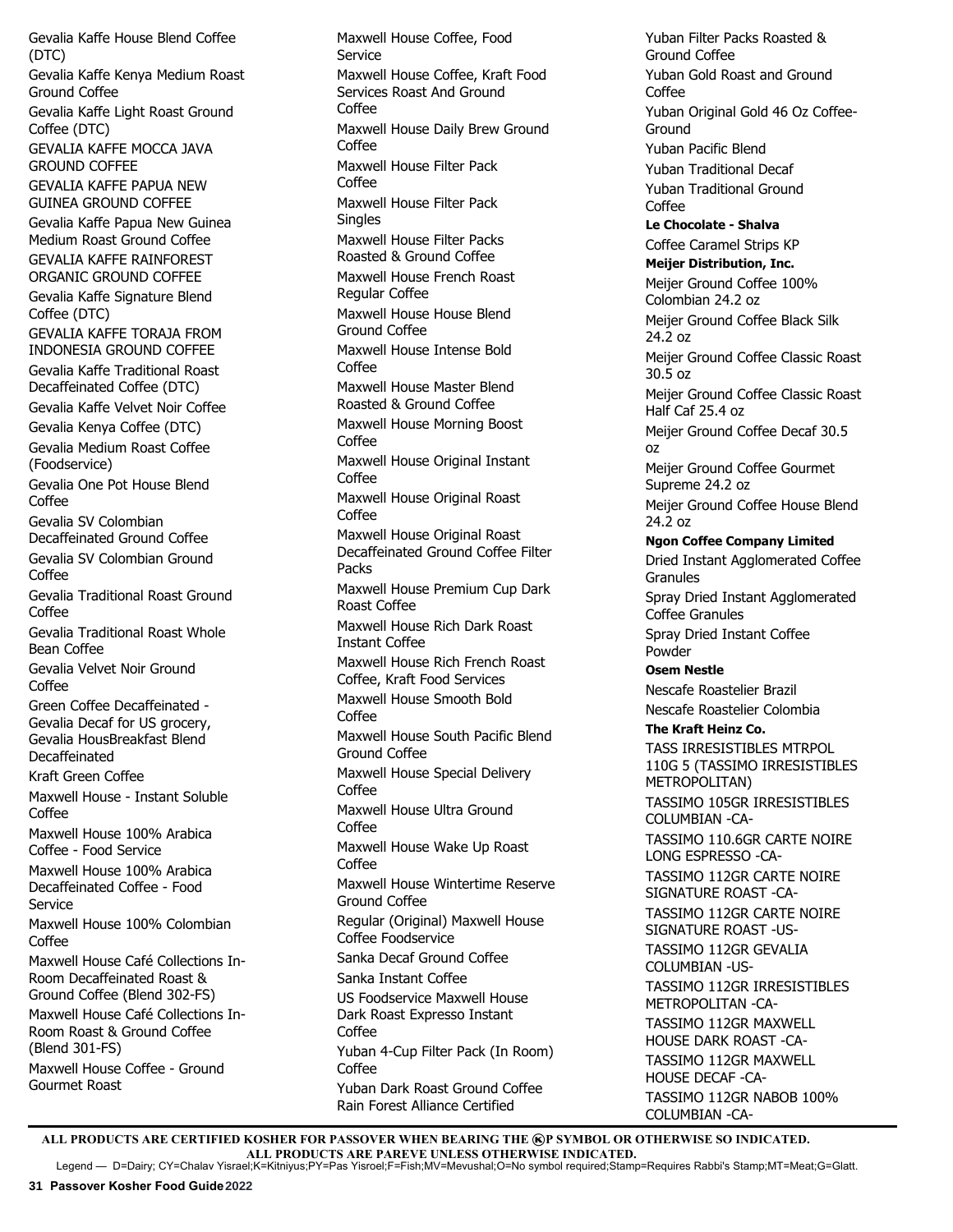TASSIMO 112GR NABOB BREAKFAST BLEND -CA-TASSIMO 112GR NABOB CAFÉ CREMA -CA-TASSIMO 112GR NABOB ESPRESSO -CA-TASSIMO 112GR SENSATIONS BY COMPLIMENTS COLUMBIAN MEDIUM ROAST -CA-TASSIMO 112GR SENSATIONS BY COMPLIMENTS DARK ROAST - CA-TASSIMO 112GR WALMART OUR FINEST CANADIAN BLEND -CA-TASSIMO 112GR YUBAN 100% COLUMBIAN -US-TASSIMO 114.8GR CARTE NOIRE AMERICANO -CA-TASSIMO 126GR GEVALIA MORNING ROAST -US-TASSIMO 126GR MAXWELL HOUSE CAFE COLLECTION MORNING BLEND -US-TASSIMO 126GR MAXWELL HOUSE MORNING BLEND -CA-TASSIMO 128GR GEVALIA ESPRESSO DECAF -US-TASSIMO 128GR GEVALIA ESPRESSO -US-TASSIMO 128GR GEVALIA SIGNATURE BLEND CREMA -US-TASSIMO 128GR GEVALIA SIGNATURE HOUSE BLEND DECAF -US-TASSIMO 128GR GEVALIA SIGNATURE HOUSE BLEND -US-TASSIMO 128GR KING OF JOE DARK ROAST -US-TASSIMO 128GR KING OF JOE ESPRESSO -US-TASSIMO 128GR MAXWELL HOUSE CAFE COLLECTION FRENCH ROAST -US-TASSIMO 128GR MAXWELL HOUSE CAFE COLLECTION HOUSE BLEND DECAF -US-TASSIMO 128GR MAXWELL HOUSE CAFE COLLECTION HOUSE BLEND -US-TASSIMO 128GR MAXWELL HOUSE HOUSE BLEND -CA-TASSIMO 134.4GR SECOND CUP ESPRESSO FORTE -CA-Tassimo Gevalia Kaffe Signature Blend Decaf T-Disc TASSIMO IRREST COL 103GX5 CS (TASSIMO IRRSESISTIBLES COLOMBIAN TASSIMO OUR FINEST DARK ROAST -CA-

TASSIMO PRO 112GR GEVALIA 100% COLUMBIAN -US-TASSIMO PRO 128GR GEVALIA ESPRESSO ROAST - US-TASSIMO PRO 128GR GEVALIA SIGNATURE DECAF -US-TASSIMO PRO 128GR GEVALIA SIGNATURE HOUSE BLEND -US-TASSIMO PRO 139.2GR GEVALIA DARK ROAST - US-TASSIMO PRO 140.8GR GEVALIA BREAKFAST BLEND -US-Tassimo Professional Gevalia Kafe Signature Blend Decaf T-disc **The Nabob Coffee Co. / La Cie de Café Nabob** Nabob 1896 Tradition Ground Coffee Nabob Full City Dark Roast Coffee Tassimo – Nabob Decaffeinated Espresso Coffee TASSIMO NABOB VARIETY PACK (4) 100% Colombian coffee  $+$  (2) Breakfast Blend **Usina Sao Francisco S/A** Native Organic Coffee- Instant Freeze Dried 100% Arabica **CONDIMENTS & RELISHES Golden Taste Inc.**  Horseradish KP Sugar Free Horseradish KP **Herbo Spice S.L.**  Sweet Paprika Powder- 160 Asta Size: 50 LB Lot: S-220016 This certificate is valid as long as the lot # below appears on packaging, regardless of expiration date. **COOKIES & CRACKERS Kenover Marketing Corp.** Heaven & Earth Vegetable Medley Chips Heaven & Earth Veggie Sticks - **OKP** Heaven & Earth Veggie Sticks Salad Topper – OKP Heaven and Earth Riced Cauliflower Kosher **DAIRY PRODUCTS Arla Foods Amba, Consumer International** Lurpak Spreadable Lighter Salted-27% Less Fat (K) (D) Size: 250 g

Lot: HM21503001 Exp. Date: 15.09.2022 This certificate is valid as long as the lot  $#$  below appears on packaging, regardless of expiration date.

Lurpak Spreadable Lighter Salted-27% Less Fat (K) (D) Size: 250 g Lot: HM22023001 Exp. Date: 12.10.2022 This certificate is valid as long as the lot  $#$  below appears on packaging, regardless of expiration date. **Emmi Meister, LLC** Asadero (CY) (D) Colby Jack Mix (CY) (STAMP) (D) Colored Cheddar Cheese (CY) (D) Colored Cheddar Mix (CY) (STAMP) (D) Full Fat Mozzarella Cheese (CY) (D) Gouda (CY) (D) Gouda for Smoking (CY) (STAMP) (D) Havarti Cheese (CY) (D) Havarti Dill (CY) (D) Hickory Smoked Colored Cheddar Mix (CY) (STAMP) (D) LMPS Mozzarella Cheese (CY) (D) Monterey Jack (CY) (D) Monterey Jack Cylinders (CY) (STAMP) (D) Muenster Cheddar Mozzarella Havarti Dill (CY) (D) Muenster Cheese (CY) (D) Parmesan (CY) (D) Shredded Mexican Blend Cheese (CY) (D) White Cheddar Cheese (CY) (D) **Heritage Kosher** Asadero (CY) (D) Colored Cheddar Cheese (CY) (D) Colored Cheddar Mix (CY) (STAMP) (D) Full Fat Mozzarella Cheese (CY) (D) Gouda (CY) (D) Gouda for Smoking (CY) (STAMP) (D) Havarti Cheese (CY) (D) Havarti Dill (CY) (D) Hickory Smoked Colored Cheddar Mix (CY) (STAMP) (D) LMPS Mozzarella Cheese (CY) (D) Monterey Jack (CY) (D) Monterey Jack Cylinders (CY) (STAMP) (D) Muenster Cheddar Mozzarella Havarti Dill (CY) (D) Muenster Cheese (CY) (D)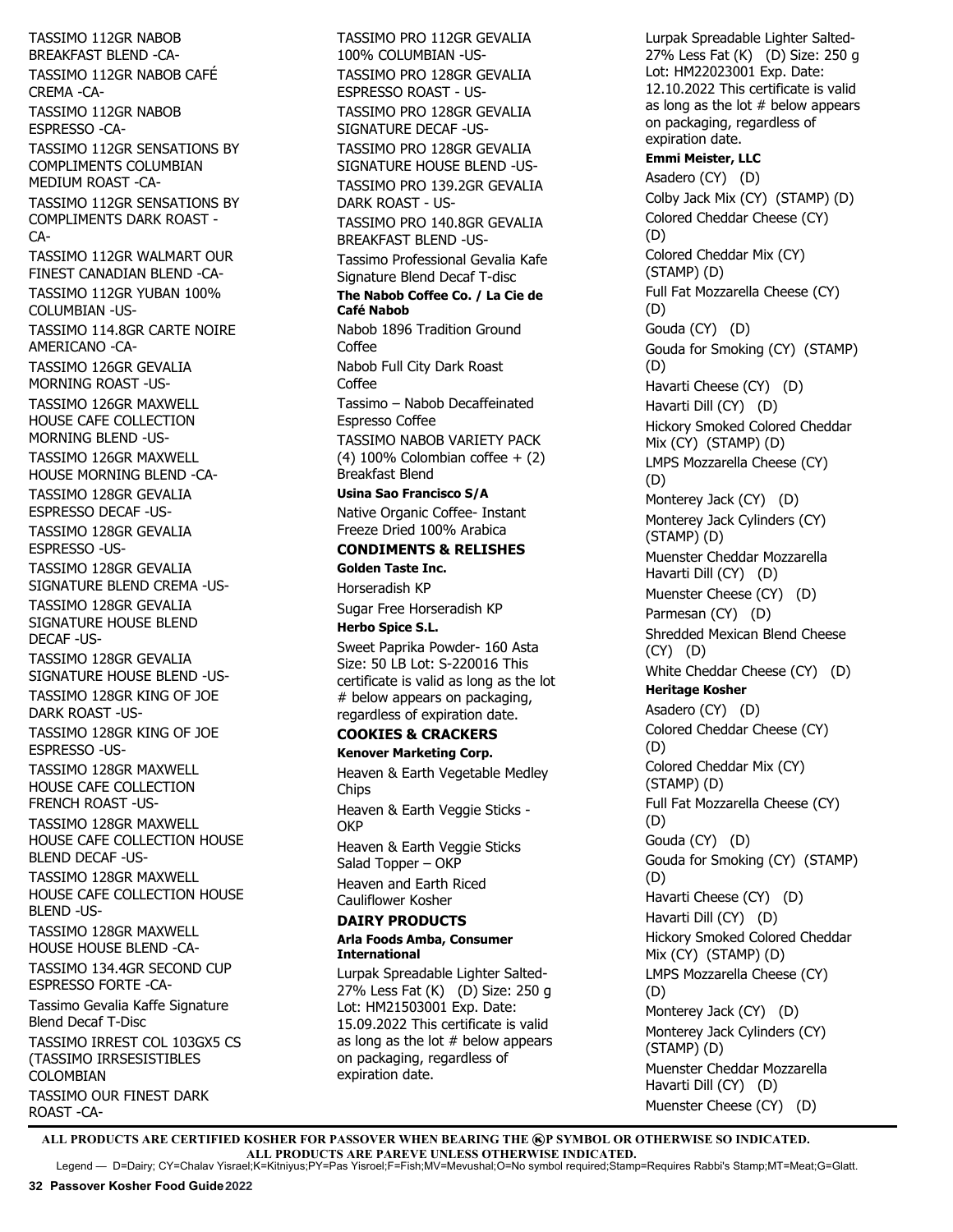Parmesan (CY) (D) Shredded Mexican Blend Cheese (CY) (D) White Cheddar Cheese (CY) (D) **Kraft Heinz Foods Company** Philadelphia Cream Cheese-Passover (D) **LA Creme Dairy** Low Fat Cholov Yisroel Milk (Plant #06-06404) (CY) (D) Non Fat Cholov Yisroel Milk (Plant #06-06404) (CY) (D) Whole Cholov Yisroel Milk (Plant #06-06404) (CY) (D) **Prime Nosh** Whole Cholov Yisroel Milk (Plant #06-06404) (CY) (D) **Tuv-Taam Corporation**  Garlic Cream Cheese KP (CY) (D) Size: 7 OZ. Garlic Farmer Cheese KP (CY) (D) Olive Cream Cheese KP (CY) (D) Size: 7 OZ. Scallion Cream Cheese KP (CY) (D) Size: 7 OZ. **DELICATESSEN Golden Taste Inc.**  Sour Pickles KP **DETERGENTS / CLEANSERS Cleanse-Tec** Action Caps,, **ESSENTIAL OILS Anyue Andre Lemon Co., Ltd** Dehydrated Orange Peel Lemon Oil Orange Oil **Shedan SA** Neroli Oil Orange Flowers Concrete Orange Flowers Water Orange Flowers Water Absolute Orange Leaves Concrete Orange Leaves Water Oil Petitgrain Bigarade Oil Rosemary Oil **FIBERS Alpha-Cel** ALPHA CEL BH20 ALPHA CEL C40 FCC ALPHA-CEL BH100 ALPHA-CEL BH200 ALPHA-CEL BH200 NF ALPHA-CEL BH300 ALPHA-CEL BH40 ALPHA-CEL BH40 FCC

ALPHA-CEL BH65 ALPHA-CEL BH65 FCC ALPHA-CEL BM20 ALPHA-CEL BM200 ALPHA-CEL BM200M ALPHA-CEL BM200T ALPHA-CEL BM300 ALPHA-CEL C10 ALPHA-CEL C100 ALPHA-CEL C33 ALPHA-CEL C40 ALPHA-CEL CELLULOSE ALPHA-CEL CP20 ALPHA-CEL CP40 ALPHA-CEL F100 ALPHA-CEL HKB200 ALPHA-CEL HKB300 ALPHA-CEL HS40 ALPHA-CEL NB10 **Blue Green Organics, LLC** ORGANIC 100% BLUE AGAVE LIQUID INULIN ORGANIC AGAVE INULIN PREVENTY FIBER **Dicaflock** DICAFLOCK 10 DICAFLOCK 100 DICAFLOCK 200 DICAFLOCK 40 DICAFLOCK 5 **FibraCel** FibraCel FIBRA-CEL 60 FIBRA-CEL BH100 FIBRA-CEL BH20 FIBRA-CEL BH200 FibraCel BH40 FIBRA-CEL BH40 FIBRA-CEL BH65 FIBRA-CEL BH65 NF FIBRA-CEL SW-10 FIBRA-CEL SW-10 NF FIBRA-CEL SW-5 **Inulina y Miel de Agave S.A de C.V** ORGANIC 100% BLUE AGAVE LIQUID INULIN ORGANIC AGAVE INULIN PREVENTY FIBER **J. Rettenmaier USA LP** ALPHA CEL BH20 ALPHA CEL C40 FCC ALPHA-CEL BH100 ALPHA-CEL BH200 ALPHA-CEL BH200 NF ALPHA-CEL BH300

ALPHA-CEL BH40 ALPHA-CEL BH40 FCC ALPHA-CEL BH65 ALPHA-CEL BH65 FCC ALPHA-CEL BM20 ALPHA-CEL BM200 ALPHA-CEL BM200M ALPHA-CEL BM200T ALPHA-CEL BM300 ALPHA-CEL C10 ALPHA-CEL C100 ALPHA-CEL C33 ALPHA-CEL C40 ALPHA-CEL CELLULOSE ALPHA-CEL CP20 ALPHA-CEL CP40 ALPHA-CEL F100 ALPHA-CEL HKB200 ALPHA-CEL HKB300 ALPHA-CEL HS40 ALPHA-CEL NB10 DICAFLOCK 10 DICAFLOCK 100 DICAFLOCK 200 DICAFLOCK 40 DICAFLOCK 5 FibraCel FIBRA-CEL 60 FIBRA-CEL BH100 FIBRA-CEL BH20 FIBRA-CEL BH200 FibraCel BH40 FIBRA-CEL BH40 FIBRA-CEL BH65 FIBRA-CEL BH65 NF FIBRA-CEL SW-10 FIBRA-CEL SW-10 NF FIBRA-CEL SW-5 JustFiber (Pure Fiber) JUSTFIBER 20 FCC JUSTFIBER 20 ORG JUSTFIBER BF200 JUSTFIBER BH200 FCC JUSTFIBER BH40FCC JUSTFIBER BHS200S FCC JUSTFIBER BVF200 JUSTFIBER HKB200 JUSTFIBER HS40 JUSTFIBER HS40 FCC JUSTFIBER L20 FCC JUSTFIBER PB25 FCC JUSTFIBER SK300FCC KeyCel (Pure Fiber) KEYCEL 200 CT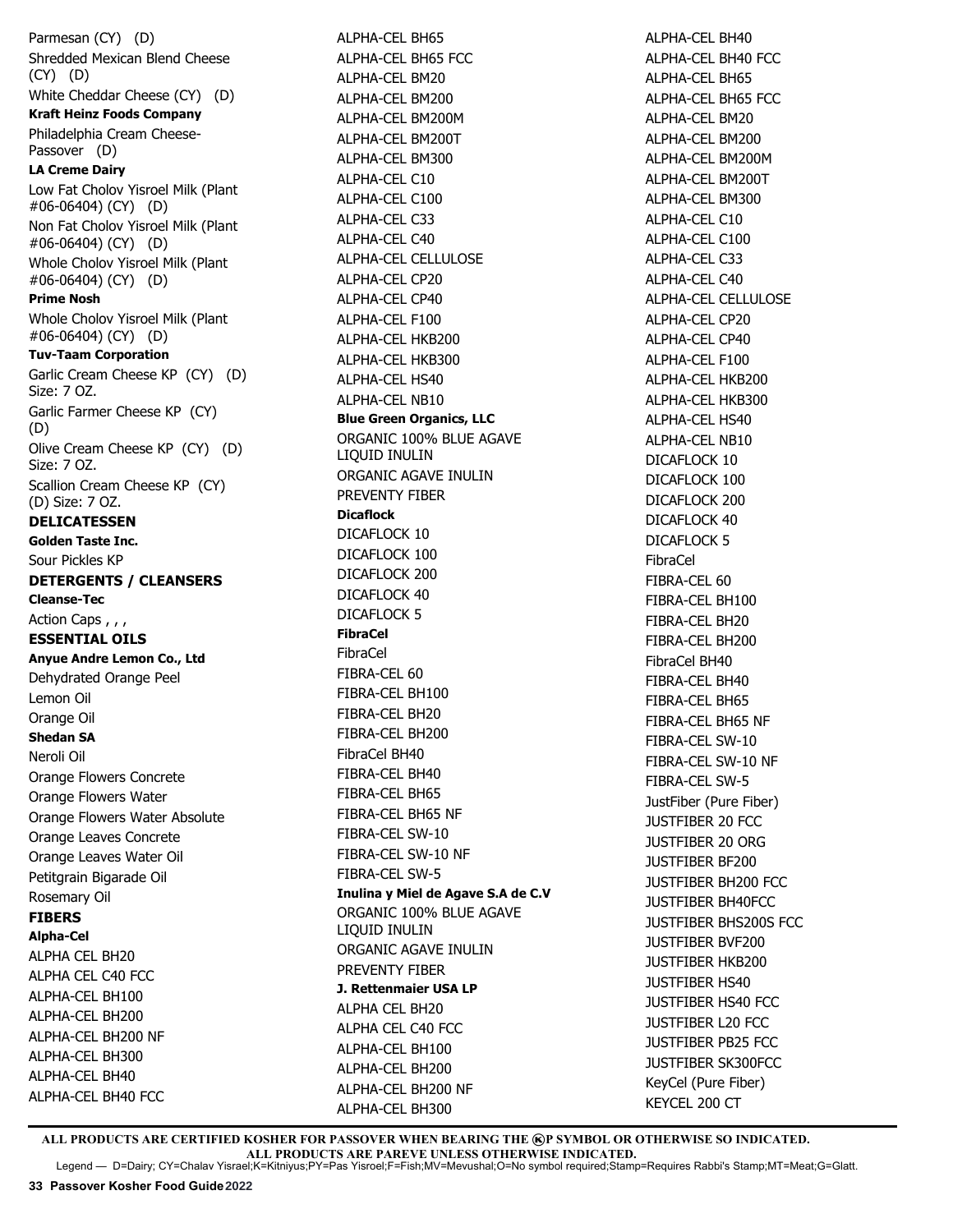SOLKA FLOC FINE GRANULAR FCC SOLKA FLOC IFCU 1331 Solka Floc(Pure Fiber) SOLKA-FLOC (BW100) SOLKA-FLOC 10 SOLKA-FLOC 10 FCC SOLKA-FLOC 100 SOLKA-FLOC 100 FCC SOLKA-FLOC 100 NF SOLKA-FLOC 1016 SOLKA-FLOC 1016 FCC SOLKA-FLOC 20 SOLKA-FLOC 20 FCC SOLKA-FLOC 200 SOLKA-FLOC 200 ACM SOLKA-FLOC 200 FCC SOLKA-FLOC 200 NF SOLKA-FLOC 200 ORG SOLKA-FLOC 2030 NF SOLKA-FLOC 300 FCC SOLKA-FLOC 300 NF SOLKA-FLOC 40 SOLKA-FLOC 40 E SOLKA-FLOC 40 FCC SOLKA-FLOC 60 SOLKA-FLOC 60 FCC SOLKA-FLOC 60 NF SOLKA-FLOC 900 FCC SOLKA-FLOC FINE GRANULAR NF SOLKA-FLOC IFCT 1202 SOLKA-FLOC IFCU1060 SOLKA-FLOC KS1016 SOLKA-FLOC SPECIAL GRANULAR **JustFiber** JustFiber (Pure Fiber) JUSTFIBER 20 FCC JUSTFIBER 20 ORG JUSTFIBER BF200 JUSTFIBER BH200 FCC JUSTFIBER BH40FCC JUSTFIBER BHS200S FCC JUSTFIBER BVF200 JUSTFIBER HKB200 JUSTFIBER HS40 JUSTFIBER HS40 FCC JUSTFIBER L20 FCC JUSTFIBER PB25 FCC JUSTFIBER SK300FCC **KeyCel** KeyCel (Pure Fiber) KEYCEL 200 CT

**Solka Floc** SOLKA FLOC FINE GRANULAR FCC SOLKA FLOC IFCU 1331 Solka Floc(Pure Fiber) SOLKA-FLOC (BW100) SOLKA-FLOC 10 SOLKA-FLOC 10 FCC SOLKA-FLOC 100 SOLKA-FLOC 100 FCC SOLKA-FLOC 100 NF SOLKA-FLOC 1016 SOLKA-FLOC 1016 FCC SOLKA-FLOC 20 SOLKA-FLOC 20 FCC SOLKA-FLOC 200 SOLKA-FLOC 200 ACM SOLKA-FLOC 200 FCC SOLKA-FLOC 200 NF SOLKA-FLOC 200 ORG SOLKA-FLOC 2030 NF SOLKA-FLOC 300 FCC SOLKA-FLOC 300 NF SOLKA-FLOC 40 SOLKA-FLOC 40 E SOLKA-FLOC 40 FCC SOLKA-FLOC 60 SOLKA-FLOC 60 FCC SOLKA-FLOC 60 NF SOLKA-FLOC 900 FCC SOLKA-FLOC FINE GRANULAR NF SOLKA-FLOC IFCT 1202 SOLKA-FLOC IFCU1060 SOLKA-FLOC KS1016 SOLKA-FLOC SPECIAL GRANULAR **The Tierra Group** FIBER-BLU ORGANIC LIQUID INULIN **FISH PRODUCTS Benedikt Imports** Benny's Gefilte Fish - Passover (F) **Fairway Markets** Atlantic Salmon Fillet (Skin On) (F) (STAMP) Atlantic Salmon steaks (Skin On) (F) (STAMP) Cod Fillet (Skin On) (F) (STAMP) Flounder Fillet (Skin On) (F) (STAMP) Snapper Fillet (Skin-On) (F) (STAMP) Tilapia Fillet (Skin On) (F) (STAMP)

**Golden Taste Inc.**  Herring In Cream KP Pickled Herring KP (F) Whole White Fish KP **Gourmet Garage** Atlantic Salmon Fillet (Skin On) (F) (STAMP) Atlantic Salmon steaks (Skin On) (F) (STAMP) Cod Fillet (Skin On) (F) (STAMP) Flounder Fillet (Skin On) (F) (STAMP) Snapper Fillet (Skin-On) (F) (STAMP) Tilapia Fillet (Skin On) (F) (STAMP) **Hainan Xintaisheng Industry Co., Ltd**  Frozen Tilapia Fillets - Skin On (F) Frozen Tillapia - Skin On (F) **Jiliding Marine Biotech Co,. Ltd** Fish Gelatin Size: 1080 Kg Lot: X090201223, Size: 1080 Kg Lot: X091201224, Size: 1060 Kg Lot: X092201224, Size: 900 Kg Lot: X093201225, Size: 1100 Kg Lot: X094201225, Size: 1080 Kg Lot: X095201226, Size: 1080 Kg Lot: X096201226, Size: 900 Kg Lot: X0972 Fish Gelatin (F) Size: 960 KG Lot: X005190319, Size: 1080 KG Lot: X006190320, Size: 1180 KG Lot: X008190322, Size: 1040 KG Lot: X013190324, Size: 1040 KG Lot: X015190325, Size: 1000 KG Lot: X017190327, Size: 1040 KG Lot: X018190328 OK Hologram on each **Raskin's Fish Market, Inc.**  Kosher Catch Traditional Sweet Gefilte Fish - Passover (F) Raskin's Frozen Salmon (F) Raskin's Gefilte Fish No Sugar - Passover (F) Raskin's Gefilte Fish No Sugar No Pepper - Passover (F) Raskin's Gefilte Fish Sweet - Passover (F) Raskin's Gefilte Fish Sweet No Pepper - Passover (F) Raskin's Gourmet Salmon Roll - Passover (F) Seasons Sweet Gefilte Fish - Passover (F) Solid White Albacore Tuna no VB Kosher for Passover (F) Tuna Steaks (F)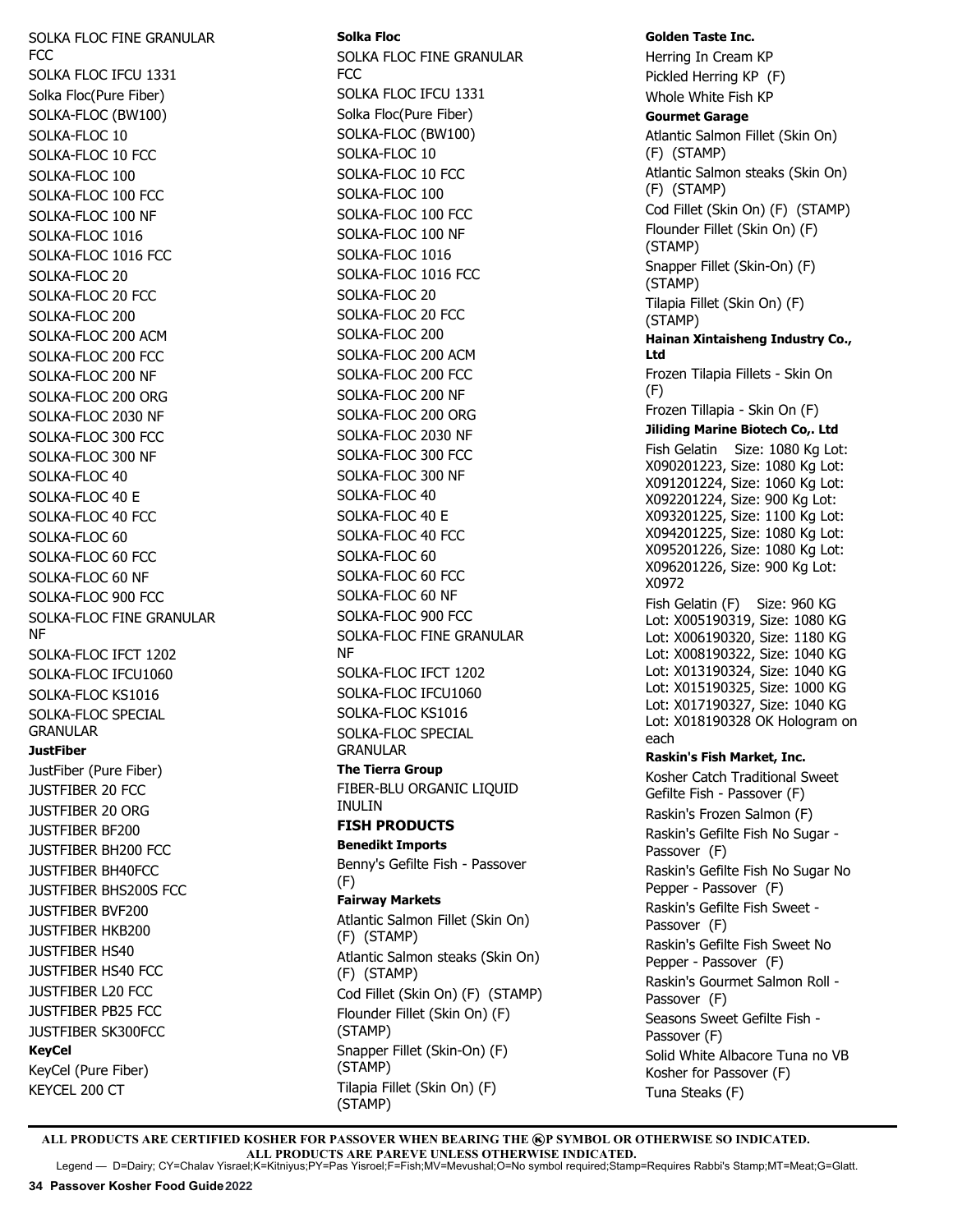**Shufersal Ltd.** Frozen Tilapia Fillets - Skin On (F) **Sweet City** Frozen Tilapia Fillet - Skin On (F) **Sweet City foods / Sushi Maven** Frozen Tilapia Fillet - Skin On (F) **The Rebbe's Choice**  Jalapeno Honey Pickles - KP Litfish Lox and Chives KP (F) Smoked Whitefish Salad KP (F) **Tuv-Taam Corporation**  Fillet Herring In Cream Sauce KP (F) Size: 7.5 OZ. Maties Herring KP (F) Size: 7 OZ. Schmaltz Herring KP (F) Size: 7 OZ. Sliced Smoked Nova Salmon KP (F) Size: 3 OZ. Sliced Smoked Salmon KP (F) Size: 8 OZ. **Wakefern Food Corp. dba ShopRite** Atlantic Salmon Fillet (Skin On) (F) (STAMP) Atlantic Salmon Portions (Skin On) (F) (STAMP) Atlantic Salmon steaks (Skin On) (F) (STAMP) Chilean Sea Bass Fillet (Skin On) (F) (STAMP) Cod Fillet (Skin On) (F) (STAMP) Cod steaks (Skin On) (F) (STAMP) FARM 6-10P SALMON KOSHER FILLET (Skin On) (F) (STAMP) FARM KOSHER SALMON FILLET (Skin On) (F) (STAMP) FARM KOSHER STEELHEAD FILLET (Skin On) (F) (STAMP) FARM KOSHER STEELHEAD FILLET TRAYPACK (Skin On) (F) (STAMP) FARMED KOSHER SALMON STEAK TRYPK (Skin On) (F) (STAMP) FARMED KOSHER SALMON STK BULK (Skin On) (F) (STAMP) Flounder Fillet (Skin On) (F) (STAMP) Norwegian Salmon (Skin On) (F) (STAMP) Norwegian Salmon Fillet (Skin On) (F) (STAMP) Rainbow Trout Fillet (Skin On) (F) (STAMP)

Snapper Fillet (Skin-On) (F) (STAMP) Steelhead Trout Fillet (Skin On) (F) (STAMP) Tilapia Fillet (Skin On) (F) (STAMP) Whole Bluefish (Skin On) (F) (STAMP) Whole Carp (Skin On) (F) (STAMP) Whole Pike (Skin On) (F) (STAMP) Whole Rainbow Trout (Skin On) (F) (STAMP) Whole Snapper (Skin On) (F) (STAMP) Whole Tilapia (Skin On) (F) (STAMP) Whole Whitefish (Skin On) (F) (STAMP) WILD 6-10P PF PAC COD KSHR (Skin On) (F) (STAMP) WILD 6-10P TP PF KOSH COD STKS (Skin On) (F) (STAMP) WILD ATL COD KOSHER FILLET (Skin On) (F) (STAMP) WILD KOSHER BLUEFISH FILLET (Skin On) (F) (STAMP) WILD KOSHER DRESSED SMELTS TP (Skin On) (F) (STAMP) WILD KOSHER FLOUNDER 2/4 FILLET (Skin On) (F) (STAMP) Wild Kosher Flounder Fillet (Skin On) (F) (STAMP) WILD KOSHER G.SOLE FILLET (Skin On) (F) (STAMP) WILD KOSHER HADDOCK FILLET (Skin On) (F) (STAMP) WILD KOSHER HADDOCK FILLET TRYPK (Skin On) (F) (STAMP) WILD KOSHER HALIBUT FILLET (Skin On) (F) (STAMP) WILD KOSHER LEMON SOLE (Skin On) (F) (STAMP) WILD KOSHER MAHI FILLET (Skin On) (F) (STAMP) WILD KOSHER PERCH FILLET (Skin On) (F) (STAMP) WILD KOSHER PERCH FILLET TRYPK (Skin On) (F) (STAMP) WILD KOSHER POLLACK FILLET TRYPK (Skin On) (F) (STAMP) WILD KOSHER POLLOCK FILLET (Skin On) (F) (STAMP) WILD KOSHER SNAPPER FILLET (Skin On) (F) (STAMP) WILD KOSHER SNAPPER FILLET TRAYPACK (Skin On) (F) (STAMP)

WILD KOSHER TUNA LOIN TRAYPACK (Skin On) (F) (STAMP) WILD KOSHER TUNA LOINS (Skin On) (F) (STAMP) WILD PF ALASKAN COD (Skin On) (F) (STAMP) WILD PF KOSHER FLOUNDER TP (Skin On) (F) (STAMP) WILD PF KOSHER FLOUNDER FILLET (Skin On) (F) (STAMP) **Wholesome Pantry** Norwegian Salmon Fillet (Skin On) (F) (STAMP) **FISH PRODUCTS - FISH TAKE-OUT Golden Taste Inc.**  Baked Salmon Salad KP Chopped Herring Salad KP Lox Tray KP (F) (STAMP) Size: 3 oz., Size: 6 oz. Nova Lox Bits KP Nova Lox Salad KP Tidbits Herring KP Tuna Deluxe KP White Fish Salad KP **Tuv-Taam Corporation**  Tuna Deluxe KP Size: 3.5 OZ. **FLOUR GraceKennedy (Ontario) Inc.** Grace Organic Coconut Flour **Peter Paul Philippine Corporation**  FairTrade Coconut Flour Peter Paul Organic Coconut Flour **Setton International Foods, Inc.** Almond Flour KP (STAMP) **TIGERNUTS TRADERS, S.L** Tigernuts Flour **Unnix Comercial Importadora E Exportadora Eireli** Cassava Flour Cassava starch **Van Amerongen & Son Inc.** Klassic Coconut Organic Coconut Flour **FOOD ADDITIVES Living Jin Co., Ltd** Agar Agar (O) **Qingdao Bright Moon Seaweed Group Co., Ltd.**  Calcium Alginate Magnesium Alginate Potassium Alginate MGCS-400- 170 Potassium Alginate MGCS-400- 200 Sodium Alginate: F200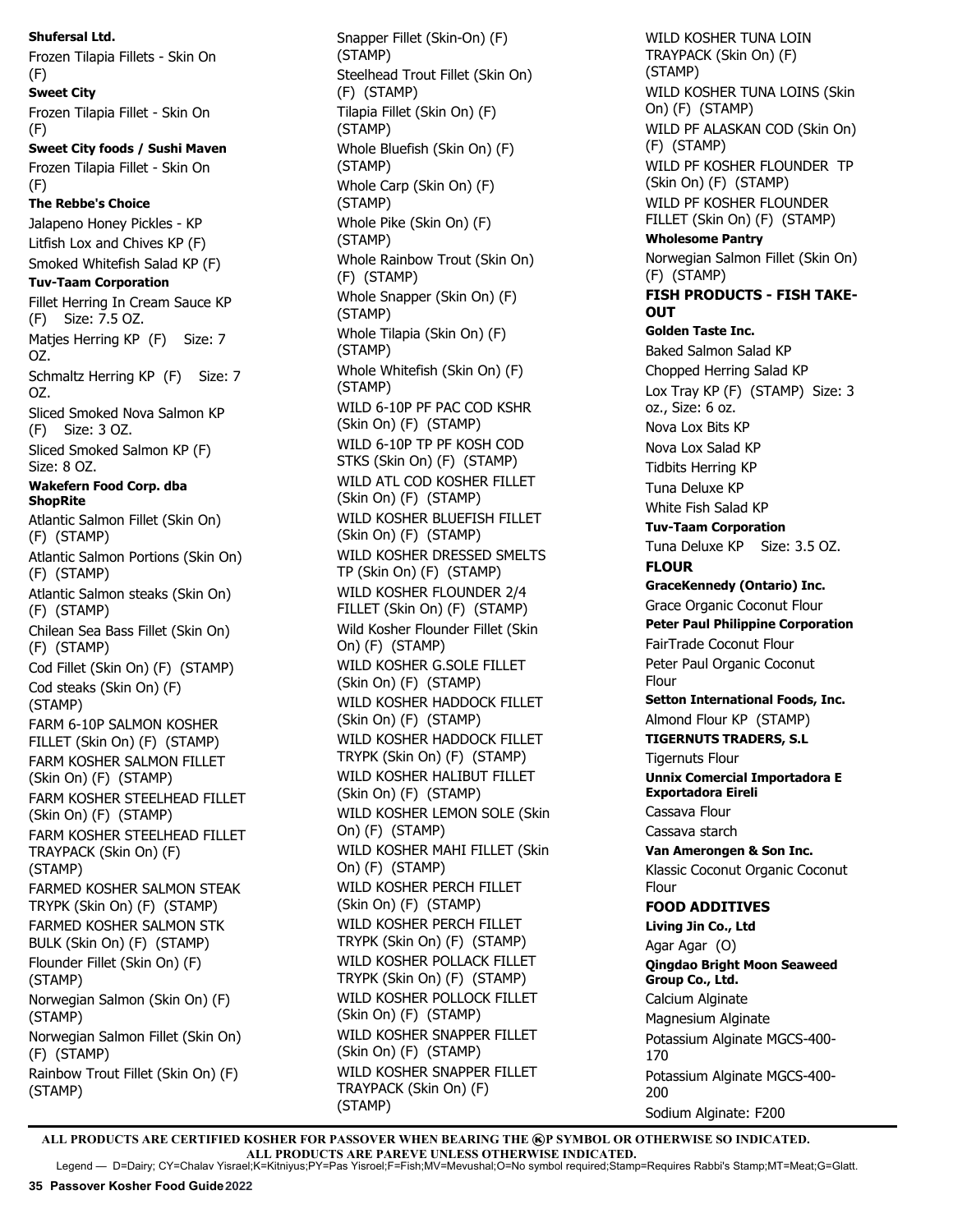Sodium Alginate: HAHN Yssi Sodium Alginate: MV-120 Sodium Alginate: Nalgin 100 Sodium Alginate: Nalgin 1000 Sodium Alginate: Nalgin 600 Sodium Alginate: Nalgin LF-750 Sodium Alginate: Nalgin ULV **FoodService List 7-Eleven, Inc.**  AZÚCAR REFINADA, INGENIO SAN NICOLÁS, S.A. DE C.V.MARCA "DOMINO" **Better Living Brands, LLC** 413022 Light Brown Sugar 413023 Dark Brown Sugar **Big Y Foods, Inc.** Big Y Dark Brown Sugar **Domino Foods, Inc.** Domino (R) Dark Brown Sugar Domino (R) Light Brown Sugar Domino (R) Pure Cane Extra Fine Granulated Sugar Pure Cane Sugar Granulated **Krasdale Foods, Inc.**  Krasdale Dark Brown Sugar **LA Creme Dairy** Whole Cholov Yisroel Milk (Plant #06-06404) (CY) (D) **Prime Nosh** Whole Cholov Yisroel Milk (Plant #06-06404) (CY) (D) **Signature Select** 413022 Light Brown Sugar 413023 Dark Brown Sugar **Sysco Merchandising and Supply Chain Services, Inc.** Bakers Source Classic Dark Brown Sugar Sysco Classic Light Brown cane Sugar **United Natural Foods, Inc. dba UNFI** Essential Everyday Dark Brown Sugar **FROZEN FOODS Fresko** Brisket of Beef w/ Mashed Potatoes & Spinach, California Vegetable Blend KP (G) (MT) **Maverick Caterers LLC** Brisket of Beef w/ Mashed Potatoes & Spinach, California Vegetable Blend KP (G) (MT) **Tuv-Taam Corporation** 

Beef Meat Loaf for Beef Meat Loaf with Vegetable Sauce & Mashed Potatoes KP (G) (MT)

Classic Homestyle Baked Ziti KP (CY) (D) Classic Homestyle Eggplant Parmesan KP (CY) (D) Classic Homestyle Fettuccini Alfredo KP (CY) (D) Classic Homestyle Mac & Cheese KP (CY) (D) Homestyle Cheese Blintzes KP (CY) (D) Homestyle Cheese Mushroom Pasta KP (CY) (D) Homestyle Cherry Cheese Blintzes KP (CY) (D) Homestyle Potato Blintzes KP Homestyle Strawberry Blintzes KP Kosher Gourmet Beef Meat Loaf for Beef Meat Loaf with Vegetable Sauce & Mashed Potatoes (G) (MT) Kosher Gourmet Brisket of Beef, Spinach Mashed Potato & Premium Vegetable KP (G) (MT) Kosher Gourmet Roast Beef with Mushroom Sauce, Mashed Potatoes & Roast Vegetables KP (G) (MT) Kosher Gourmet Roast Turkey Breast with White Vegetable Gravy, Mashed Sweet Potatoes & Roasted Vegetables (G) (MT) Kosher Gourmet Roast Veal with White Vegetable Gravy, Roasted Sweet Potatoes & California Vegetable Blend KP (G) (MT) Mushroom Blintzes with Vegetable Gravy KP Potato Blintzes With Mushroom Sauce KP Roast Turkey for Kosher Gourmet Roast Turkey Breast with White Vegetable Gravy, Mashed Sweet Potatoes & Roasted Vegetables KP (G) (MT) Vegetarian Stuffed Cabbage KP **FRUIT & VEGETABLE PUREE Provefrut S.A** Frozen Conventional Broccoli Puree Frozen Conventional Carrot Puree Frozen Conventional Cauliflower Puree Frozen Conventional Col Kale Puree Frozen Conventional Golden Berry Puree

Frozen Conventional Spinach Puree Frozen Organic Broccoli Puree Frozen Organic Carrot Puree Frozen Organic Cauliflower Puree Frozen Organic Col Kale Puree Frozen Organic Golden Berry Puree Frozen Organic Romanesco Puree Frozen Organic Spinach Puree **FRUIT (DRIED) Ahold** AH 12/12oz BOX RAISINS **Aldi, Inc.** Southern Grove Natural California Raisins **Better Living Brands, LLC** Organic Raisins Seedless Seedless Raisins **Fairway** Fairway Dried Papaya (STAMP) Fairway Dried Pineapple (STAMP) **Fruits by Pesha** Chocolate Dipped Apples KP Chocolate Dipped Blood Orange KP Chocolate Dipped Coconut KP Chocolate Dipped Grapefruit KP Chocolate Dipped Kiwi KP Chocolate Dipped Mango KP Chocolate Dipped Orange KP Chocolate Dipped Pineapple KP Dehydrated Fruits - Mango Dehydrated Fruits - Blood Orange Dehydrated Fruits - Cantaloupe Dehydrated Fruits - Cara Cara Fruit Dehydrated Fruits - Coconut Dehydrated Fruits - Dragon Fruit Dehydrated Fruits - Figs Dehydrated Fruits – Grapefruit Dehydrated Fruits - Grapes Dehydrated Fruits - Honeydew Dehydrated Fruits - Mineola Dehydrated Fruits - Oranges Dehydrated Fruits - Peaches Dehydrated Fruits - Pineapple Dehydrated Fruits - Plums Dehydrated Fruits - **Strawberries** Dehydrated Fruits - Tangerine

ALL PRODUCTS ARE CERTIFIED KOSHER FOR PASSOVER WHEN BEARING THE **@P SYMBOL OR OTHERWISE SO INDICATED. ALL PRODUCTS ARE PAREVE UNLESS OTHERWISE INDICATED.** Legend — D=Dairy; CY=Chalav Yisrael;K=Kitniyus;PY=Pas Yisroel;F=Fish;MV=Mevushal;O=No symbol required;Stamp=Requires Rabbi's Stamp;MT=Meat;G=Glatt.

Frozen Conventional Romanesco

Puree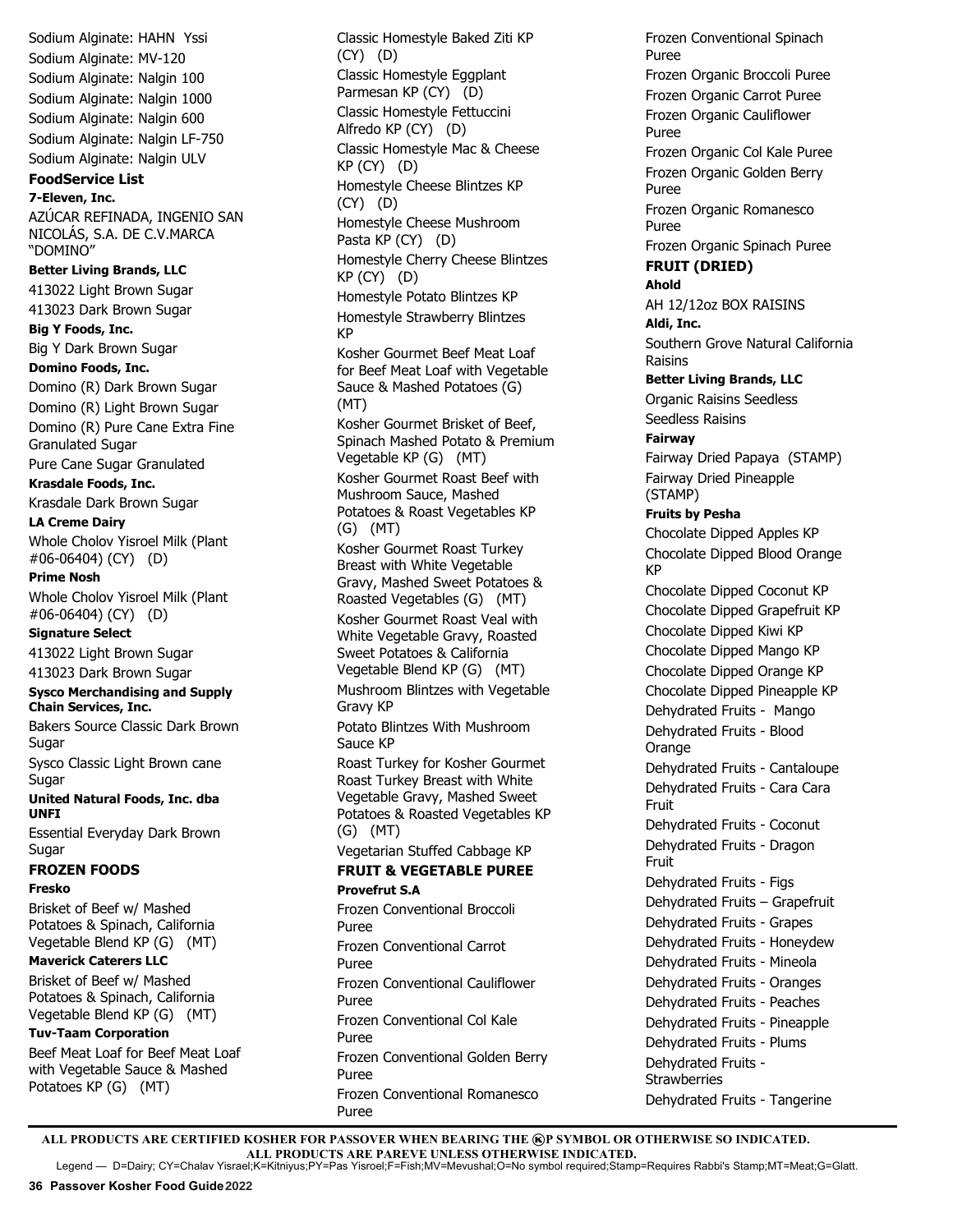Kiwi Mix Fruits **Giant Eagle, Inc.**  Giant Eagle Natural Raisins **Hadley Date Gardens** Pitted Deglet Dates (STAMP) **Klein's Naturals**  apple rings Apricot Bites. Chocolate. Passover Apricot Discs KP Apricots California Apricots Turkish KP California Dried Peaches Chocolate Mango Bites KP Chocolate Orange Peels KP Citrus Slices KP **Cranberries** Crimson Raisins Currants Currants. Chocolate KP Dates Medjool Dates Medjool Jumbo Dates Pitted dried blueberries P Dried Plums Exotic Mix KP Fruit Slices Assorted Maxi KP Golden Raisins Golden Raisins Jumbo Guava Discs KP Mango Orange Discs KP Mixed Fruit KP Mixed Fruit with Turkish Apricot Natural Guava KP Natural Mango KP Natural Pineapple KP Nectarines California Jumbo Omega 3 Mix. Passover Peaches California Jumbo Pears California Jumbo Pineapple Banana Discs KP Prunes California Sun Dried Prunes Pitted Raisins Black KP Raisins Golden KP Raisins Golden Seedless **Peter Paul Philippine Corporation** Organic Dessicated Coconut **Retail Business Services, LLC (Services Company of Ahold Delhaize USA - ADUSA)** AH 12/12oz BOX RAISINS NP 12/12oz CSTR ORG RAISINS

# **Setton International Foods, Inc.**

Apricots KP (STAMP) Black Raisins KP (STAMP) Size: BULK Container: BOXES California Apricots KP (STAMP) Size: BULK Container: BOXES California Apricots KP (STAMP) Size: RETAIL Currants KP (STAMP) Dark Chocolate Cranberries KP (STAMP) Date Nut Roll KP (STAMP) Dried Guava KP (STAMP) Dried Peaches KP (STAMP) Dried Pears KP (STAMP) Size: BULK Container: BOXES Dried Pears KP (STAMP) Size: RETAIL Dried Plums KP (STAMP) Dried Tropical Mix (STAMP) Dried Whole Apricots KP (STAMP) RABBI STAMP ON MASTER CARTON OF RETAIL-SIZE PLASTIC TUBS. Golden Raisins KP (STAMP) Size: BULK Container: BOXES Golden Seedless Raisins KP (STAMP) Jumbo Nectarines KP (STAMP) Large Fruit Slices KP (STAMP) Medjool Dates KP (STAMP) Size: BULK Container: BOXES Mini Assorted Fruit Slices KP (STAMP) Pitted Prunes KP (STAMP) Sliced Mangoes KP (STAMP) Tamarind KP (STAMP) Thompson Seedless Raisins KP (STAMP) Turkish Apricot KP (STAMP) **Sun-Maid Growers of California** 1/2/1020g Box NS Raisins AH 12/12oz BOX RAISINS Golden Raisins (No Additives) Natural Raisins (No Additives) Organic Raisins Canister Raisins Dov 1100 Lb Tote Raisins, Organic Zante Currant (No Additives) **Target Corporation**  Good & Gather Organic Raisins **FRUIT (FRESH PACKAGED) Anyue Andre Lemon Co., Ltd** Dehydrated Orange Peel Orange Oil **Fruits by Pesha** Chocolate Dipped Apples KP

Chocolate Dipped Blood Orange KP Chocolate Dipped Coconut KP Chocolate Dipped Grapefruit KP Chocolate Dipped Kiwi KP Chocolate Dipped Mango KP Chocolate Dipped Orange KP Chocolate Dipped Pineapple KP Fruit Platters Mix Fruits **FRUIT (FROZEN) Fruvemex** Frozen Strawberry Puree 0.020

(Seedless) UNPASTEURIZED Green Jalapeño Peppers Puree

## **GELATIN**

**PB Leiner Argentina**

Bovine Hide Gelatin RABBI SIG + OK Lot: L000069361 / L000069362 / L000069363 / L000069364 / L000069365 Bovine Hide Gelatin RABBI SIG + OKP Size: 25 kg. Lot: L000074629/30/31/32/33/34/35/36 Exp. Date: September 2026 This certificate is valid as long as the lot # below appears on packaging, regardless of expiration date.

#### **Top Gum Industries Ltd.**

Kosher Fish Gelatin 220 Bloom Lot: EH201006T-A/B/C/D/E/F/G, Lot: EP201012T-A/B/C/D/E/F/G, Lot: EH201016T-A/B/C/D/E/F OK Holograms: OKK2K58611033- OKK2K19262102 & OK1KK00386993-OK1KK00387120 Kosher Fish Gelatine (F) RABBI SIG + OKP Lot: P220112F1. Prod Date: 12/01/2022. Exp Date: 11/01/2027 Hologram Sticker:OKK1K00477516 till OKK1K00477659. This certificate is valid as long as the lot # below appears on packaging, regardless of expiration d

**TopGum Trade and Marketing Ltd.** Bovine Hide Gelatin RABBI SIG + OKP Size: 25 kg. Lot: L000074629/30/31/32/33/34/35/36 Exp. Date: September 2026 This certificate is valid as long as the lot # below appears on packaging, regardless of expiration date.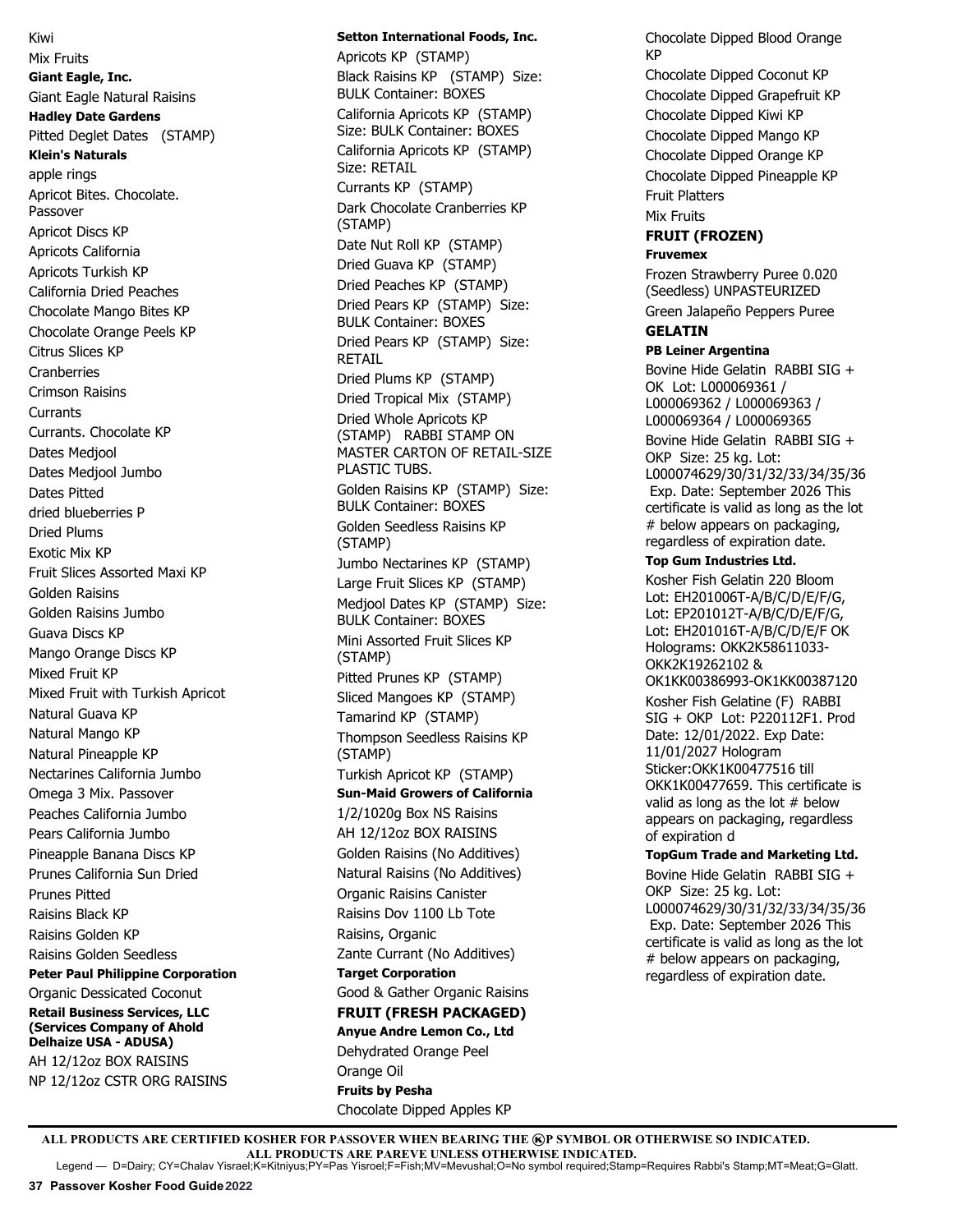Kosher Fish Gelatin # STICKER & P SYMBOL Size: 500KG Lot: EH211119T-A/B/C/D/E/F/G Exp Date.18-21/11/2026, Size: 500KG Lot: EH211214T-A /B/C/D/E/F Exp. Date:13-14/12.26, Size: 500KG Lot: EH211209T-A /B/C/D/E/F/G Exp. Date:8/9/11/12.12.26, Size: 500KG Lot Kosher Fish Gelatin 220 Bloom Lot: EH201006T-A/B/C/D/E/F/G, Lot: EP201012T-A/B/C/D/E/F/G, Lot: EH201016T-A/B/C/D/E/F OK Holograms: OKK2K58611033- OKK2K19262102 & OK1KK00386993-OK1KK00387120 Kosher Fish Gelatine (F) RABBI SIG + OKP Lot: P220112F1. Prod Date: 12/01/2022. Exp Date: 11/01/2027 Hologram Sticker:OKK1K00477516 till OKK1K00477659. This certificate is valid as long as the lot # below appears on packaging, regardless of expiration d Real Fish Gelatin 1 Kg **Tuv-Taam Corporation**  Jello KP **HERBS ESG Krauter GmbH** Dried Alfalfa Dried Bear's Garlic [Bärlauch] Dried Broccoli [Brokkoli] Dried Bunching Onion [Winterhecke] Dried Hemp [Hanf] Dried Kale [Grünkohl] Dried Marjoram [Majoran] Dried Monks Cress [Kapuzinerkresse] Dried Red Clover [Rotklee] **HONEY & MOLASSES Bee Natural Honey, LLC.**  Bee Natural Avocado Bee Natural Buckwheat Bee Natural Clover Bee Natural Orange Bee Natural Palmetto Bee Natural Tupelo Bee Natural Wildflower Honey **Cumberland Packing Corp.** Organic Honey In The Raw

**Florida Crystals Food Corp.** Organic Molasses **Inspired Organics** Organic Wildflower Honey **International Market Brands, Inc.** Clover Honey

**Kasim International Corporation**  Honey Wildflower **Maker's Delight Food Distribution, Inc.** 100% Pure Clover Honey 100% Pure Wildflower Honey Maker's Delight Baker's Dark Amber Honey Maker's Delight Clover Honey Maker's Delight Wildflower Honey Organic Wildflower Honey **North Dallas Honey Company D.B. Nature Nate's Honey Co.** Nature Nate's Organic Honey **Queen of America** Alfalfa Honey Bakers Honey Buckwheat Honey Clover Honey Florida Gallberry Honey Florida Orange Blossom Honey Florida Palmetto Honey Florida Pepper Honey Florida Wildflower Honey Light Amber Honey Organic Honey Wildflower Honey Wildflower Honey Organic **Regal Foods** Monarch's Choice Clover Honey Monarch's Choice Alfalfa Honey Monarch's Choice All Natural **Honey** Monarch's Choice Baker's Special Honey Monarch's Choice Buckwheat Honey Monarch's Choice Orange Blossom Honey Monarch's Choice Wildflower Honey Monarch's Choice Wildflower Organic Honey **Roland Foods, LLC.** Roland Clover Honey Roland Light Amber Wildflower Honey Roland Organic Wildflower Honey **Shemesh Solutions, LLC** Yahweh Honey Miel **True Vine Organic** Wildflower Honey **JAMS & SPREADS Levyatan Imports**

#### **JUICE & JUICE CONCENTRATES Anyue Andre Lemon Co., Ltd**

Dehydrated Orange Peel Orange Oil

**DERIVADOS CITRICOS, S.A.** Solimon Limon Exprimido & Quicklemon Squeezed Lemon Juice LETTER PER LOT# product must also bear an OK P symbol. **Kenover Marketing Corp.**

Heaven and Earth Beet Juice Heaven and Earth Carrot and Ginger Juice

Heaven And Earth Carrot Juice **LLC "Georgian Industrial Asset management Group"** 

Mandarin Juice Concentrate (O) **Twenty Four Six Foods LLC**

Kosher Select Lemon Juice LETTER PER LOT# product must also bear an OK P symbol.

## **KOSHER SUPERMARKET Emmi Meister, LLC**

Asadero (CY) (D) Colored Cheddar Cheese (CY) (D) Full Fat Mozzarella Cheese (CY) (D) Gouda (CY) (D) Havarti Cheese (CY) (D) Havarti Dill (CY) (D) LMPS Mozzarella Cheese (CY) (D) Monterey Jack (CY) (D) Muenster Cheddar Mozzarella Havarti Dill (CY) (D) Muenster Cheese (CY) (D) Parmesan (CY) (D) Shredded Mexican Blend Cheese (CY) (D) White Cheddar Cheese (CY) (D) **Heritage Kosher** Asadero (CY) (D) Colored Cheddar Cheese (CY) (D) Full Fat Mozzarella Cheese (CY) (D) Gouda (CY) (D) Havarti Cheese (CY) (D) Havarti Dill (CY) (D) LMPS Mozzarella Cheese (CY) (D) Monterey Jack (CY) (D) Muenster Cheddar Mozzarella Havarti Dill (CY) (D) Muenster Cheese (CY) (D) Parmesan (CY) (D)

ALL PRODUCTS ARE CERTIFIED KOSHER FOR PASSOVER WHEN BEARING THE **@P SYMBOL OR OTHERWISE SO INDICATED. ALL PRODUCTS ARE PAREVE UNLESS OTHERWISE INDICATED.** Legend — D=Dairy; CY=Chalav Yisrael;K=Kitniyus;PY=Pas Yisroel;F=Fish;MV=Mevushal;O=No symbol required;Stamp=Requires Rabbi's Stamp;MT=Meat;G=Glatt.

Grape Jelly (MV)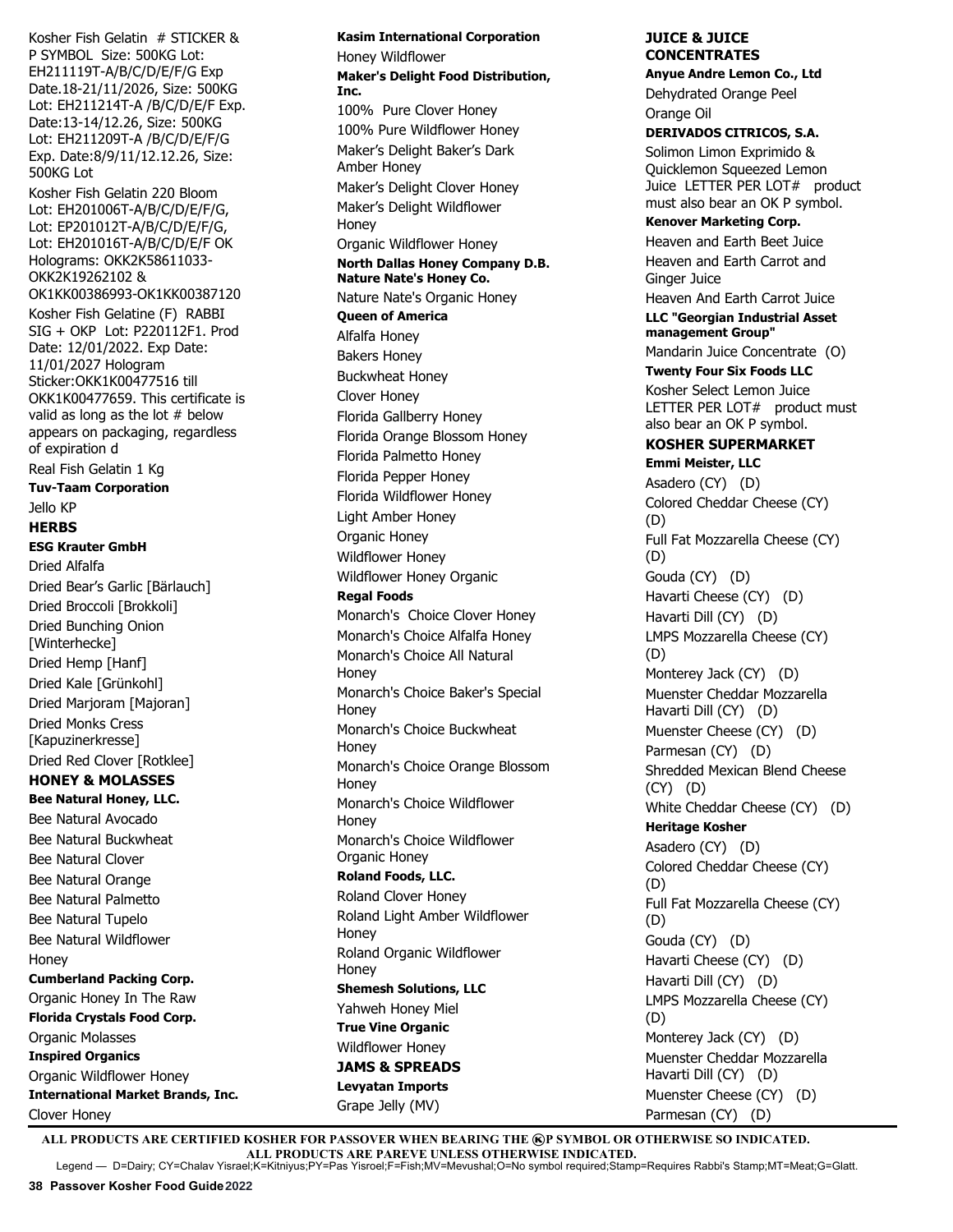Shredded Mexican Blend Cheese (CY) (D) White Cheddar Cheese (CY) (D) **MATZO & MATZO MEAL Be Free** Matzah Shemura **Em Hachita**  "18 Minute" Cake Meal (PY) "18 Minute" Matza "18 Minute" Matza Meal (PY) "18 Minute" Matze Farfel (PY) "Cohen-Halperin" Matza (PY) "Cohen-Halperin" Matza-Farfel (PY) "Cohen-Halperin" Matza-Meal (PY) "Jerusalem" Light Matzha (PY) "Jerusalem" Organic Spelt Matza "Jerusalem" Whole Wheat Matza (PY) "Jerusalem-Matza" Cake Meal (PY) "Jerusalem-Matza" Matza (PY) "Jerusalem-Matza" Matza Meal (PY) "Jerusalem-Matza" Matza-Farfel (PY) "Jerusalem-Matzos" High Fiber Matzos "Jerusalem-Matzos" Matzo Ball Mix (PY) "Jerusalem-Matzos" Matzo Cereal "Jerusalem-Matzos" Matzo Cracker Bio Organic Classic "Jerusalem-Matzos" Matzo Cracker Bio Organic Spelt "Jerusalem-Matzos" Matzo Cracker Bio Organic Whole Wheat "Jerusalem-Matzos" Matzo Cracker Classic "Jerusalem-Matzos" Matzo Cracker Rye "Jerusalem-Matzos" Matzo Cracker Whole Wheat "Jerusalem-Matzos" Pancake Mix (PY) "Jerusalem-Matzos" Rye Matzos "Lechem Hasade" Organic Matza (PY) "Lechem Hasade" Organic Spelt Matza "Shmura" Cake Meal (PY) "Shmura" Matza "Shmura" Matza Meal (PY) Matza Meal (PY) Matza-Cereal (PY)

Matzah Farfel (PY) MEA SHEARIM – 18 Minute Matzo (PY) MEA SHEARIM – 18 Minute Matzo Meal (PY) MEA SHEARIM – Shmura Matzo (PY) MEA SHEARIM – Shmura Matzos Meal (PY) Organic Matzos- Organic Whole Wheat Wheat Flour (STAMP) **Matzot Keter Hahidur** Hand Made Mehadrin Matzoh Hologram sticker **Sachar Kahalacha** Hand Made Mehadrin Matzoh Hologram sticker **Skoblofood Ltd.** 3 Hand-Made Matzah Shmurah 3 Matzot for Seder Night 3 Shmurah Matzot for Seder Night 3 Traditional Hand-Made Round Shmurah Matzahs 6 Traditional Hand-Made Round Shmurah Matzahs Freedom Shmurah Matzah Size: 16 oz Handgemachte Shmurah Matzah Handmade Passover Shmurah Matsah Shemura Matzah Shemura Matzah Shmurah Matzah Shmurah Size: 1 kg Matzah Shmurah - Fait à la main Matzah Shmurah - Kfar Chabad Size: 1 kg Redemption Matzah - Hand Mde Shmurah Matzah **The Thin** Matsah Shemura **Tiferet Hamatzot** Matzah Shmurah Size: 1 kg **MEAL DELIVERY Fresko** Baked Ziti KP (CY) (D) Brisket of Beef with Mashed Potatoes & Spinach, California Vegetable Blend KP (G) (MT) Cheese Blintzes KP (CY) (D) Cheese Omelet KP (CY) (D) Cottage Cheese KP (CY) (D)

Eggplant Parmesan with Mashed Potatoes & Sliced Carrots KP (CY) (D) Plain Omelet KP Pureed Beef with Gravy Mashed Potatoes & Pureed Carrots KP (G) (MT) Pureed Chicken with Gravy Mashed Potatoes & Pureed Carrot KP (G) (MT) Roast Chicken Breast with Gravy Mashed Potatoes with Spinach and Premium Vegetable Blend KP (G) (MT) Salisbury Beef Steak with Mushroom Wine Sauce, Mashed Sweet Potato & California Vegetable Blend KP (G) (MT) Tuna Deluxe KP Size: 3.5 OZ. UC Chicken Dinner Entree (G) (MT) UPP/UPB Chicken Dinner Entree (G) (MT) Vegetable Soup KP **Maverick Caterers LLC** Baked Ziti KP (CY) (D) Brisket of Beef with Mashed Potatoes & Spinach, California Vegetable Blend KP (G) (MT) Cheese Blintzes KP (CY) (D) Cheese Omelet KP (CY) (D) Cottage Cheese KP (CY) (D) Egg Salad KP Eggplant Parmesan with Mashed Potatoes & Sliced Carrots KP (CY) (D) Plain Omelet KP Pureed Beef with Gravy Mashed Potatoes & Pureed Carrots KP (G) (MT) Pureed Chicken with Gravy Mashed Potatoes & Pureed Carrot KP (G) (MT) Roast Chicken Breast with Gravy Mashed Potatoes with Spinach and Premium Vegetable Blend KP (G) (MT) Salisbury Beef Steak with Mushroom Wine Sauce, Mashed Sweet Potato & California Vegetable Blend KP (G) (MT) Tuna Deluxe KP Size: 3.5 OZ. UC Chicken Dinner Entree (G) (MT) UPP/UPB Chicken Dinner Entree (G) (MT) Vegetable Soup KP

ALL PRODUCTS ARE CERTIFIED KOSHER FOR PASSOVER WHEN BEARING THE **@P SYMBOL OR OTHERWISE SO INDICATED. ALL PRODUCTS ARE PAREVE UNLESS OTHERWISE INDICATED.** Legend — D=Dairy; CY=Chalav Yisrael;K=Kitniyus;PY=Pas Yisroel;F=Fish;MV=Mevushal;O=No symbol required;Stamp=Requires Rabbi's Stamp;MT=Meat;G=Glatt.

Egg Salad KP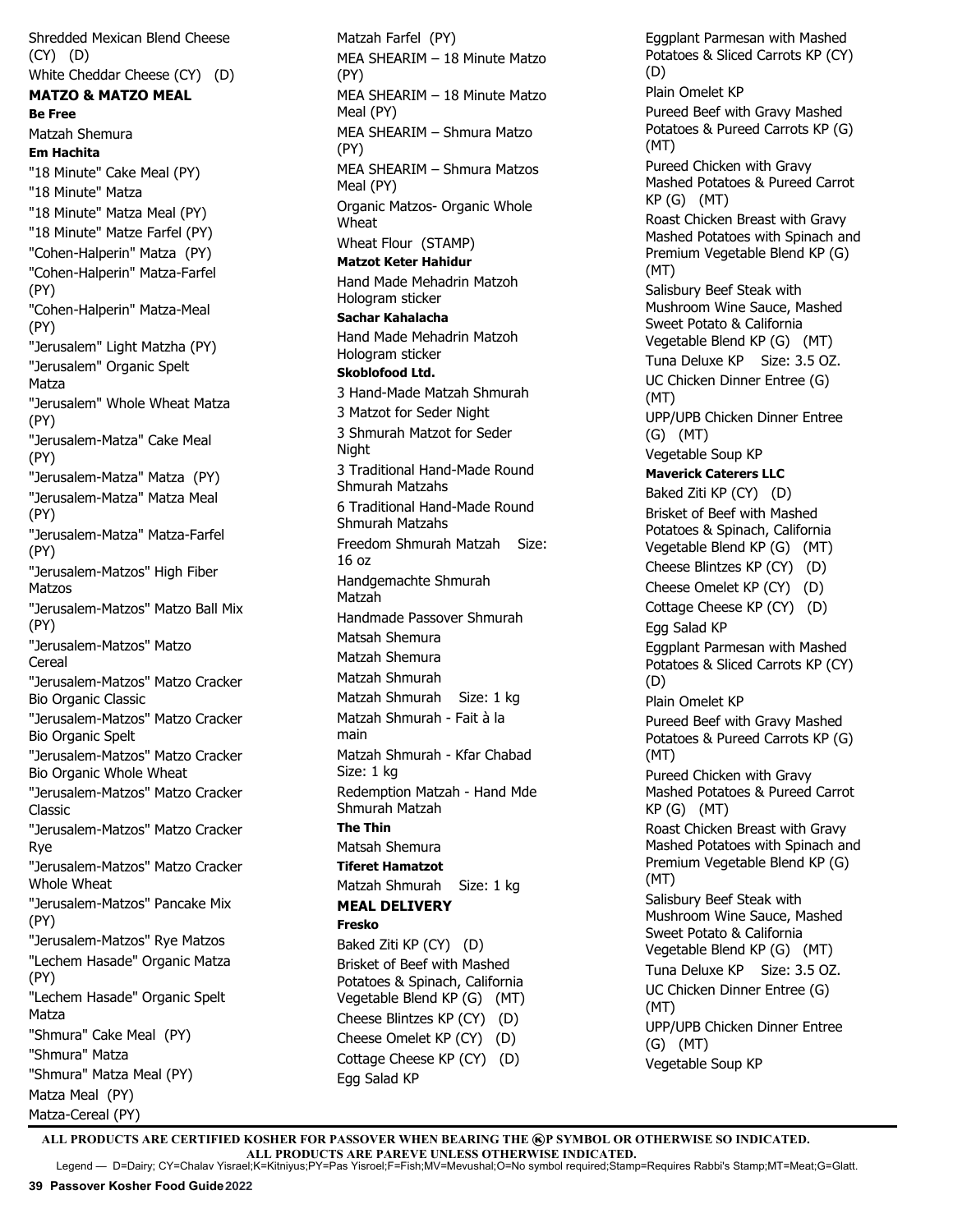## **Tuv-Taam Corporation**

Kosher Gourmet Roast Chicken Breast with Gravy Mashed Potatoes with Spinach and Premium Vegetable Blend (G) (MT)

## **MINERAL WATER**

**Alanric Food Distributors** Ferrara Sparkling Mineral Water **Aldi, Inc.** Pur Aqua Italian Sparkling Mineral **Water** Pur Aqua Sparkling Mineral **Water** 

**Better Living Brands, LLC** Signature Select - Italian Sparkling Mineral Water

**Cost Plus World Market** World Market Natural Sparkling Mineral Water

**Costco Wholesale** Kirkland Signature Italian Sparkling Mineral Water

**Costco Wholesale Canada** Kirkland Signature Italian Sparkling Mineral Water

**Earth Fare**  00062 Natural Sparkling Mineral Water

**Fairway Group Central Services LLC** Fairway Sparkling Natural Mineral Water

Fairway Still Natural Mineral **Water** 

**Fontesana** Fontesana Sparkling Natural Mineral Water

**Fresh Direct, LLC** Fresh Direct Carbonated Mineral Water Fresh Direct Natural Mineral

**Water Giant Eagle, Inc.**  Market District Italian Sparkling

Mineral Water

**H-E-B, LP** Central Market Sparkling Water

**La Galvanina S.p.A.**  Galvanina Natural Mineral **Water** 

Galvanina Sparkling Natural Mineral Water

Val Di Meti Sparkling Natural Mineral Water

**Loblaw Brands Limited**  President's Choice Carbonated

Natural Spring Water

President's Choice Carbonated Natural Spring Water (PET)

**Longo Brothers Fruit Markets Inc.**

Longo's Carbonated Natural Mineral Water

**Market Basket Supermarkets**

Market Basket Sparkling Mineral Water - Glass Bottle Market Basket Sparkling Mineral Water - PET Bottle

**Metro Inc.** Irresistibles Natural Sparkling Spring Water

**Nature's Best, Inc.** CADIA Sparkling Mineral Water

**Nestle Waters Marketing & Distribution**

**Contrex** Hepar

Vittel Bonne Source Vittel Grande Source

**Nestle Waters North America Inc.** 

Perrier Sparkling Mineral Water **Our Finest / Notre Excellence** 56179 Natural Spring Water /

Carbonated Gazeifiee Eua de Source Naturelle **Price Chopper**

Central Market Sparkling Natural Mineral Water

**Rouses Market** Italian Sparkling Mineral Water

**Santa Cristina** Santa Cristina Natural Mineral **Water** 

**Simple Truth** Val Di Meti Sparkeling Natural

Mineral Water **Sobeys National Merchandising Group**

Sensations Carbonated Mineral **Water** 

Sensations Carbonated Spring Water

**The Fresh Market**  Fresh Market Sparkling Mineral Water 12x1000ml

Fresh Market Sparkling Mineral Water 6X4 355ml The Fresh Market Sparkling

Mineral Water 12 x 750ml **The Kroger Company** Val Di Meti Sparkeling Natural Mineral Water

**Wakefern Food Corporation** Shoprite Sparkling Natural Mineral Water From Italy

## **Walmart Canada Corp.**

56179 Natural Spring Water / Carbonated Gazeifiee Eua de Source Naturelle

**Wegman's Inc.** 

Wegmans Aqua Italian Sparkling Mineral Water 24x500mL PET Wegmans Aqua Italian Sparkling Mineral Water 6x1L PET

Wegman's Sparkling Mineral Water

**Western Family Foods, Inc.**  Natural Directions Italian Sparkling Mineral Water

**WFM Private Label, L.P.**

365 by Whole Foods Market Italian Sparkling Mineral Water

365 by Whole Foods Market Italian Sparkling Mineral Water PET 365 by Whole Foods Market Italian Still Mineral Water

## **NUTS & SEEDS**

**Adams Fairacre Farms** ALMONDS RAW SLICED P Outer boxes are stamped by the OK Rabbi. ALMONDS RAW SLIVERED P Outer boxes are stamped by the OK Rabbi. ALMONDS SALTED P Outer boxes are stamped by the OK Rabbi. ALMONDS UNSALTED P Outer boxes are stamped by the OK Rabbi. Apple Rings Outer boxes are stamped by the OK Rabbi. Blanched Almonds Outer boxes are stamped by the OK Rabbi.

Cranberries P Outer boxes are stamped by the OK Rabbi.

Cranberry Health Mix P Outer boxes are stamped by the OK Rabbi.

Currants Outer boxes are stamped by the OK Rabbi. Dark Chocolate Almonds P (D) Outer boxes are stamped by the OK Rabbi.

ALL PRODUCTS ARE CERTIFIED KOSHER FOR PASSOVER WHEN BEARING THE **@P SYMBOL OR OTHERWISE SO INDICATED. ALL PRODUCTS ARE PAREVE UNLESS OTHERWISE INDICATED.** Legend — D=Dairy; CY=Chalav Yisrael;K=Kitniyus;PY=Pas Yisroel;F=Fish;MV=Mevushal;O=No symbol required;Stamp=Requires Rabbi's Stamp;MT=Meat;G=Glatt.

BRAZIL NUTS P Outer boxes are stamped by the OK Rabbi. Cashews Roasted Salted Outer boxes are stamped by the OK Rabbi. CASHEWS SALTED P Outer boxes are stamped by the OK Rabbi. CASHEWS UNSALTED P Outer boxes are stamped by the OK Rabbi.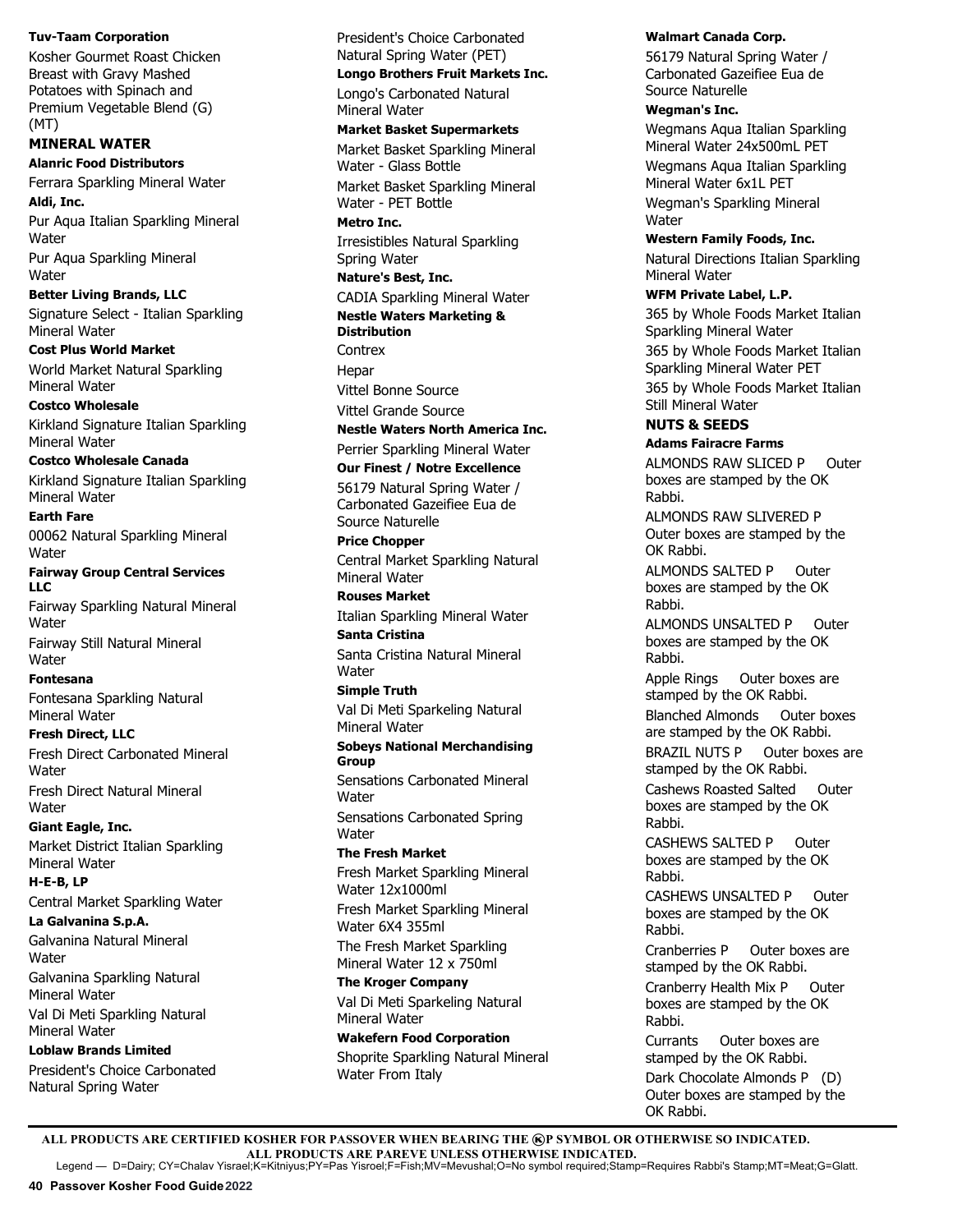Dark Chocolate Bridge Mix P (D) Outer boxes are stamped by the OK Rabbi.

Dark Chocolate Cashews P (D) Outer boxes are stamped by the OK Rabbi.

Dark Chocolate Pistachios P (D) Outer boxes are stamped by the OK Rabbi.

Dark Chocolate Raisins P (D) Outer boxes are stamped by the OK Rabbi.

DATES PITTED P Outer boxes are stamped by the OK Rabbi. DRIED PEACHES P Outer boxes are stamped by the OK Rabbi. DRIED PEARS P Outer boxes are stamped by the OK Rabbi. Fruit Slices P Outer boxes are stamped by the OK Rabbi. MIXED FRUIT P Outer boxes are stamped by the OK Rabbi. Mixed Nuts Raw P Outer boxes are stamped by the OK Rabbi. Mixed Nuts Salted P Outer boxes are stamped by the OK Rabbi. Mixed Nuts Unsalted P Outer boxes are stamped by the OK Rabbi. NON - PAREILS P (D) Outer boxes are stamped by the OK Rabbi. PECANS P Outer boxes are stamped by the OK Rabbi. Pitted Dates Outer boxes are stamped by the OK Rabbi. PRUNES PITTED P Outer boxes are stamped by the OK Rabbi. RAW ALMONDS BLANCHED P Outer boxes are stamped by the OK Rabbi.

RAW HAZELNUTS P Outer boxes are stamped by the OK Rabbi.

RAW PINENUTS P Outer boxes are stamped by the OK Rabbi. Raw Shelled Pistachios Outer boxes are stamped by the OK Rabbi.

RAW WALNUTS P Outer boxes are stamped by the OK Rabbi. Salted Pistachios P Outer boxes are stamped by the OK Rabbi. SUN DRIED TOMATOES P Outer boxes are stamped by the OK Rabbi.

TURKISH APRICOTS P Outer boxes are stamped by the OK Rabbi.

Walnuts Light Halves & Pieces Outer boxes are stamped by the OK Rabbi. WHOLE ALMONDS RAW P Outer boxes are stamped by the OK Rabbi. **Aldi, Inc.** Pistachios Roasted with Sea Salt Pistachios Shelled, Roasted with Sea Salt **BI-LO, LLC, operating entity of Southeastern Grocers** SE Grocers Shelled, Roasted, Salted Pistachios **Blue Diamond Growers** Almond Flour, Retail Blanched Almond Flour Fine (Industrial Packaging) (O) Blanched Almond Flour X-Fine (Industrial Packaging) (O) Blanched Almonds: Sliced and Slivered Blue Diamond Almond Flour- Finely Sifted 1 LB Blue Diamond Almond Flour- Finely Sifted 3 LB Dry Roasted Almonds: Whole-Passover (14418, 14419, 14420, 14421, 14435, 14436, 14437, 14438, 14516, 14616, 14660) (O) Raw Natural Almonds, Diced and Meal (O) Size: INDUSTRIAL Raw Natural Almonds: Inshell, Whole, Broken, Splits, Sliced and Slivered (O) Size: Industrial **Bogopa Enterprises Inc.** Bajo El Sol Cashews Roasted Salted Outer boxes are stamped by the OK Rabbi. Bajo El Sol Currants Outer boxes are stamped by the OK Rabbi. **Cibo Vita, Inc** Atlantis Cashews Roasted Salted

Outer boxes are stamped by the OK Rabbi. Cashews Roasted Salted Outer

boxes are stamped by the OK Rabbi.

Currants Outer boxes are stamped by the OK Rabbi.

Farmer's Market Cashews Roasted Salted Outer boxes are stamped by the OK Rabbi.

Farmer's Market Currants Outer boxes are stamped by the OK Rabbi.

Nature's Garden Cashews Roasted Salted Outer boxes are stamped by the OK Rabbi.

Nature's Garden Currants Outer boxes are stamped by the OK Rabbi.

Nut Republic Cashews Roasted Salted Outer boxes are stamped by the OK Rabbi.

Nut Republic Currants Outer boxes are stamped by the OK Rabbi.

Omega 3 Deluxe Mix Outer boxes are stamped by the OK Rabbi.

## **Corrado Specialty Food Inc.**

Cashews Roasted Salted Outer boxes are stamped by the OK Rabbi.

Currants Outer boxes are stamped by the OK Rabbi.

**Costco Wholesale**

Kirkland Pistachios - Roasted **Salted** 

Kirkland Shelled Pistachios - Roasted Salted

## **Costco Wholesale Canada**

Kirkland Pistachios, Roasted and Salted

Kirkland Shelled Pisatchios, Roasted and Salted

**Crosby's Markets, Inc.** 

Henry's Currants Outer boxes are stamped by the OK Rabbi.

#### **De Cicco Family Markets - Harrison**

Cashews Roasted Salted Outer boxes are stamped by the OK Rabbi.

Currants Outer boxes are stamped by the OK Rabbi.

## **Fairway Group Central Services LLC**

Fresh and Beyond Cashews Roasted Salted Outer boxes are stamped by the OK Rabbi.

Fresh and Beyond Currants Outer boxes are stamped by the OK Rabbi.

Salted Roasted Cashews KP Outer boxes are stamped by the OK Rabbi.

## **Galil Importing Corp.**

Roasted Chestnuts

## **Highland Park Market**

Cashews Roasted Salted Outer boxes are stamped by the OK Rabbi.

Currants Outer boxes are stamped by the OK Rabbi.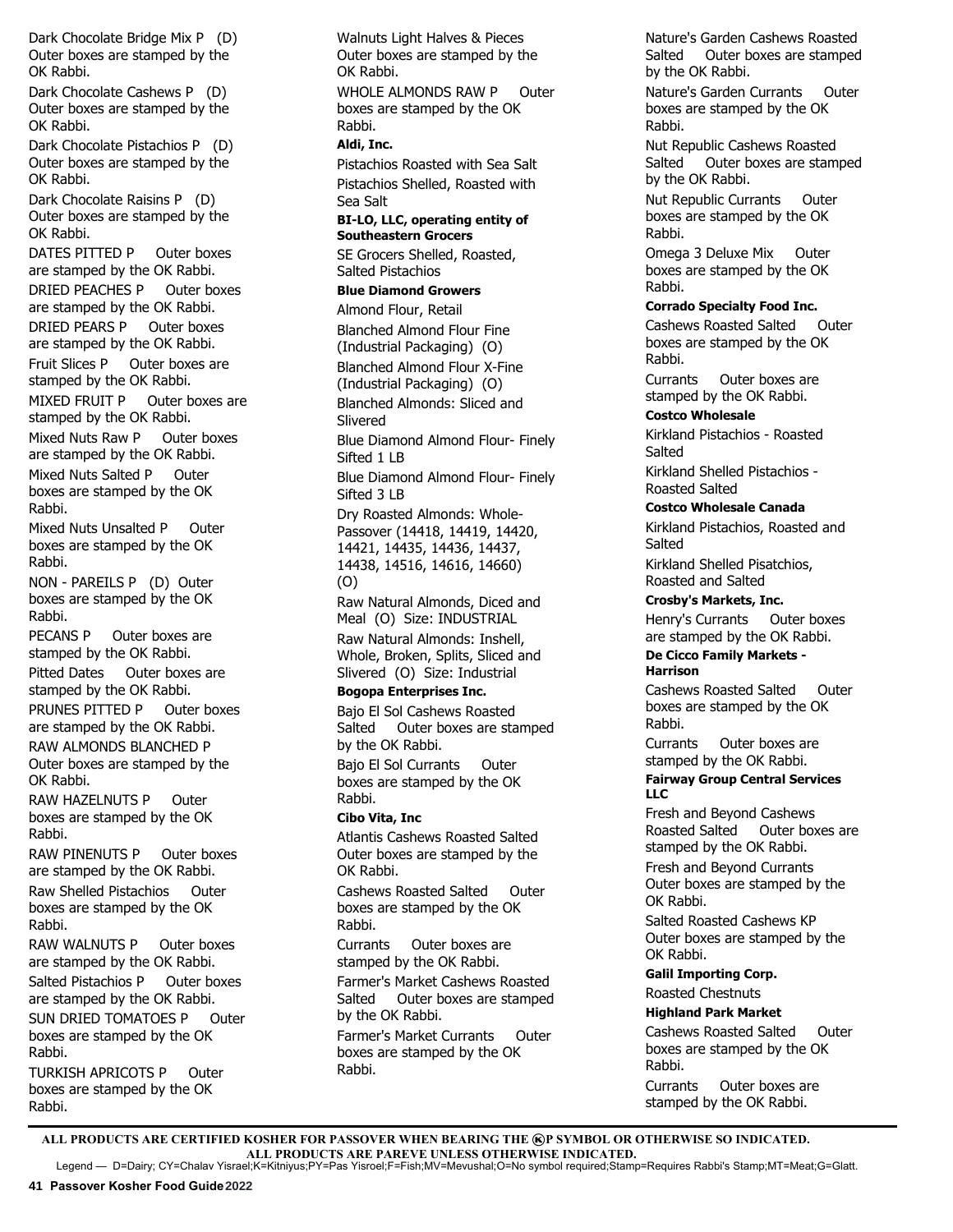#### **Klein's Naturals**

Almonds Dry Roasted Salted Almonds Dry Roasted Unsalted Almonds Ground Blanched Almonds Ground Natural Almonds HG Sticks Almonds Honey Glazed Almonds Hulled Blanched Almonds Raw Almonds Roasted Salted Almonds Roasted Unsalted Almonds Sliced Blanched Almonds Sliced Natural Almonds Slivered Brazil Nuts Jumbo Cashews Dry Roasted Unsalted KP Cashews Honey Glazed Cashews Raw Cashews Roasted Salted Cashews. KP Chocolate Chinese Pecans KP Cinnamon Almonds Cinnamon. Chocolate Almonds KP Cocoa Almond Chew. Passover Cocoa Almonds KP Dry Roasted Unsalted Slivered Almonds KP Filberts Dry Roasted Salted Filberts Dry Roasted Unsalted Filberts Ground Filberts Ground Blanched KP Filberts Honey Glazed Filberts R/N/S Filberts R/S In Shell Almonds In Shell Filberts In Shell Walnuts Macadamia Honey Glazed Approved for Passover as of March 4, 2019. Macadamia Nuts Raw KP Macadamia Roasted Salted Macadamia Roasted Unsalted Mixed Nuts Honey Glazed Mixed Nuts Roasted Salted Mixed Nuts Roasted Unsalted Omega 3 Mix. Passover Pecans Dry Roasted Unsalted Pecans Ground Pecans Honey Glazed Pecans Natural Jumbo PIgnolias Natural Pine Nuts Pistachio Roasted Unsalted

Pistachios Dry Roasted Salted Pistachios Dry Roasted Unsalted Pistachios Hulled Shelled Pistachios Roasted Salted KP Pistachios Roasted Unsalted KP Toffee Almonds KP Walnut Combo Walnut Granules Walnuts Ground Walnuts Ground Fluff Walnuts Light H/P Walnuts Raw KP Walnuts Roasted/Salted KP **McQuades Market** Apple Rings Outer boxes are stamped by the OK Rabbi. Cashews Roasted Salted Outer boxes are stamped by the OK Rabbi. Currants Outer boxes are stamped by the OK Rabbi. Pitted Dates Outer boxes are stamped by the OK Rabbi. Raw Shelled Pistachios Outer boxes are stamped by the OK Rabbi. Walnuts Light Halves & Pieces Outer boxes are stamped by the OK Rabbi. **Morton Williams** Morton Williams Salted Roasted Cashews Outer boxes are stamped by the OK Rabbi. **Nova Nut SRL** Organic Walnuts light halves 20% (O) Walnut Kernels (O) Walnuts in Shell (O) **Oh! Nuts** Almond Clusters KP Almond Flour KP Almonds Dry Roasted Salted KP Almonds Slivered KP Brazil Nut Flour Cashew Cluster KP Cashew Nut Flour Chocolate Almonds KP Chocolate Bridge Mix KP Chocolate Cashews KP Chocolate Hazelnuts (Filberts) KP Chopped Walnuts KP Cocoa Almonds KP Cranberry Pecan Mix KP Dark Chocolate Pistachios KP Dry Roasted Salted Cashews KP

Ground Hazelnuts (Filberts) KP Ground Walnuts KP Health Mix KP Honey Baked Pecans KP Honey Glazed Almonds KP Honey Glazed Mixed Nuts KP Honey Glazed Pecans KP Honey Glazed Slivered Almonds KP Jumbo Brazil Nuts KP Jumbo Raw Pecans Halves KP Light Raw Walnuts KP Macadamia Roasted Unsalted KP Passover Almond Crunch Bites Passover Brazil Nut Flour Passover Ground Cashew Flour Passover Ground Pecan Flour Passover Ground Pistachio Flour Passover Honey Glazed Cashews Pine Nuts (Pignolias)KP Raw Almonds KP Raw Cashews KP Raw Macadamia Nuts KP Raw Oregon Hazelnuts (Filberts) KP Roasted Salted Almonds KP Roasted Salted Cashews KP Roasted Salted Hazelnuts (Filberts) KP Roasted Salted Macadamia Nuts KP Roasted Salted Mixed Nuts KP Roasted Unsalted Almonds KP Roasted Unsalted Cashews KP Roasted Unsalted Hazelnuts (Filberts)KP Roasted Unsalted Mixed Nuts KP Roasted Unsalted Pistachios KP Shelled Raw Pistachios KP Shelled Roasted Salted Pistachios KP Shelled Roasted Unsalted Pistachios KP Sliced Blanched Almonds KP Toffee Almonds KP Whole Blanched Almonds KP **Paramount Foods** Cashews Roasted Salted Outer boxes are stamped by the OK Rabbi. Currants Outer boxes are stamped by the OK Rabbi.

ALL PRODUCTS ARE CERTIFIED KOSHER FOR PASSOVER WHEN BEARING THE **@P SYMBOL OR OTHERWISE SO INDICATED. ALL PRODUCTS ARE PAREVE UNLESS OTHERWISE INDICATED.** Legend — D=Dairy; CY=Chalav Yisrael;K=Kitniyus;PY=Pas Yisroel;F=Fish;MV=Mevushal;O=No symbol required;Stamp=Requires Rabbi's Stamp;MT=Meat;G=Glatt.

Ground Almonds KP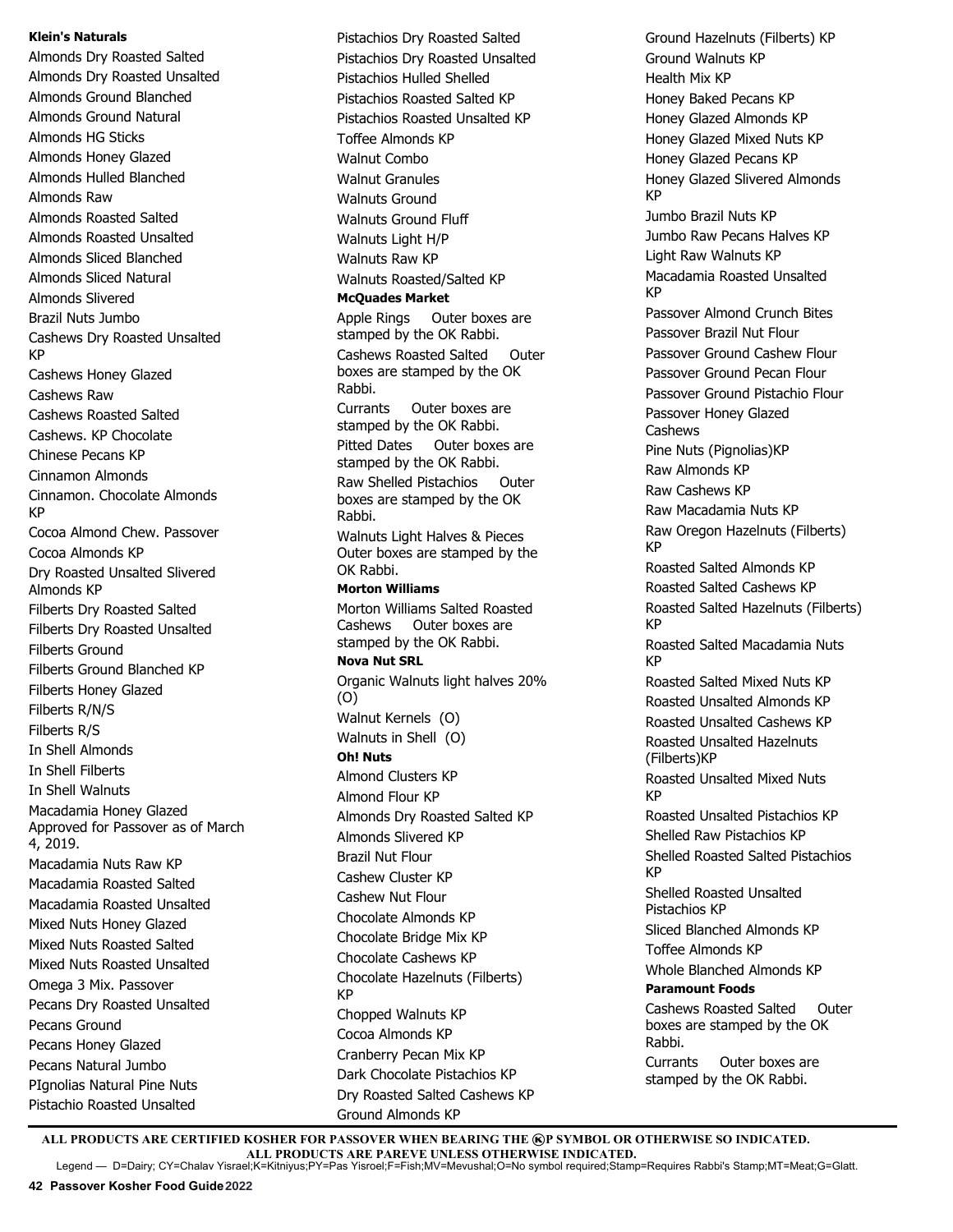**Price Chopper** Price Chopper Almonds Natural Sliced (STAMP) Price Chopper Cashews Raw (STAMP) **Setton International Foods, Inc.** Almond Supreme KP (STAMP) Almond Supreme Mix KP (STAMP) Almonds Blanched Sliced KP (STAMP) Almonds Blanched Slivered KP (STAMP) Size: BULK Container: BOXES Almonds Blanched Slivered KP (STAMP) Size: RETAIL Almonds Blanched Whole KP (STAMP) Size: BULK Container: BOXES Almonds Blanched Whole KP (STAMP) Size: RETAIL Almonds Roasted/Salted KP (STAMP) Almonds Roasted/Unsalted KP (STAMP) Blanched Filberts KP (STAMP) Size: BULK Container: BOXES Brazil Nuts Raw KP (STAMP) Brazil Nuts Roasted/Salted KP (STAMP) Cashews Roasted/Salted KP (STAMP) Size: BULK Container: **BOXES** Cashews Roasted/Unsalted KP (STAMP) Size: BULK Container: BOXES Cinnamon Almonds (STAMP) Cocoa Almonds (STAMP) Cocoa Filberts (STAMP) Dark Chocolate Cocoa Almonds KP (STAMP) Dark Chocolate Cocoa Filberts KP (STAMP) DELUXE MIXED NUTS R/U KP (STAMP) Hazelnuts KP (STAMP) RABBI STAMP ON MASTER CARTON OF RETAIL-SIZE PLASTIC TUBS. Macadamia Nuts Natural KP (STAMP) Size: BULK Container: BOXES Mixed Nuts Roasted/Salted KP (STAMP) Natural Brazil Nuts KP (STAMP) Size: BULK Container: BOXES

Natural Pecans KP (STAMP) Natural Sliced Almonds KP (STAMP) Pecans KP (STAMP)

Raw Cashews (STAMP) Raw Cashews KP (STAMP) Raw Nut Mix KP (STAMP) Roasted Salted Pecans KP (STAMP) Roasted Unsalted Filberts KP (STAMP) Roasted Unsalted Mixed Nuts KP (STAMP) Size: BULK Container: BOXES Roasted Unsalted Pecans KP (STAMP) Size: BULK Container: BOXES Shelled Almonds Raw KP (STAMP) Size: BULK Container: BOXES Shelled Oregon Filberts KP (STAMP) Shelled Pistachios Roasted Salted KP (STAMP) Shelled Pistachios Roasted Unsalted KP (STAMP) Walnut Meal KP (STAMP) Walnuts (STAMP) Walnuts Halves KP (STAMP) Walnuts KP (STAMP) **Setton Pistachio of Terra Bella, Inc.**  Pistachio Oil White Pistachios Kernels-Raw, Roasted,Roasted Salted **Shop Delight** Cashews Roasted/Salted KP Outer boxes are stamped by the OK Rabbi. Currants Outer boxes are stamped by the OK Rabbi. Omega 3 Deluxe Mix Outer boxes are stamped by the OK Rabbi. **Southern Grove** Pistachios Roasted with Sea Salt Pistachios Shelled, Roasted with Sea Salt **Stew Leonard's**  Cashews Roasted Salted Outer boxes are stamped by the OK Rabbi. Currants Outer boxes are stamped by the OK Rabbi. **TIGERNUTS TRADERS, S.L** Defatted Tigernuts Flour Organic Defatted Tigernuts

Flour Tigernuts Flour

**Trader Joe's** Dry Roasted & Unsalted Pistachios

#### **Trucchi's**

Omega 3 Deluxe Mix Outer boxes are stamped by the OK Rabbi.

#### **Union Market**

Apple Rings Outer boxes are stamped by the OK Rabbi. Cashews Roasted Salted Outer boxes are stamped by the OK Rabbi.

Currants Outer boxes are stamped by the OK Rabbi. Pitted Dates Outer boxes are stamped by the OK Rabbi. Raw Shelled Pistachios Outer boxes are stamped by the OK Rabbi.

Walnuts Light Halves & Pieces Outer boxes are stamped by the OK Rabbi.

## **Walgreen Co.**

Nice! Pistachio Kernels (roasted, salted)

Nice! Pistachios In-Shell (roasted salted)

Nice! Pistachios In-Shell (roasted unsalted)

## **Wegman's Inc.**

Pistachios Kernels 160z Pistachios Kernels 2.50z

# **OIL & SHORTENINGS**

**Arista Industries, Inc.** Organic Virgin Coconut Oil

**Aroma De Espana**

Extra Virgin Oil **Aroma Di Italia**

Extra Virgin Olive Oil

**Aroma of Greece**

Extra Virgin Olive Oil

**Bridgewell Agribusiness, LLC**

Organic Virgin Coconut Oil **BS"D**

Extra Virgin Olive Oil

**Colony Products Co., INC** High Oleic Safflower Oil KP RABBI PRESENT OKP

## **Demonstration Company 2012 (2021-2022)**

DovidK Enhanced Cookies - also a product with An Extremely Long Product Name So we Can Check when The name rolls off the end Of the Line and Forces the Certificate To Add Another Line to Accomodate This Product Name (STAMP) Lot: 101, Lot: 102, Lot: 103,

DovidK new feature 2 grape juice LETTER FROM RABBI kc note 6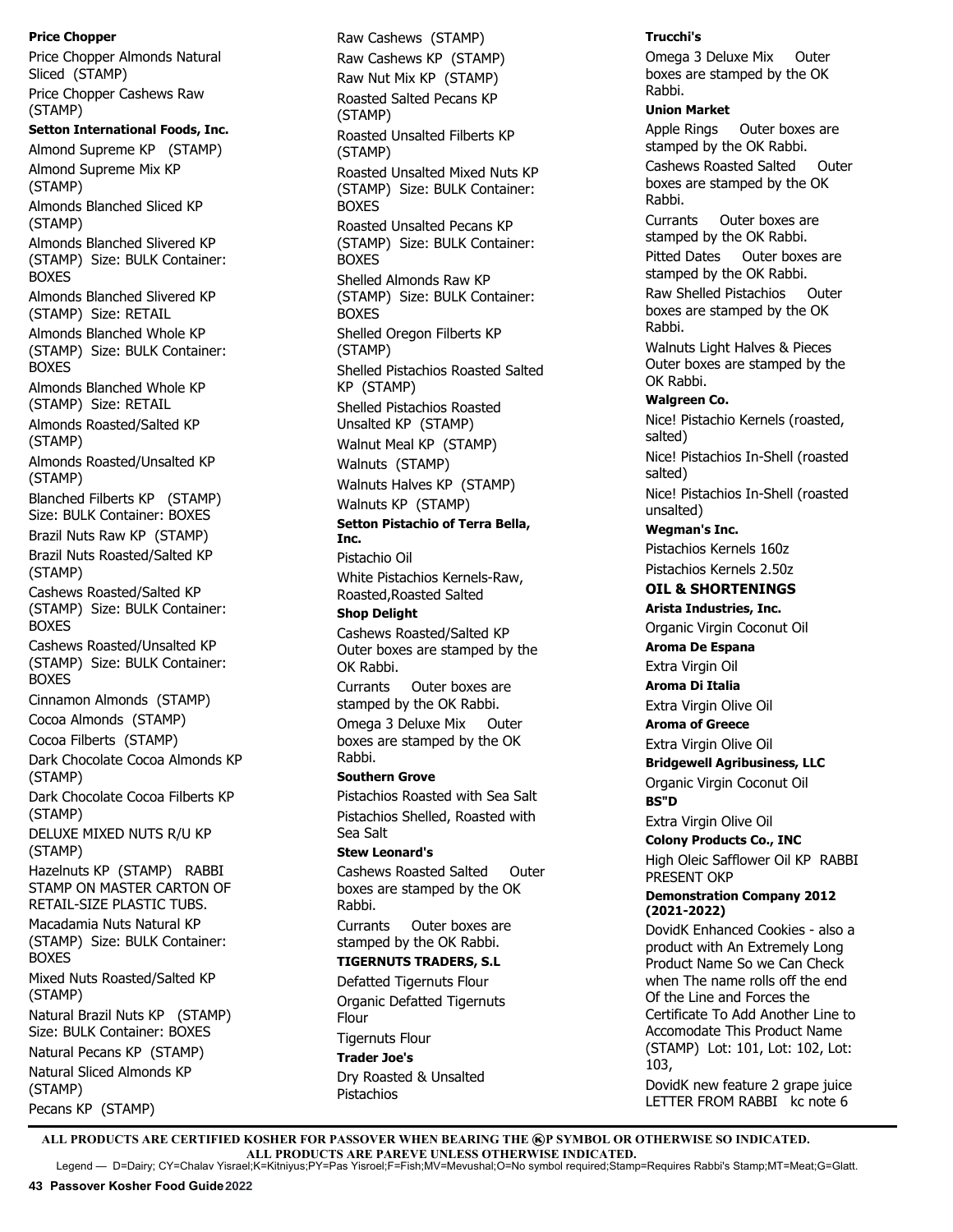Fresh food OK KITNIYOT **Dr. Bronner's** Coconut oil - White Kernel Unrefined Size: 14 fl oz bottle, 30 fl oz bottle Coconut oil - Whole Kernel Unrefined Size: 14 fl oz bottle, 30 fl oz bottle **ELIAD** Classic Israeli Olive Oil **ELIAD de Tierra Santa** Extra Virgin Oil **Eli-Ad Olive Oil Ltd** Classic Israeli Olive Oil Extra Virgin Oil Extra Virgin Olive Oil **Eretz Zeit Shemen Ltd.**  Eretz Zeit Shemen Olive Oil Eretz Zeit Shemen Olive Oil - Lemon Extra Virgin Olive Oil **GloryBee, Inc.** Extra Virgin Coconut Oil **Gvaot** Olive Oil **Gvaot Winery Ltd** Olive Oil **Kfar Zoharim** Extra Virgin Olive Oil **Lucerne Foods, Inc.** O Organics Virgin Coconut Oil **Magnakron Corporation** MAGNOL - 1099 MAGNOL - 1299 MAGNOL - 899 MAGNOL - C8C10 Magnol- OLK **Manni Oil Società Agricola S.r.l.** Organic Extra Virgin Olive Oil Toscano PGI Size: 100-250ml Organic Oil-Free Olive Pulp Powder Lot: 01-2021 This certificate is valid as long as the lot # below appears on packaging, regardless of expiration date. Organic Oil-Free Olive Pulp Powder Size: 10kg **Mountain High Organics, Inc.** Beveri Virgin Coconut Oil **Oleoeco S.A.** Aceite de Oliva Virgen Extra Size: 500 ml bottle, 1000 ml can Extra Virgin Olive Oil Size: 500 ml can **Olikids** Extra Virgin Olive Oil Size: 500 ml can

**Peter Cremer North America, LP** FA - 1498 Myristic Acid FA - 1655 Fatty Acid FA - 1855V Vegetable Stearic Acid FA - Cremerac OL70 Oleic FA -1299 Lauric Acid FA- 1865 Veg Kosher FA-1695V Palmitic Acid **Peter Paul Philippine Corporation**  Extra Virgin Coconut Oil FairTrade Virgin Coconut Oil Organic and Fair Trade Virgin Coconut Oil Organic Extra Virgin Coconut Oil Organic Virgin Coconut Oil Virgin Coconut Oil **Phildesco, Inc.** Organic Virgin Coconut Oil **PT. Permata Hijau Palm Oleo** Crude Palm Kernel Oil (CPKO) Glycerin EP 99.7% Min. Palm Kernel Expeller Palmata Pure Vegetable Cooking Oil Permata Premium Cooking Oil Refined Bleached Deodorized Palm Olein (RBDP Olein) **PT. Sintong Abadi** Palm Kernel Meal Polyfat A600: 100% RBD Palm Stearin + 200ppm BHT **Richardson Oilseed Products (US) Limited** Bulk Cottonseed Oil LETTER PER LOT# **Serendipol (PVT)** Coconut Chips/Flakes (Flavoredsweetened) (Retail Pack/Bulk Pack) Coconut Chips/Flakes (Unflavored) (Retail Pack/Bulk Pack) Coconut Flour Coconut Milk/cream (UHT Sterilized Aseptic Bulk Pack/retort Sterilized Can /retort Sterilized Can Bulk) Coconut oil - White Kernel Unrefined Size: 14 fl oz bottle, 30 fl oz bottle Coconut oil - Whole Kernel Unrefined Size: 14 fl oz bottle, 30 fl oz bottle Coconut seed cake (O) Size: 1,000 L Tote Box Coconut Water (Aseptic Bulk / Bottles) Defatted Coconut

White kernel Virgin coconut oil (O) Size: 1,000 L Tote Box Whole kernel Virgin coconut oil (O) Size: 1,000 L Tote Box Whole kernel Virgin coconut oil (Cosmetic Grade) (O) Size: 1,000 L Tote Box **Shalva** Eretz Zeit Shemen Olive Oil **Van Amerongen & Son Inc.** Klassic Coconut Organic Extra Virgin Coconut Oil Klassic Coconut Organic Virgin Coconut Oil **Vero Andino** Aceite de Oliva Virgen Extra Size: 500 ml bottle, 1000 ml can **Walmart Canada Corp.** Great Value 100% Virgin Coconut Oil **ORGANIC FOODS Manni Oil Società Agricola S.r.l.** Organic Extra Virgin Olive Oil Toscano PGI Size: 100-250ml Organic Oil-Free Olive Pulp Powder Lot: 01-2021 This certificate is valid as long as the lot # below appears on packaging, regardless of expiration date. Organic Oil-Free Olive Pulp Powder Size: 10kg **PACKAGING Foodhandler Inc.**  Shallow 1/2 Pan High Heat Liner - 23" X 10" **International Plastic Engineering Co. Ltd.**  Austlon Shrink Bag (O) Austlon Shrink Film (O) Iplon Plastic Casing (O) **Ningbo Meitao New Material Technology Co., Ltd.** Box (O) Container (O) Plastic Container (O) Plastic Cutlery (O) Plastic Tableware Cup (O) Preservation Box (O) **PAPERWARE/PLASTICWARE Huhtamaki, Inc.** 10 1/2'' Chinet Dinner Plate (Printed) 10 1/2'' Chinet Dinner Plate (Unprinted) 10 1/2'' Deep Chinet Dinner Plate (Unprinted) 10 1/2'' PaperPro By Chinet Plate (Unprinted)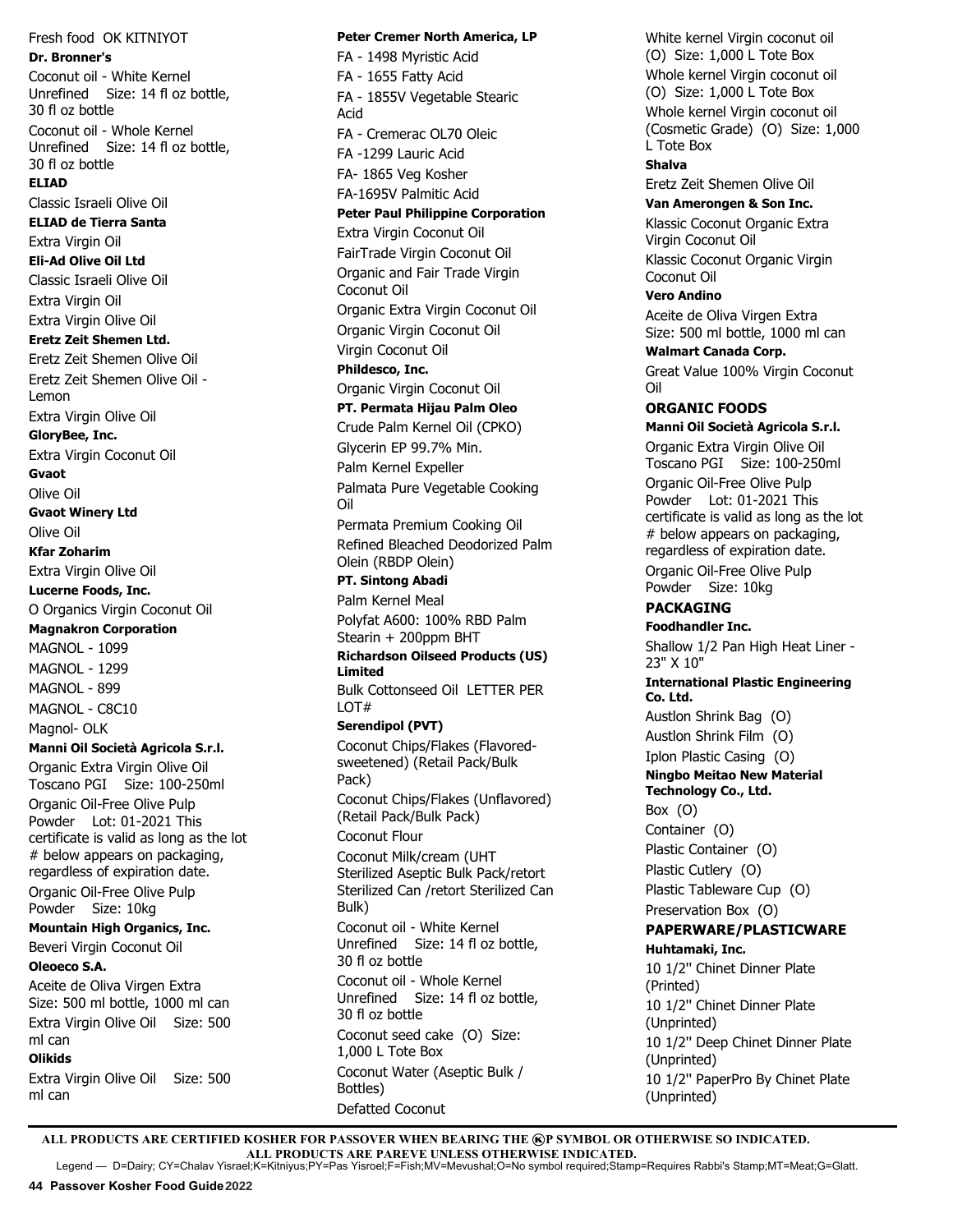10 1/2" PaperPro By Chinet Plate (Printed) 10 1/4'' Chinet Compartment Plate (Printed) 10 1/4'' Chinet Compartment Plate (Unprinted) 10 1/4'' PaperPro By Chinet 3- Compartment Plate (Unprinted) 10 1/4" PaperPro By Chinet 3- Compartment Plate (Printed) 10 3/8'' Chinet Compartment Plate (Unprinted) 10 3/8'' Chinet Dinner Plate (Printed) 10 3/8'' Chinet Dinner Plate (Unprinted) 12 Oz Chinet Bowl (Printed) 12 Oz Chinet Bowl (Unprinted) 12 Oz Chinet Utility Dish (Unprinted) 12 Oz PaperPro By Chinet Bowl (Unprinted) 16 Oz Chinet Bowl (Unprinted) 4 Oz Chinet Side Dish (Printed) 4 Oz Chinet Side Dish (Unprinted) 6 3/4'' Chinet Plate (Printed) 6 3/4'' Chinet Plate (Unprinted) 6 3/4" PaperPro By Chinet Plate (Printed) 6 3/4" PaperPro By Chinet Plate (Unprinted) 6 3/8" Square Chinet Plate (Unprinted) 6'' Chinet Plate (Printed) 6'' Chinet Plate (Unprinted) 6'' PaperPro By Chinet Plate (Unprinted) 6" PaperPro By Chinet Plate (Printed) 8 1/2'' X 10 1/2'' Chinet 5 Compartment Tray (Unprinted) 8 1/2'' X 12 1/2'' Chinet 5 Compartment Tray (Unprinted) 8 1/2'' X 12 1/2'' Chinet 6 Compartment Tray (Unprinted) 8 1/4'' X 9 1/2'' Chinet Compartment Tray (Unprinted) 8 3/4'' Chinet Plate (Printed) 8 3/4'' Chinet Plate (Unprinted) 8 3/4'' PaperPro By Chinet Plate (Unprinted) 8 3/4" PaperPro By Chinet Plate (Printed) 8 Oz Chinet Bowl (Printed) 8 Oz Chinet Bowl (Unprinted) 8 Oz Chinet Utility Dish (Unprinted)

9 1/2" Square Chinet Plate (Unprinted) 9 1/4'' Chinet Compartment Plate (Printed) 9 1/4'' Chinet Compartment Plate (Unprinted) 9 1/4'' Shallow Chinet Plate (Printed) 9 1/4'' Shallow Chinet Plate (Unprinted) 9 3/4'' Chinet Plate (Printed) 9 3/4'' Chinet Plate (Unprinted) 9 3/4" Chinet Shallow Compartment Plate "Panda" (Printed) 9'' Chinet Plate (Unprinted) Chinet 20 Ounce Dish Chinet Ovenware - Oliver 1 (Unprinted) Chinet Ovenware - Oliver 2 (Unprinted) Chinet Ovenware - Oliver 3 (Unprinted) Chinet Ovenware - Sendeep 2 Compartment (Unprinted) Chinet Ovenware - Sendeep 3 Compartment (Unprinted) Chinet Ovenware - Senmeal 2 Compartment (Unprinted) Chinet Ovenware - Senmeal 3 Compartment (Unprinted) Chinet Ovenware - WW1 Ivory (Unprinted) Chinet Ovenware - WW2 Ivory (Unprinted) Chinet Ovenware - WW3 NP (Unprinted) Chinet PaperPro 6 3/4" Plate Chinet PaperPro Large Platter Chinet Speedtray Tan Large Chinet Platter (Printed) Large Chinet Platter (Unprinted) Small Chinet Platter (Printed) Small Chinet Platter (Unprinted) Small PaperPro By Chinet Platter (Printed) Small PaperPro By Chinet Platter (Unprinted) **King Zak Industries, INC** Clear Plastic Plates /Bowls / Cups/ **Cutlerv** Colored Plastic Plates /Bowls/ Cups/ Cutlery Colored Plastic Tableware **Kingzak** Clear Plastic Plates /Bowls / Cups/ **Cutlerv** 

Colored Plastic Plates /Bowls/ Cups/ Cutlery Colored Plastic Tableware **PASTA & GRAINS Proquinoa S.A.** Organic White Quinoa **PICKLED PRODUCTS & OLIVES SCA Olivarera Ntra Sra de la Salud** Extra Virgin Olive Oil **Yergat Packing Company Inc** Grape Leaves In Buckets KP RABBI'S SIGNATURE Grape Leaves in Jars KP This product is also acceptable with the Heart K symbol Orlando California Grape Leaves KP **PLASTIC PRODUCTS Acadian Crossing Consumer Products LLC** Disposable Plastic Container **AHOLD** Ahold Disposable Plastic Container **Better Living Brands, LLC** Deep Dish (O) Entree (O) Family Size Rectangle (O) Family Size Square (O) Large Bowl (O) Large Rectangle (O) Medium Rectangle (O) Medium Square (O) Turn & Seal (O) **FOOD LION** Food Lion Disposable Plastic Container **HANNAFORD** Hannaford Disposable Plastic Container **King Zak Industries, INC** Clear Plastic Tableware **Kingzak** Clear Plastic Tableware **Krehalon BV** EDGL Casing (O) FLO21 (O) FS50 (O) FS90 (O) **Retail Business Services, LLC (Services Company of Ahold Delhaize USA - ADUSA)** Ahold Disposable Plastic Container Food Lion Disposable Plastic Container Hannaford Disposable Plastic Container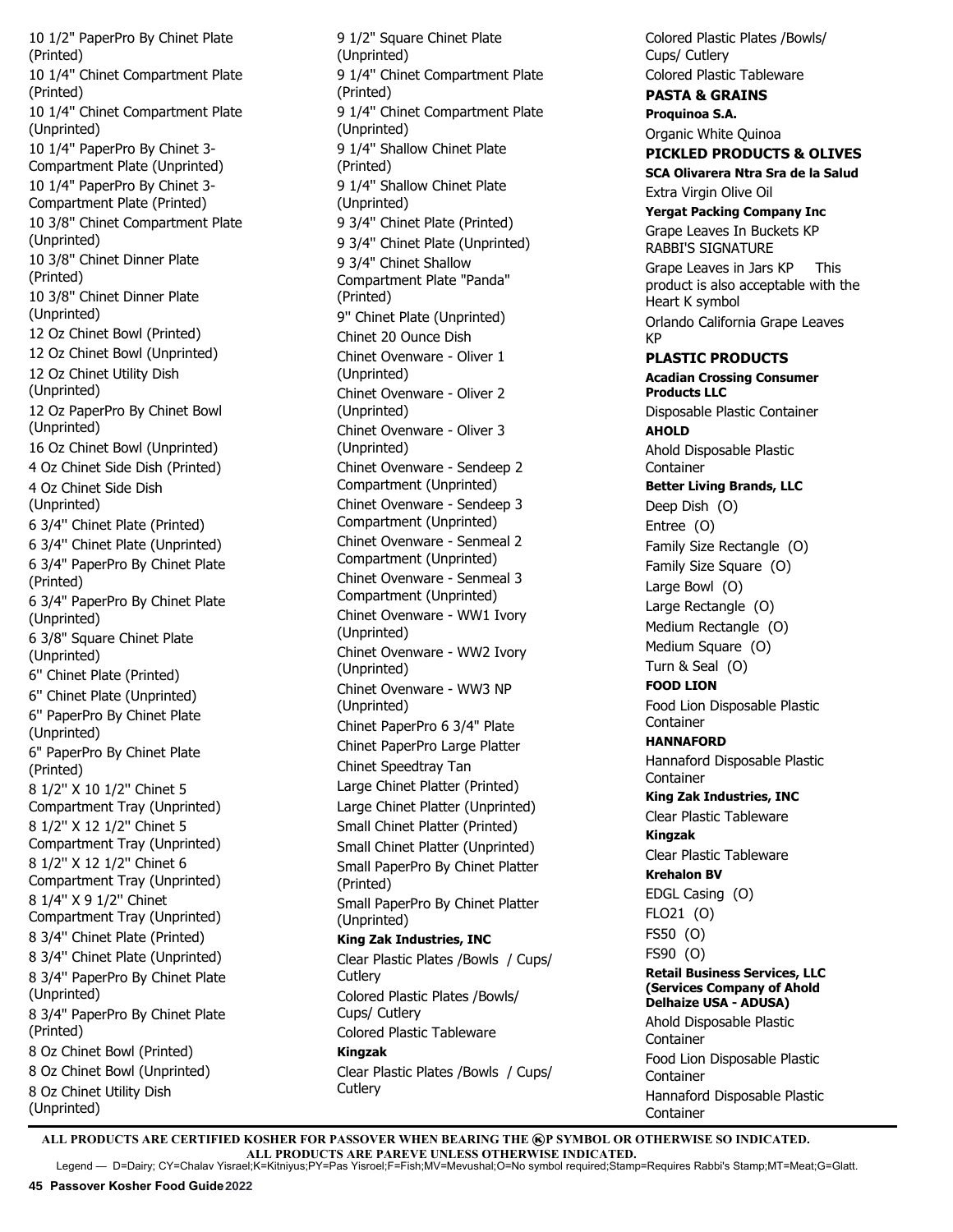#### **Signature Select**

Deep Dish (O) Entree (O) Family Size Rectangle (O) Family Size Square (O) Large Bowl (O) Large Rectangle (O) Medium Rectangle (O) Medium Square (O) Turn & Seal (O)

# **RICE AND BEANS**

**Galil Importing Corporation** Double Peeled Green Fava Beans (K) OK KITNIYOT Green Fava Beans (K) OK **KITNIYOT** 

#### **Shams**

Double Peeled Green Fava Beans (K) OK KITNIYOT

Green Fava Beans (K) OK KITNIYOT

# **ROSEMARY PRODUCTS AND EXTRACTS**

## **Vitiva d.d.**

Aquarox 4 (#301929) LETTER PER LOT# Letter per lot # requires a designated kosher certificate with the restriction of "Rabbi signature + OK-P symbol" and with lot  $#$  information Aquarox 4 (#301929) RABBI SIG + OKP Size: 10 Kg. Lot: 301929- 21-003/004/005 Exp. Date: 11/2022 This certificate is valid as long as the lot # below appears on packaging, regardless of expiration date. VivOX 4 (#301847) LETTER PER LOT $#$  Letter per lot  $#$  requires a designated kosher certificate with the restriction of "Rabbi signature + OK-P symbol" and with lot # information VivOX 4 (#301847) RABBI SIG + OKP Size: 10 Kg. Lot: 301847-21- 003 Exp. Date: 11/2022 This certificate is valid as long as the lot

## **SALAD DRESSINGS & MAYONNAISE**

# below appears on packaging, regardless of expiration date.

## **Kenover Marketing Corp.** Tonnelli Balsamic - Vinaigrette Balsamique - Kosher Passover

Tonnelli French Dressing - Vinaigrette Francaise - Kosher Passover Tonnelli Garlic Dressing - Vinaigrette Ail - Kosher Passover

Tonnelli Lite Italian Dressing - Vinaigrette Lite Italienne - Kosher Passover Tonnelli Ranch Dressing - Vinaigrette Ranch - Kosher Passover Tonnelli Thousand Island Dressing - Vinaigrette Mille-Iles - Kosher Passover **SALADS & SALAD SPREADS**

**Golden Taste Inc.**  Beets & Horseradish KP Cole Slaw KP Creamy Sliced Olives KP Cucumber KP Deluxe Dill Dip & Dressing KP Egg Salad KP

Eggplant Babaganush Eggplant Babaganush Dip &

Spread KP Eggplant Salad KP Extra Strong Horseradish KP Fresh Health Salad KP Grilled Eggplant KP Horseradish Dip KP Hot Pepper Tomato Dip KP Marinated Eggplant KP Matbucha Tomato Salad KP Olive Spread KP Potato Salad KP Red Skin Potato Salad KP Spanish Eggplant KP The Best Tuna Salad KP (F) Tomato Dip KP Triple Strong Horseradish KP Vegetarian Eggplant Liver KP **Karnis LLC** Asian Egg Salad KP (BY) # STICKER & P SYMBOL Babaganush KP (BY) # STICKER & P SYMBOL Beets Salad KP (BY) # STICKER & P SYMBOL Cucumber Salad KP # STICKER & P SYMBOL Egg Salad KP (BY) # STICKER & P **SYMBOL** Green Tahina Kitniyos (K) OK KITNIYOT Hummus Jalapeño Kitniyos (K) OK KITNIYOT Hummus Kitniyos (K) OK KITNIYOT Hummus Roasted Garlic Kitniyos (K) OK KITNIYOT Jalapeño Salsa Passover #

Matbucha KP (BY) # STICKER & P **SYMBOL** Moroccan Carrots KP (BY) # STICKER & P SYMBOL Shakshuka Sauce KP (BY) # STICKER & P SYMBOL Spanish Eggplant KP (BY) # STICKER & P SYMBOL Tahina Jalapeño Kitniyos (K) OK **KITNIYOT** Tahina Kitniyos (K) OK KITNIYOT Turkish Salad KP (BY) # STICKER & P SYMBOL Vegetarian Liver KP (BY) # STICKER & P SYMBOL **Kenover Marketing Corp.** Ta'amti Babaganoush 5 lb Ta'amti Babaganoush 8 oz Ta'amti Matbucha KP 8 oz. Ta'amti Spanish Eggplant KP 8 oz. **Tuv-Taam Corporation**  Aubergine Liver KP Baked Salmon Salad KP (F) Size: 7 OZ. Charoses KP Cole Slaw KP Size: 14 OZ. Cream Cheese KP (CY) (D) Cream Of Lox KP (F) Size: 4 OZ. Cucumber Salad KP Size: 15 OZ. Diet Jello KP Dill Dip Deluxe KP Egg Salad KP Egg Salad With Scallions KP Eggplant Babaganush KP Eggplant Deluxe KP Garlic Cream Cheese KP (CY) (D) Size: 7 OZ. Garlic Farmer Cheese KP (CY) (D) Grilled Eggplant KP Homestyle Tomato Dip KP Hot Pepper Mix KP Hungarian Cheese KP (CY) (D) Israeli Style Babaganush KP Size: 7.5 OZ. Jalapeno Dip KP Madbucha KP Nova Lox Salad KP (F) Nova Lox Spread KP (F) Size: 4 OZ. Olive Cream Cheese KP (CY) (D) Size: 7 OZ. Olive Pepper Salad KP Olive Spread KP Size: 7.5 OZ.

ALL PRODUCTS ARE CERTIFIED KOSHER FOR PASSOVER WHEN BEARING THE **@P SYMBOL OR OTHERWISE SO INDICATED. ALL PRODUCTS ARE PAREVE UNLESS OTHERWISE INDICATED.** Legend — D=Dairy; CY=Chalav Yisrael;K=Kitniyus;PY=Pas Yisroel;F=Fish;MV=Mevushal;O=No symbol required;Stamp=Requires Rabbi's Stamp;MT=Meat;G=Glatt.

STICKER & P SYMBOL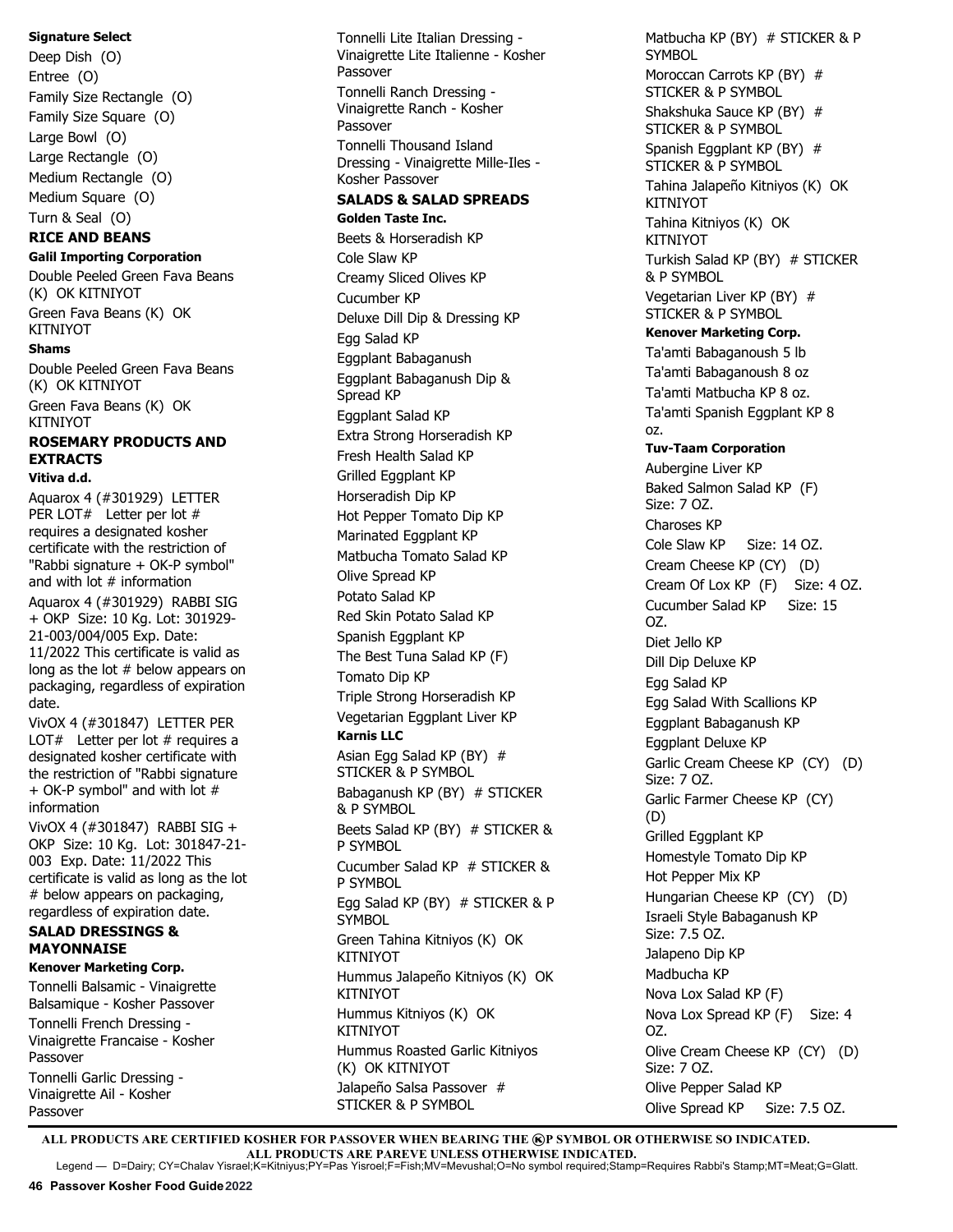Olive Tomato Salad KP Potato Salad KP Size: 15 OZ. Prepared Horseradish KP Royal Egg Salad KP Size: 7.5 OZ. Royal Eggplant Babganush KP Size: 7.5 OZ. Royal Tuna Salad KP Size: 7.5 OZ. Salsa Madbucha KP Scallion Cream Cheese KP (CY) (D) Size: 7 OZ. Spanish Eggplant KP Size: 7.5 OZ. Tomato Dip KP Size: 7 OZ. Tuna Salad Deluxe KP Size: 3.5 OZ. Tuna Salad KP Tuna Salad With Scallions KP Tzimmes Unsweetened Apple Sauce KP Vegetable Health Salad KP Size: 14 OZ. Vegetable Tuna Deluxe KP Size: 3.5 OZ. Vegetarian Eggplant Liver KP Size: 7.5 OZ. Vegetarian Liver KP Size: 7.5 OZ. White Fish Salad KP (F) Size: 4 OZ. White Fish Salad KP (F) Size: 7 OZ. White Horseradish Sugar Free KP **SALT PRODUCTS Daesang Corporation** Chungiungwon Solar Salt (Coarse) Chungiungwon Solar Salt (Fine) Chungjungwon Aged for 3 years Solar Salt Chungjungwon Flower of salt Chungjungwon Solar Salt (Powder) Farmsalt Fine Solar Salt Farmsalt Solar Salt Salt Of Chef

# **Korea Bamboo Salt Corp.**

Ocksujung Bamboo Salt (O) Ocksujung Bamboo Salt Classic (O)

## **SAUCES**

**Kenover Marketing Corp.**

Tonnelli Vodka Sauce - Kosher Passover (CY) (D)

Tonnelli Zesty Italian Marinara Sauce - Kosher Passover **Private Label Foods of Rochester Inc.**  Aharoni Pasta Sauce Tomato & Roasted Garlic – Kosher Passover Aharoni Pasta Sauce Tomato Basil – Kosher Passover Aharoni Pasta Sauce Traditional – Kosher Passover La Pasta Garlic- Kosher **Passover** La Pasta Tomato Basil- Kosher Passover La Pasta Traditional- Kosher Passover Savory Collection Garlic P:01-11- 2016 E:01-11-2018 - Kosher Passover Savory Collection Pasta Sauce-Tomato & Basil - Kosher Passover **Roberto Food Ltd.** Laâ Pasta Tomato & Basil Pasta Sauce - Kosher Passover Laâ Pasta Tomato & Roasted Garlic Pasta Sauce - Kosher **Passover** Laâ Pasta Tomato Pasta Sauce - Kosher Passover **SMR Distributing Co.** Tonelli Vodka Sauce Dairy Cream - Kosher Passover (CY) (D) **SEASONINGS & SPICES AVO** Alpesto, dustfree P 518700 Dilltops, Dustfree 763200 Herbs de Provence P 984200 Pepper, Thingrained, Dustfree 700500 Pfeffer, Schwarz fein Gemahlen 725000 **AVO-Werke August Beisse GmbH**  Alpesto, dustfree P 518700 Dilltops, Dustfree 763200 Herbs de Provence P 984200 Pepper, Thingrained, Dustfree 700500 Pfeffer, Schwarz fein Gemahlen 725000 **C Farms dba Culinary Farms** Frozen Garlic Puree (Passover) STAMP & LETTER PER L

# **CENTO FINE FOODS**

Cento Minced Garlic (STAMP) Retail product will have OKP Symbol on packaging.

**Gold Nut Co.**  All Spice Whole KP **Prima Spice Co., Inc.** B'Samim Blend KP Fish Seasoning KP Golden Harvest Black Pepper KP Golden Harvest Cayenne Pepper KP Golden Harvest Cinnamon Sticks KP Golden Harvest Crushed Red Pepper KP Golden Harvest Dill Weed KP Golden Harvest Freshly Ground Coarse Black Pepper KP Golden Harvest Garlic Flakes KP Golden Harvest Garlic Powder KP Golden Harvest Ginger Ground KP Golden Harvest Granulated Garlic KP Golden Harvest Minced Garlic KP Golden Harvest Minced Onion KP Golden Harvest Nutmeg KP Golden Harvest Parsley KP Golden Harvest Prima Spice Coriander KP Golden Harvest Prima Spice Turmeric KP Ground Coriander Seed Prima Gourmet Spices Cinnamon Sticks KP Prima Gourmet Spices Cinnamon Sugar KP Prima Gourmet Spices Crushed Red Pepper KP Prima Gourmet Spices Extra Fancy Paprika KP Prima Gourmet Spices Fresh Flavor Bay Leaves KP Prima Gourmet Spices Fresh Flavor Cilantro Flakes KP Prima Gourmet Spices Fresh Flavor Dill Weed KP Prima Gourmet Spices Fresh Flavor Minced Garlic KP Prima Gourmet Spices Fresh Flavor Oregano Leaves KP Prima Gourmet Spices Fresh Flavor Parsley Flakes KP Prima Gourmet Spices Fresh Flavor Thyme Leaves KP Prima Gourmet Spices Freshly Ground Allspice KP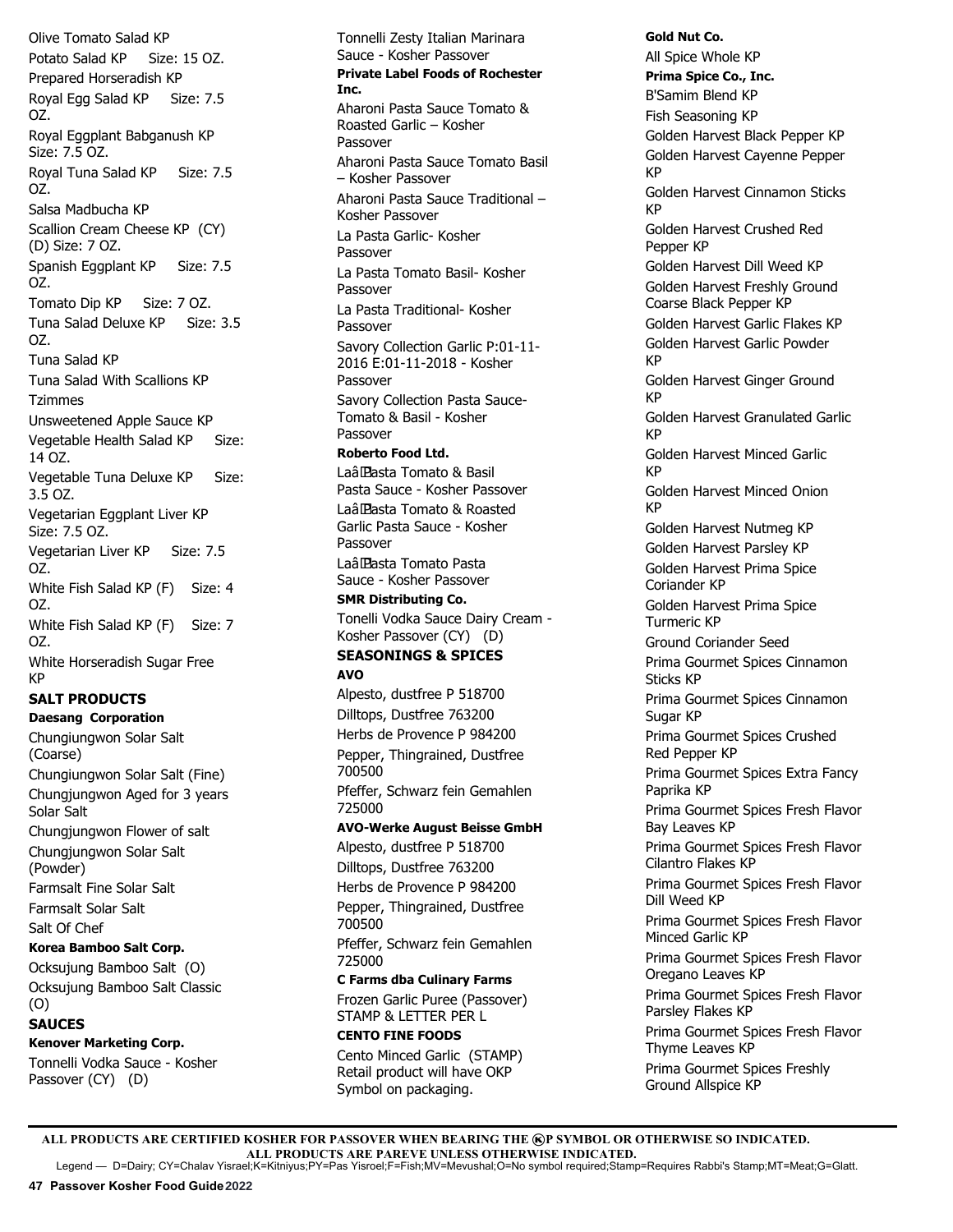Prima Gourmet Spices Freshly Ground Cayenne Pepper KP Prima Gourmet Spices Freshly Ground Cinnamon KP

Prima Gourmet Spices Freshly Ground Coarse Black Pepper KP Prima Gourmet Spices Freshly Ground Fine Black Pepper KP Prima Gourmet Spices Freshly Ground Ginger KP

Prima Gourmet Spices Freshly Ground Gourmet Black Pepper KP

Prima Gourmet Spices Freshly Ground Nutmeg KP

Prima Gourmet Spices Freshly Ground Turmeric KP

Prima Gourmet Spices Freshly Ground White Pepper KP

Prima Gourmet Spices Granulated Garlic Powder KP

Prima Gourmet Spices Hot Paprika KP

Prima Gourmet Spices Pickling Spice KP

Prima Gourmet Spices Rubbed Sage KP

Prima Gourmet Spices Sour Salt KP

Prima Gourmet Spices Sweet Paprika KP

Prima Gourmet Spices Whole Black Pepper KP

Prima Spice All Spice Ground KP Prima Spice Allspice Whole KP

Prima Spice Basil Leaves KP Prima Spice Bay Leaves KP

Prima Spice Black Pepper KP

Prima Spice Cayenne Pepper KP Prima Spice Celery Seed Whole KP

Prima Spice Celery Seed Whole KP Lot: 2663E Lot number listed is approved kosher for Passover even without designated letter "P" after OK Symbol. Prima Spice Chillies Crushed KP Prima Spice Cilantro KP Prima Spice Cinnamon KP Prima Spice Cinnamon Sugar KP Prima Spice Citric Acid KP Prima Spice Coriander KP Prima Spice Crushed Red Pepper KP Prima Spice Dill Weed Domestic KP Prima Spice Dill Weed KP

Prima Spice Garlic Powder KP

Prima Spice Ginger Ground KP Prima Spice Granulated Garlic KP Prima Spice Minced Garlic KP Prima Spice Minced Onion KP Prima Spice Mint Leaf KP Prima Spice Nutmeg KP Prima Spice Onion Powder KP Prima Spice Oregano KP Prima Spice Paprika KP Prima Spice Parsley KP Prima Spice Pickling Spice KP Prima Spice Rosemary KP Prima Spice Sour Salt KP Prima Spice Thyme KP Prima Spice Turmeric KP Prima Spice White Pepper KP Schwarma Spice KP

# **S & A Roasters LLC**

Blue Velvet Coffee Brew Bags Blue Velvet Coffee Brew Bags SPECIFIC LOT# Lot: PR 15412 This certificate is valid as long as the lot # below appears on packaging, regardless of expiration date.

Guatemala Q'anil KP

Guatemala Q'anil KP SPECIFIC LOT# Lot: PR 11268 This certificate is valid as long as the lot # below appears on packaging, regardless of expiration date.

# **SEAWEED**

**Lianyungang Shenxian Laver Co., ltd**

Roasted Seaweed

## **Qingdao Bright Moon Seaweed Group Co., Ltd.**  Sodium Alginate :LHV Sodium Alginate: Lmv Sodium Alginate:QBM-GH-02

Sodium Alginate:OBM-GH-08 Sodium Alginate:QBM-HHG-09

#### Sodium Alginate:QBM-MV-01 **ZENDAI**

Roasted Seaweed

**ZENDAI LTDA.**  Roasted Seaweed

# **SEEDS**

**Inulina y Miel de Agave S.A de C.V** ORGANIC 100% BLUE AGAVE RAW **SYRUP** ORGANIC 100% BLUE AGAVE **SYRUP** ORGANIC AGAVE SYRUP ORGANIC PREMIUM BLUE AGAVE INULIN POWDER

# **SNACK FOODS**

**City Nut and Candy** Airline Mix KP (STAMP) Almond Supreme KP (STAMP) Almond Supreme Mix KP (STAMP) Almonds Blanched Sliced KP (STAMP) Almonds Blanched Slivered KP (STAMP) Almonds Blanched Whole KP (STAMP) Almonds Raw KP (STAMP) Almonds Roasted N/S KP (STAMP) Almonds Roasted Salted KP (STAMP) Almonds Roasted/Salted KP (STAMP) Almonds Roasted/Unsalted KP (STAMP) Almonds Supreme KP (STAMP) Almonds Whole and Sliced (STAMP) Apple Rings KP (STAMP) Apricots, California Sun-Dried (Wholes, Halves Or Paste) (STAMP) Apricots, Whole (STAMP) Blanched Filberts KP (STAMP) Blueberries, California Sun-Dried (Whole Or Paste) (STAMP) Brazil Nuts Raw KP (STAMP) Brazil Nuts Roasted/Salted KP (STAMP) Cashews Raw KP (STAMP) Cashews Roasted N/Salt KP (STAMP) Cashews Roasted Salt KP (STAMP) Cashews Roasted/Salted KP (STAMP) Cashews Roasted/Unsalted KP (STAMP) Cherries, California Sun-Dried (Wholes, Halves Or Paste) (STAMP) Chocolate Cashews KP (STAMP) Cocoa Almonds (STAMP) Cocoa Filberts (STAMP) Compote KP (STAMP) Cranberry Pecan Mix KP (STAMP) Currants KP (STAMP) Dark Chocolate Almonds KP (STAMP) Dark Chocolate Brazil Nuts KP (STAMP)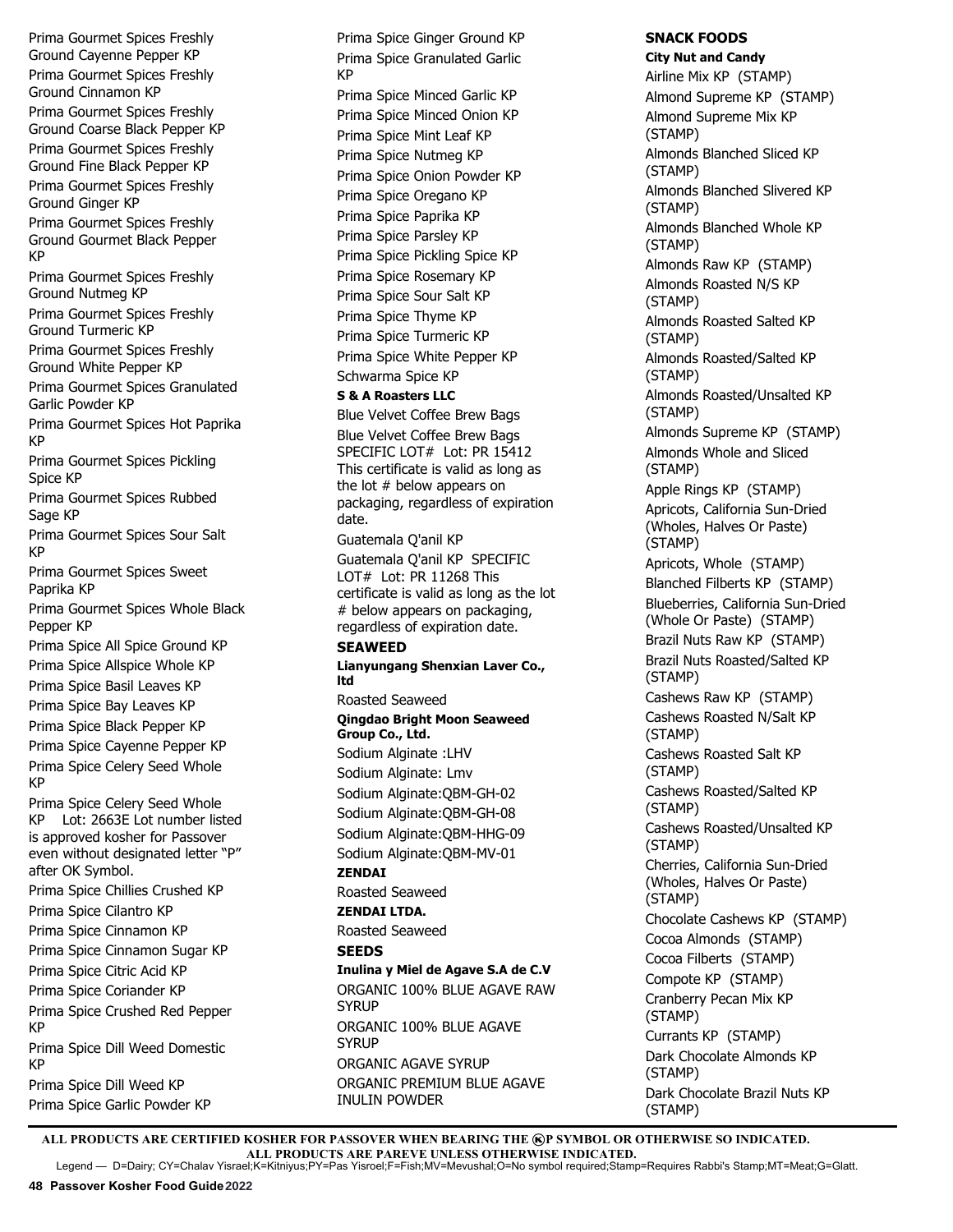Dark Chocolate Bridge Mix KP (STAMP) Dark Chocolate Filberts KP (STAMP) Dark Chocolate Macadamias KP (STAMP) Dark Chocolate Pecans KP (STAMP) Dark Chocolate Pistachios KP (STAMP) Dark Chocolate Walnuts KP (STAMP) Deluxe Mixed Nuts R/U KP (STAMP) Dried Apricots KP (STAMP) Dried Cranberries KP (STAMP) Dried Peaches KP (STAMP) Dried Pitted Dates KP (STAMP) Dried Prunes (STAMP) Fancy Jr. Mammouth Pecan Halves (STAMP) Figs, Whole (STAMP) Filberts Roasted/Salted Blanched KP (STAMP) Golden Raisins KP (STAMP) Hazelnuts KP (STAMP) Large Fruit Slices KP (STAMP) Macadamia Nuts KP (STAMP) Macadamia Nuts Natural KP (STAMP) Macadamia Roasted/Salted KP (STAMP) Macadamia Roasted/Unsalted KP (STAMP) Mini Assorted Fruit Slices KP (STAMP) Mixed Nuts Roasted/Salted KP (STAMP) Nacterines, California Sun-Dried (Wholes, Halves Or Paste) (STAMP) Natural Almonds KP (STAMP) Natural Brazil Nuts KP (STAMP) Natural Pecans KP (STAMP) Natural Sliced Almonds KP (STAMP) Peaches, California Sun-Dried (Wholes Or Halves, Or Paste) (STAMP) Pears, Dried (Wholes, Halves Or Paste) (STAMP) Pecans (STAMP) Pecans Halves KP (STAMP) Pecans KP (STAMP) Pignolias KP (STAMP) Pistachios N/Salt KP (STAMP) Pistachios Roasted/Salted KP (STAMP)

Pistachios Roasted/Unsalted KP (STAMP) Pistachios Salt KP (STAMP) Pitted Prunes KP (STAMP) Plums, Ca, Organic Sun-Dried (Wholes, Halves Or Paste) (STAMP) Plums, California Sun-Dried (Wholes, Halves, Or Paste) (STAMP) Raisins KP (STAMP) Raw Almonds (Inshell) (STAMP) Raw Almonds (Shelled) (STAMP) Raw Cashews KP (STAMP) Raw Nut Mix KP (STAMP) Raw Pecans Unsalted KP (STAMP) Roasted Salted Pecans KP (STAMP) Roasted Unsalted Filberts KP (STAMP) Roasted Unsalted Mixed Nuts KP (STAMP) Roasted Unsalted Pecans KP (STAMP) Shelled Almonds Raw KP (STAMP) Shelled Oregon Filberts KP (STAMP) Shelled Pistachios KP (STAMP) Shelled Pistachios Roasted Salted KP (STAMP) Shelled Pistachios Roasted Unsalted KP (STAMP) Shelled Walnuts KP (STAMP) Sliced/ Diced Prunes KP (STAMP) Tamarind KP (STAMP) Turkish Apricots KP (STAMP) Walnut Pieces KP (STAMP) Walnuts (STAMP) Walnuts Chopped KP (STAMP) Walnuts Halves & Pces (STAMP) Walnuts Halves And Pieces (STAMP) Walnuts Halves KP (STAMP) Walnuts Meal KP (STAMP) Walnuts Pieces (STAMP) Walnuts, Raw - Bulk (STAMP) **Klein's Naturals**  Sun Dried Tomatoes KP **Oh! Nuts** Almond Clusters KP Almond Flour KP Almond Macaroons KP Almonds Dry Roasted Salted KP Almonds Slivered KP Assorted Cookies KP

Assorted Mini Jelly Fruit Slices KP Baby Fingers KP Banana Pineapple Discs KP Black and White Cookies KP Brazil Nut Flour Button Cookies KP California Jumbo Dried Pears KP California Mixed Dried Fruit KP Calimyrna Dried Figs KP Cashew Cluster KP Cashew Nut Flour Chocolate Almonds KP Chocolate Baby Finger KP Chocolate Bridge Mix KP Chocolate Brownie Cake KP Chocolate Cashews KP Chocolate Covered Cranberries KP Chocolate Dipped Coconut Macaroons KP Chocolate Grape Jelly Rings KP Chocolate Hazelnuts (Filberts) KP Chocolate Macaroons KP Chocolate Raisins KP Chocolate Raspberry Jelly Rings KP Chocolate Roll KP Chocolate Seven Layer Cake KP Chopped Walnuts KP Citrus Slices KP Cocoa Almonds KP Coconut Macaroons KP Cranberry Pecan Mix KP Crimson Raisins KP Cupcakes KP Currants KP Dark Chocolate Pistachios KP Diamond Foiled Cherry Chocolate Truffles KP Dried Apple Rings KP Dried California Apricots KP Dried California Peaches KP Dried Cranberries KP Dried Jumbo California Nectarines KP Dried Plums KP Dried Turkish Apricots KP Dry Roasted Salted Cashews KP Fancy Sandwich Cookies KP Foiled Cherry Truffles KP Ground Almonds KP Ground Hazelnuts (Filberts) KP Ground Walnuts KP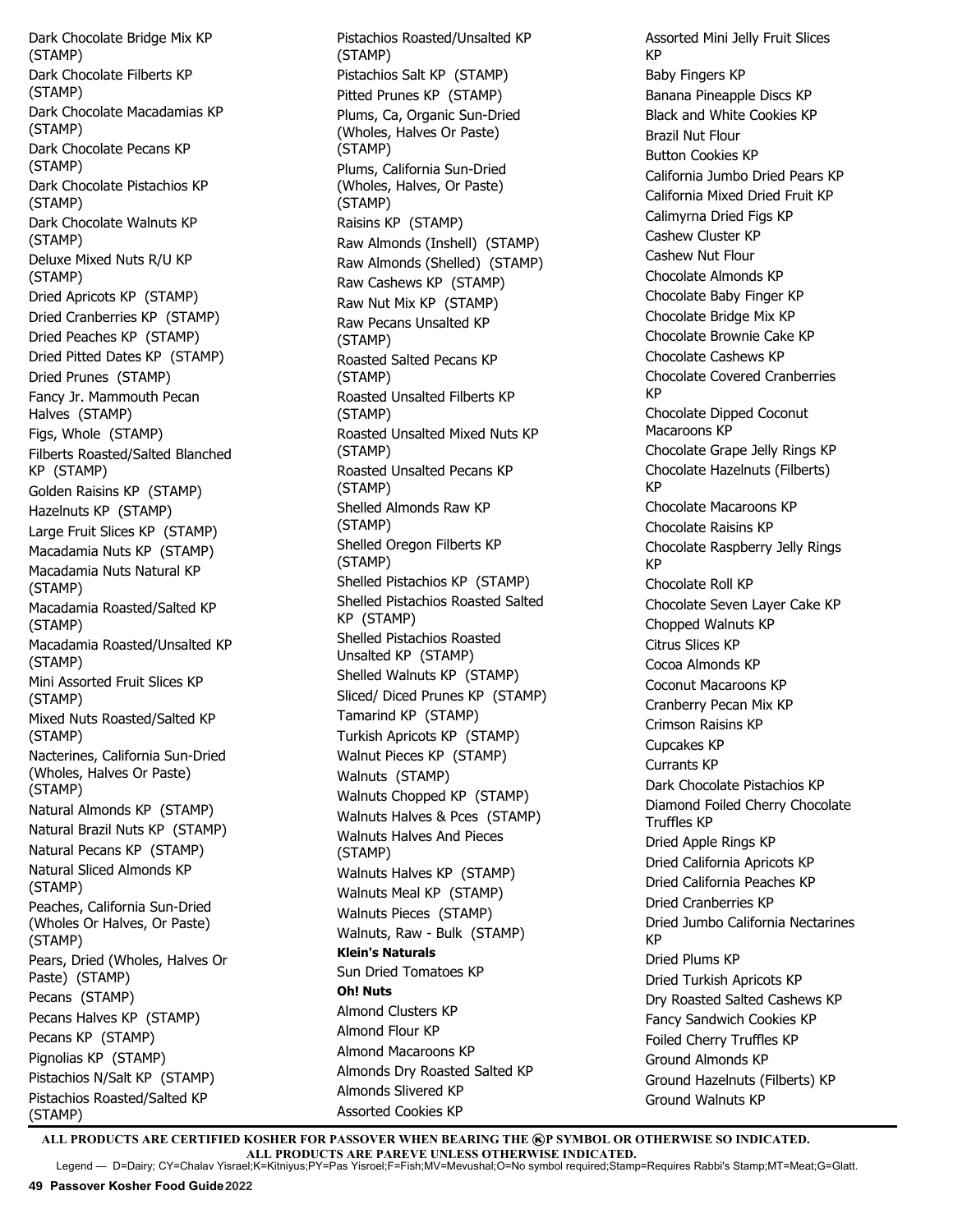Health Mix KP Holiday Mix KP Home Style Sandwich Cookies KP Honey Baked Pecans KP Honey Glazed Almonds KP Honey Glazed Mixed Nuts KP Honey Glazed Pecans KP Honey Glazed Slivered Almonds KP Jelly Roll Apricot KP Jelly Roll Raspberry KP Jumbo Black Raisins KP Jumbo Brazil Nuts KP Jumbo Golden Raisins KP Jumbo Raw Pecans Halves KP Lace Cookies KP Large Medjool Dates KP Leaf Cookies KP Light Raw Walnuts KP Macadamia Roasted Unsalted KP Marble Cake KP Marshmallow with Jelly KP Mint Cream Chocolates KP Mixed Fruit KP Natural Guava KP Natural Mango KP Natural Tropical Mix KP Organic Raw Coconut Flour Passover Almond Crunch Bites Passover Brazil Nut Flour Passover Chocolate Nougat Bar Passover Coconut Bars Passover Dried Turkish Figs Passover Ground Cashew Flour Passover Ground Pecan Flour Passover Ground Pistachio Flour Passover Honey Glazed Cashews Passover Krunch Balls Passover Marzipan Mini Bars Passover Mint Patties Passover Rainbow Jelly Squares Passover Vanilla Bars Passover Vanilla Marshmallows Pine Nuts (Pignolias)KP Pitted Dates KP Pitted Prunes KP Prunes KP Rainbow Cake KP Raisin Cluster KP Raspberry Cream KP Raw Almonds KP Raw Cashews KP

Raw Macadamia Nuts KP Raw Oregon Hazelnuts (Filberts) KP Roasted Salted Almonds KP Roasted Salted Cashews KP Roasted Salted Hazelnuts (Filberts) KP Roasted Salted Macadamia Nuts KP Roasted Salted Mixed Nuts KP Roasted Unsalted Almonds KP Roasted Unsalted Cashews KP Roasted Unsalted Hazelnuts (Filberts)KP Roasted Unsalted Mixed Nuts KP Roasted Unsalted Pistachios KP S/F Cookies KP Seven Layer Cake KP Shelled Raw Pistachios KP Shelled Roasted Salted Pistachios KP Shelled Roasted Unsalted Pistachios KP Shredded Coconut KP Sliced Blanched Almonds KP Sour Jelly Beans KP Sour Jelly Mini Fruit Shape KP Sour Jelly Worms KP Sponge Cake KP Sun Dried Tomatoes KP Toffee Almonds KP Viennese Crunch KP White Torino Chocolate Bars KP White Torino Chocolate Squares KP Whole Blanched Almonds KP **Setton International Foods, Inc.** Nature's finest health mix KP (STAMP) Pignolias KP (STAMP) **SOY PRODUCTS BIC Protein** Sofarine S Toasted Soy Flakes (K) (O) **Guild Enterprises for Shufersal** Frozen Peeled Soybean (K) OK KITNIYOT Frozen Whole Soybeans (K) OK **KITNIYOT Qinhuangdao Goldensea Foodstuff Industries Co., Ltd.** Baker Soy Flour (K) Toasted Soy Flour (K) Wilcon F (K) Wilcon SI (K)

Wilcon T 201 (K) Wilcon T 204 (K) Wilcon T 205A/B (K) Wilcon T 31 (K) Wilcon T 33 (K) Wiltex 101 (K) Wiltex 102 (K) Wiltex 103 (K) Wiltex 104 (K) **Shufersal** Frozen Peeled Soybean (K) OK KITNIYOT Frozen Whole Soybeans (K) OK **KITNIYOT STARCHES Cargill** Oliggo. Fiber F97 Oliggo. Fiber Instant Oliggo. Fiber S20 Oliggo. Fiber XL **Cargill, Incorporated** Oliggo. Fiber F97 Oliggo. Fiber Instant Oliggo. Fiber S20 Oliggo. Fiber XL **Cosucra Groupe Warcoing S.A.**  Oliggo. Fiber F97 Oliggo. Fiber Instant Oliggo. Fiber S20 Oliggo. Fiber XL **SUGAR Aldi, Inc.** Bakers Corner Granulated Sugar 4lb Bakers Corner Light Brown Sugar 2lb **Big Y Foods, Inc.** Big Y Light Brown Sugar Big Y Pure Cane Granulated Sugar **BJ's Wholesale Club, Inc.** Executive Choice Pure Cane Granulated Sugar **C&H Sugar Company** C&H Organic Granulated Sugar **California Cane Sugar Inc** Granulated Pure Cane Sugar **Demoulas Supermarkets** Demoulas Granulated Sugar Market Basket Granulated Sugar **Domino Foods, Inc.** "A" Liquor/Liquefying Syrup 10 lb. Domino Gran. Resealable Pouch Allen Light Brown Pure Cane Sugar

ALL PRODUCTS ARE CERTIFIED KOSHER FOR PASSOVER WHEN BEARING THE **@P SYMBOL OR OTHERWISE SO INDICATED. ALL PRODUCTS ARE PAREVE UNLESS OTHERWISE INDICATED.** Legend — D=Dairy; CY=Chalav Yisrael;K=Kitniyus;PY=Pas Yisroel;F=Fish;MV=Mevushal;O=No symbol required;Stamp=Requires Rabbi's Stamp;MT=Meat;G=Glatt.

Wilcon SJ (K)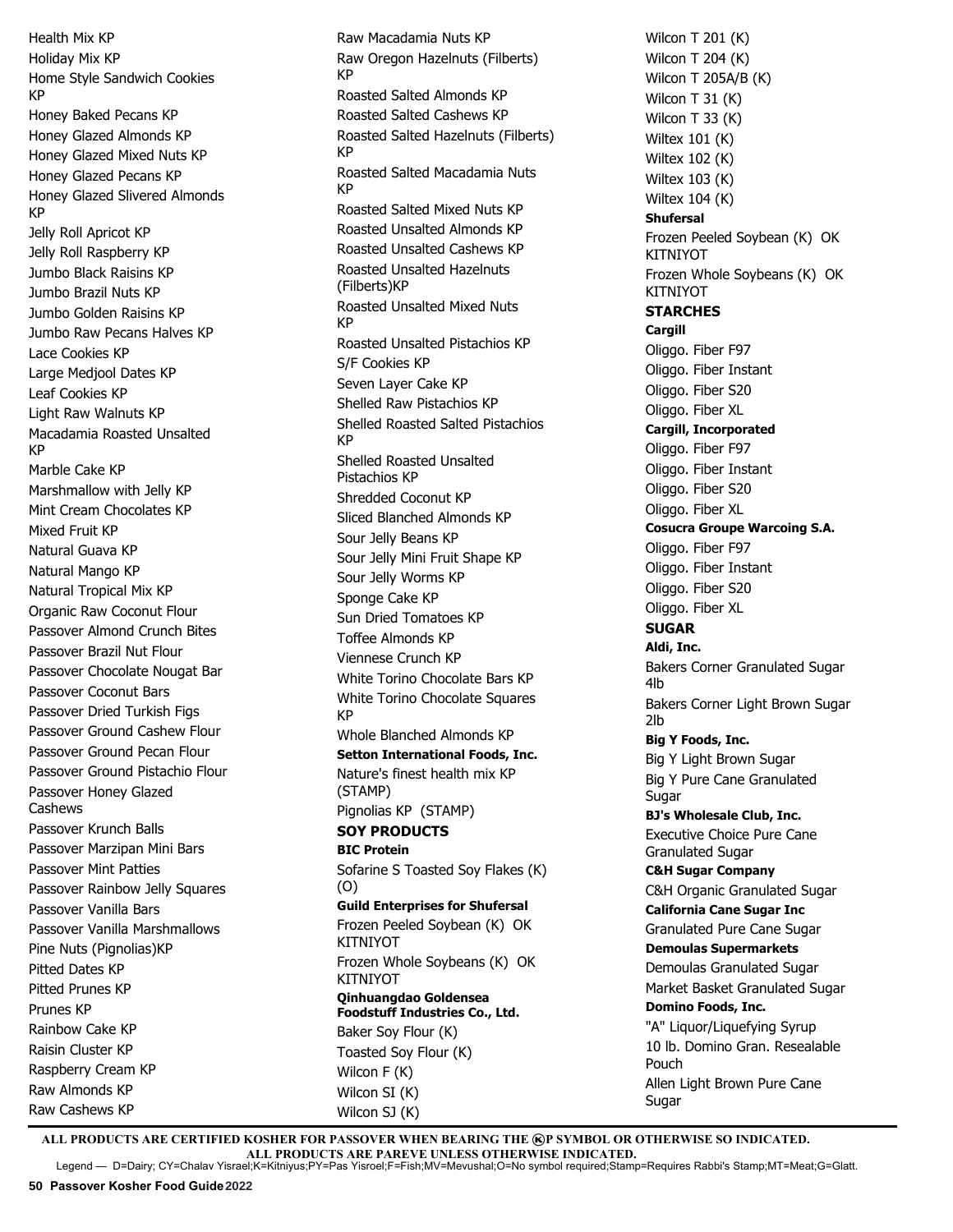Amber Sugar Syrup Amerfond (R) Brand Fondant Sugar C&H Bakers Spec. Sugar C&H Brownulated Dark Brown Refiners' Syrup C&H® Azucar de Cana Gran. Sugar Cane Refinery Syrup (Partially Refined) Canners No.1 Sugar Syrup KP Canners No.2 Sugar Syrup KP Coating Syrup KP Country Cane Granulated Sugar Size: 5 lb. Container: BAGS Crystal 50 Invert Syrup KP DARK BROWN ENROBING SYRUP KP Domino - Dark Brown Sugar - FCC Domino - Light Brown Sugar - FCC Domino (R) #2 Sanding Sugar Domino (R) Bakers Special Sugar Domino (R) Bottlers Granulated Domino (R) Brownulated (R) Brand Pure Cane Granulated Light Brown Sugar Domino (R) Brownulated (R) Brand Pure Cane Powdered Brown Sugar Domino (R) Canners Granulated Sugar Domino (R) Con AA Sugar Domino (R) Dots (R) (Pure Cane Sugar) Cubes Domino (R) Extra Fine Granulated 100% Pure Cane Sugar Domino (R) Fruit Granulated Sugar Domino (R) Granulated Sugar Domino (R) Honey Granules Domino (R) Instant Superfine Domino (R) LCMT Granulated Sugar Domino (R) Light Brown Pure Cane **Sugar** Domino (R) Medium Brown Sugar Domino (R) Medium Fine Granulated Sugar Domino (R) Medium Granulated **Sugar** Domino (R) Old Fashioned Dark Brown Pure Cane Sugar Domino (R) Pure Cane Granulated Sugar

Domino (R) Pure Granulated Sugar (Canister) Domino (R) Qwik-Flo (R) Dark Molasses Powder/Granules Domino (R) Qwik-Flo (R) Honey Powder/Granules Domino (R) Qwik-Flo (R) Light Molasses Powder/Granules Domino (R) Standard Granulated **Sugar** Domino (R) Sugar Packets Domino ® Pourable Brown Sugar –Flip Top Bottle Domino ® Quick Dissolve Superfine Sugar –Flip Top Domino Golden Sugar Domino Granulated Estandar/Mexico Production Domino Granulated Refinada/Mexico Production Domino Granulated Sugar (Bulk) (O) Domino Organic Granulated Sugar Domino Premium Pure Cane Granulated Domino Pure Cane Extra Fine Granulated Sugar Domino® Azúcar Mascabado Eagle Granulated Sugar Extra Fine Granulated Sugar FANCY MOLASSES (K) Passover Flo-Sweet Granulated Sugar Size: 4 lb. Container: BAGS Freshvert (R) Invert Syrup KP Granulated Sugar - Canister Granulated Sugar Packets and Stix Jack Frost Dark Brown Sugar Jack Frost Granulated Sugar Size: 5 lb. Container: BAGS Jack Frost Pure Cane Granulated Sugar KPM165 (STAMP) LCMT Sucrose Syrup KP LIGHT BROWN ENROBING SYRUP (K) LIGHT BROWN RUN-OFF SYRUP Medium Invert Syrup Millhouse Molasses KP – Foodservice No. 1 Sugar Syrup KP No. 2 Sugar Syrup KP Organic Raw Cane Sugar Organic Raw Cane Sugar (formerly known as Evaporated Cane Juice – ECJ - Organic)

Private Label Demerara Sugar Packets & Stix Pure Cane Sugar Demerara Qwik-Flo Organic Honey Powder/Granules Refiners Blackstrap Molasses Sunny Cane Granulated Sugar Tate & Lyle Honey Granules Tate & Lyle Natural Cane Fair **Trade** Tate & Lyle Organic Cane Fair Trade Tate & Lyle Organic Turbinado Fair **Trade** Total Invert Syrup Total Invert Syrup KP **DZA Brands** Food Lion Dark Brown Sugar Food Lion Fine Granulated **Sugar** Food Lion Granulated Sugar Food Lion Light Brown Sugars Hannaford Granulated Sugar My Essentials Granulated Sugar Smart Option Granulated Sugar **Eco Foods Services LLC** Crystal Sugar Refined Sugar **Enmark International LLC** Torino Fine Granulated Sugar Voxney Fine Granulated Pure Refined Cane Sugar **Family Dollar Stores, Inc.** Chestnut Hill Granulated Sugar Chestnut Hill Light Brown Sugar Clover Valley Granulated Sugar Clover Valley Light Brown Sugar **Federated Group, Inc.** Hy Top Granulated Sugar Parade Granulated Sugar Pure Cane Sugar Demerara Pure Granulated Sugar Red & White Granulated Sugar **Florida Crystals** Milled Cane Sugar **Florida Crystals Food Corp.** 24 oz. Domino Demerara Sugar 32 oz. Raw Crystals Natural Cane Sugar Demerara Cane Sugar Florida Crystals Demerara Cane Sugar Florida Crystals Organic Brown Raw Cane Sugar Passover as of December 20, 2017. Florida Crystals Organic Granulated Sugar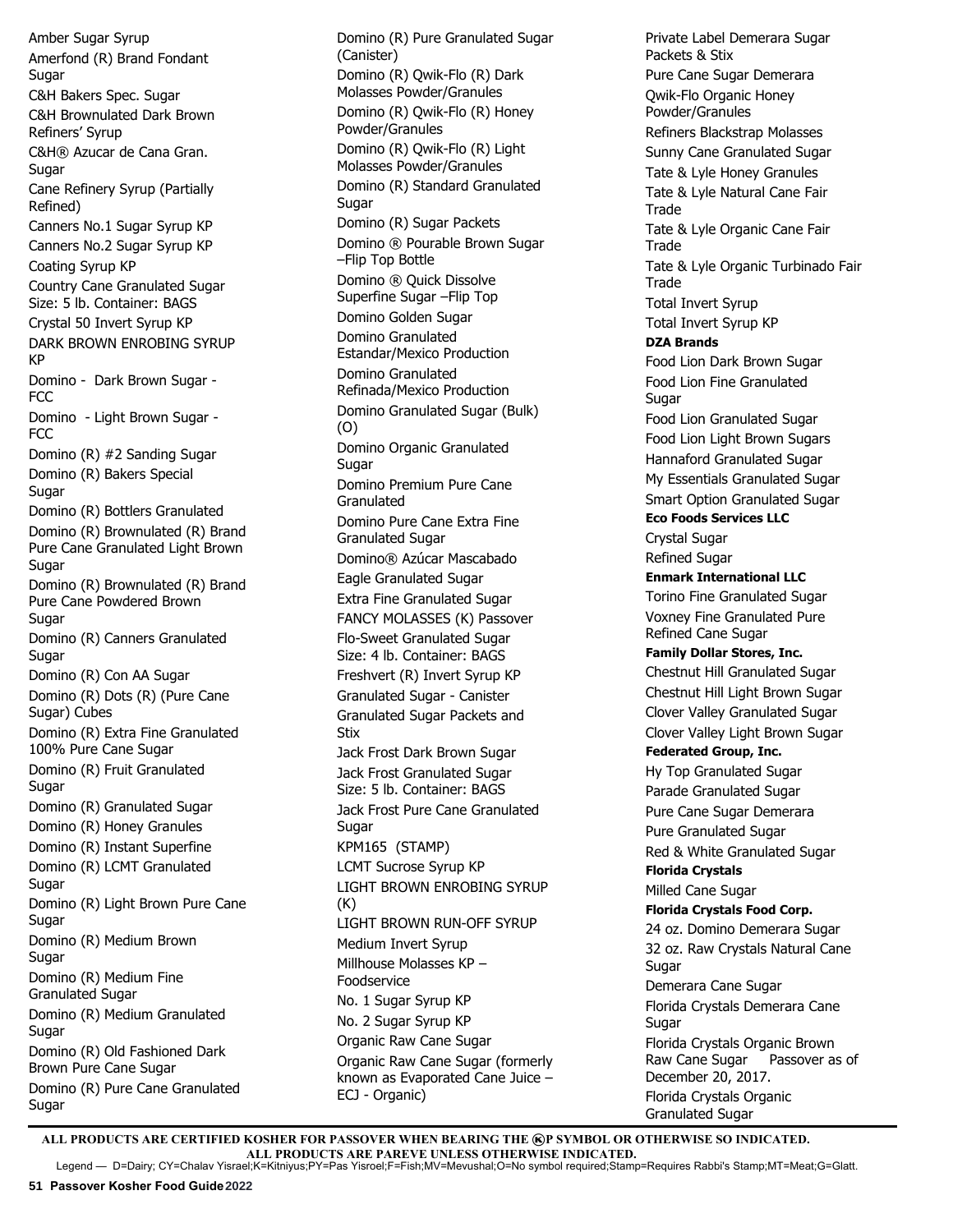Florida Crystals Organic Raw Cane **Sugar** 

Florida Crystals Raw Cane Sugar Golden Granulated Raw Cane Sugar (Formerly Known As Golden Granulated Evaporated Cane Juice-ECJ)

Golden Granulated® Extra Fine Raw Cane Sugar (formerly known as Evaporated Cane Juice – ECJ)

Golden Granulated® Organic Raw Cane Sugar (formerly known as Evaporated Cane Juice – ECJ - Organic) Light Brown Pure Cane Sugar Light Brown Sugar Milled Cane Sugar Organic Bagasse Organic Cane Sugar Organic Dark Demerara Cane **Sugar** Organic Light Brown Sugar Passover as of December 20, 2017. Organic Raw Cane Sugar Private Label Demerara Sugar Packets & Stix Pure Cane Dark Brown Sugar Pure Cane Light Brown Sugar Pure Florida Cane Sugar Raw Cane Sugar Raw Sugar (O) Refined Cane Sugar Extra Fine Granulated **Foodtown Inc.** Food Town Pure Granulated Sugar **Fresh and Easy Neighborhood Market Inc.** Fresh and Easy White Pure Cane Granulated Sugar **Galam Ltd**  Glucose (Passover) RABBI'S SIGNATURE Liquid Fructose

Sugar **IGA, Inc.**

IGA Granulated Sugar IGA Light Brown Sugar

**Ingles Markets, Inc.** Laura Lynn Dark Brown Sugar

Laura Lynn Granulated Sugar Laura Lynn Light Brown Sugar **Key Food Co-Operative, Inc.** 5 LB. Granulated Sugar Key Food Pure Cane Sugar Granulated

**P.R.R.C. (PRICE RITE)** Price Rite Pure Cane Extra Fine Sugar Granulated **Pathmark Stores Inc.** Pathmark (R) Pure Extra Fine Granulated Sugar (R) Pathmark Dark Brown Sugar Pathmark Extra Fine Granulated Sugar, 5 LB. **Price Chopper** PICS Granulated Sugar PICS Light Brown Sugar Price Chopper Granulated Sugar Price Chopper Pics Granulated Sugar **Publix Super Markets, Inc.**  Greenwise Organic Granulated **Sugar** Publix Dark Brown Sugar Publix Light Brown Sugar Publix Pure Granulated Sugar Extra Fine **QUAKER SUGAR CO., INC.** 100# Diamond Blue 100# Diamond Green Diamond Extra Fine Granulated **Sugar** Diamond Fine Granulated **Sugar** Diamond Pure Cane Extra Fine Granulated Sugar Diamond Pure Cane Fine Granulated Sugar **RD/JET LLC** Chef's Quality Granulated Sugar **Retail Business Services, LLC (Services Company of Ahold Delhaize USA - ADUSA)** Bi-Lo Extra Fine Granulated Sugar Giant Dark Brown Sugars Giant Extra Fine Granulated **Sugar** Giant Light Brown Sugars Southern Home Extra Fine Granulated Sugar Stop & Shop Dark Brown Sugar Stop & Shop Extra Fine Granulated **Sugar** Stop & Shop Light Brown Sugar Tops Dark Brown Sugars Tops Extra Fine Granulated

**DIVISION** World's Choice Extra Fine Granulated Sugar World's Choice Fruit Fine Pure Cane Granulated Sugar

**ROHTSTEIN CORP. SUGAR** 

**Roundy's Inc.**  Roundy's Light Brown Sugar

Roundy's Pure Granulated **Smart & Final / Amerifoods** 

**Trading Company**

First Street Granulated Sugar Smart & Final Granulated Sugar

## **Sysco Merchandising and Supply Chain Services, Inc.**

BakerSource Classic Light Brown Cane Sugar Classis Sysco Extra fine Granulated Cane Sugar Sysco Classic Extra Fine Granulated Sugar Sysco Serene Extra Fine Granulated Sugar **The Kroger Company**

Kroger Pure Cane Granulated **Sugar** 

**Topco Associates LLC** Food Club Pure Granulated Sugar Meijer Granulated Sugar Shurfine Granulated Sugar Shurfine Light Brown Sugar ValuTime Granulated Sugar

**Trader Joe's** Trader Joe's Light Brown Pure Cane Sugar Trader Joe's Pure Cane Granulated **Sugar United Natural Foods, Inc. dba UNFI**

Essential Everyday Granulated Sugar

Essential Everyday Light Brown Sugar Shoppers Value Granulated **Sugar** 

**US Foods**

Monarch Extra Fine Granulated Sugar

Monarch Light Brown Sugar U.S. Foodservice Sugar Packets

**WAGNER COFFEE SERVICE** Wagner Coffee Service Sugar - **Canister Wakefern Food Corporation**

Price Rite Extra Fine Granulated Sugar Shop Rite (R) Extra Fine Granulated Pure Cane Sugar

ALL PRODUCTS ARE CERTIFIED KOSHER FOR PASSOVER WHEN BEARING THE **@P SYMBOL OR OTHERWISE SO INDICATED. ALL PRODUCTS ARE PAREVE UNLESS OTHERWISE INDICATED.**

Tops Light Brown Sugar

**Sugar** 

Legend — D=Dairy; CY=Chalav Yisrael;K=Kitniyus;PY=Pas Yisroel;F=Fish;MV=Mevushal;O=No symbol required;Stamp=Requires Rabbi's Stamp;MT=Meat;G=Glatt.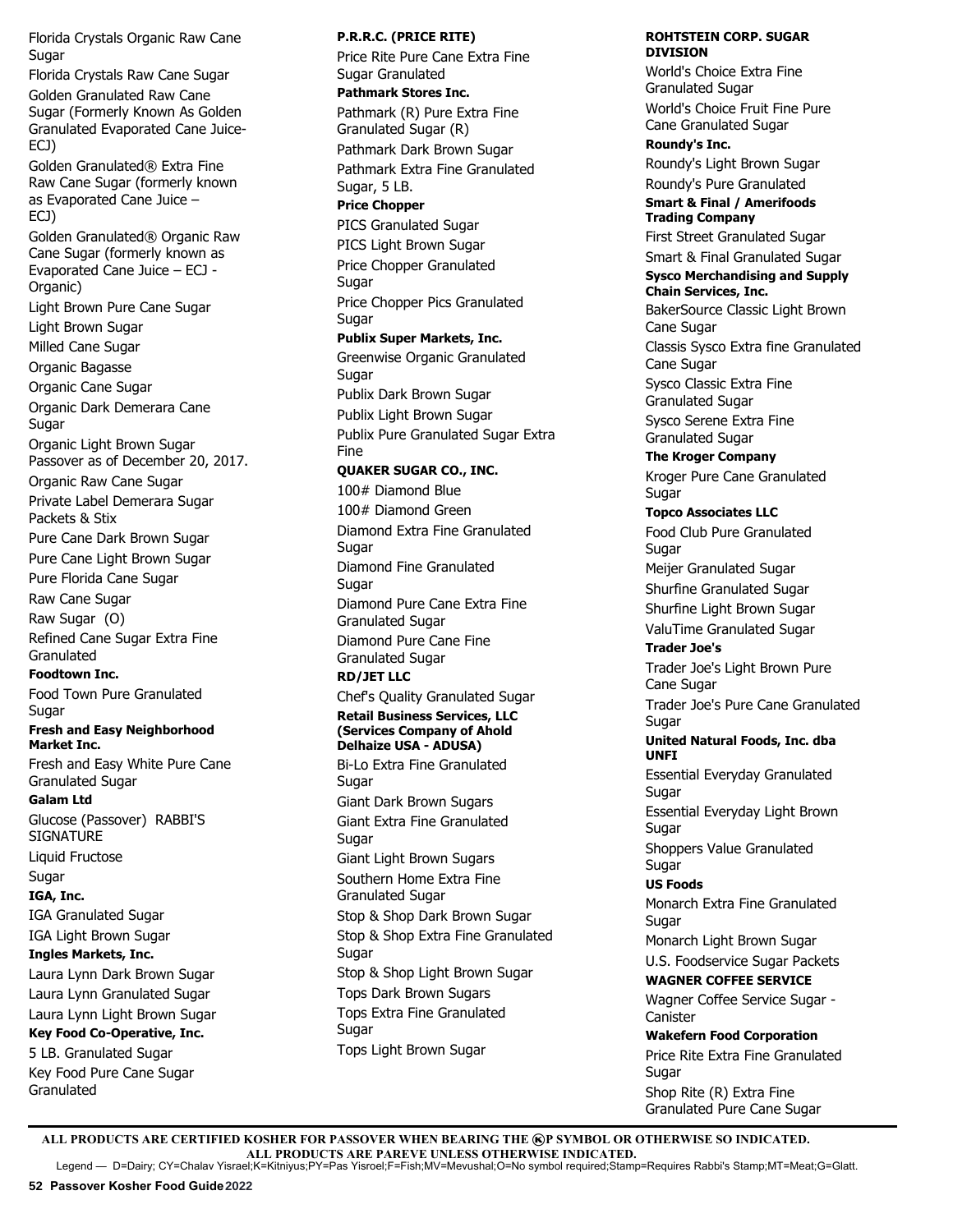**Walgreen Co.**  Nice! Light Brown Sugar **Walmart Stores, Inc.** Great Value Granulated Sugar Great Value Light Brown Sugar **Wegman's Inc.**  Wegman's Dark Brown Sugar Wegman's Granulated Sugar Wegman's Light Brown Sugar **Western Beef Retail Inc** Pure Granulated Sugar **WFM Private Label, L.P.** 365 by Whole Foods Market Cane Sugar 365 by Whole Foods Market Organic Light Brown Sugar **Winn-Dixie Stores, Inc.** Winn-Dixie Extra Fine Granulated **Sugar** Winn-Dixie Pure Cane Light Brown **Sugar Woodstock** 00973 Woodstock Pure Cane **Sugar** 01099 Woodstock Organic Turbinado Sugar **Woodstock Farms** Woodstock Farms Organic Pure Cane Sugar from Paraguay **SWEETENERS Aldi, Inc.** Simply Nature Organic Blue Agave Light Golden **Alma Terra Inc.** Green Garden Raw Dark Organic Agave Syrup **Associated Wholesale Grocers (AWG)** Clearly Organic Agave Sweetener **BJ's Wholesale Club, Inc.** Wellsley Farms Organic Blue Agave **Blue Green Organics, LLC** ORGANIC 100% BLUE AGAVE CRYSTALLIZED SYRUP ORGANIC 100% BLUE AGAVE POWDER ORGANIC 100% BLUE AGAVE SYRUP - STICK PACK PARTIALLY HYDROLYZED ORGANIC 100% BLUE AGAVE **SYRUP Brass Products** Agave Nectar Sheer Agave Nectar

**CATALO Natural Health Foods Limited** Organic Agave Light Syrup **Chantico** Organic Raw Agave Sweetener Organic Wild Agave Sweetener **Come Alive Organics, LLC** Organic Agave Syrup **Comercial Tres Norte SPA** Organic Agave Syrup **Domino Foods, Inc.** Allen Light Brown Pure Cane **Sugar** C&H Brownulated Dark Brown Refiners' Syrup C&H® Azucar de Cana Gran. **Sugar** Canners No.1 Sugar Syrup KP Canners No.2 Sugar Syrup KP Crystal 50 Invert Syrup KP DARK BROWN ENROBING SYRUP KP Domino (R) #2 Sanding Sugar Domino (R) Bakers Special Sugar Domino (R) Bottlers Granulated Domino (R) Canners Granulated Sugar Domino (R) Con AA Sugar Domino (R) Dots (R) (Pure Cane Sugar) Cubes Domino (R) Extra Fine Granulated 100% Pure Cane Sugar Domino (R) Fruit Granulated Sugar Domino (R) Honey Granules Domino (R) Instant Superfine Domino (R) LCMT Granulated Sugar Domino (R) Medium Fine Granulated Sugar Domino (R) Medium Granulated Sugar Domino ® Quick Dissolve Superfine Sugar –Flip Top Domino Granulated Estandar/Mexico Production Domino Granulated Refinada/Mexico Production Domino® Azúcar Mascabado FANCY MOLASSES (K) Passover Freshvert (R) Invert Syrup KP KPM165 (STAMP) LCMT Sucrose Syrup KP LIGHT BROWN ENROBING SYRUP (K) LIGHT BROWN RUN-OFF SYRUP

Millhouse Molasses KP – Foodservice No. 1 Sugar Syrup KP No. 2 Sugar Syrup KP Organic Blue Agave Nectar Syrup #409599 Organic Raw Cane Sugar Organic Raw Cane Sugar (formerly known as Evaporated Cane Juice – ECJ - Organic) Pure Cane Sugar Demerara Qwik-Flo Organic Honey Powder/Granules Redpath Demerara Sugar Tate & Lyle Honey Granules Tate & Lyle Natural Cane Fair **Trade** Tate & Lyle Organic Cane Fair **Trade** Tate & Lyle Organic Turbinado Fair **Trade** Total Invert Syrup Total Invert Syrup KP **Dulcini S/A** Caramel Syrup **Food Emporium** Food Emporium Organic Blue Agave Sweetener **Galam Ltd**  Glucose (Passover) RABBI'S **SIGNATURE** Liquid Fructose **Sugar Health Garden** Health Garden Agave Nectar **Imperial Sugar Company**  Wholesome Sweeteners ECJ-L **Import4U LTD** Organic Agave Syrup **Inulina y Miel de Agave S.A de C.V** Organic 100% Blue Agave Crystallized Syrup ORGANIC 100% BLUE AGAVE RAW **SYRUP** ORGANIC 100% BLUE AGAVE **SYRUP** ORGANIC 100% BLUE AGAVE SYRUP - STICK PACK ORGANIC AGAVE SYRUP ORGANIC BLUE AGAVE POWDER **SYRUP** ORGANIC PREMIUM BLUE AGAVE INULIN POWDER PARTIALLY HYDROLYZED ORGANIC 100% BLUE AGAVE **SYRUP Lantic / Rogers** Sirop d' Agave / Agave Syrup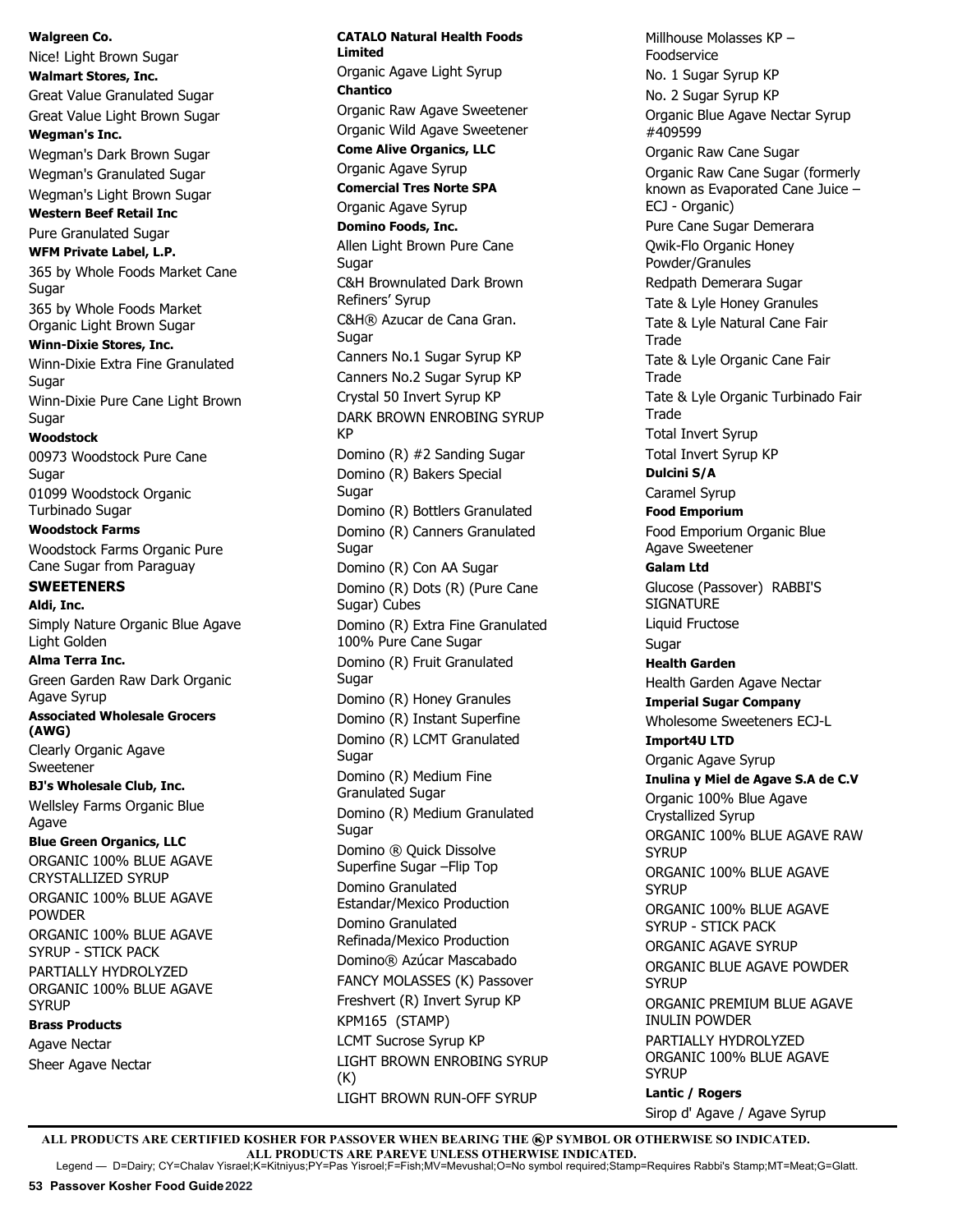**Loc Industries Inc.** PC Organics Blue agave syrup Sirop d' Agave / Agave Syrup **Maretai Australia Pty Ltd** Maretai Agave Syrup **Max World Trading SA de CV** Natfood Organic Agave Liquid Inulin Natfood Organic Agave Syrup Natfood Wild Agave Nectar **Maya Gold Trading BV** Organic Agave Syrup **Miguel & Valentino** Organic Blue Agave Syrup **Naturally Innovative Brands** Nativo Organic Blue Agave Syrup Organic Blue All Natural Agave Syrup **Naturel West Corp EU B.V.** Organic Agave Syrup **Organica For All, LLC** Agave Blue **Origo Brands, LLC** Organic Raw Agave Sweetener Organic Wild Agave Sweetener **Productos Selectos de Agave SPR de RL de CV** Organic Agave Syrup Organic Agave Syrup Salmiana **RightSweet** Sucralose **Roundy's Inc.**  Simply Roundy's Organic Agave Nectar **Sensus America, Inc.** Frutafit Organic Agave Inulin **Sheer** Agave Nectar **Sistemas Alimenticios Naturales S.A.P.I. de C.V.** Organic Agave Syrup Wild Agave Nectar **Sophia Foods Inc.** Agave Nectar Sophia Organic Agave Syrup **South Beach Syrup Co** South Beach Syrup 100% Blue Agave Nectar **Soviia Agave** Organic Agave Syrup **The Ingredient House** Sucralose **Thirsty Imports Inc** Thirsty Agave Syrup **Tia Ofilia Sapi de CV** Jarabe de Agave Organico

Jarabe de Agave Organico Raw **Trader Joe's** Trader Joe's Organic Blue Agave Syrup **WC Spirits LLC dba Karma Tequila** Karma Agave Nectar **Western Family Foods, Inc.**  Natural Directions Organic Blue Agave Nectar **TEA Adanim Tea (1991) Ltd.**  LemonGrass Bio (P) **Aromatics Inc.** Non Organic Hibiscus TBC Non Organic Safflower TBC Organic Chamomile Whole Flower **Nizat Haduvdevan** LemonGrass Bio (P) **TOMATO PRODUCTS GRUPO EMPRESARIAL CONESA** Tomato Paste for Passover LETTER PER LOT# **Klein's Naturals**  Sun Dried Tomatoes KP **Setton International Foods, Inc.** Sun Dried Tomatoes KP (STAMP) **VEGETABLES (CANNED) Altra Foods** Hearts of Palm Cuts (BY) LETTER PER LOT# **Crown Products** Hearts of Palm Cuts (BY) LETTER PER LOT# **Delicatessen Internacional S.A. de C.V.** Hearts of Palm Tips & Cuts, 14 oz Tin **Gold & Berg Foods Inc** Atlas Hearts of Palms Sliced (BY) LETTER PER LOT# Atlas Hearts of Palms Whole (BY) LETTER PER LOT# **Roland Foods, LLC.** Roland Heart of Palm Tips & Cuts 14 oz **VEGETABLES (DEHYDRATED) Anyue Andre Lemon Co., Ltd** Dehydrated Lemon Peel **Earth Embody** Nikki's Eggplant Jerky KP Nikki's Onion Rings KP **ESG Krauter GmbH** Dried Basil [Basilikum] Dried Chervil [Kerbel] Dried Chives [Schnittlauch] Dried Cilantro [Koriander]

Dried Coriander [Koriander] Dried Cress [Kresse] Dried Dill Dried Lovage [Liebstock] Dried Melissa [Melisse] Dried Mint [Minze] Dried Parsley Curly [Petersilie (glatt)] Dried Parsley Flat [Petersilie (mooskrause)] Dried Peppermint [Pfefferminze] Dried Rocket [Rucola] Dried Spinach [Spinat] Dried Spring Onion [Frühlingszwiebel] Dried Tarragon [Estragon] **FINE FOODS INDUSTRIES** Dehydrated Garlic Flakes Dehydrated Garlic Granules Dehydrated Garlic Minced Dehydrated Garlic Powder Dehydrated Onion Granules Dehydrated White Onion **Chopped** Dehydrated White Onion Flakes/Kibbled Dehydrated White Onion Minced Dehydrated White Onion Powder **Fivestar Dehydration PVT. LTD** Dehydrated Garlic Chopped Dehydrated Garlic Flakes Dehydrated Garlic Granules Dehydrated Garlic Minced Dehydrated Onion Chopped Dehydrated Onion Granules Dehydrated Onion Kibbled Dehydrated Onion Minced **W. Schumacher & Co. GmbH** Cilantro Flakes Dehydrated Cilantro Flakes Dehydrated Parsley Fines Dehydrated Parsley Flakes Dehydrated Parsley Flakes Large Leaf Dehydrated Parsley Granules-10+30 Dehydrated Parsley Granules-20+60 Dehydrated Parsley Powder Dehydrated Spinach Flakes Dill Weed Dried Chives [Schnittlauch] Dried Coriander [Koriander] Dried Lovage [Liebstock] Parsley Fines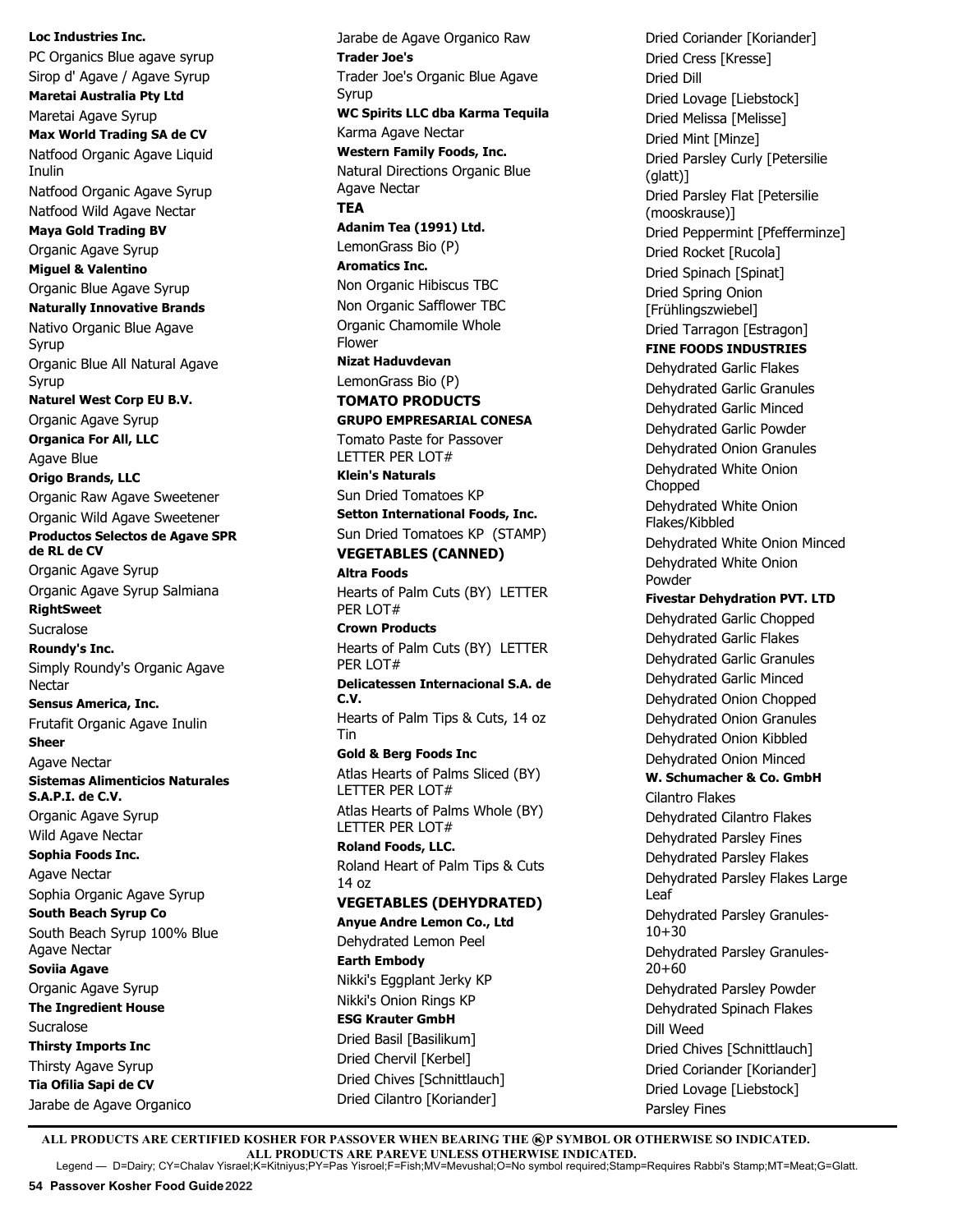Parsley Flakes Parsley Flakes Large Parsley Granules -10+30 Parsley Granules -20+60 Parsley Powder Spinach Flakes **VEGETABLES (DRIED) ESG Krauter GmbH** Dried Chervil [Kerbel] Dried Chives [Schnittlauch] Dried Cilantro [Koriander] Dried Coriander [Koriander] Dried Cress [Kresse] Dried Dill Dried Mint [Minze] Dried Parsley Curly [Petersilie (glatt)] Dried Parsley Flat [Petersilie (mooskrause)] Dried Peppermint [Pfefferminze] Dried Rocket [Rucola] Dried Spinach [Spinat] Dried Tarragon [Estragon] **Peter Paul Philippine Corporation**  Organic and Fair Trade Desiccated **Coconut** Toasted Unsweetened Desiccated Coconut **Setton International Foods, Inc.** Sun Dried Tomatoes KP (STAMP) **W. Schumacher & Co. GmbH** Cilantro Flakes Dehydrated Cilantro Flakes Dehydrated Parsley Fines Dehydrated Parsley Flakes Dehydrated Parsley Flakes Large Leaf Dehydrated Parsley Granules-10+30 Dehydrated Parsley Granules-20+60 Dehydrated Parsley Powder Dehydrated Spinach Flakes Dill Weed Dried Chives [Schnittlauch] Dried Coriander [Koriander] Parsley Fines Parsley Flakes Parsley Flakes Large Parsley Granules -10+30 Parsley Granules -20+60 Parsley Powder Spinach Flakes **VEGETABLES (FRESH) Aldi, Inc.** Little Salad Bar Classic Coleslaw

Little Salad Bar Shredded Lettuce The Salad Bar Garden Salad **Dole Fresh Vegetables, Inc.** 10 oz Angel Hair Coleslaw 10 oz Shredded Carrots 10 oz Shredded Red Cabbage 12 oz Classic Iceberg Salad 12 oz (Bilingual) 12 oz Dole Classic Iceberg 12 oz Garden Salad 14 oz Classic Coleslaw 14 oz Colorful Cole Slaw 14 oz (Bilingual) 14 oz. Classic Coleslaw 16 oz Dole Value Size Shredded Lettuce 2 lb Chopped Romaine 2 lb Dole Garden Salad 24 oz Dole Value Size Classic Iceberg 24 oz Garden Salad Value Size 24 oz Value Size Garden Salad 3 lb Classic Iceberg Salad 3 lb (Bilingual) 3 lb Colorful Cole Slaw 3 lb (Bilingual) 5 lb Chopped Iceberg with Mix Baggy 5 lb Coleslaw /Baggy (4 oz Carrot baggy) 5 lb Dole Chopped Iceberg 5 lb Dole Chopped Iceberg with Mix Baggy 5 lb Dole Shredded Lettuce 1/8" 5 lb Slaw / Carrots Baggy (4 oz Carrot Baggy) 5 lb Thick Cut Green Cabbage with Carrot Baggy and RC Baggy 8 oz Dole Shredded Lettuce - **Bilingual** 8 oz Shredded Lettuce 9 oz Hearts of Romaine EZO Kosher Colorful Cole Slaw Diced Southern Slaw Garden salad 12 oz Garden Salad 3 lb Garden salad 6 oz Italian (Romaine) Lettuce **H-E-B, LP** Shredded Lettuce **Lidl US, LLC** Garden Salad **Marketside** Angel Hair Cole Slaw Classic Iceberg Salad

Shredded Iceberg Lettuce Tri-Color Cole Slaw **Retail Business Services, LLC (Services Company of Ahold Delhaize USA - ADUSA)** 12 oz Classic Salad Mix 32 oz Classics Salad Mix **The Kroger Company** Kroger 12oz Classic Garden Kroger 16oz Coleslaw Kroger 24oz Classic Garden Kroger 8oz Shredded Iceberg Lettuce **Walmart Stores, Inc.** Angel Hair Cole Slaw Classic Iceberg Salad Shredded Iceberg Lettuce Tri-Color Cole Slaw **VEGETABLES (FROZEN) Fruvemex** Cilantro IQF LETTER PER LOT# Frozen Strawberry Puree 0.020 (Seedless) UNPASTEURIZED Green Jalapeño Peppers Puree **Hebei Shiji Deli Foodstuff Co., Ltd.** Frozen Glutinous Corn (K) OK KITNIYOT Frozen Sweet Corn (Kernel/Cut/Cob) (K) OK KITNIYOT IQF Carrot IQF Green Bean (K) OK KITNIYOT IQF Green Pea (K) OK KITNIYOT IQF Mixed Vegetable (Sweet Corn Kernel, Green Pea, Carrot Dice) (K) OK KITNIYOT IQF Mixed Vegetable (Sweet Corn Kernel, Green Pea, Carrot Dice, Green Bean) (K) OK KITNIYOT IQF Pepper (K) OK KITNIYOT IQF Soybean (Whole/Kernel) (K) OK KITNIYOT **Kenover Marketing Corp.** Heaven & Earth Vegetable Medley **Chips** Heaven & Earth Veggie Sticks - **OKP** Heaven & Earth Veggie Sticks Salad Topper – OKP Heaven and Earth Riced Cauliflower Kosher **SHAHIA** Molokhia Chopped **SILVA - The Premium Frozen Products** Frozen Chopped Molokhia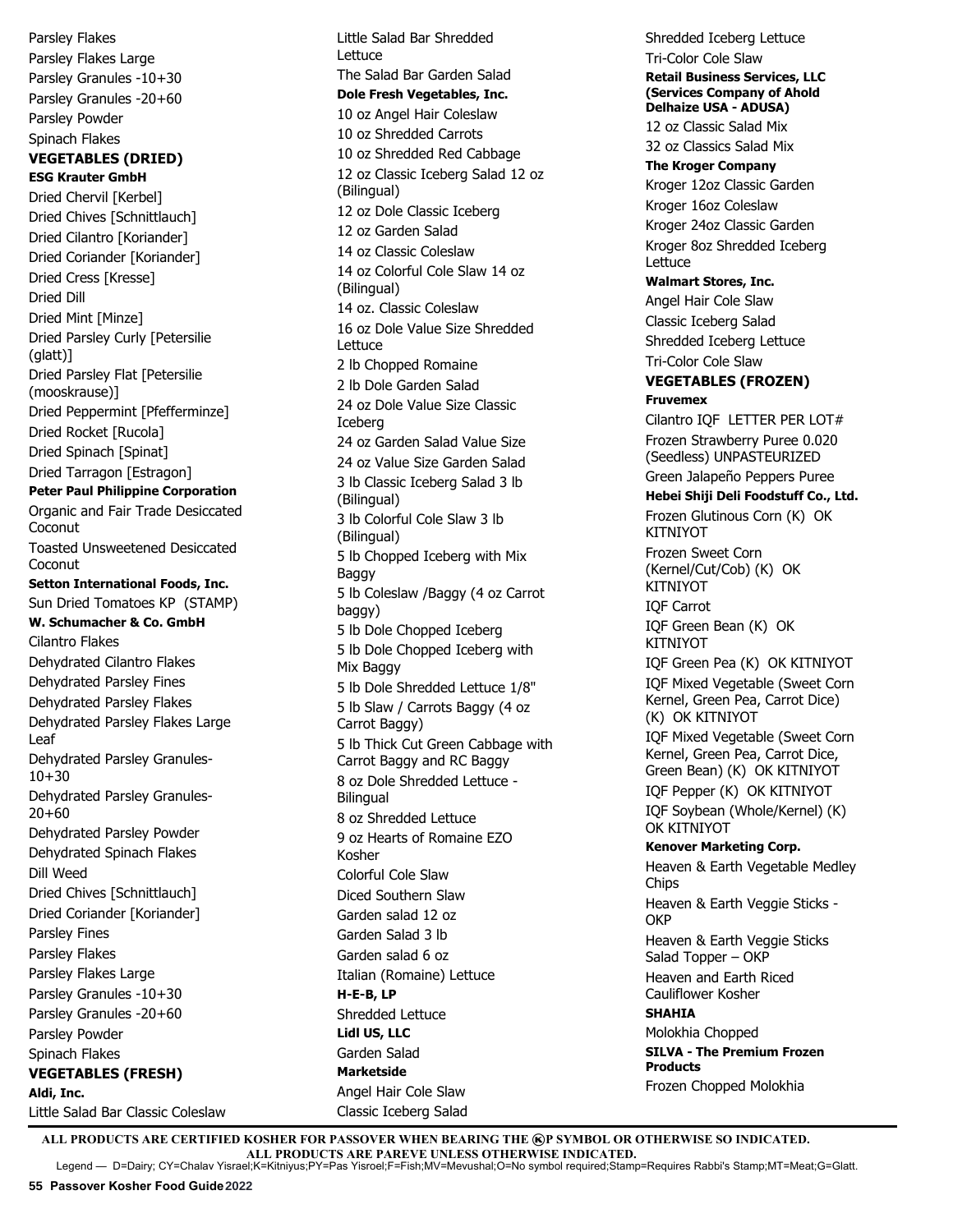Frozen Mixed Vegetables (K) OK KITNIYOT

# Frozen Taro

**Silva /Mika** Frozen Mixed Vegetables (K) OK KITNIYOT

Frozen Taro

#### **Tut's International**

Molokhia Chopped

## **VITAMINS, SUPPLEMENTS & NUTRITIONALS Laffort SAS**

All "Nobile" Range (O) Only when bearing EMB 33167 code Nutristart KP Size: 1KG Lot: 1200529KP Exp. Date: 08/2023 Nutristart KP Size: 1KG Lot: 2210521KP Exp. Date: 21/05/2024 Nutristart KP # STICKER & SYMBOL Size: 1 Kg. Lot: 1180730 Exp. Date: 07/2021 OK Hologram sticker on each carton box, from C0100001 to C0100830.This certificate is valid as long as the lot # below appears on packaging, regardless of expiration date Nutristart KP LETTER PER LOT# Oenosteryl Effervescent (O) Size: Box Only when bearing EMB51172B code on box

Polymust Press KP Size: 5KG Lot: 2210517KP Exp. Date: 17/05/2024

Polymust Press KP LETTER PER LOT#

Polymust Press KP SPECIFIC LOT# Size: 10 kg bag Lot: 1200803E Only when bearing hologram number from 00530634- 00530683. Exp. Date 08/2023 Superstart KP Size: 1KG Lot: 1200608KP Exp. Date: 11/2023 Superstart KP Size: 1KG Lot: 2210520KP Exp. Date:20/05/2023 Superstart KP LETTER PER Tanin VR KP Size: 5KG Lot: 2210523KP Exp. Date:23/05/2026 Tanin VR KP LETTER PER LOT# Tanin VR KP SPECIFIC LOT#

Size: 2.5 kg Lot: 1170620 Exp. Date:06/2022 Thiamine KP # STICKER & SYMBOL Size: 1 kg Lot: 1180801 Exp. Date: 12.2021 OK Hologram sticker on each package, from C0100001 to C0100830

Thiamine KP LETTER PER LOT# Thiazote KP Size: 1KG Lot: 1200612KP Exp. Date: 10/2023

Thiazote KP Size: 1KG Lot: 2210518KP Exp. Date:18/05/2024 Thiazote KP LETTER PER LOT# **WATER Beloka Water Pty Ltd** Lightly Sparkling Naturally Still **Better Living Brands, LLC** Signature Select - Italian Mineral Water Sparkling with Carbonation Added Signature Select - Italian Mineral Water Sparkling with Carbonation Added - Glass **Giant Eagle, Inc.**  Giant Eagle-Italian Sparkling Mineral Water with carbonation added **La Galvanina S.p.A.**  Alkaline Water Serafina - Italian Sparkling Mineral Water Classic Original **Market Basket Supermarkets** Market Basket - Italian Sparkling Mineral Water - Glass VDM **Nature's Best, Inc.** Cadia – Italian Mineral Water Natural Carbonation Added **Wegman's Inc.**  Wegmans (AQUA)- Italian Mineral Water with Carbonation Added **WFM Private Label, L.P.** Whole Foods Market - Italian Sparkling Mineral Water with Natural Carbonation Added Whole Foods Market - Italian Sparkling Mineral Water with Natural Carbonation Added - Glass Whole Foods Market - Italian Still Mineral Water Whole Foods Market - Italian Still Mineral Water - Glass **WINE Adama** Adama - Cabernet Sauvignon 2014 Adama - Cabernet Sauvignon 2016 Adama Chardonnay 2016 Adama Chardonnay 2017 Adama Gewurztraminer 2016 Adama Gewurztraminer 2017 Adama Merlot 2013 Adama Merlot 2014 Adama Merlot 2016

Adama Roussanne 2016 Adama Roussanne 2017 Adama Sauvignon Blanc 2016 Adama Sauvignon Blanc 2017 Adama -Shiraz -2013 Adama -Shiraz -2014 Adama -Shiraz -2016 T - Cabernet Sauvignon - 2016 **Adama 2** Adama II - Zohar 2016 Adama II- Keshet 2013 Adama II- Lehava 2013 Adama II- Raam 2013 Adama II- Raam 2014 Adama II- Shahar 2016 **Barkan Wine Cellars Ltd.**  Askalon Arack 100 Proof Askalon Arack 80 Proof Askalon - Brandy Barkan Classic Cabernet Sauvignon - 2016 Barkan Classic Cabernet Sauvignon - 2017 Barkan Classic Cabernet Sauvignon 2019 Barkan Classic Chardonnay 2016 Barkan Classic Chardonnay 2017 Barkan Classic Chardonnay 2019 Barkan Classic Malbec 2016 Barkan Classic Malbec 2017 Barkan Classic Merlot 2016 Barkan Classic Merlot 2017 Barkan Classic Merlot Argaman 2016 Barkan Classic Merlot Argaman 2017 Barkan Classic Petite Syrah 2016 Barkan Classic Petite Syrah 2017 Barkan Classic Pinot Noir 2016 Barkan Classic Pinot Noir 2017 Barkan Classic Pinot Noir 2018 Barkan Classic Pinotage -2016 Barkan Classic Pinotage 2017 Barkan Classic Sauvignon Blanc 2016 Barkan Classic Sauvignon Blanc 2017 Barkan Classic Sauvignon Blanc 2018 Barkan Classic Sauvignon Blanc 2019 Barkan Classic Shiraz -2016

ALL PRODUCTS ARE CERTIFIED KOSHER FOR PASSOVER WHEN BEARING THE **@P SYMBOL OR OTHERWISE SO INDICATED. ALL PRODUCTS ARE PAREVE UNLESS OTHERWISE INDICATED.**

Adama- Rose 2016 Adama- Rose 2017

Legend — D=Dairy; CY=Chalav Yisrael;K=Kitniyus;PY=Pas Yisroel;F=Fish;MV=Mevushal;O=No symbol required;Stamp=Requires Rabbi's Stamp;MT=Meat;G=Glatt.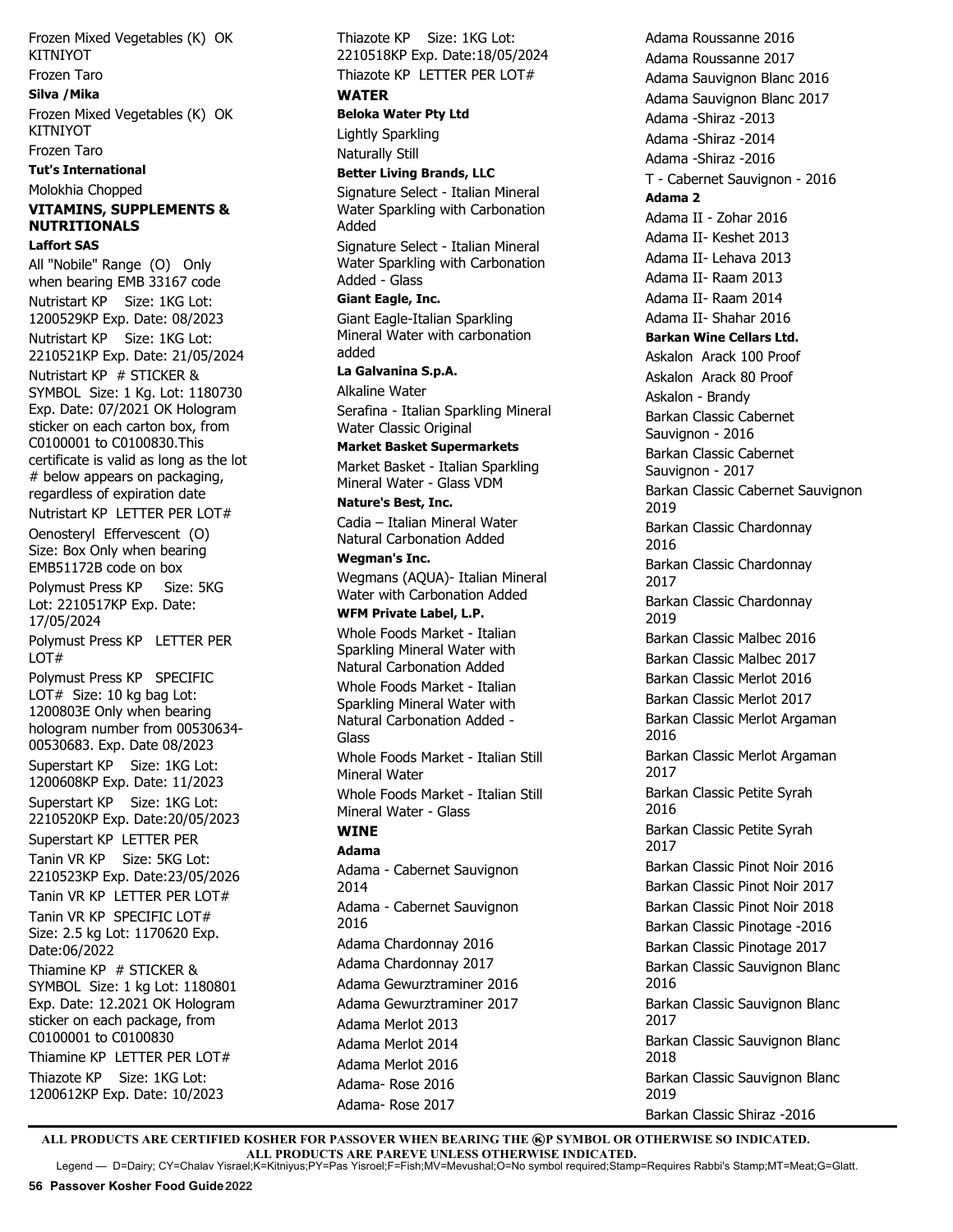Barkan Classic Shiraz 2017 Barkan Reichan Assemblage 2013 Barkan Reserve Cabernet Sauvignon 2014 Barkan Reserve Cabernet Sauvignon Altitude 2012 + 585 Barkan Reserve Cabernet Sauvignon Altitude 2012 + 624 Barkan Reserve Cabernet Sauvignon Altitude 2012 + 720 Barkan Reserve Chardonnay-2016 Barkan Reserve Chardonnay 2017 Barkan Reserve Merlot 2014 Barkan Special Reserve Cabernet Sauvignon 2013 Barkan Superieur Cabernet Sauvignon -2012 Ben Ami Cabernet Sauvignon - 2016 Ben Ami Cabernet Sauvignon 2017 Ben Ami Chardonnay 2016 Ben Ami Chardonnay 2017 Ben Ami Merlot 2016 Ben Ami Merlot 2017 Ben Ami Zmora Cabernet Sauvignon 2016 Ben Ami Zmora Cabernet Sauvignon 2017 Dishon Cabernet Sauvignon 2013 Fusion Chardonnay Colombrd 2014 Fusion Merlot Cabernet Sauvignon 2016 Fusion Merlot Cabernet Sauvignon 2017 Genesis - Sweet Red Wine Givon Cabernet Sauvignon 2016 Givon Cabernet Sauvignon 2017 Givon Chardonnay 2016 Givon Chardonnay 2017 Givon Emerald Riesling 2014 Givon Red (Dry Red Wine) 2014 Leez Sacramental Sweet Red Wine-2018 (MV) Segal - Whole Cluster - Pinot Noir 2018 Segal Levant Colombard 2018 Segal's Petit Unfiltered Cabernet Sauvignon 2016 (MV) Segal's Reserve Cabernet Sauvignon 2014

Segal's Reserve Chardonnay 2016 Segal's Reserve Chardonnay 2017 Segal's Reserve Merlot 2013 Segal's Special Reserve Cabernet Sauvignon-Merlot 2013 Segal's Unfiltered Cabernet Sauvignon 2013 **Basher** Harmony No 10 - Sauvignon Blanc 2017 **BAT SHLOMO** Betty's Cuve'e 2012 Betty's Cuve'e 2013 Betty's Cuve'e 2014. Betty's Cuve'e 2016 Betty's Cuve'e 2017 Chardonnay 2012 Chardonnay 2013 Chardonnay 2014 Chardonnay 2016 Chardonnay 2017 Chardonnay 2018 Regavim 2018 Rose 2012 Rose 2013 Rose 2014 Rose 2016 Sauvignon Blanc 2012 Sauvignon Blanc 2013 Sauvignon Blanc 2014 Sauvignon Blanc 2016 Sauvignon Blanc 2017 Sauvignon Blanc 2019 Vinter's Barrel 2012 Vinter's Barrel 2014 Vinter's Barrel 2016 Vintners Dilema 2013 Vintners Dilema 2014 **Beit Hakerem** Cabernet Sauvignon Merlot - 2017 Cabernet Sauvignon Merlot - 2016 Chardonnay 2016 Chardonnay 2017 Isrotel - Cabernet Sauvignon - 2017 Isrotel - Chardonnay - 2017 **BRAVDO** Cabernet Sauvignon 2018 Chardonnay 2018 Dry White Wine Chardonnay 2019 Landmark 2B 2017

Merlot 2018 Petit Verdot 2018 Quadro 2017 Rose 2019 Rose 2020 Sauvignon Blanc 2019 Sauvignon Blanc 2020 Shiraz 2018 **Covenant** Blue C Rose wine 2016 Blue C Viognier 2016 Red Wine 2013 Rose Wine 2014 **Creation** DNA 2011 - Dry Red Wine - 2011 **Diamond** Cabernet Franc - Dry Red Wine - 2010 Cabernet Franc - Semi Dry White Wine - 2011 Cabernet Sauvignon - Dry Red Wine - 2011 Cabernet Sauvignon Prestige - Dry Red Wine - 2010 Merlot - Judean Hills- Dry Red Wine - 2011 Shiraz Cabernet Sauvignon - 2010 Shiraz Cabernet Sauvignon - Dry Red Wine - 2010 Syrah Prestige - Dry Red Wine - 2010 **Domaine du Castel** C Blanc du Castel 2011 C Blanc du Castel 2012 C Blanc du Castel 2013 C Blanc du Castel 2013 Magnum C Blanc du Castel 2014 C Blanc du Castel 2016 C Blanc du Castel 2017 C Blanc du Castel 2018 C Blanc du Castel 2019 C Blanc du Castel 2020 Domaine Du Castel -Grand Vin 2011 Domaine Du Castel -Grand Vin 2012 Domaine Du Castel -Grand Vin 2013 Domaine Du Castel -Grand Vin 2014 Domaine Du Castel -Grand Vin 2016 Domaine Du Castel -Grand Vin 2017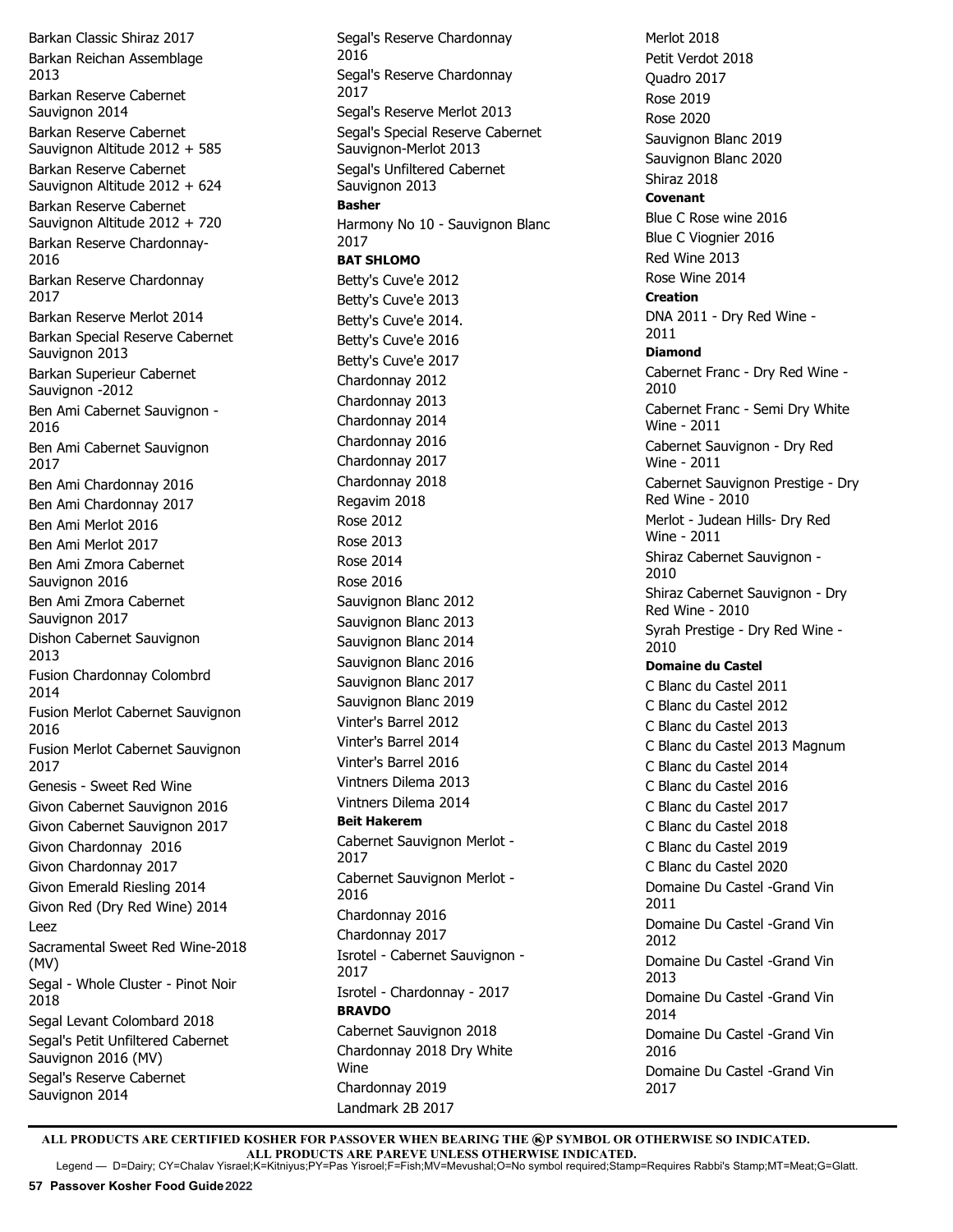Domaine Du Castel -Grand Vin 2018 Domaine Du Castel -Grand Vin 2019 La Vie Blanc Du Castel 2016 La Vie Blanc Du Castel 2017 La Vie Blanc Du Castel 2018 La Vie Blanc Du Castel 2019 La Vie Blanc Du Castel 2020 La Vie Rouge Du Castel - 2016 La Vie Rouge Du Castel - 2017 La Vie Rouge Du Castel - 2018 La Vie Rouge Du Castel - 2019 La Vie Rouge Du Castel - 2020 Le Ciel Du Castel - 2016 Le Ciel Du Castel - 2017 Le Ciel Du Castel - 2018 Muscat Desert Wine - 2017 Muscat Desert Wine - 2018 Muscat Desert Wine - 2019 Petit Castel - 2011 Petit Castel - 2012 Petit Castel - 2013 Petit Castel - 2014 Petit Castel - 2016 Petit Castel - 2017 Petit Castel - 2018 Petit Castel - 2018 - Magnum Petit Castel - 2019 Raziel 2018 Raziel 2019 Raziel 2019 Magnum Raziel 2020 Rose Du Castel 2011 Rose Du Castel 2012 Rose Du Castel 2013 Rose Du Castel 2014 Rose Du Castel 2016 Rose Du Castel 2017 Rose Du Castel 2018 Rose Du Castel 2019 Rose Du Castel 2019 - Magnum Rose Du Castel 2020 **Duvdevani** Cabernet Sauvignon Syrah 2013 **Flam** Blanc Vintage 2014 Blanc Vintage 2016 Blanc Vintage 2017 Blanc Vintage 2018 Blanc Vintage 2019 Cabernet Sauvignon - 2016 Cabernet Sauvignon Reserve - 2014

Cabernet Sauvignon Reserve - Galilee 2016 Cabernet Sauvignon Reserve - Galilee 2017 Classico Vintage 2014 Classico Vintage 2017 Classico Vintage 2018 Merlot - 2016 Merlot Reserve - 2014 Merlot Reserve - Judean Hills 2016 Noble 2014 Noble 2016 Noble 2017 Rose Vintage 2014 Rose Vintage 2016 Rose Vintage 2017 Rose Vintage 2018 Rose Vintage 2019 Syrah Reserve - Galilee 2016 Syrah Reserve - Galilee 2018 Syrah Reserve 2014 Syrah Reserve 2015 **Flam Winery Ltd** Blanc Vintage 2014 Blanc Vintage 2016 Blanc Vintage 2017 Blanc Vintage 2018 Blanc Vintage 2019 Cabernet Sauvignon - 2016 Cabernet Sauvignon Reserve - 2014 Cabernet Sauvignon Reserve - Galilee 2016 Cabernet Sauvignon Reserve - Galilee 2017 Camellia Dry White Wine 2018 Camellia Dry White Wine 2019 Classico Vintage 2014 Classico Vintage 2016 Classico Vintage 2017 Classico Vintage 2018 Merlot - 2016 Merlot Reserve - 2014 Merlot Reserve - 2017 Merlot Reserve - Judean Hills 2016 Noble 2014 Noble 2016 Noble 2017 Rose Vintage 2014 Rose Vintage 2016 Rose Vintage 2017 Rose Vintage 2018 Rose Vintage 2019

Rose Vintage 2020 Syrah - 2016 Syrah Reserve - 2017 Syrah Reserve - Galilee 2016 Syrah Reserve - Galilee 2018 Syrah Reserve 2014 Syrah Reserve 2015 **Four Gates Winery**  Cabernet France Wine **Galilee** Stoudemire - Grand Reserve - 2014 Stoudemire - Reserve - 2016 **Gofna** Chadonnay Cabernet Sauvignon - 2016 Jandali - 2016 **Golan Heights Winery Ltd.**  Allone Habashan Vineyard Merlot 2016 Avital Slope Vineyard Syrah 2007 Cabernet Sauvignon Elrom Vineyard 2011 Cabernet Sauvignon Elrom Vineyard 2016 Gamla Brut Gamla Cabernet Sauvignon 2014 Gamla Cabernet Sauvignon 2016 Gamla Cabernet Sauvignon 2017 Gamla Chardonnay 2017 Gamla Chardonnay 2018 Gamla Merlot 2016 Gamla Merlot 2017 Gamla Nature Cabernet Sauvignon Merlot 2016 Gamla Nature Nebbiolo 2016 Gamla Nature Nebbiolo 2017 Gamla Nature Sauvignon Blanc 2017 Gamla Nature Sauvignon Blanc 2018 Gamla Nature Tempranillo 2014 Gamla Pinot Noir 2017 Gamla Pinot Noir 2018 Gamla Sangiovese 2016 Gamla Sangiovese 2017 Gamla Syrah 2017 Gamla White Riesling 2018 Gamla White Riesling 2019 Gilgal Brut Gilgal Cabernet Merlot 2016 Gilgal Cabernet Merlot 2017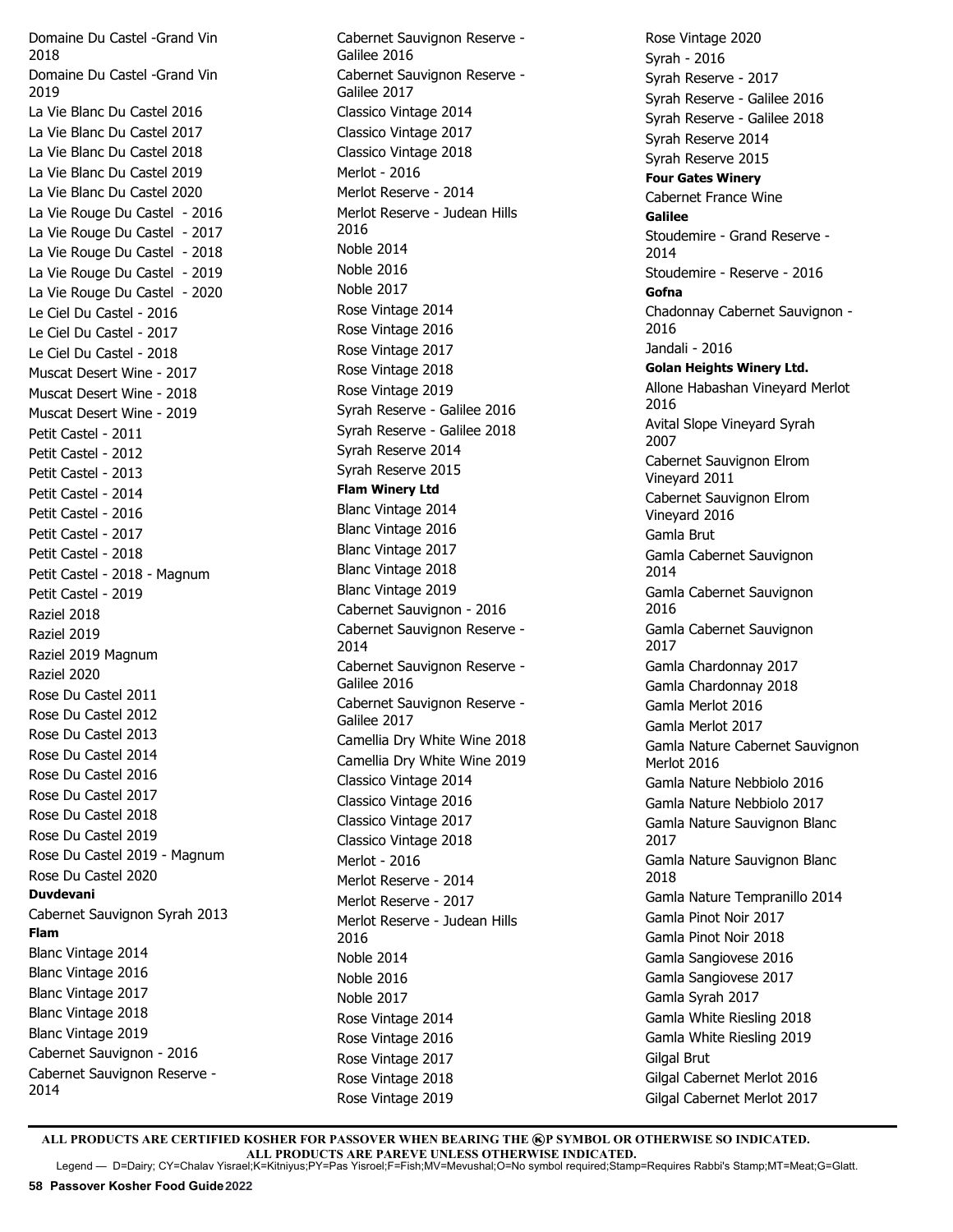Gilgal Cabernet Sauvignon 2016 Gilgal Cabernet Sauvignon 2017 Gilgal Chardonnay 2017 Gilgal Chardonnay 2018 Gilgal Pinot Noir 2017 Gilgal Pinot Noir 2018 Gilgal Sangiovese 2016 Gilgal Sangiovese 2017 Gilgal Syrah 2016 Gilgal Syrah 2017 Gilgal White Riesling 2018 Gilgal White Riesling 2019 Golan Cabernet Sauvignon 2017 Golan Cabernet Sauvignon 2018 Golan Merlot 2016 Golan Merlot 2017 Golan Sion Creek Red 2017 Mount Hermon Indigo 2018 Mount Hermon Indigo 2019 Mount Hermon Moscato 2018 Mount Hermon Moscato 2019 Mount Hermon Red 2018 Mount Hermon Red 2019 Mount Hermon Rose 2018 Mount Hermon Rose 2019 Mount Hermon White 2018 Mount Hermon White 2019 Yarden 2T 2016 Yarden B.D.B. Late Disgorged 2005 Yarden B.D.B. Late Disgorged 2006 Yarden Baron Vineyard 2014 Yarden Blanc De Blanc 2012 Yarden Cabernet Sauvignon 2006 Yarden Cabernet Sauvignon 2012 Yarden Cabernet Sauvignon 2013 Yarden Cabernet Sauvignon 2014 Yarden Cabernet Sauvignon 2016 Yarden Cabernet Sauvignon Baron Vineyard 2014 Yarden Cabernet Sauvignon Baron Vineyard 2016 Yarden Chardonnay 2016 Yarden Chardonnay 2017 Yarden Chardonnay Odem Organic Vineyard 2016 Yarden Chardonnay Odem Organic Vineyard 2017 Yarden Chardonnay Odem Organic Vineyard 2018

Yarden Gewurztraminer 2017 Yarden Heightswine 2007 Yarden Heightswine 2009 Yarden Heightswine 2011 Yarden Heightswine 2012 Yarden Heightswine 2016 Yarden Heightswine 2017 Yarden Katzrin Chardonnay 2016 Yarden Katzrin Chardonnay 2017 Yarden Katzrin Red 2000 Yarden Katzrin Red 2003 Yarden Katzrin Red 2004 Yarden Katzrin Red 2007 Yarden Katzrin Red 2011 Yarden Katzrin Red 2012 Yarden Katzrin Red 2013 Yarden Katzrin Red 2014 Yarden Malbec 2014 Yarden Malbec 2016 Yarden Merlot 2009 Yarden Merlot 2010 Yarden Merlot 2011 Yarden Merlot 2013 Yarden Merlot 2014 Yarden Merlot 2016 Yarden Merlot Odem Organic Vineyard 2010 Yarden Merlot Odem Organic Vineyard 2011 Yarden Merlot Odem Organic Vineyard 2013 Yarden Merlot Yonatan Vineyard 2013 Yarden Petit Verdon 2014 Yarden Pinot Gris 2017 Yarden Pinot Noir 2014 Yarden Pinot Noir 2016 Yarden Rom 2006 Yarden Rom 2012 Yarden Rom 2013 Yarden Rom 2014 Yarden Rom 2016 Yarden Rose 2011 Yarden Rose 2013 Yarden Sauvignon Blanc 2017 Yarden Sauvignon Blanc 2018 Yarden Syrah 2011 Yarden Syrah 2012 Yarden Syrah 2014 Yarden Syrah 2016 Yarden Syrah Baron Vineyard 2013

Yarden Syrah Baron Vineyard 2014 Yarden T2 2014 Yarden Viognier 2014 Yarden Viognier 2016 Yonatan Vineyard Cabernet Sauvignon 2007 Yonatan Vineyard Syrah 2007 **Group Force Capital C/O MHW Ltd** L'Chaim **Gvaot** Cabernet Sauvignon - 2016 Dances in White - 2017 Gewurztaminer - 2017 Merlot - 2016 Rose - 2017 Vineyard Dance - 2016 **Gvaot Winery Ltd** Cabernet Sauvignon - 2016 Chadonnay Cabernet Sauvignon - 2016 Dances in White - 2017 Gewurztaminer - 2017 Jandali - 2016 Merlot - 2016 Rose - 2017 Vineyard Dance - 2016 **HA-ADAMAH** Red Wine (2020) **Har** Cabernet Sauvignon -2016 Cabernet Sauvignon 2017 Chardonnay - 2017 Chardonnay 2016 Gewurztraminer - 2017 Gewurztraminer 2016 Merlot 2016 Merlot 2017 Moscato - 2017 Rose 2016 Rose 2017 Shiraz - 2017 Shiraz 2016 **Hilulim Winery** Cabernet Sauvignon 2018 Petit Verdot 2019 Wine **Jezreel** Nahalal 2017 Natural - Dabuki 2016 (Pet Nat) Natural - Rose 2018 (Pet Nat) Rose 2018 **Jezreel Valley Winery Ltd**  Adumim 2013 Adumim 2014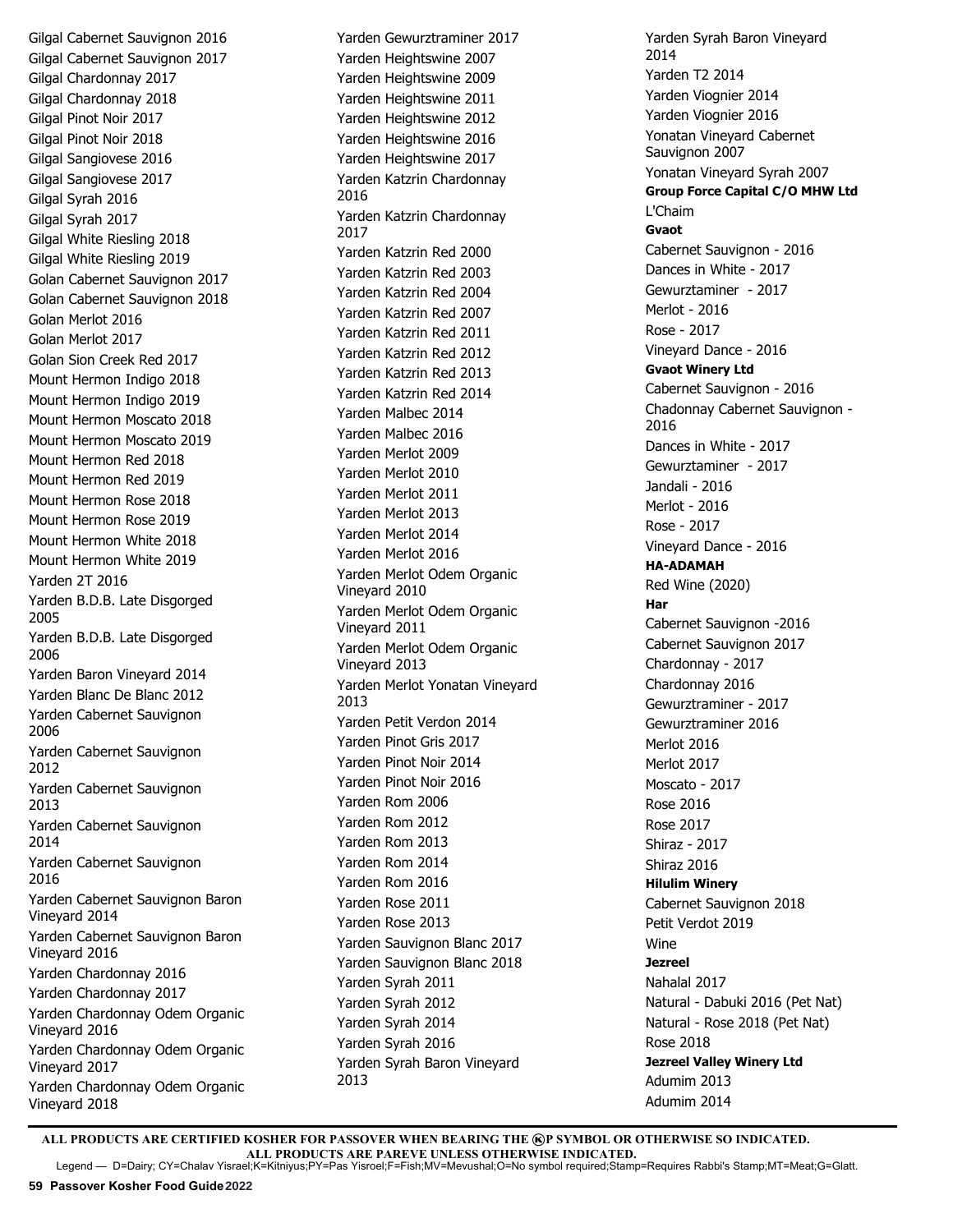Adumim 2016 Adumim 2017 Adumim 2019 Alfa 2016 Alfa 2017 (MV) Alfa 2018 (MV) Alfa 2019 Alfa 2020 (MV) Argaman 2012 Argaman 2013 Argaman 2014 Argaman 2016 Argaman 2017 Argaman 2019 Betty's Cuve'e 2012 Betty's Cuve'e 2013 Betty's Cuve'e 2014. Betty's Cuve'e 2016 Betty's Cuve'e 2017 Blendlavan 2013 Blue C Rose wine 2016 Blue C Viognier 2016 Cabernet Sauvignon 2019 (MV) Cabernet Sauvignon Syrah 2013 Carignan 2012 Carignan 2013 Carignan 2014 Carignan 2016 Carignan 2017 Carignan 2019 Chardonnay 2012 Chardonnay 2013 Chardonnay 2014 Chardonnay 2016 Chardonnay 2017 Chardonnay 2018 Gewurztraminer 2018 Gewurztraminer 2019 Gewurztraminer 2020 Harmony No 10 - Sauvignon Blanc 2017 Icon 2014 Icon 2016 Icon 2017 Icon 2018 Icon 2019 Levanim 2014 Levanim 2016 Levanim 2017 Megiddo 2017 (MV) Megido 2019 (MV) Nahalal 2016 Nahalal 2017 Nahalal 2018

Nahalal 2020 (MV) Natural - Dabuki - Colombard 2017 (Pet Nat) Natural - Dabuki 2016 (Pet Nat) Natural - Rose 2018 (Pet Nat) Natural Sparkling Wine 2019 Red Wine 2013 Redblend 2012 Redblend 2014 Regavim 2018 Rose 2012 Rose 2013 Rose 2014 Rose 2016 Rose 2017 Rose 2018 Rose 2019 Rose 2020 Rose Wine 2014 Sauvignon Blanc 2012 Sauvignon Blanc 2013 Sauvignon Blanc 2014 Sauvignon Blanc 2016 Sauvignon Blanc 2017 Sauvignon Blanc 2019 Sauvignon Blanc 2020 Sauvignon Blanc Vione 2017 Sweet Gewurztraminer 2013 Syrah 2012 Syrah 2013 Syrah 2014 Syrah 2016 (MV) Syrah 2017 (MV) Syrah 2019 Vinter's Barrel 2012 Vinter's Barrel 2014 Vinter's Barrel 2016 Vintners Dilema 2013 Vintners Dilema 2014 Viognier 2017 Viognier 2018 Viognier 2019 **Joseph Zakon Winery**  Cabernet Sauvignon Dry Red Wine Exodus Semi-Sweet Red Wine Blend Kesser Mellow Red Wine 750 ML (12/Case) Mevushal (MV) Kesser Seven Seventy Wine 1.5 Lit (6/Case) Not Mevushal Kesser Seven Seventy Wine 6.3 Oz (48/Case) Mevushal (MV) Kesser Seven Seventy Wine 750 ML (12/Case) Mevushal (MV)

Petite Sirah Semi-Dry Red Muscatini Semi-Sweet White Muscatini Semi-Sweet **Karmei Yosef Winery**  Cabernet Sauvignon 2018 Chardonnay 2018 Dry White Wine Chardonnay 2019 Landmark 2B 2017 Merlot 2018 Petit Verdot 2018 Quadro 2017 Red 2019 Rose 2019 Rose 2020 Sauvignon Blanc 2019 Sauvignon Blanc 2020 Shiraz 2018 White 2019 White 2020 **Latino** Alon Cabernet Sauvignon 2012 Sky Cabernet Sauvignon 2011 **Levyatan Imports** 4copas Rosado Wine Cooler (MV) White Wine (MV) **Limited Edition** Cabernet Sauvignon 2009 Limited Edition 1/11000 2009 Limited Edition 1/11000 2011 Limited Edition 1/11000 2012 Limited Edition 1/11000 2013 Limited Edition 1/11000 2014 Limited Edition 1/12000 2012 Limited Edition 1/7000 2010 Limited Edition 1/7000 2011 Malkiya 2013 Malkiya 2014 Special Edition 2012 Special Edition 2014 **Machlevat Swatzman** Cabernet Sauvignon - 2012 **Maia** Mare Nostrum 2016 Mare Nostrum 2017 Mare Nostrum 2018 Mare Nostrum 2019 Mare Pink 2016 Mare Pink 2017 Mare Pink 2018 Mare Pink 2019 Mare Red 2016 Mare Red 2017 Mare Red 2018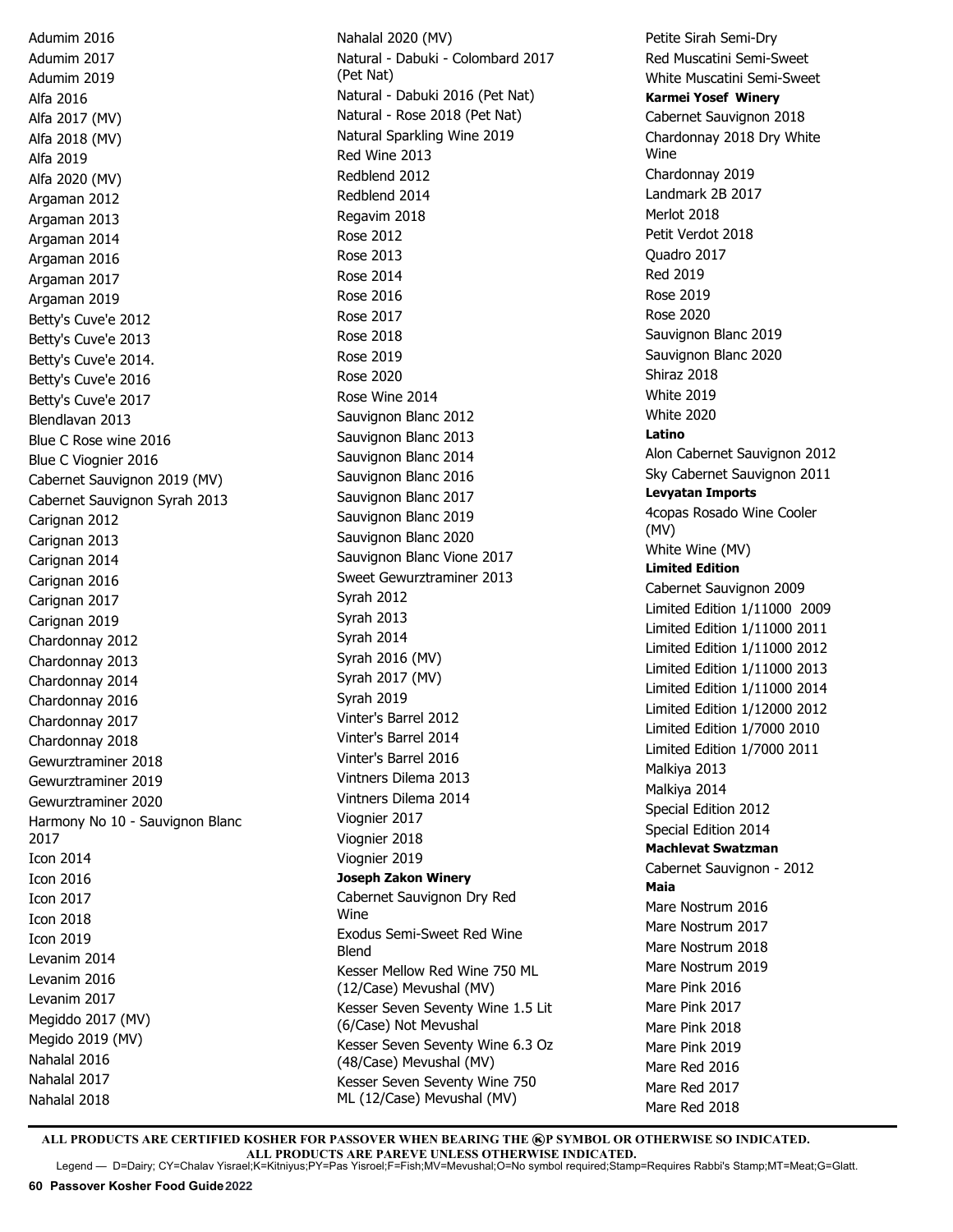Mare Red 2019 Mare White 2016 Mare White 2017 Mare White 2018 Mare White 2019 **Mendelbaum Cellars** Cabernet Franc - Jacob's Dream - 2012 Cabernet Sauvignon - Sea of Galilee - 2012 Ceasare - Drt White Wine - 2014 Dead Sea - Dry Rose Wine - 2014 Judea - Semi Dry White Wine - 2014 Miracle - Dry Red Wine - 2012 Promised Land - Sweet Rose Wine - 2014 **NETA** Red 2019 Rose 2020 White 2019 White 2020 **Nexus Bodegas, S.L.** Nexus Frontaura y Victoria Toro 2019 Nexus One 2014 **Omarogen Pty Ltd - J.Folk** Chardonnay 2021 J. Folk Premium Wine Selection Rosé Wine Red Wine Shiraz 2021 Sparkling Rosé Wine White Wine **Palavani Ltd** Merlot Dry Red # STICKER & P SYMBOL The OK-P symbol and an OK Hologram sticker are required on each bottle. Saperavi Dry Red # STICKER & P SYMBOL The OK-P symbol and an OK Hologram sticker are required on each bottle. Saperavi Natural Dry Red # STICKER & P SYMBOL The OK-P symbol and an OK Hologram sticker are required on each bottle. **Pearls** Red Pearls 2016 Rose Pearls 2016 White Pearls 2016 **Pri Hagefen Ltd.**  Grape Juice OK TAPE SEAL Size: BULK

Real Imperial - Brut Reserva Cava Lot: 1158B This certificate is valid as long as the lot  $#$  below appears on packaging, regardless of expiration date. Real Imperial - Brut Seleccion Cava Lot: 1158C This certificate is valid as long as the lot  $#$  below appears on packaging, regardless of expiration date. Real Imperial - Semi Seco Cava Lot: 1158A This certificate is valid as long as the lot  $#$  below appears on packaging, regardless of expiration date. **Raziel Winery** Raziel Jerusalem - Haute Judee 2017 **Royal Wine Corporation**  Farbrengen Harmony 1.5L (Mevushal) (MV) Farbrengen Harmony 750ml (Not Mevushal) Farbrengen Jerusalem Series Kiddush & Havdallah Wine 750 ml (Mevushal) Farbrengen Jerusalem Series Pink Rose Light Wine 750 ml (Mevushal) Farbrengen Melody 1.5L (Mevushal) (MV) Farbrengen Melody 750ml (Not Mevushal) Farbrengen Shtark 1.5L (Mevushal) (MV) Farbrengen Shtark 750ml (Not Mevushal) Grape Juice Concentrate (O) Kesser Concord Grape 1.5L (Not Mevushal) Kesser Concord Grape 750ml (Mevushal) (MV) Kesser Eminent Dry 1.5L (Not Mevushal) Kesser Eminent Dry 750ml (Mevushal) (MV) Kesser Mellow Red 1.5L (Not Mevushal) Kesser Mellow Red 750ml (Mevushal) (MV) Kesser Niagara Blanc 1.5L (Not Mevushal) Kesser Niagara Blanc 750ml (Mevushal) (MV) Kesser Seven Seventy 1.5L (Not Mevushal) Kesser Seven Seventy 750ml (Mevushal) (MV) **Shilo Winery**  Cabarnet Frank 2012

Chardonnay 2011 Chardonnay 2012 Chardonnay 2013 Chardonnay 2014 Chardonnay 2016 Chardonnay 2017 Chardonnay 2018 Fort - Dessert Red Wine 2010 Late Harvest Chardonnay 2007 Legend 2009 Legend 2010 Legend 2011 Legend 2012 Legend 2013 Legend 2014 Legend II 2010 Legend II 2011 Legend II 2012 Legend II 2013 Legend II 2016 Legend II 2017 Legend II Honi 2014 Legend II Honi 2016 Legend II Honi 2017 Mor Dry Red Wine 2011 Mosaic 2006 Mosaic 2007 Mosaic 2010 Mosaic 2011 Mosaic 2012 Mosaic 2013 Mosaic 2014 Mosaic 2017 Mosaic 2018 Mosaic Exclusive Edition 2013 Mosaic Exclusive Edition 2014 Mosaic Exclusive Edition 2016 Mosaic Exclusive Edition 2017 Privilege 2017 Privilege 2018 Rose 2013 Rose 2014 Rose 2017 Rose 2018 Sauvignon Blanc 2016 Sauvignon Blanc 2017 Secret Reserve Cabernet Franc 2017 Secret Reserve Cabernet Sauvignon 2006 Secret Reserve Cabernet Sauvignon 2007 Secret Reserve Cabernet Sauvignon 2009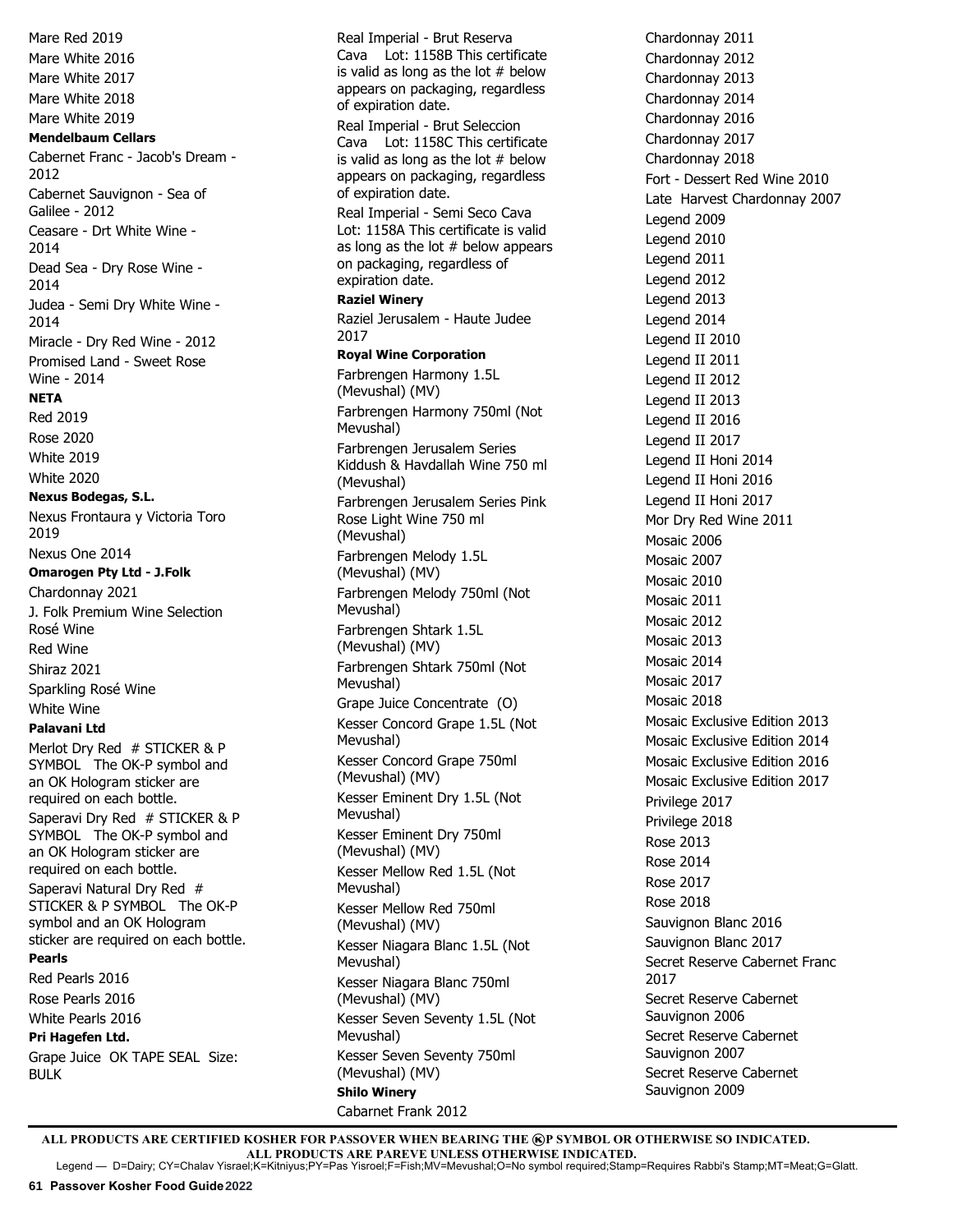Secret Reserve Cabernet Sauvignon 2010 Secret Reserve Cabernet Sauvignon 2011 Secret Reserve Cabernet Sauvignon 2012 Secret Reserve Cabernet Sauvignon 2013 Secret Reserve Cabernet Sauvignon 2014 Secret Reserve Cabernet Sauvignon 2016 Secret Reserve Cabernet Sauvignon 2017 Secret Reserve Merlot 2009 Secret Reserve Merlot 2010 Secret Reserve Merlot 2011 Secret Reserve Merlot 2014 Secret Reserve Merlot 2016 Secret Reserve Merlot 2017 Secret Reserve Petit Verdot 2017 Secret Reserve Petite Syrah 2007 Secret Reserve Petite Syrah 2017 Secret Reserve Shiraz 2009 Secret Reserve Shiraz 2010 Secret Reserve Shiraz 2013 Secret Reserve Shiraz 2014 Secret Reserve Shiraz 2016 Secret Reserve Shiraz 2017 Shor Barbera 2007 Shor Barbera 2009 Shor Barbera 2010 Shor Barbera 2011 Shor Barbera 2012 Shor Barbera 2013 Shor Barbera 2014 Shor Barbera 2016 Shor Barbera 2017 Shor Cabernet Sauvignon 2006 Shor Cabernet Sauvignon 2007 Shor Cabernet Sauvignon 2009 Shor Cabernet Sauvignon 2012 Shor Cabernet Sauvignon 2013 Shor Cabernet Sauvignon 2014 Shor Cabernet Sauvignon 2016 Shor Cabernet Sauvignon 2017 Shor Merlot 2017 **Shiloh** Cabarnet Frank 2012 Chardonnay 2011 Chardonnay 2012 Chardonnay 2013 Chardonnay 2014

Chardonnay 2016 Chardonnay 2017 Chardonnay 2018 Fort - Dessert Red Wine 2010 Late Harvest Chardonnay 2007 Legend 2009 Legend 2010 Legend 2011 Legend 2012 Legend 2013 Legend 2014 Legend II 2010 Legend II 2011 Legend II 2012 Legend II 2013 Legend II Honi 2014 Mor Dry Red Wine 2011 Mosaic 2006 Mosaic 2007 Mosaic 2010 Mosaic 2011 Mosaic 2012 Mosaic 2013 Mosaic 2014 Mosaic 2017 Mosaic Exclusive Edition 2013 Mosaic Exclusive Edition 2014 Mosaic Exclusive Edition 2016 Mosaic Exclusive Edition 2017 Rose 2013 Rose 2014 Rose 2017 Rose 2018 Sauvignon Blanc 2017 Secret Reserve Cabernet Franc 2017 Secret Reserve Cabernet Sauvignon 2006 Secret Reserve Cabernet Sauvignon 2007 Secret Reserve Cabernet Sauvignon 2009 Secret Reserve Cabernet Sauvignon 2010 Secret Reserve Cabernet Sauvignon 2011 Secret Reserve Cabernet Sauvignon 2012 Secret Reserve Cabernet Sauvignon 2013 Secret Reserve Cabernet Sauvignon 2014 Secret Reserve Cabernet Sauvignon 2016 Secret Reserve Cabernet Sauvignon 2017

Secret Reserve Merlot 2009 Secret Reserve Merlot 2010 Secret Reserve Merlot 2011 Secret Reserve Merlot 2014 Secret Reserve Merlot 2016 Secret Reserve Merlot 2017 Secret Reserve Petit Verdot 2017 Secret Reserve Petite Syrah 2007 Secret Reserve Petite Syrah 2017 Secret Reserve Shiraz 2009 Secret Reserve Shiraz 2010 Secret Reserve Shiraz 2013 Secret Reserve Shiraz 2014 Secret Reserve Shiraz 2016 Secret Reserve Shiraz 2017 Shor Barbera 2007 Shor Barbera 2009 Shor Barbera 2010 Shor Barbera 2011 Shor Barbera 2012 Shor Barbera 2013 Shor Barbera 2014 Shor Barbera 2016 Shor Barbera 2017 Shor Cabernet Sauvignon 2006 Shor Cabernet Sauvignon 2007 Shor Cabernet Sauvignon 2009 Shor Cabernet Sauvignon 2012 Shor Cabernet Sauvignon 2013 Shor Cabernet Sauvignon 2014 Shor Cabernet Sauvignon 2016 Shor Cabernet Sauvignon 2017 Shor Merlot 2017 **Stoudemire** Grand Reserve - 2014 Private Collection - 2014 Reserve - 2016 **Stoudmire Wines** Stoudemire - Grand Reserve - 2014 Stoudemire - Private Collection - 2014 Stoudemire - Reserve - 2016 **SV** SV Marselan 2013 SV Marselan 2014 SV Tannat 2013 **Tabor** Tabor - Cabernet Sauvignon 2016 Tabor - Chardonnay 2017 Tabor - Merlot 2016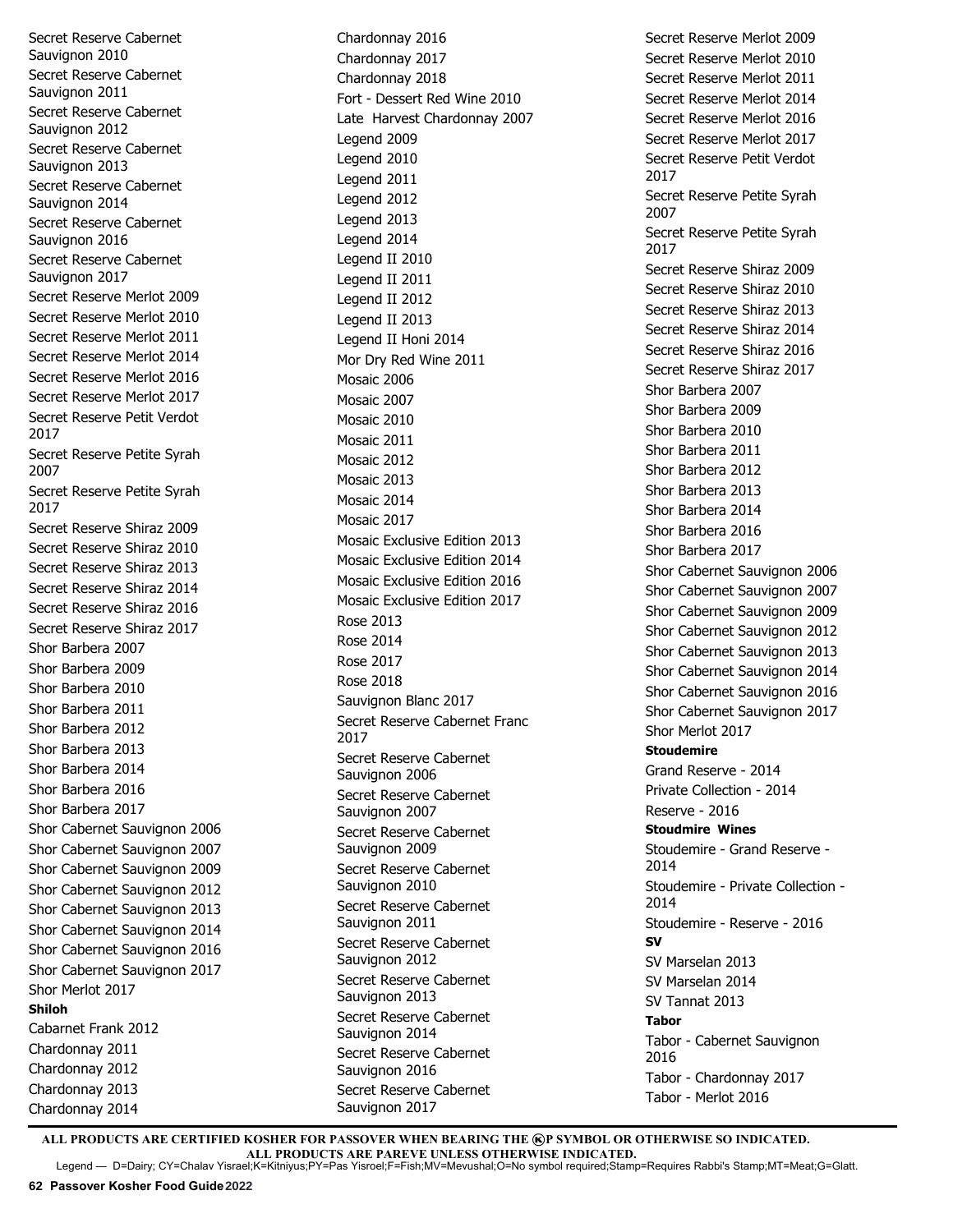**Tabor Winery Ltd.**

Adama - Cabernet Sauvignon 2014 Adama - Cabernet Sauvignon 2016 Adama Chardonnay 2016 Adama Chardonnay 2017 Adama Gewurztraminer 2016 Adama Gewurztraminer 2017 Adama II - Zohar 2016 Adama II- Keshet 2013 Adama II- Lehava 2013 Adama II- Raam 2013 Adama II- Raam 2014 Adama II- Shahar 2016 Adama Merlot 2013 Adama Merlot 2014 Adama Merlot 2016 Adama- Rose 2016 Adama- Rose 2017 Adama Roussanne 2016 Adama Roussanne 2017 Adama Sauvignon Blanc 2016 Adama Sauvignon Blanc 2017 Adama -Shiraz -2013 Adama -Shiraz -2014 Adama -Shiraz -2016 Alon Cabernet Sauvignon 2012 Cabernet Sauvignon 2009 Cabernet Sauvignon -2016 Cabernet Sauvignon 2017 Cabernet Sauvignon Merlot - 2017 Cabernet Sauvignon Merlot - 2016 Chardonnay - 2017 Chardonnay 2016 Chardonnay 2017 Gewurztraminer - 2017 Gewurztraminer 2016 Isrotel - Cabernet Sauvignon - 2017 Isrotel - Chardonnay - 2017 Limited Edition 1/11000 2009 Limited Edition 1/11000 2011 Limited Edition 1/11000 2012 Limited Edition 1/11000 2013 Limited Edition 1/11000 2014 Limited Edition 1/12000 2012 Limited Edition 1/7000 2010 Limited Edition 1/7000 2011 Malkiya 2013 Malkiya 2014 Merlot 2016 Merlot 2017

Moscato - 2017 Red Pearls 2016 Rose 2016 Rose 2017 Rose Pearls 2016 Shiraz - 2017 Shiraz 2016 Sky Cabernet Sauvignon 2011 Special Edition 2012 Special Edition 2014 SV Marselan 2013 SV Marselan 2014 SV Tannat 2013 T - Cabernet Sauvignon - 2016 Tabor - Cabernet Sauvignon 2016 Tabor - Chardonnay 2017 Tabor - Merlot 2016 White Pearls 2016 **Teamey Hagalil** Pomegranate Dessert Wine Pomegranate Dry Wine Pomegranate Port Style Wine **Tulip** Cabernet Sauvignon Reserve - 2010 Cabernet Sauvignon Reserve - 2012 Cabernet Sauvignon Reserve - Dry Red Wine - 2012 Syrah Reserve - Dry Red Wine - 2016 **Tulip Winery Ltd** Alon - Dry Red Wine - 2012 Black Tulip - Dry Red Wine - 2012 Black Tulip - Dry Red Wine - 2010 Black Tulip - Dry Red Wine - 2011 Black Tulip - Dry Red Wine - 2012 Black Tulip - Dry Red Wine - 2017 Cabernet Franc - Dry Red Wine - 2010 Cabernet Franc - Jacob's Dream - 2012 Cabernet Franc - Semi Dry White Wine - 2011 Cabernet Sauvignon - 2012 Cabernet Sauvignon - 2018 Cabernet Sauvignon - 2019 Cabernet Sauvignon - Dry Red Wine - 2011 Cabernet Sauvignon - Sea of Galilee - 2012

Cabernet Sauvignon Prestige - Dry Red Wine - 2010 Cabernet Sauvignon Reserve - 2010 Cabernet Sauvignon Reserve - 2012 Cabernet Sauvignon Reserve - Dry Red Wine - 2011 Cabernet Sauvignon Reserve - Dry Red Wine - 2012 Cabernet Sauvignon Reserve - Dry Red Wine - 2013 Ceasare - Drt White Wine - 2014 Dead Sea - Dry Rose Wine - 2014 DNA 2011 - Dry Red Wine - 2011 Espero - 2011 Espero - 2012 Espero - 2013 Espero Dry White Wine - 2018 Franc Merlot Reserve 2017 Gewurztraminer - Semi Dry White Wine - 2013 Grand Reserve - 2014 Judea - Semi Dry White Wine - 2014 Just Cabernet Sauvignon - Dry Red Wine - 2010 Just Cabernet Sauvignon - Dry Red Wine - 2011 Just Cabernet Sauvignon - Dry Red Wine - 2012 Just Merlot - Collins de Judee - 2011 Just Merlot - Dry Red Wine - 2010 Just Merlot - Dry Red Wine - 2011 Just Merlot - Dry Red Wine - 2012 Just Merlot - Dry Red Wine - 2013 Just Merlot - Dry Red Wine - 2018 Mare Nostrum 2016 Mare Nostrum 2017 Mare Nostrum 2018 Mare Nostrum 2019 Mare Pink 2016 Mare Pink 2017 Mare Pink 2018 Mare Pink 2019 Mare Red 2016 Mare Red 2017 Mare Red 2018